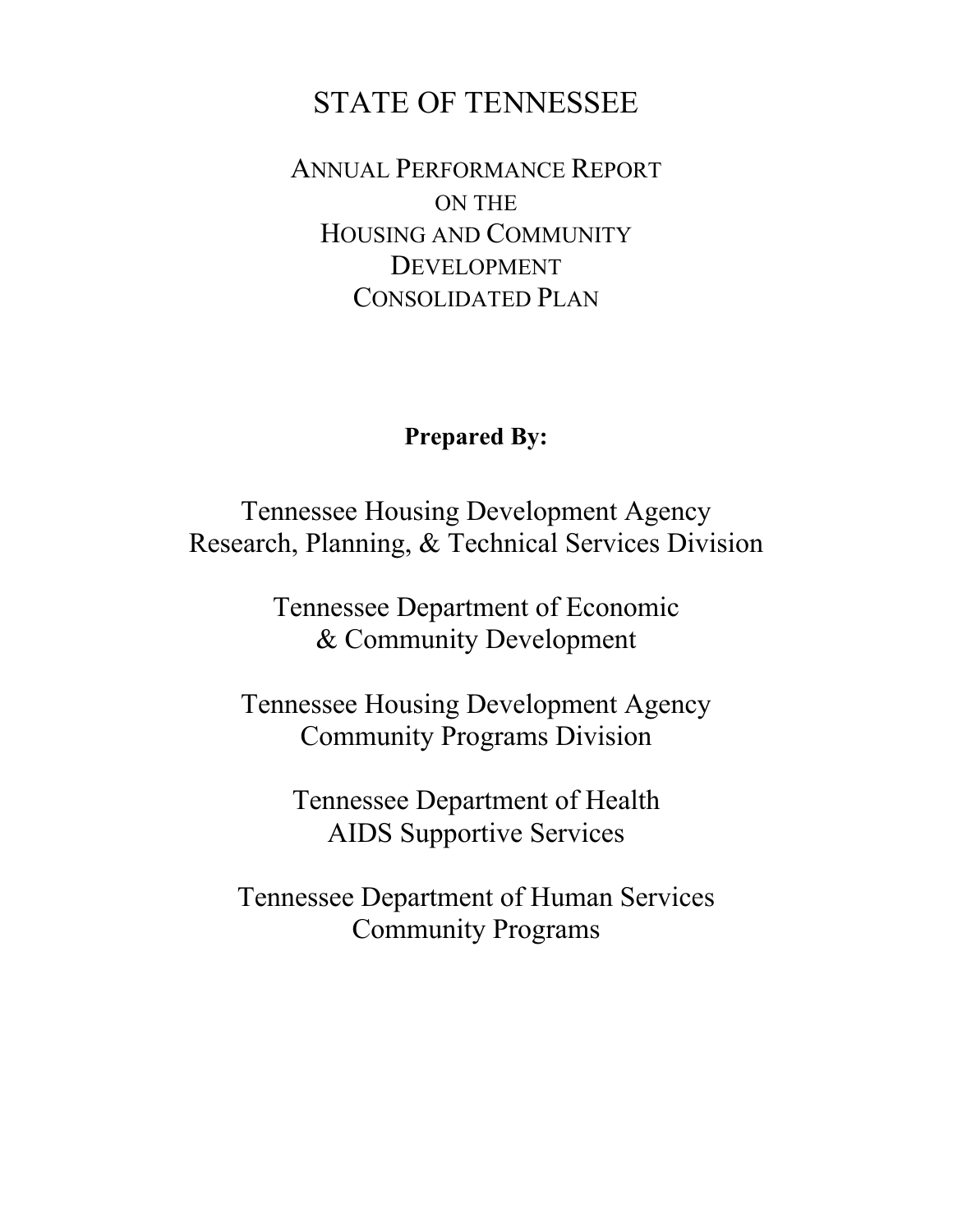# **FY 2003-2004 Annual Performance Report on the Consolidated Plan**

# **Part I**

## **Introduction**

On January 5, 1995, a final rule titled Consolidated Submission for Community Planning and Development Programs was published in the Federal Register under the U.S. Department of Housing and Urban Development (HUD). The rule became effective February 5, 1995, and amended HUD's existing regulations to completely replace regulations for Comprehensive Housing Affordability Strategies (CHAS) with a single rule that consolidated into a single submission the planning, application, and reporting aspects of the following formula programs:

| Name of Formula Program                            | Acronym      | <b>Administering State Agency</b>                                    | Acronym     |
|----------------------------------------------------|--------------|----------------------------------------------------------------------|-------------|
| <b>Community Development</b><br><b>Block Grant</b> | <b>CDBG</b>  | Tennessee Department of Economic and<br><b>Community Development</b> | <b>TECD</b> |
| <b>HOME</b> Investment Partnership                 | <b>HOME</b>  | <b>Tennessee Housing Development Agency</b>                          | THDA        |
| <b>Emergency Shelter Grants</b>                    | <b>ESG</b>   | Tennessee Department of Human Services                               | <b>TDHS</b> |
| Housing Opportunities for<br>Persons with AIDS     | <b>HOPWA</b> | Tennessee Department of Health                                       | TDOH        |

This new consolidated submission replaced the CHAS, the HOME program description, the Community Development Plan and CDBG final statement, and the ESG and HOPWA applications. The consolidated submission is known as the Consolidated Plan and will be referred to as such throughout this document. The rule also consolidated the reporting requirements for these programs, replacing five general performance reports with one performance report, forcing the four state agencies to decide on a coinciding fiscal year. For this year, the annual reports for each program as prepared by each agency in prior years are included as Exhibits to this document. The annual planning and reporting period for this Consolidated Annual Performance Evaluation Report for the State of Tennessee is July 1, 2003 – June 30, 2004.

This document discusses performance by the State of Tennessee utilizing the four HUD programs mentioned above in meeting the policy initiatives contained in the Consolidated Plan. In addition, other resources were made available that also played a role in, or had an impact on, the State's performance. This report is divided into sections which describe the resources made available, the investment of those resources, the geographic distribution of those resources by grand division of the state, and the persons and families who benefit from these programs, including information on race and ethnicity. Each section concludes with a table summarizing the data presented in that section. In addition, this report discusses actions taken to affirmatively further fair housing, and other actions taken toward achieving the goals of the Consolidated Plan. Finally, an assessment of accomplishments is discussed.

### **Amendments**

No amendments were made to the Consolidated Plan during the fiscal year.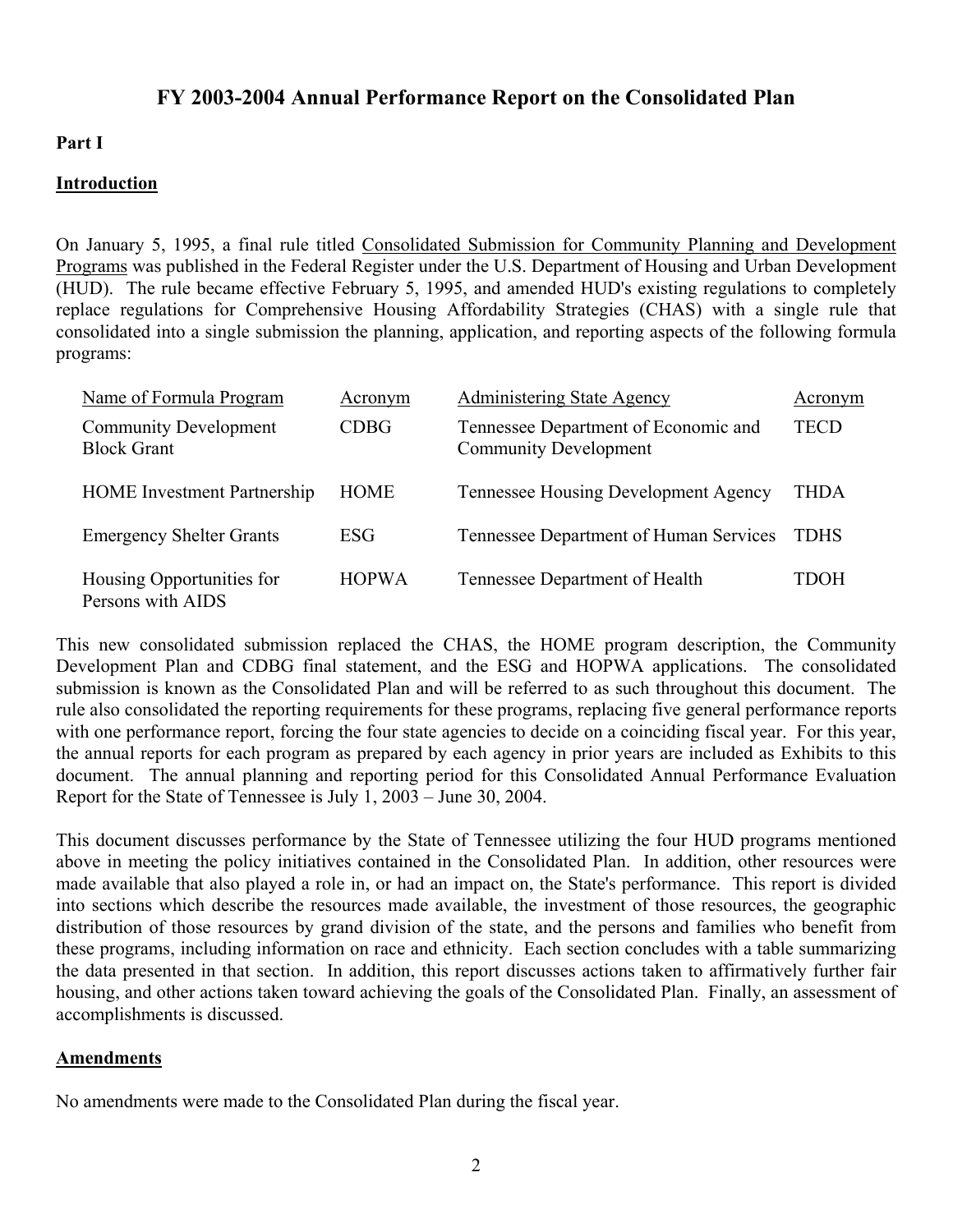# **A) A DESCRIPTION OF THE RESOURCES MADE AVAILABLE**

# **HUD Resources Required Under Consolidating Planning**

# **1. Community Development Block Grant (CDBG) Small Cities Program**

The Community Development Block Grant program is a multi-faceted federal program that allows numerous activities. Each activity conducted must address, at a minimum, one of three national objectives: 1) Benefit to Low and Moderate Income Persons, 2) Prevention or Elimination of Slum and Blight, or 3) Urgent Need. The State, through the Department of Economic and Community Development, administers the Small Cities CDBG program for all jurisdictions in the state except for the thirteen Entitlement areas. The CDBG Small Cities program received a \$30,940,000 allocation from HUD for Fiscal Year 2003-2004. In addition to administering the program, TECD prepares the State Grant Performance/Evaluation Report (PER) each year. TECD prepared this report as in past years and said report is included in this document as Exhibit A.

# **2. HOME Investments Partnership (HOME)**

The HOME program is an affordable housing program that provides federal funds to states and local participating jurisdictions (PJs) to carry out multi-year housing strategies. The purpose of the program is to expand the supply of decent, safe, sanitary, and affordable housing for low-and very-low-income households. In Tennessee, eight (8) local PJs and one consortium receive direct HUD funding for this program, and THDA administers the program for the remainder of the State.

For Fiscal Year 2003-2004, the state received a \$17,941,000 HOME allocation to use in the competitive annual grant program and for administration. In addition, the state had \$1,375,319 available from recaptured and program income dollars, making the total available for competition and administration \$19,316,319. Local governments, public agencies, and private, nonprofit organizations are all eligible applicants for HOME funds. THDA prepared the HOME annual report as in past years and said report is included in this document as Exhibit B.

# **3. Housing Opportunities for Persons with AIDS (HOPWA)**

The HOPWA program provides funding to nonprofit service providers to assist HIV infected individuals and their family members threatened with homelessness. The Tennessee Department of Health (TDOH) administers the program, and funds are awarded through a competitive application process. HOPWA funds are used to provide funding in five (5) categories. These categories are:

- 1) Housing Information Services
- 2) Housing Assistance
- 3) Supportive Services
- 4) Grantee Administrative Costs
- 5) Project Sponsor Administrative Costs

During the reporting period, HUD made available \$731,000 for the program. TDOH prepared the annual HOPWA report as in past years and said report is included in this document as Exhibit C.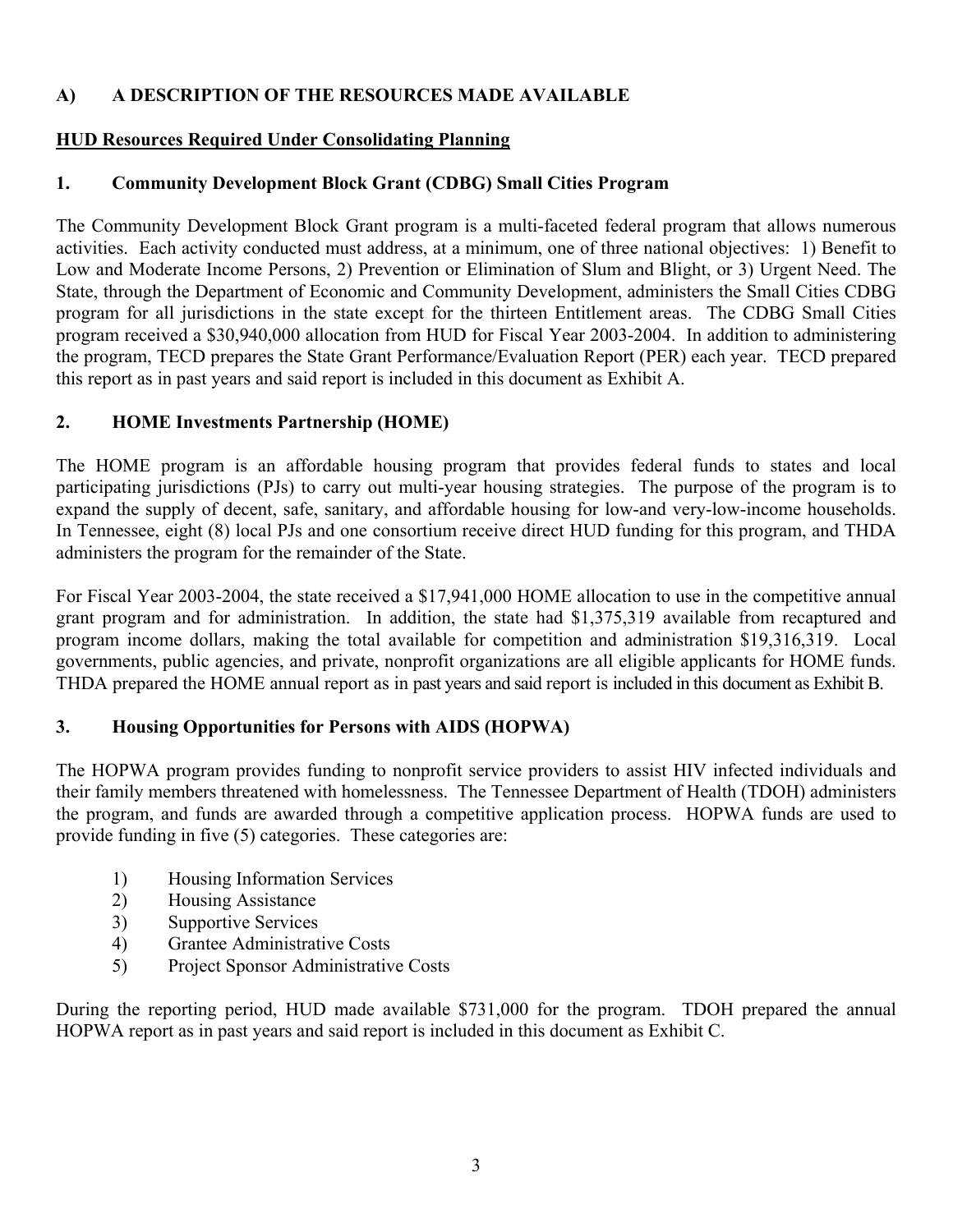## **4. Emergency Shelter Grants (ESG) Program**

The Emergency Shelter Grants Program provides funding to local governments and private, nonprofit service providers to assist homeless persons in Tennessee. The program is administered by the Tennessee Department of Human Services (TDHS) and makes awards on a competitive basis to entities throughout the State. During the reporting period, \$1,319,000 in funding was available for homeless shelters, service providers, and program administrative costs. TDHS, Community and Family Programs Division, prepared the ESGP report as in past years and said report is included in this document as Exhibit D.

## **Other Resources Made Available**

# **5. HUD Section 8 Tenant-Based and Project-Based Rental Assistance Program**

The Section 8 Tenant-Based Rental Assistance Program is administered by THDA and is authorized to operate in all 95 counties in Tennessee. Currently, Tenant-Based Section 8 operates in 75 of the 95 counties. During the reporting period \$29,629,713 was made available for the Section 8 Tenant Based program.

The Contract Administration Division of THDA administers Section 8 Project Based contracts throughout the state. The Division is responsible for the monthly Housing Assistance Payments (HAP) to Section 8 properties throughout the state. At the end of the reporting period 28,618 units of affordable housing were provided. Total HAP for the year were \$104,584,773.

### **6. THDA Homeownership Programs**

The Great Rate, Great Start, and New Start homeownership programs provide opportunities for low- and moderate-income persons to purchase their first home. Great Rate is the basic homeownership program. Great Start provides four percent of the purchase price in down payment or closing cost assistance in exchange for a slightly higher interest rate. The New Start 0% Mortgage Loan Program is delivered through non-profit organizations that have established programs for the construction of single family housing for low- and verylow income households. It is designed to promote single family construction for very low income families. All three programs include limitations on eligibility based on household income and acquisition costs. Mortgage loans for low- and moderate-income people totaled \$233,327,894 for the reporting period.

THDA is not a direct lender to borrowers, but works with approximately 130 approved mortgage lenders across the State to originate the loans. THDA either provides funds to approved mortgage lenders to close preapproved THDA loans, or purchases pre-approved loans from the lenders after the loans are closed.

During the spring of 2003, a majority of Tennessee's 95 counties were designated as federal disaster areas because of tornadoes and floods. THDA responded to these disasters with the Disaster Relief and Economic Recovery Mortgage Program. The program was available in any Tennessee county with federal disaster area designation and was delivered through three tiers. Tiers 1 and 2, Disaster Relief (DR), were each designed for households affected directly by a disaster and making no more than 60% or 80%, respectively, of the applicable median income. In both Tiers 1 and 2 downpayment assistance was available to eligible households in the form of a \$5,000 grant. Tier 3, Economic Recovery (ER), was available for households with an income of no more than 120% of area median income regardless of direct affect of the disaster. Tier 3 had no downpayment assistance. Acquisition cost limits applied to the program, also. By February 2004, \$46,948,758, which represented all funds designated for the disaster relief program, were obligated to low and moderate income families in disaster designated counties.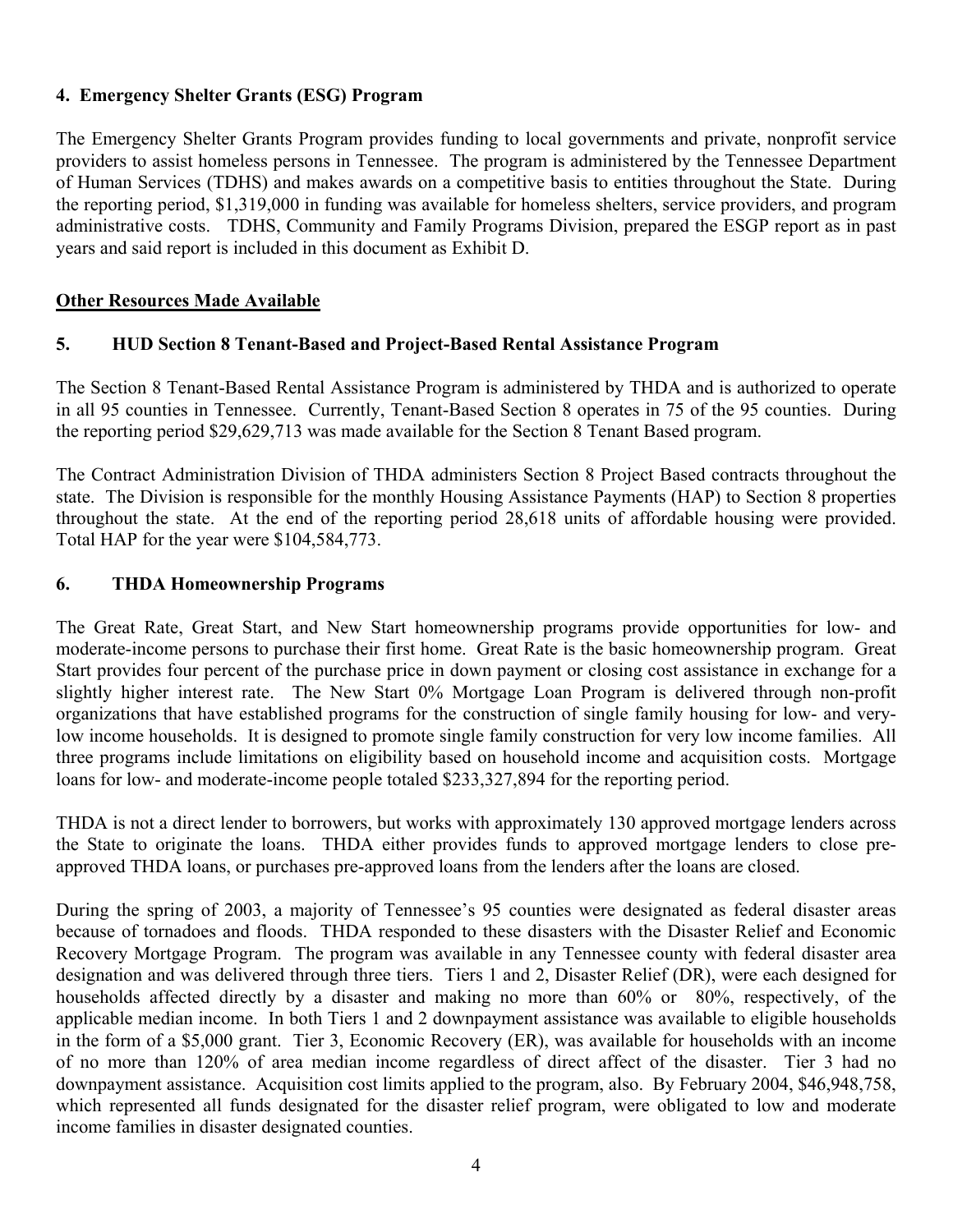At the end of the reporting period, THDA mortgage loans for all of the six programs totaled \$280,276,652.

# **7. Disaster Recovery Grant Program**

As previously discussed, many of Tennessee's 95 counties were designated as federal disaster relief areas in the spring of 2003. In addition to the above described mortgage programs, THDA utilized \$500,000 of recaptured HOUSE dollars to launch the Disaster Recovery Grant Program. Assistance was available to local governments and non-profit organizations in the five counties with the highest number of applications for federal disaster assistance: Bradley, Hamilton, Henderson, Madison, and McMinn Counties. Funds could be used for rehabilitation and reconstruction of housing occupied by low income families affected by disaster.

### **8. THDA House Repair Program**

During the fiscal year, THDA entered into a partnership with the Rural Housing Service (RHS) of the U. S. Department of Agriculture to provide funds for the repair of the homes of low-income people. This partnership came about because of concerns voiced by local officials and representatives of non-profit organizations for the continuing need to fund repairs of the homes of low-income families across the state.

Using \$325,000 of recaptured HOUSE and 2000 THDA Grant Program funds, THDA provides forgivable loans, to be used with RHS Section 504 program funds. The THDA loan is restricted to 25% of the RHS loan and/or 50% of the RHS grant, but cannot exceed \$5,000 per household. Provided the family remains in the home, the THDA loan is forgiven at a rate of one-third per year.

# **9. Low Income Housing Tax Credit Program (LIHTC)**

The Low-Income Housing Tax Credit (LIHTC) program is authorized under Section 42 of the Internal Revenue Code, as amended, and is administered by THDA. The program offers owners of and investors in low-income rental housing a reduction in federal income tax liability over a period of ten years. The Internal Revenue Service allocates tax credit authority to states on a calendar year basis. The State of Tennessee does not receive actual dollars rather it receives tax credit authority. In calendar year 2003, the state had tax credit authority in the amount of \$10,653,939 to be issued to for-profit developers of low-income housing. In addition the state had \$2,729,406 available for non-profit developers. The total allocation for the year was \$13,383,345.

### **10. Multi-Family Bond Authority**

THDA authorizes allocation of tax-exempt bond authority to local issuers for permanent financing of multifamily housing units in the state. The authority can be used to provide permanent financing for new construction of affordable rental housing units, conversion of existing properties through adaptive reuse, or acquisition and rehabilitation of rental units. Applications are scored and points are awarded based on certain conditions. In addition, some units must be rented to persons of low income. In 2003, THDA had \$81 million of authority to reallocate.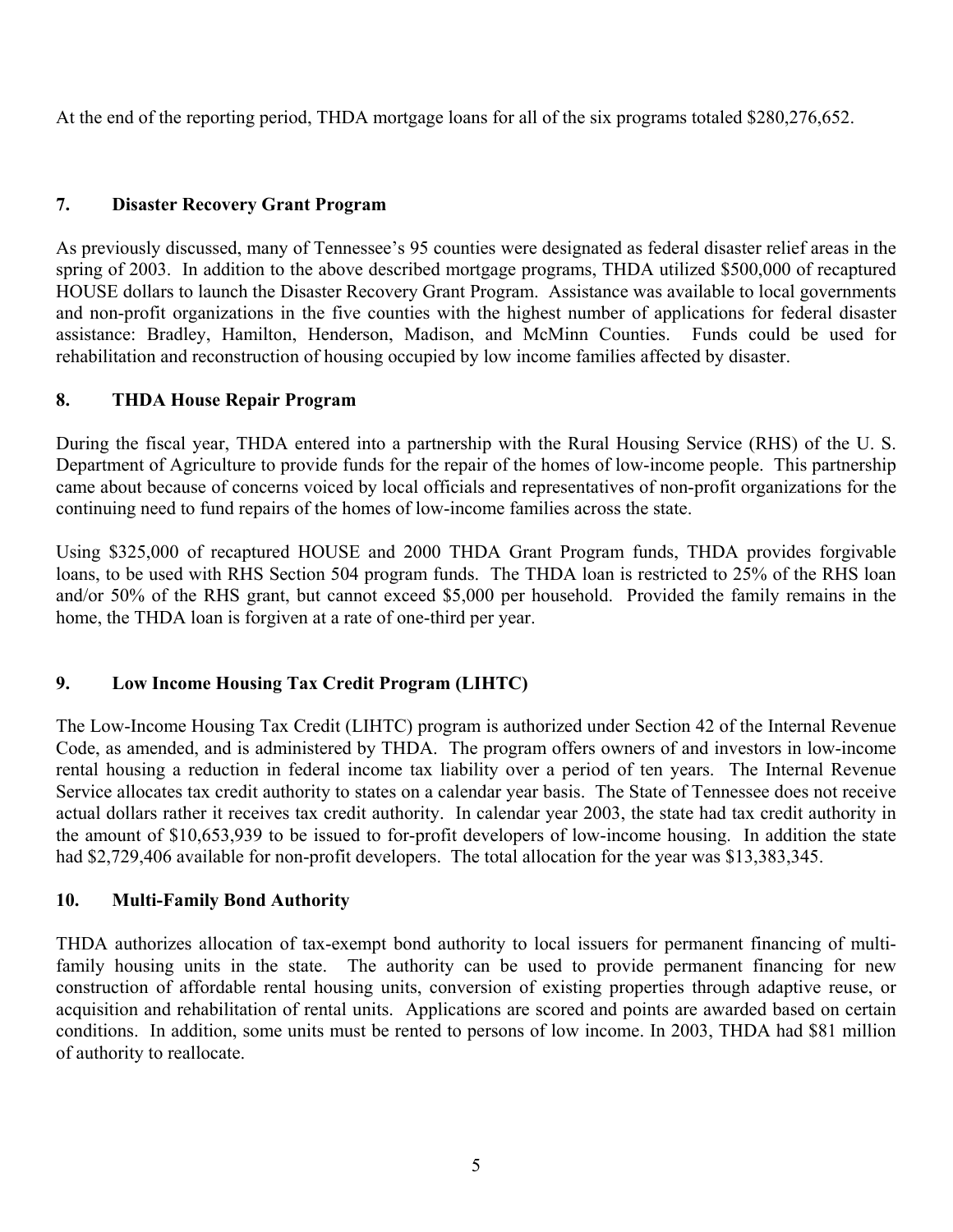#### **Summary**

As the following Table 1 demonstrates, the State of Tennessee had over \$562 million available to assist its lowand moderate-income citizens in housing and community development. Federal assistance through the Consolidated Plan programs amounted to over \$52.3 million. Other resources totaled over \$509.6 million. The following sections of this report will demonstrate how these programs assist low and moderate income citizens in Tennessee.

| PROGRAM                                         | <b>MADE</b><br><b>FUNDS</b><br><b>AVAILABLE</b> |               |
|-------------------------------------------------|-------------------------------------------------|---------------|
| HUD RESOURCES REQUIRED IN THE CONSOLIDATED PLAN |                                                 |               |
| <b>CDBG</b>                                     | \$30,940,000                                    |               |
| <b>HOME</b>                                     | 19,316,319<br>\$                                |               |
| <b>HOPWA</b>                                    | $\mathbb{S}$<br>731,000                         |               |
| <b>ESG</b>                                      | $\mathbb{S}$<br>1,319,000                       |               |
| <b>Subtotal of HUD Resources Required</b>       |                                                 | \$52,306,319  |
| <b>OTHER RESOURCES MADE AVAILABLE</b>           |                                                 |               |
| <b>Section 8 Rental Assistance</b>              | \$29,629,713                                    |               |
| <b>Section 8 Contract Administration</b>        | \$104,584,773                                   |               |
| Homeownership                                   | \$280,276,652                                   |               |
| Disaster Recover Grant Program                  | \$<br>500,000                                   |               |
| House Repair Program                            | $\mathbb{S}$<br>325,000                         |               |
| <b>LIHTC</b>                                    | 13,383,345<br>\$                                |               |
| Multi-Family Bond Authority                     | \$81,000,000                                    |               |
| <b>Subtotal Other Resources</b>                 | \$509,699,483                                   |               |
| <b>Grand Total</b>                              |                                                 | \$562,005,802 |

## **Table 1. Recap of Resources Made Available All Programs**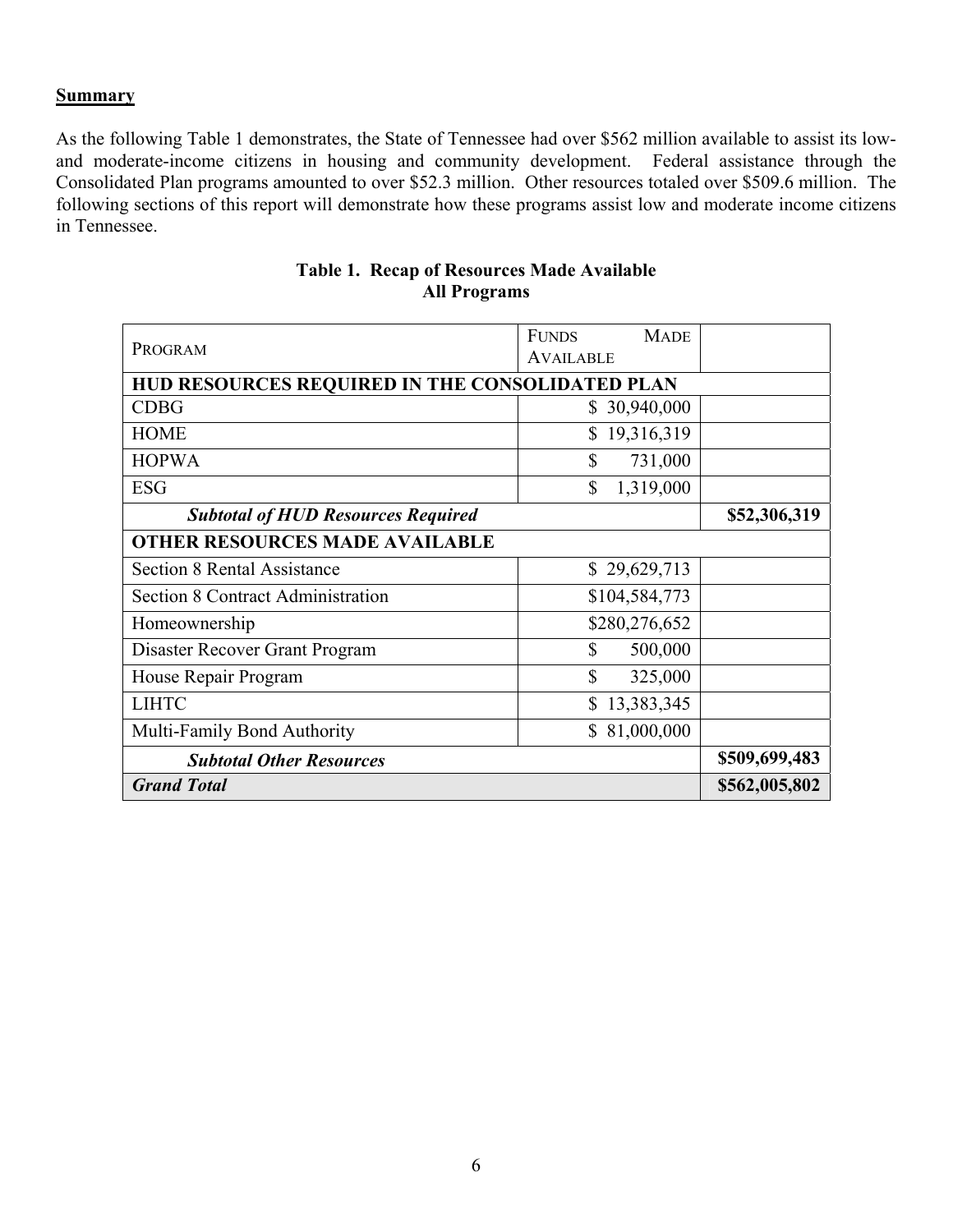## **B) INVESTMENT OF AVAILABLE RESOURCES**

### **1. Community Development Block Grant (CDBG) Small Cities Program**

Eighty-seven awards were made to new recipients during the reporting period, totaling \$37,750,083 of which \$24,156,487 was from FY 03-04 funding and \$13,593,596 from funds from previous years. Proposed activities of new recipients are summarized in Table 2 below. Each number in the Frequency column represents a unit of local government carrying out said activity, and several local governments are carrying out multiple activities. More detailed information is contained in the PER (Exhibit A).

The CDBG program allows contracts between TECD and local governments to vary in term, and many contracts continue into subsequent fiscal years.

| <b>Activity</b>                                                  | <b>HUD Code</b> | Frequency      | <b>Funds Awarded</b> | % of Total |
|------------------------------------------------------------------|-----------------|----------------|----------------------|------------|
| Acquisition & Disposition                                        | 1(P)            |                | \$27,000             | 0.07%      |
| Clearance/Code                                                   | 2(P)            | 8              | \$134,300            | 0.36%      |
| <b>Public Facilities:</b><br>Water/Sewer                         | 4a, 4b          | 54             | \$23,147,048         | 61.32%     |
| <b>Public Facilities:</b><br>Water                               | 4a(P)           | 1              | \$472,000            | 2.03%      |
| <b>Public Facilities:</b><br>Flood & Drainage                    | 4c              | $\overline{2}$ | \$765,000            | 1.25%      |
| Public Facilities - Other                                        | 6               | 13             | \$2,498,976          | 6.62%      |
| Relocation                                                       | 8(P)            | 8              | \$2,113,000          | 5.60%      |
| Rehabilitation: Residential                                      | 9a(P)           | 8              | \$1,336,900          | 3.54%      |
| Administration, Planning, &<br>Management                        | 13              | 67             | \$1,414,059          | 3.75%      |
| Administration, Planning, &<br>Management                        | 13(P)           | 16             | \$514,150            | 1.36%      |
| <b>Economic Development Activities</b><br>to For-Profit Entities | 14b(P)          | 9              | \$5,327,650          | 14.11%     |
| <b>TOTAL</b>                                                     |                 |                | \$37,750,083         | 100.00%    |

### **Table 2. CDBG Awards by Type of Activity**

As was the case in previous years, the largest portion of CDBG funds awarded, 63%, was designated for improvements to water/sewer systems.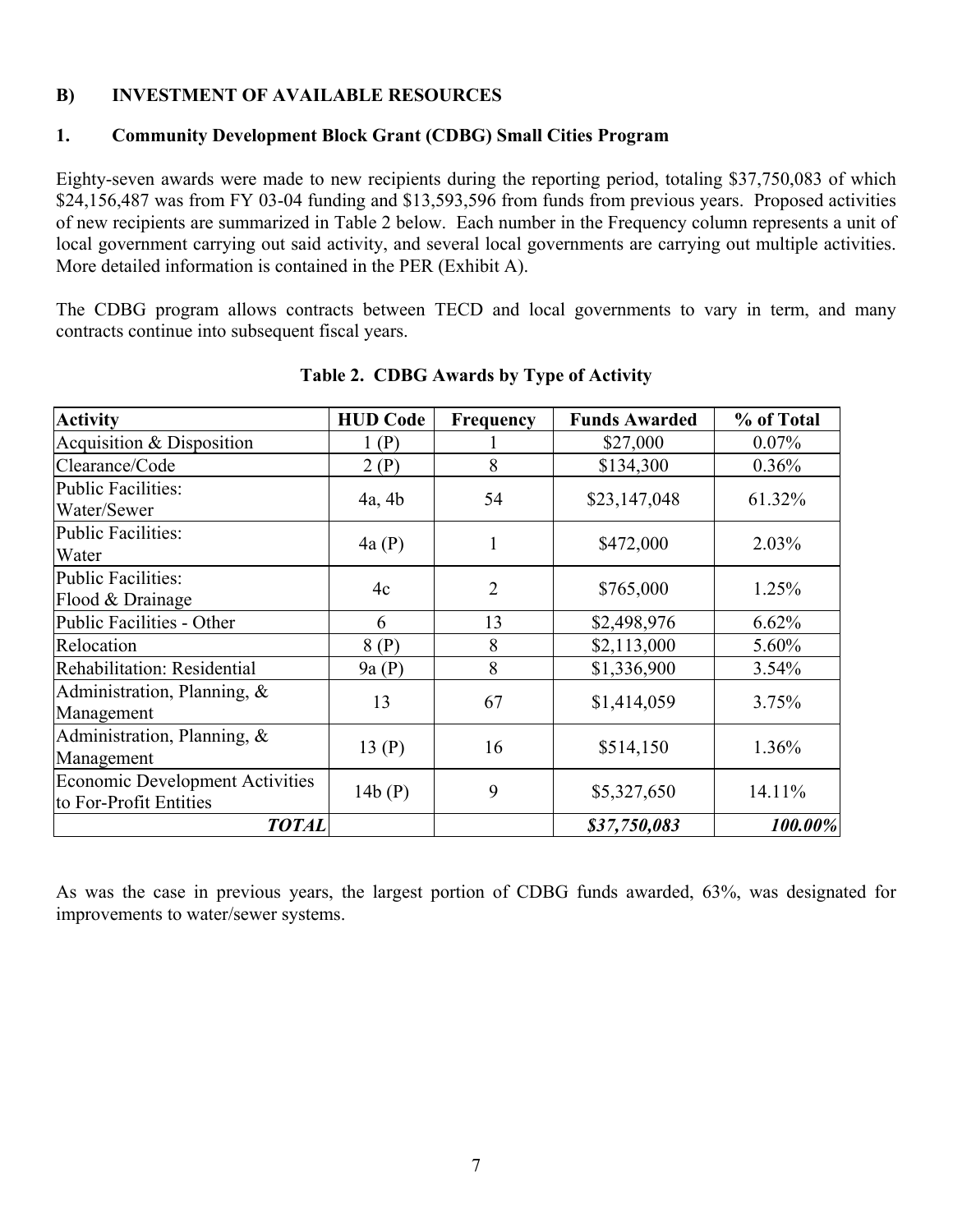# **2. HOME Investments Partnership (HOME)**

With the HOME Program, the State may spend up to ten percent of its allocation for administrative and planning expenses. The State may use three percent of these funds for its own administrative expenses. The remaining seven percent is available to pay the administrative cost of local governments and non-profit grant recipients. The State may also spend up to six percent for CHDO operating expenses. The balance of the State HOME allocation was divided programmatically as follows:

The HOME program provided \$18,531,489 to fund 67 applicants and to provide 482 units of affordable housing. The majority of those units, 75%, will be owner occupied units. The following table provides a breakdown by activity of the awards made from 2003 HOME Program funds.

| <b>Type of Activity (1 Activity Per Application)</b> | Total Applications Awarded $= 67$ |       |              |  |
|------------------------------------------------------|-----------------------------------|-------|--------------|--|
|                                                      | Apps.                             | Units | S            |  |
| Acquisition & Rental NC                              |                                   | 10    | \$500,000    |  |
| <b>New Construction Rental</b>                       |                                   | 58    | \$1,878,679  |  |
| Owner-Occupied Rehab                                 |                                   | 351   | \$12,626,576 |  |
| Homeownership New Construction                       |                                   | 13    | \$977,000    |  |
| Homeownership*                                       |                                   | 4     | \$232,114    |  |
|                                                      |                                   |       |              |  |
| Type of Activity (>1 Activity Per Application)       | 7                                 |       |              |  |
| Acquisition & Rental NC                              |                                   | 2     | \$100,000    |  |
| <b>New Construction Rental</b>                       |                                   | 20    | \$900,000    |  |
| Owner-Occupied Rehab                                 |                                   | 9     | \$445,500    |  |
| Homeownership New Construction                       |                                   | 6     | \$426,120    |  |
| Homeownership*                                       |                                   | 9     | \$445,500    |  |
| <b>Total</b>                                         | 67                                | 482   | \$18,531,489 |  |

# **Table 3. HOME Awards by Type of Activity**

*\*Homeownership activities may include acquisition and rehabilitation of single family homes for homeownership, new construction, and/or homeownership down payment assistance.*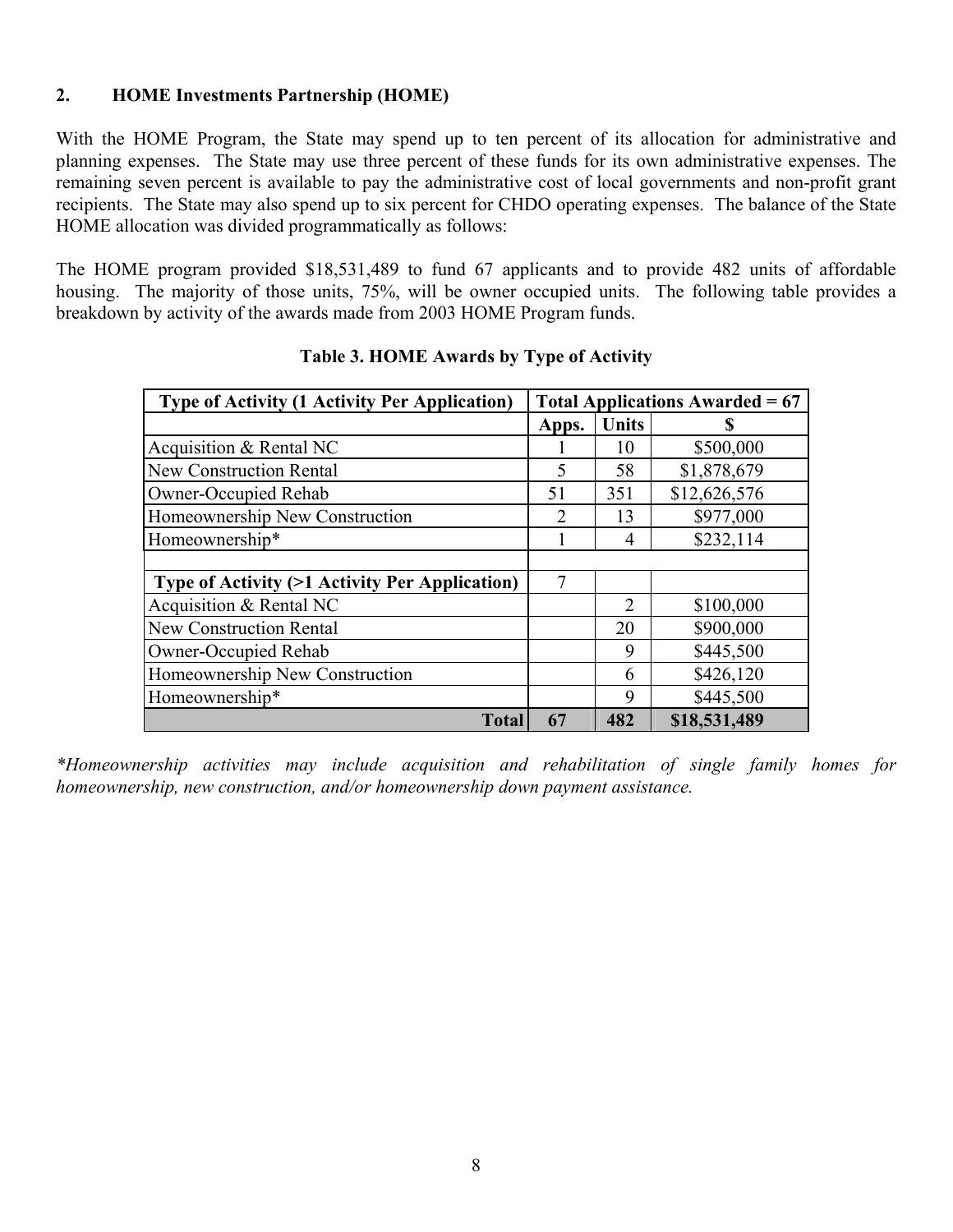### **3. Housing Opportunities for Persons with AIDS (HOPWA)**

For the Fiscal Year 2003-2004 the State Department of Health awarded \$725,900 to nonprofit project sponsors, and retained \$5,100 for state administration. Contracts between the Department of Health and the project sponsors are one-year terms and coincide with the states fiscal year. Table 4 which follows presents the amount awarded to each sponsor and the amount expended by each sponsor as of the end of the reporting period.

| <b>Grand Division</b>  | Awarded         | <b>Expended</b> | Percentage |
|------------------------|-----------------|-----------------|------------|
| East                   |                 |                 |            |
| Chattanooga Cares      | \$191,600.00    | \$191,600.00    | 100%       |
| ETHRA / PL             | \$205,300.00    | \$179,121.00    | 87%        |
| Project HOPE           | \$68,500.00     | \$65,137.00     | 95%        |
| <b>Total East</b>      | \$465,400.00    | \$435,858.00    | 94%        |
| <b>Middle</b>          |                 |                 |            |
| Columbia CARES         | 61,100.00<br>\$ | \$<br>49,663.84 | 81%        |
| <b>Nashville CARES</b> | 27,400.00<br>\$ | \$27,400.00     | 100%       |
| <b>UCHRA</b>           | 62,500.00<br>\$ | 60,278.83<br>\$ | 96%        |
| <b>Total Middle</b>    | \$151,000.00    | \$137,342.67    | 91%        |
| West                   |                 |                 |            |
| West TN Legal          | \$109,500.00    | \$95,900.00     | 88%        |
| Services               |                 |                 |            |
| <b>Total West</b>      | \$109,500.00    | \$95,900.00     | 88%        |
| <b>Grand Total</b>     | \$725,900.00    | \$669,100.67    | 92%        |

# **Table 4. HOPWA Awards FY 2003-2004 by Grand Division**

### **4. Emergency Shelter Grants (ESG)**

The State was allocated \$1,319,000 in FY 2003-2004 for the ESG Program. This amount was subdivided as follows:

| <b>ESG Regular Program</b>      | \$810,050   |
|---------------------------------|-------------|
| Small Cities Set-A-Side         | \$343,000   |
| <b>Prevention Discretionary</b> | \$100,000   |
| <b>Program Total</b>            | \$1,253,050 |
| <b>State Administration</b>     | \$65,950    |
| Sub-Total                       | \$1,319,000 |
| Previous Year Unexpended Funds  | 72,553      |
| <b>Total Award</b>              | \$1,391,553 |

Contracts between TDHS and eligible entities are for one-year terms and coincide with the State's fiscal year. This fiscal year, the State received a total of 39 applications for the ESG Regular Program requesting a total of \$1,407,631. The State completed a total of 35 contracts with 27 private, nonprofit agencies, one providing health and mental health services. Each of the seven local government agencies subcontracted with local non-profit agencies. Prevention discretionary funds of \$100,000 (HUD does not require a match) were used for a statewide Homeless Prevention Project through the Department of Mental Health and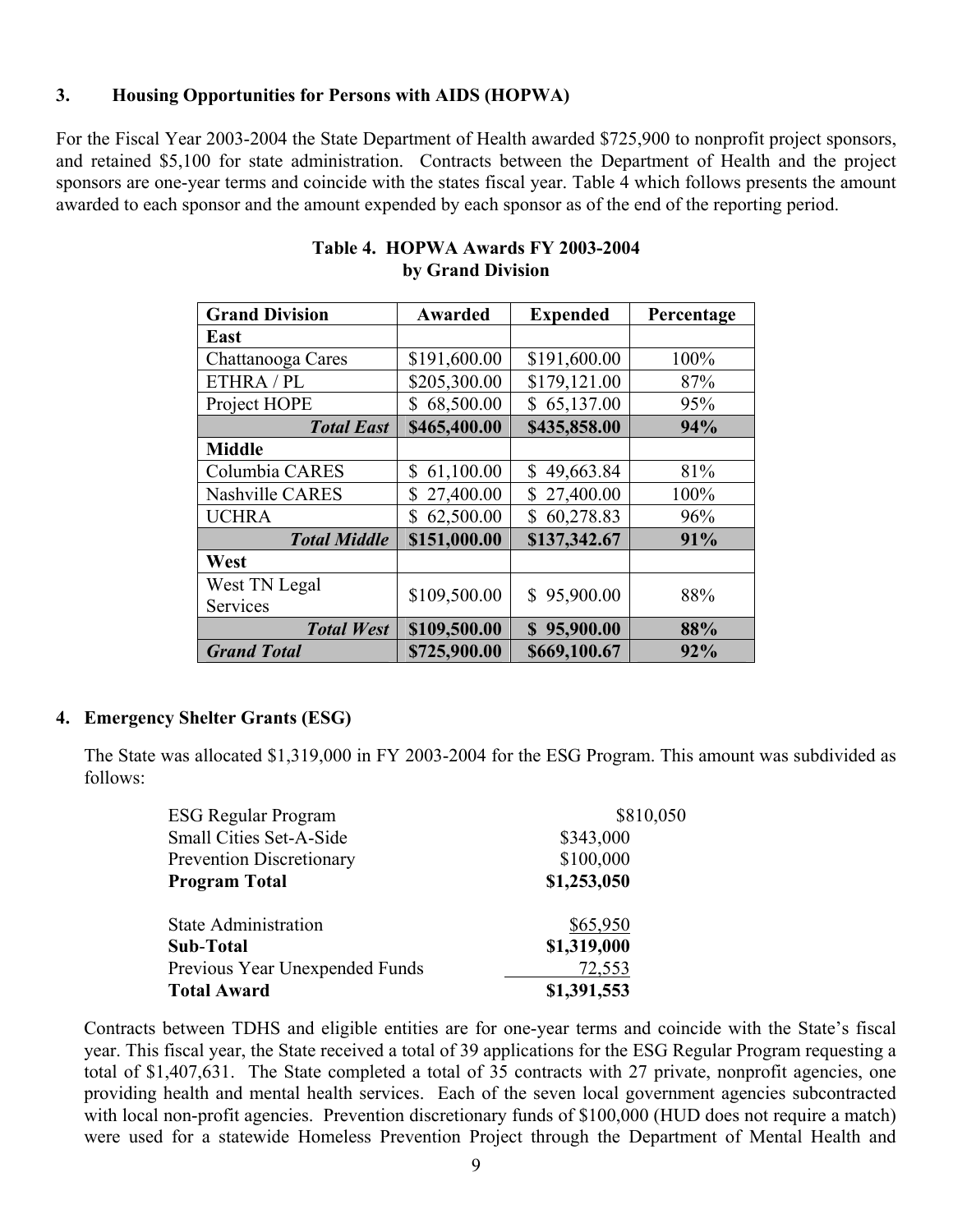Developmental Disabilities. This activity meets HUD's new Discharge Planning requirement to ensure that persons released from hospitals, prisons and mental health facilities are not discharged without a place to go. During the year, 33 bed-spaces were added leading to a year-end total of 675 shelter beds available at the end of the reporting period. More detailed information can be found in the ESGP Annual Report (Exhibit D).

### **5. HUD Section 8 Tenant-Based and Project-Based Rental Assistance Programs**

The THDA Rental Assistance Division administers the Section 8 Tenant-Based assistance program through nine (9) field offices throughout the State with staff who provide services to families participating in the tenantbased program. In Fiscal Year 2003-2004, the Division had \$29,629,713 for tenant based assistance.

The THDA Contract Administration division continued administration of project based units during this fiscal year. At the end of the year, the Housing Assistance Payments (HAP) totaled \$104,584,733.

#### **6. THDA Homeownership Programs**

During the reporting period, there were 3,033 loans made through the THDA homeownership programs totaling \$280,276,652. The basic homeownership program is known as Great Rate. Great Start offers borrowers an amount equal to 4% of the loan amount for down payment and closing cost, with a higher interest rate applied to the loan. The New Start program, delivered through non-profit organizations, promotes construction of new homes for very low income Tennesseans. Loans are available to first-time homebuyers for primary residences only, and limits on household income and acquisition price varies by county. The Disaster Relief (DR) and Economic Recover (ER) Program was available in counties with federal disaster designation. Tiers 1 and 2 were available for households at 60% and 80% of area median income respectively who were affected directly by a disaster. Tier 3 was available for any household in a designated county with an income of no more than 120% of area median income.

| Program            | <b>Mortgages</b> |               |               |  | Average   |
|--------------------|------------------|---------------|---------------|--|-----------|
|                    | #                | $\frac{6}{9}$ |               |  | S         |
| <b>Great Start</b> | 1,048            | 34.6%         | \$94,220,465  |  | \$89,905  |
| <b>Great Rate</b>  | 1,466            | 48.4%         | \$137,616,385 |  | \$93,872  |
| <b>New Start</b>   | 31               | $1.0\%$       | \$1,491,044   |  | \$48,098  |
| DR-Tier 1          | 110              | 3.6%          | \$8,473,488   |  | \$77,032  |
| DR-Tier2           | 125              | 4.1%          | \$11,490,949  |  | \$91,928  |
| ER-Tier3           | 253              | 8.3%          | \$26,984,321  |  | \$106,657 |
| All                | 3,033            | 100.0%        | \$280,276,652 |  | \$92,409  |

#### **Table 5. THDA Single Family Loans FY 2003-2004**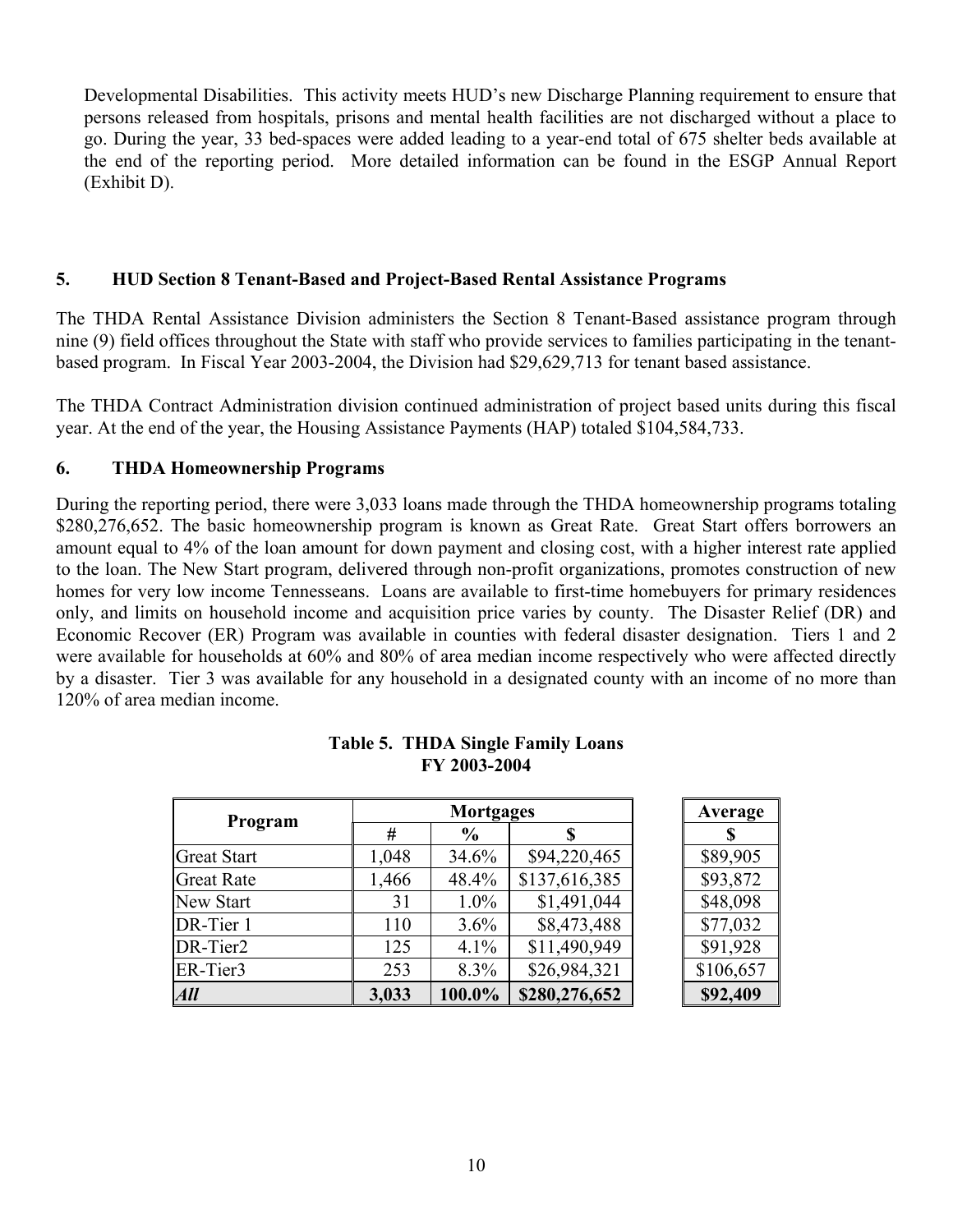# **7. Disaster Recovery Grant Program**

THDA utilized \$500,000 of recaptured HOUSE dollars to establish the Disaster Recovery Grant Program. Assistance was available to local governments and non-profit organizations in counties with the highest number of applications for federal disaster assistance. Funds could be used for rehabilitation and reconstruction of housing occupied by low income families affected by disaster.

# **8. THDA House Repair Program**

THDA used recaptured HOUSE and 2000 THDA Grant Program funds to established the House Repair Program, a partnership with the Rural Housing Service (RHS) of the U. S. Department of Agriculture, to provide funds for the repair of the homes of low-income people. THDA provides forgivable loans, to be used with RHS Section 504 program funds. At the end of the reporting period, THDA had made 66 loans totaling \$197,843.

# **9. Low Income Housing Tax Credit Program (LIHTC)**

The State of Tennessee received tax credit authority (not actual dollars) in calendar year 2003 in the amount of \$13,383,345 to be issued to for-profit and non-profit developers of low-income housing. Applications were received from throughout the State requesting \$22,805,138 in tax credit authority. The State's tax credit authority covered 59% of the requests, based on dollars. Allocations were made in 14 counties throughout the state.

### **10. Multi-Family Bond Authority**

THDA allocates a maximum of \$10,000,000 of tax-exempt bond authority to a development. The cost per unit must not exceed \$90,000 in MSA counties or must not exceed \$69,900 in other counties. Points are awarded to applications demonstrating that developments address certain conditions – meeting housing needs, meeting energy/maintenance standards, serving special populations, and increasing housing stock. In 2003, a total of \$46,374,000 was allocated.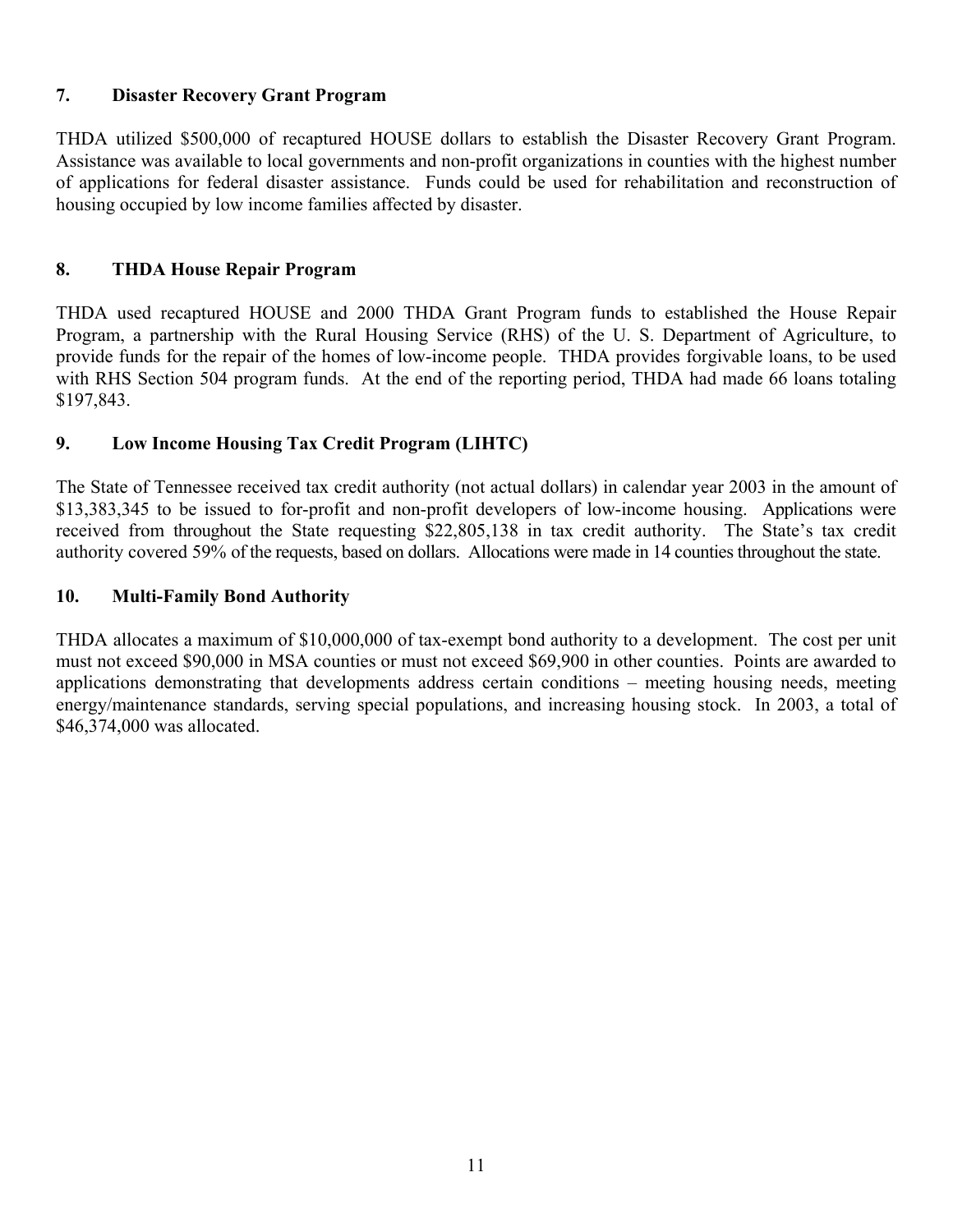# **Summary – All Programs**

For Fiscal Year 2003-2004, the State expended a total of \$533 million in funds for community development and housing programs in Tennessee.

| PROGRAM                                                              | FUNDS AWARDED/GRANTED/LOANED |               |  |  |
|----------------------------------------------------------------------|------------------------------|---------------|--|--|
| <b>INVESTMENT OF HUD RESOURCES REQUIRED IN THE CONSOLIDATED PLAN</b> |                              |               |  |  |
| <b>CDBG</b>                                                          | \$37,750,083                 |               |  |  |
| <b>HOME</b>                                                          | \$18,531,489                 |               |  |  |
| <b>HOPWA</b>                                                         | \$725,900                    |               |  |  |
| <b>ESG</b>                                                           | \$1,391,553                  |               |  |  |
| <b>Subtotal</b>                                                      |                              | \$58,399,025  |  |  |
| <b>INVESTMENT OF OTHER RESOURCES MADE AVAILABLE</b>                  |                              |               |  |  |
| <b>Section 8 Rental Assistance</b>                                   | \$29,629,713                 |               |  |  |
| <b>Section 8 Contract Administration</b>                             | \$104,584,733                |               |  |  |
| Homeownership                                                        | \$280,276,652                |               |  |  |
| Disaster Recovery Grant                                              | \$500,000                    |               |  |  |
| House Repair Program                                                 | \$197,843                    |               |  |  |
| <b>LIHTC</b>                                                         | \$13,383,345                 |               |  |  |
| Multi-Family Bond Authority                                          | \$46,374,000                 |               |  |  |
| <b>Subtotal</b>                                                      |                              | \$474,946,286 |  |  |
| <b>Grand Total</b>                                                   |                              | \$533,345,311 |  |  |

# **Table 6. Recap of Investments All Programs**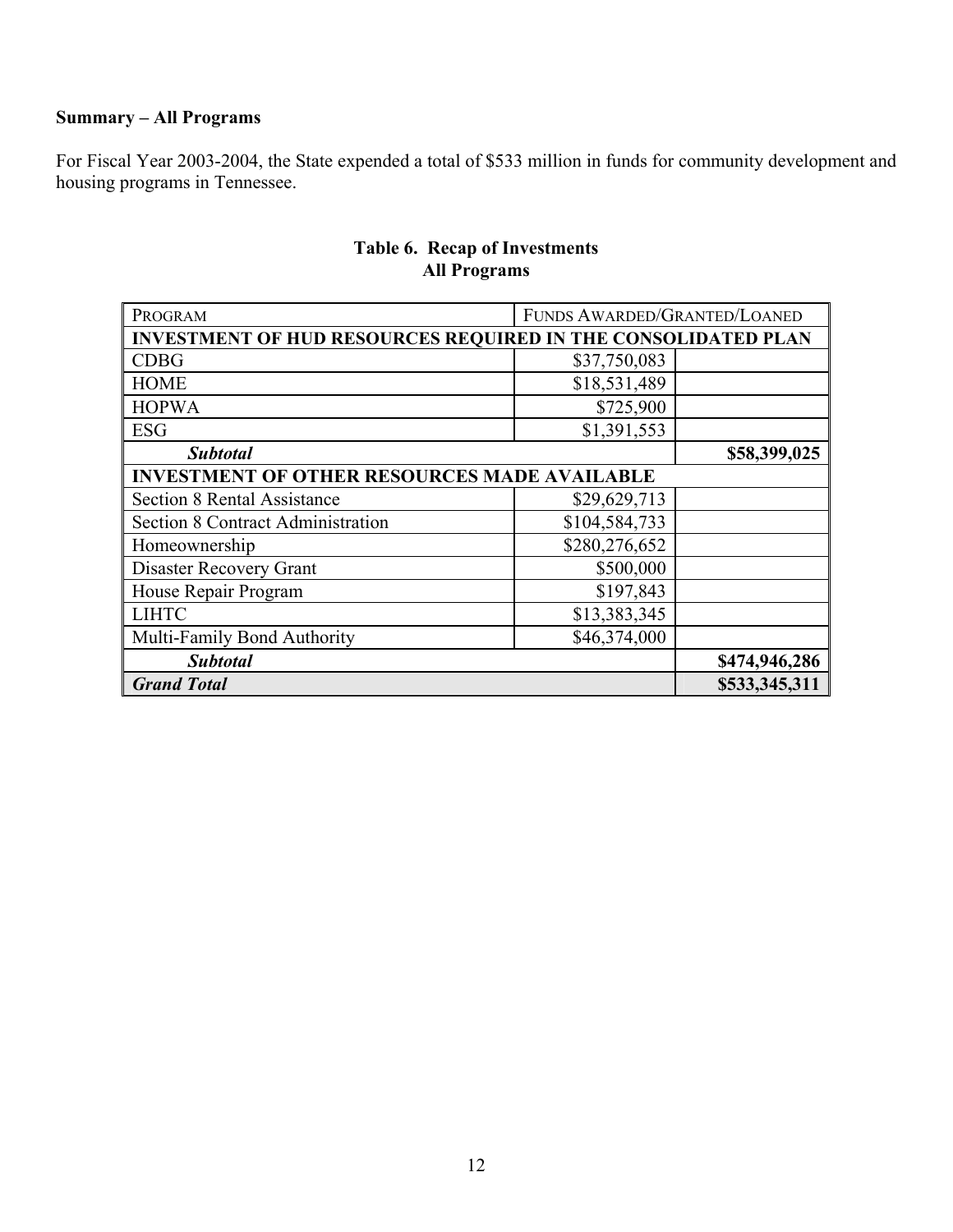### **C) GEOGRAPHIC DISTRIBUTION AND LOCATION OF INVESTMENTS**

# **1. Community Development Block Grant (CDBG) Small Cities Program**

Information taken from the State PER (Exhibit A) is summarized into the following table to show geographic distribution of CDBG funds during the reporting period. There were 29 awards totaling \$13,586,151 in East Tennessee, 25 awards totaling \$11,184,288 in Middle Tennessee, and 33 awards totaling \$12,979,644 in West Tennessee. The activity codes shown in Table 7 may be interpreted by referring to Table 2.

#### **Table 7. CDBG New Recipients**

| FY 2001 Funds  |                                |           |                 |           |                          |
|----------------|--------------------------------|-----------|-----------------|-----------|--------------------------|
| GD             | Locality                       | County    | <b>Activity</b> | Amount    | <b>Total by Locality</b> |
| ${\bf E}$      | Benton                         | Polk      | 13(P)           | \$44,500  |                          |
|                |                                |           | 2(P)            | \$9,500   |                          |
|                |                                |           | 8(P)            | \$309,000 |                          |
|                |                                |           | 9a(P)           | \$137,000 | \$500,000                |
| E              | Hancock County                 | Hancock   | 13              | \$21,500  |                          |
|                |                                |           | 4a              | \$478,500 | \$500,000                |
| $\mathbf E$    | <b>Tellico Plains</b>          | Monroe    | 13              | \$33,500  |                          |
|                |                                |           | 4a              | \$466,500 | \$500,000                |
|                | <b>Total East</b>              |           |                 |           | \$1,500,000              |
|                |                                |           |                 |           |                          |
| M              | Mitchellville                  | Sumner    | 13              | \$17,500  |                          |
|                |                                |           | 4b              | \$482,200 | \$499,700                |
| M              | Pleasant View                  | Cheatham  | 13              | \$21,000  |                          |
|                |                                |           | 4b              | \$479,000 | \$500,000                |
| $\mathbf M$    | Waynesboro                     | Wayne     | 13              | \$17,500  |                          |
|                |                                |           | 4a              | \$419,588 | \$437,088                |
|                | <b>Total Middle</b>            |           |                 |           | \$1,436,788              |
|                |                                |           |                 |           |                          |
| W              | Henry                          | Henry     | 13              | \$48,420  |                          |
|                |                                |           | 4b              | \$451,580 | 500,000                  |
|                | <b>Total West</b>              |           |                 |           | \$500,000                |
|                |                                |           |                 |           |                          |
|                | <b>Total 2001 Funds</b>        |           |                 |           | \$3,436,788              |
| FY 2002 Funds  |                                |           |                 |           |                          |
| <b>GD</b>      | Locality                       | County    | <b>Activity</b> | Amount    | <b>Total by Locality</b> |
| E              | Dandridge                      | Jefferson | 4A              | \$500,000 | \$500,000                |
| ${\bf E}$      | Decatur                        | Meigs     | 13              | \$25,000  |                          |
|                |                                |           | 4A              | \$475,000 | \$500,000                |
| E              | Johnson County (IT)            | Johnson   | 13              | \$16,280  |                          |
|                |                                |           | 4A              | \$205,060 | \$221,340                |
| $\mathbf E$    | Lake City                      | Anderson  | 13              | \$31,475  |                          |
|                |                                |           | 4b              | \$468,525 | \$500,000                |
| E              | New Tazewell                   | Claiborne | 13              | \$17,617  |                          |
|                |                                |           | 4 <sub>b</sub>  | \$250,994 | \$268,611                |
| $\overline{E}$ | Oneida                         | Scott     | 13(P)           | \$16,500  |                          |
|                | [East Tennessee Trailers, LLC] |           | 14B(P)          | \$733,500 | \$750,000                |

13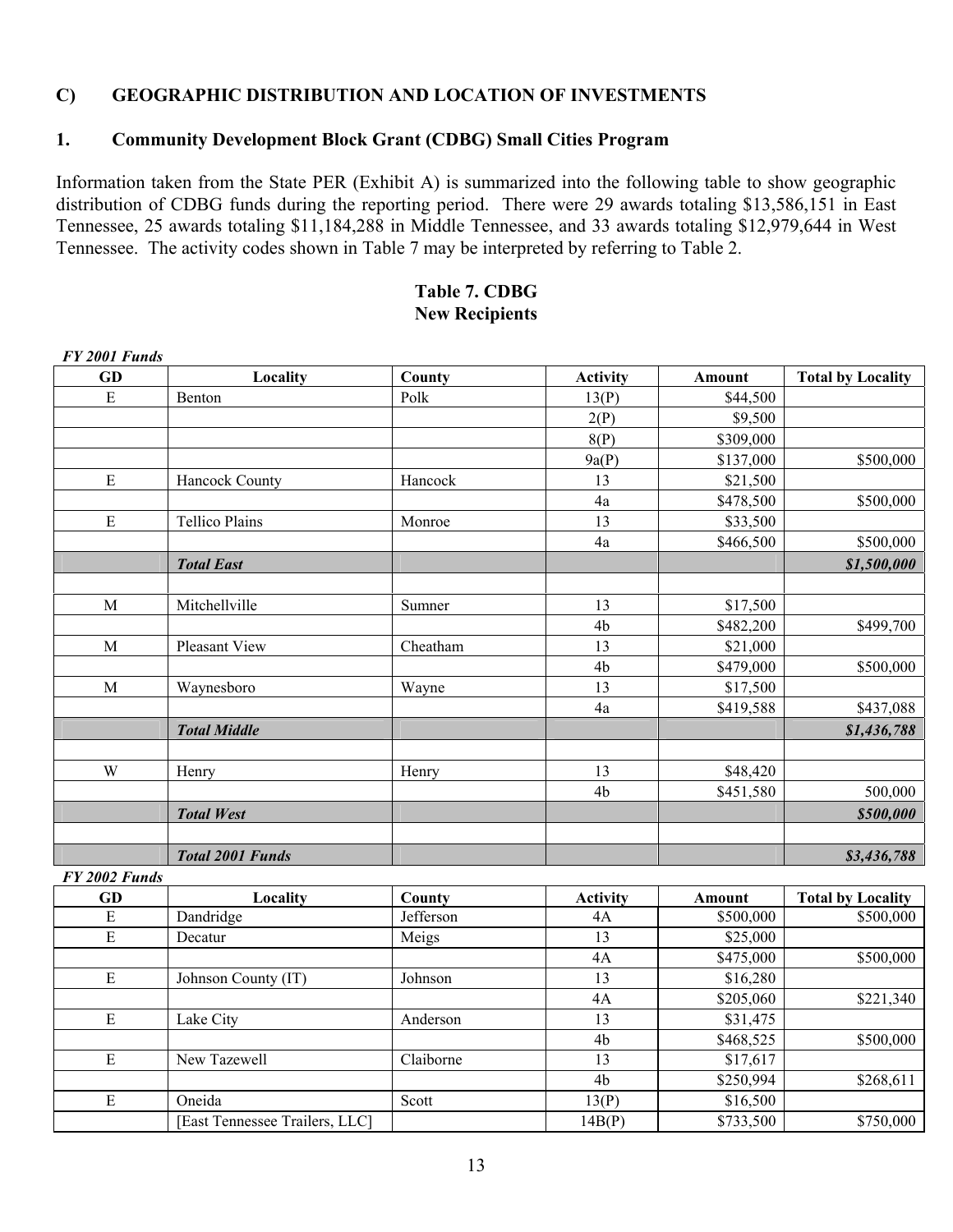# *FY 2002 Funds (Cont.)*

| E | Powell's Crossroads            | Marion |        | \$25,500  |             |
|---|--------------------------------|--------|--------|-----------|-------------|
|   |                                |        | 4B     | \$474,500 | \$500,000   |
|   | <b>Scott County</b>            | Scott  | 13(P)  | \$15,000  |             |
|   | [Talisman Battery Group, Inc.] |        | 14B(P) | \$735,000 | \$750,000   |
| Е | <b>Scott County</b>            | Scott  | 13(P)  | \$15,000  |             |
|   | [Trakker Trailers Co.]         |        | 14B(P) | \$735,000 | \$750,000   |
|   | <b>Total East</b>              |        |        |           | \$4,739,951 |

| M | <b>Byrdstown</b>           | Pickett | 13     | \$18,500  |             |
|---|----------------------------|---------|--------|-----------|-------------|
|   |                            |         | 4A     | \$481,500 | \$500,000   |
| M | Cannon County              | Cannon  | 13     | \$23,500  |             |
|   |                            |         | 4A     | \$476,500 | \$500,000   |
| M | Cookeville                 | Putman  | 14B(P) | \$500,000 |             |
|   | Cumberland Cultured, Inc.] |         |        |           | \$500,000   |
| M | Linden                     | Perry   | 13     | \$14,500  |             |
|   |                            |         | 4a     | \$485,500 | \$500,000   |
| M | Portland                   | Sumner  | 13     | \$17,500  |             |
|   |                            |         | 4A     | \$399,357 | \$416,857   |
| M | Warren County              | Warren  | 13(P)  | \$15,000  |             |
|   | [Bouldin Corporation]      |         | 14B(P) | \$485,000 | \$500,000   |
|   | <b>Total Middle</b>        |         |        |           | \$2,916,857 |

| W | Clarksburg                          | Carroll   | 13     | \$34,131  |              |
|---|-------------------------------------|-----------|--------|-----------|--------------|
|   |                                     |           | 4B     | \$465,869 | \$500,000    |
| W | Hardin County                       | Hardin    | 13(P)  | \$13,350  |              |
|   | [The Design Team Sign Company, LLC] |           | 14B(P) | \$486,650 | \$500,000    |
| W | Newbern (IT)                        | Dyer      | 13(P)  | \$28,000  |              |
|   |                                     |           | 4A(P)  | \$472,000 | \$500,000    |
| W | <b>Scotts Hill</b>                  | Henderson | 13     | \$26,000  |              |
|   |                                     |           | 4a     | \$474,000 | \$500,000    |
| W | Tiptonville                         | Lake      | 13(P)  | \$50,000  |              |
|   |                                     |           | 1(P)   | \$27,000  |              |
|   |                                     |           | 2(P)   | \$16,000  |              |
|   |                                     |           | 8(P)   | \$217,000 |              |
|   |                                     |           | 9A(P)  | \$190,000 | \$500,000    |
|   | <b>Total West</b>                   |           |        |           | \$2,500,000  |
|   |                                     |           |        |           |              |
|   | <b>Total 2002 Funds</b>             |           |        |           | \$10,156,808 |

#### *FY 2003 Funds*

| GD | Locality          | County     | <b>Activity</b> | Amount    | <b>Total by Locality</b> |
|----|-------------------|------------|-----------------|-----------|--------------------------|
| E  | <b>Bluff City</b> | Sullivan   | 13              | \$48,335  |                          |
|    |                   |            | 4A              | \$451,665 | \$500,000                |
| E  | Crossville        | Cumberland | 13(P)           | \$48,200  |                          |
|    |                   |            | 2(P)            | \$4,000   |                          |
|    |                   |            | 8(P)            | \$220,000 |                          |
|    |                   |            | 9A(P)           | \$227,800 | \$500,000                |
| E  | Dayton            | Rhea       | 13              | \$26,500  |                          |
|    |                   |            | 4A              | \$438,500 | \$465,000                |
| E  | Erwin             | Unicoi     | 13              | \$24,900  |                          |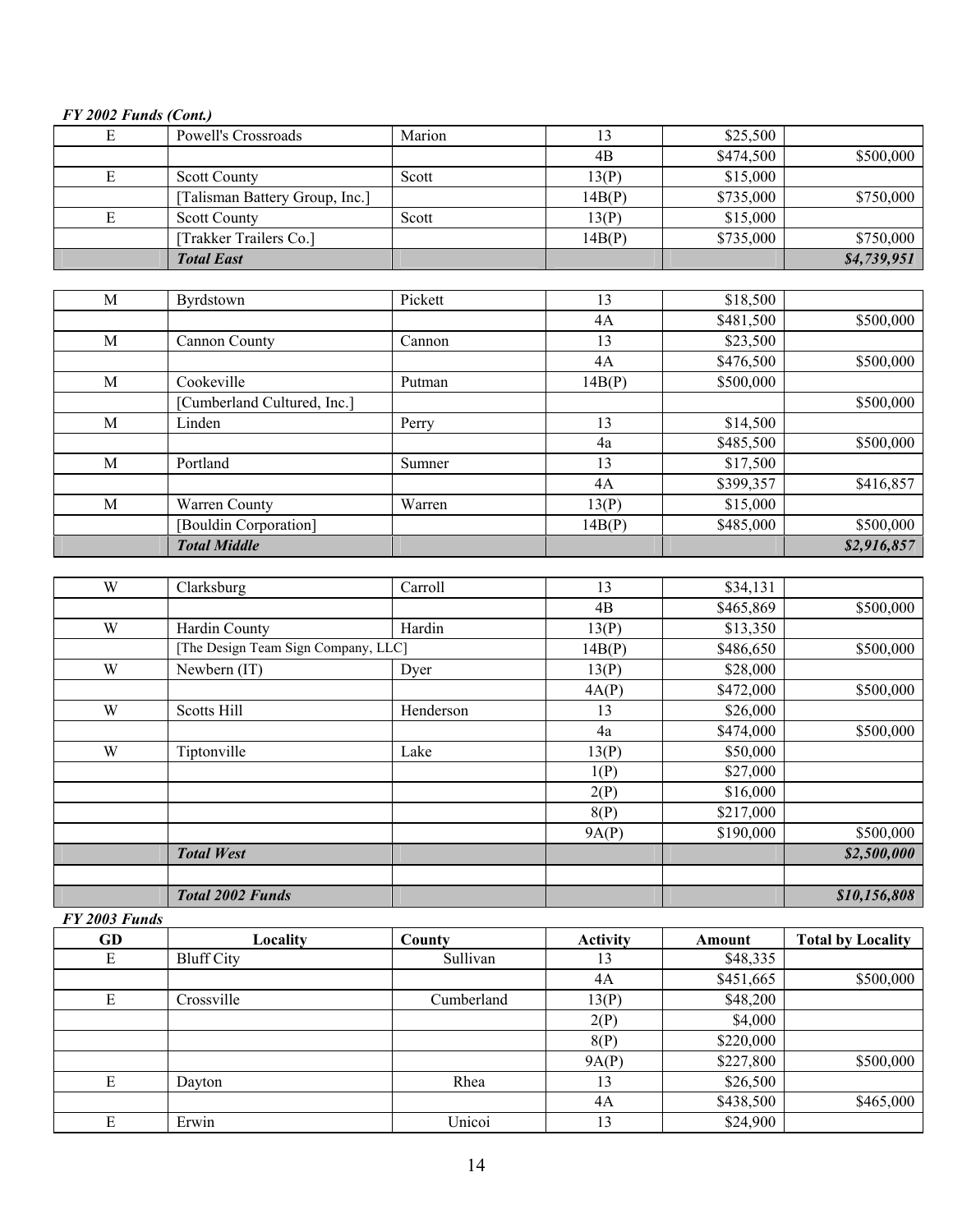|                |                              |           | 4B              | \$475,100 | \$500,000   |
|----------------|------------------------------|-----------|-----------------|-----------|-------------|
| $\mathbf E$    | Hamilton County (IT)         | Hamilton  | 13              | \$16,500  |             |
|                |                              |           | 4C              | \$483,500 | \$500,000   |
| ${\bf E}$      | McMinn County                | McMinn    | 13              | \$26,500  |             |
|                |                              |           | 4A              | \$473,500 | \$500,000   |
| $\mathbf E$    | Meigs County                 | Meigs     | 13              | \$26,500  |             |
|                |                              |           | 4A              | \$473,500 | \$500,000   |
| E              | Monroe County                | Monroe    | 6               | \$300,000 | \$300,000   |
| $\overline{E}$ | Mountain City                | Johnson   | 13              | \$19,500  |             |
|                |                              |           | 4A              | \$480,500 | \$500,000   |
| $\overline{E}$ | Oakdale                      | Morgan    | 13              | \$9,500   |             |
|                |                              |           | 6               | \$182,500 | \$192,000   |
| $\mathbf E$    | <b>Oliver Springs</b>        | Anderson  | 13              | \$29,975  |             |
|                |                              |           | 4B              | \$470,025 | \$500,000   |
| $\mathbf E$    | Oneida                       | Scott     | 13              | \$31,500  |             |
|                |                              |           | 4B              | \$468,500 | \$500,000   |
| ${\bf E}$      | Sevier County                | Sevier    | 13              | \$800     |             |
|                |                              |           | 4A              | \$499,200 | \$500,000   |
| $\overline{E}$ | Soddy-Daisy                  | Hamilton  | 13(P)           | \$37,000  |             |
|                |                              |           | 2(P)            | \$3,000   |             |
|                |                              |           | 8(P)            | \$255,000 |             |
|                |                              |           | 9A(P)           | \$205,000 | \$500,000   |
| $\mathbf E$    | Tazewell                     | Claiborne | 13              | \$22,850  |             |
|                |                              |           | $\overline{AB}$ | \$313,750 | \$336,600   |
| E              | <b>Union County</b>          | Union     | 13(P)           | \$5,000   |             |
|                | [Permalife]                  |           | 14B(P)          | \$420,000 | \$425,000   |
| ${\bf E}$      | Vonore                       | Monroe    | 13              | \$9,156   |             |
|                |                              |           | 4B              | \$118,444 | \$127,600   |
|                | <b>Total East</b>            |           |                 |           | \$7,346,200 |
|                |                              |           |                 |           |             |
| $\mathbf M$    | Alexandria                   | DeKalb    | 13              | \$23,500  |             |
|                |                              |           | 4A              | \$476,500 | \$500,000   |
| M              | <b>Cannon County</b>         | Cannon    | 13(P)           | \$17,500  |             |
|                | [Cumberland Molded Products] |           | 14B(P)          | \$482,500 | \$500,000   |
| M              | Celina                       | Clay      | 13              | \$20,000  |             |
|                |                              |           | 4A              | \$480,000 | \$500,000   |
| $\mathbf{M}$   | Erin                         | Houston   | 13              | \$19,500  |             |
|                |                              |           | 4A              | \$480,500 | \$500,000   |
| M              | Gainesboro                   | Jackson   | 13              | \$22,500  |             |
|                |                              |           | 4A              | \$477,500 | \$500,000   |
| M              | <b>Grundy County</b>         | Grundy    | 13              | \$14,100  |             |
|                |                              |           | 6               | \$196,325 | \$210,425   |
| M              | Hartsville/Trousdale County  | Trousdale | 13              | \$23,500  |             |
|                |                              |           | 4B              | \$476,500 | \$500,000   |
| $\mathbf M$    | Hendersonville               | Sumner    | 13              | \$21,500  |             |
|                |                              |           | 4B              | \$378,500 | \$400,000   |
| $\mathbf M$    | Loretto                      | Lawrence  | 13              | \$16,500  |             |
|                |                              |           | 4A              | \$352,418 | \$368,918   |
| $\mathbf M$    | Macon County                 | Macon     | 13              | \$20,500  |             |

# *FY 2003 Funds (Cont.)*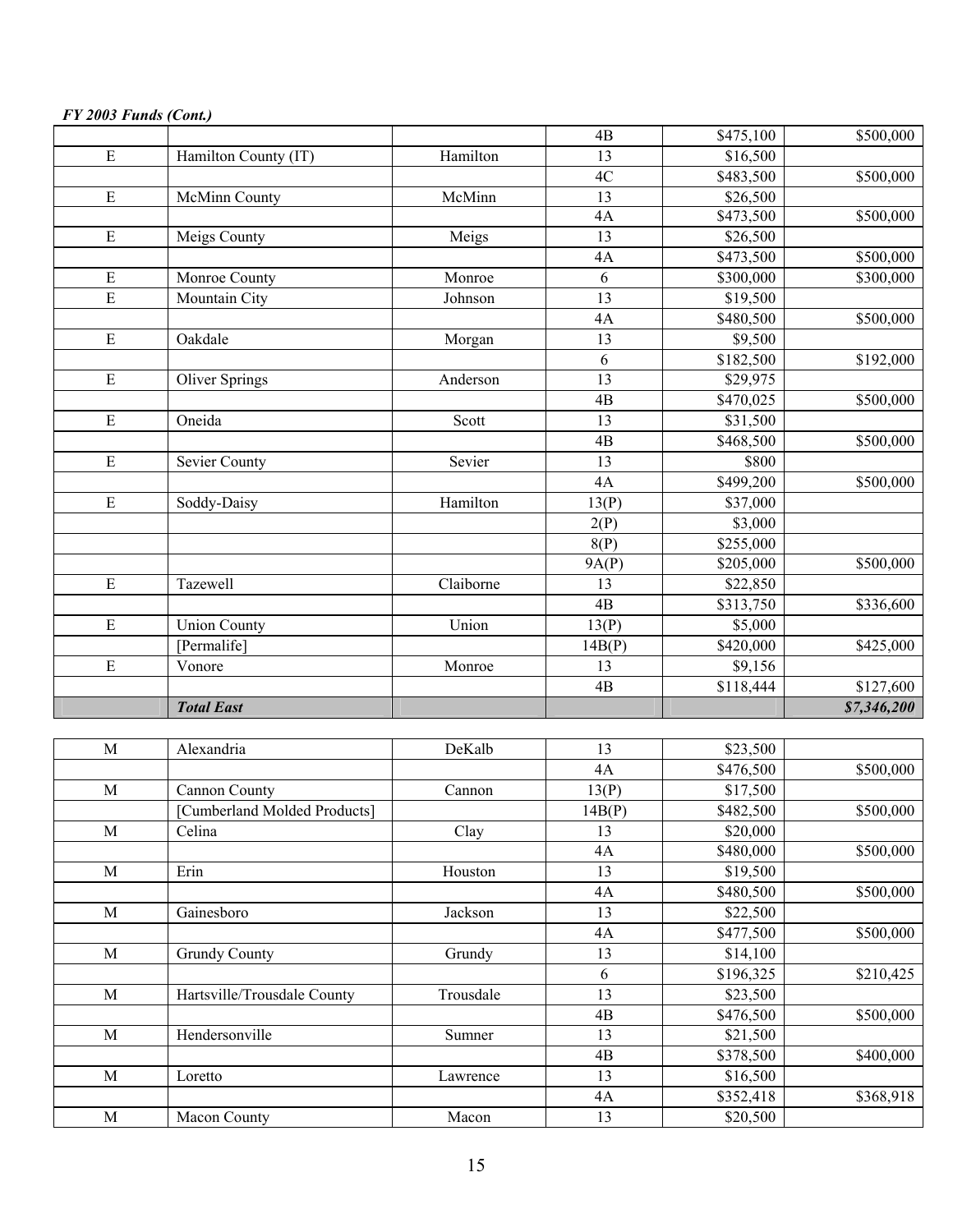|  |  |  |  | _<br>$\cdots$ | .500<br>$\sim$<br>◣᠘<br>. | -000<br>יי י |
|--|--|--|--|---------------|---------------------------|--------------|
|--|--|--|--|---------------|---------------------------|--------------|

*FY 2003 Funds (Cont.)*

|   | <b>Total Middle</b> |          |    |           | \$6,830,643 |
|---|---------------------|----------|----|-----------|-------------|
|   |                     |          | 4A | \$406,700 | \$427,200   |
| M | Westmoreland        | Sumner   | 13 | \$20,500  |             |
|   |                     |          | 4B | \$480,000 | \$500,000   |
| M | Sparta              | White    | 13 | \$20,000  |             |
|   |                     |          | 6  | \$117,100 | \$124,100   |
| M | South Carthage      | Smith    | 13 | \$7,000   |             |
|   |                     |          | 4A | \$478,500 | \$500,000   |
| M | Red Boiling Springs | Macon    | 13 | \$21,500  |             |
|   |                     |          | 4C | \$281,500 | \$300,000   |
| M | Millersville        | Sumner   | 13 | \$18,500  |             |
|   |                     |          | 4A | \$474,500 | \$500,000   |
| M | Marshall County     | Marshall | 13 | \$25,500  |             |

| $\mathbf W$             | Bells                          | Crockett | 13              | \$29,500  |           |
|-------------------------|--------------------------------|----------|-----------------|-----------|-----------|
|                         |                                |          | 4B              | \$470,500 | \$500,000 |
| W                       | <b>Big Sandy</b>               | Benton   | 13              | \$12,680  |           |
|                         |                                |          | 4A              | \$202,320 | \$215,000 |
| W                       | Brownsville                    | Haywood  | 13              | \$26,500  |           |
|                         |                                |          | 4B              | \$473,500 | \$500,000 |
| W                       | Brownsville                    | Haywood  | 14B(P)          | \$750,000 |           |
|                         | [Dynametal Technologies, Inc.] |          |                 |           | \$750,000 |
| W                       | <b>Bruceton</b>                | Carroll  | 13              | \$32,120  |           |
|                         |                                |          | 4B              | \$467,880 | \$500,000 |
| W                       | Carroll County                 | Carroll  | 13              | \$19,500  |           |
|                         |                                |          | 6               | \$280,500 | \$300,000 |
| $\overline{W}$          | <b>Chester County</b>          | Chester  | $\overline{13}$ | \$10,000  |           |
|                         |                                |          | 6               | \$235,700 | \$245,700 |
| $\mathbf W$             | Covington                      | Tipton   | $\overline{13}$ | \$26,500  |           |
|                         |                                |          | 4A              | \$473,500 | \$500,000 |
| $\ensuremath{\text{W}}$ | Dyer                           | Gibson   | 13              | \$31,500  |           |
|                         |                                |          | $\overline{AB}$ | \$468,500 | \$500,000 |
| W                       | Dyer County                    | Dyer     | 13(P)           | \$59,000  |           |
|                         |                                |          | 2(P)            | \$8,000   |           |
|                         |                                |          | 8(P)            | \$324,000 |           |
|                         |                                |          | 9A(P)           | \$109,000 | \$500,000 |
| $\ensuremath{\text{W}}$ | Friendship                     | Crockett | 13              | \$19,784  |           |
|                         |                                |          | 4B              | \$288,196 | \$307,980 |
| W                       | Gadsden                        | Crockett | 13              | \$11,500  |           |
|                         |                                |          | 6               | \$158,899 | \$170,399 |
| $\ensuremath{\text{W}}$ | Hardeman County                | Hardeman | 13              | \$19,500  |           |
|                         |                                |          | $\sqrt{6}$      | \$280,500 | \$300,000 |
| W                       | Hardin County                  | Hardin   | 13              | \$19,500  |           |
|                         |                                |          | 6               | \$280,500 | \$300,000 |
| W                       | Huntingdon                     | Carroll  | $\overline{13}$ | \$26,500  |           |
|                         |                                |          | 4B              | \$473,500 | \$500,000 |
| W                       | Maury City                     | Crockett | 13(P)           | \$45,100  |           |
|                         |                                |          | 2(P)            | \$18,000  |           |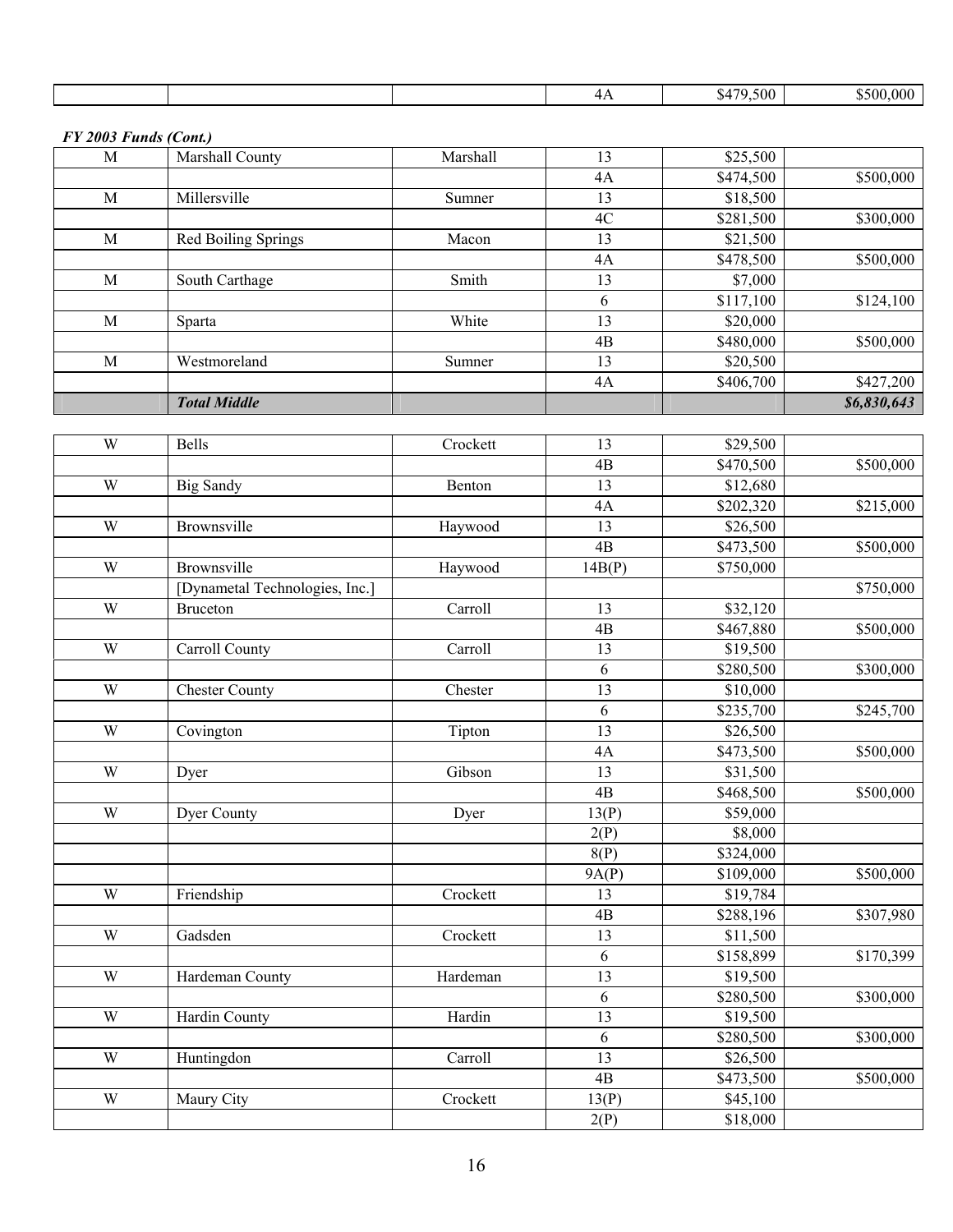|  | 8(P)<br>. . | \$349,000 |           |
|--|-------------|-----------|-----------|
|  | 9A(P)       | \$87,900  | \$500,000 |

### *FY 2003 Funds (Cont.)*

| W | <b>McNairy County</b>   | McNairy   | 13    | \$10,600  |              |
|---|-------------------------|-----------|-------|-----------|--------------|
|   |                         |           | 6     | \$205,160 | \$215,760    |
| W | Obion                   | Obion     | 13    | \$9,500   |              |
|   |                         |           | 6     | \$163,000 | \$172,500    |
| W | Paris                   | Henry     | 13(P) | \$51,000  |              |
|   |                         |           | 2(P)  | \$16,800  |              |
|   |                         |           | 8(P)  | \$200,000 |              |
|   |                         |           | 9A(P) | \$232,200 | \$500,000    |
| W | Ridgely                 | Lake      | 13    | \$25,400  |              |
|   |                         |           | 4A    | \$474,600 | \$500,000    |
| W | Saltillo                | Hardeman  | 13    | \$6,750   |              |
|   |                         |           | 6     | \$67,500  | \$74,250     |
| W | Sardis                  | Henderson | 13    | \$5,116   |              |
|   |                         |           | 4A    | \$88,970  | \$94,086     |
| W | Selmer                  | McNairy   | 13    | \$30,500  |              |
|   |                         |           | 4A    | \$454,977 | \$485,477    |
| W | Stanton                 | Haywood   | 13(P) | \$54,000  |              |
|   |                         |           | 2(P)  | \$59,000  |              |
|   |                         |           | 8(P)  | \$239,000 |              |
|   |                         |           | 9A(P) | \$148,000 | \$500,000    |
| W | Stantonville            | McNairy   | 13    | \$3,300   |              |
|   |                         |           | 6     | \$31,292  | \$34,592     |
| W | <b>Tipton County</b>    | Tipton    | 13    | \$24,500  |              |
|   |                         |           | 4A    | \$475,500 | \$500,000    |
| W | Trezevant               | Carroll   | 13    | \$16,770  |              |
|   |                         |           | 4A    | \$297,130 | \$313,900    |
|   | <b>Total West</b>       |           |       |           | \$9,979,644  |
|   | <b>Total 2003 Funds</b> |           |       |           | \$24,156,487 |
|   | <b>GRAND TOTAL</b>      |           |       |           | \$37,750,083 |

| <b>Grand Total East</b>   |  | \$13,586,151 |
|---------------------------|--|--------------|
| <b>Grand Total Middle</b> |  | \$11,184,288 |
| <b>Grand Total West</b>   |  | \$12,979,644 |
| <b>GRAND TOTAL</b>        |  | \$37,750,083 |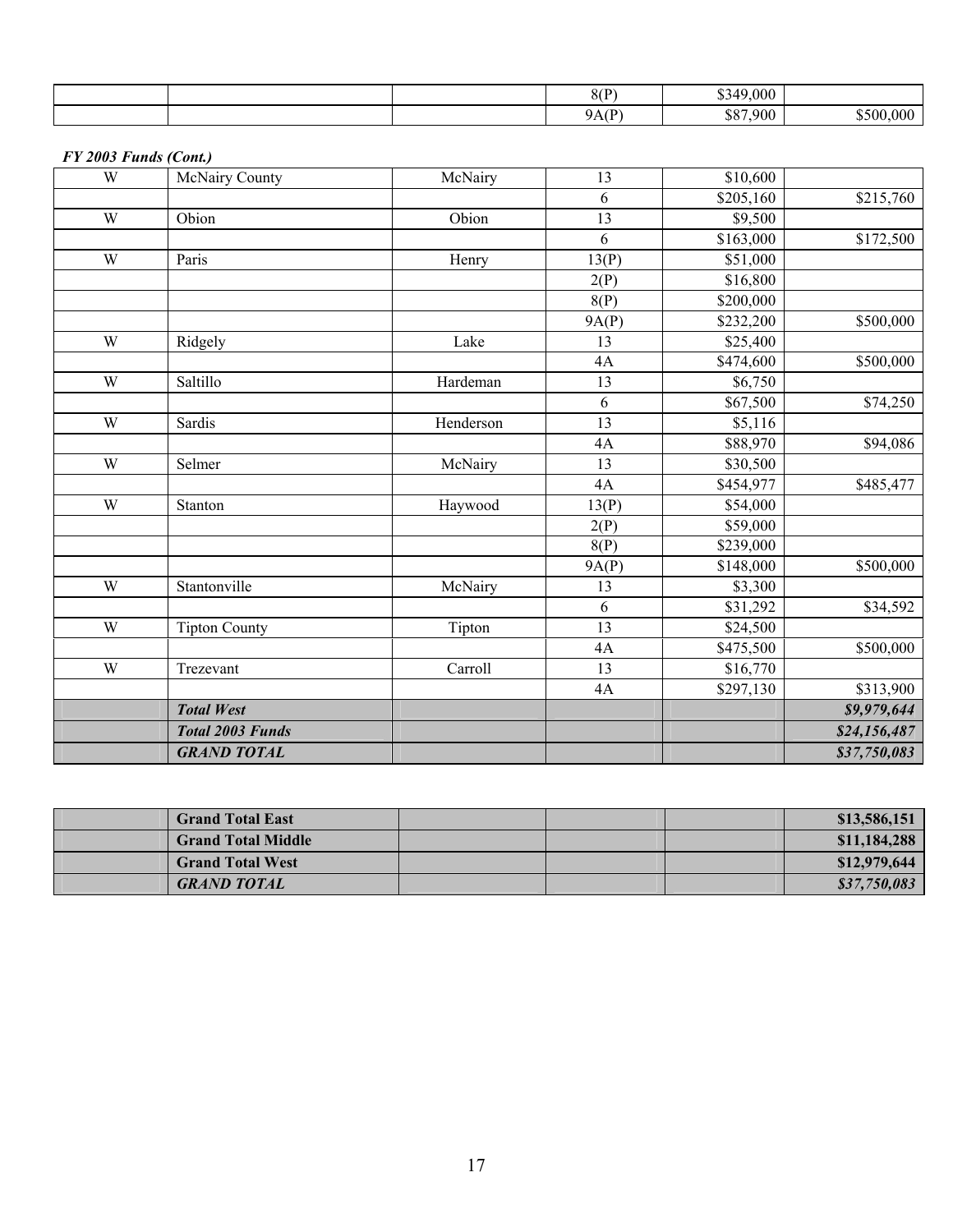# **2. HOME Investments Partnership (HOME)**

During the reporting period, THDA awarded HOME funds in the amount of \$18,531,489 to 67 new grantees which propose to construct or improve 482 housing units. The following table presents the geographic distribution of HOME awards for the CHDO, Special Needs (SN), and Regional categories in each of the state's three grand divisions. The 2003 awards represent the first year of the Special Needs and Regional categories. As required by law, at least 15 % must be awarded to CHDOs. The total award to CHDOs was \$3,209,713, the total award to Special Needs was \$3,334,166, and the total of the Regional awards was \$11,987,610.

| Grand<br><b>Division</b> | Program      | <b>Activity</b>                   | $#$ of Apps<br><b>Funded</b> | <b>Total</b><br><b>Units</b> | <b>Total \$</b> |
|--------------------------|--------------|-----------------------------------|------------------------------|------------------------------|-----------------|
| East                     | <b>CHDO</b>  | HO, NC Rental<br>6<br>NC/HO       |                              | 40                           | \$2,397,213     |
|                          | <b>SN</b>    | <b>OR</b><br><b>NCRental</b>      | $\overline{2}$               | 8                            | \$412,072       |
|                          | Regional     | <b>OR</b>                         | 23                           | 173                          | \$5,907,256     |
|                          | <b>Total</b> |                                   | 31                           | 221                          | \$8,716,541     |
| <b>Middle</b>            | <b>CHDO</b>  | Acq/NC Rental<br><b>NC</b> Rental | $\overline{2}$               | 34                           | \$812,500       |
|                          | <b>SN</b>    | <b>NC</b> Rental                  |                              | 12                           | \$492,128       |
|                          | Regional     | OR, RR                            | 16                           | 149                          | \$5,080,354     |
|                          | <b>Total</b> |                                   | 19                           | 195                          | \$6,384,982     |
| West                     | <b>CHDO</b>  |                                   | $\theta$                     | $\theta$                     | \$0             |
|                          | <b>SN</b>    | RR, OR, NC Rental                 | $\overline{2}$               | 22                           | \$2,429,966     |
|                          | Regional     | OR, NC Rental                     | 15                           | 44                           | \$1,000,000     |
|                          | <b>Total</b> |                                   | 17                           | 66                           | \$3,429,966     |
| <b>Funded Apps Total</b> |              |                                   | 67                           | 482                          | \$18,531,489    |

#### **Table 8. HOME Awards Type of Activity & Dollar Amount by Grand Division**

### **3. Housing Opportunities for Persons with AIDS (HOPWA)**

The State Department of Health provided \$725,900 to seven nonprofit service providers covering 80 counties in Tennessee. At the end of the reporting period, the project sponsors had expended \$669,100 with the majority of funds, 56%, on Supportive Services, and 30% of the funds for housing assistance. Awards are made to sponsors in each of the three grand divisions, based on the number of clients to be served. East Tennessee received 65%, Middle Tennessee, 21%, and West Tennessee, 14%. The following table presents, by grand division, the amount expended by each project sponsor in each service category.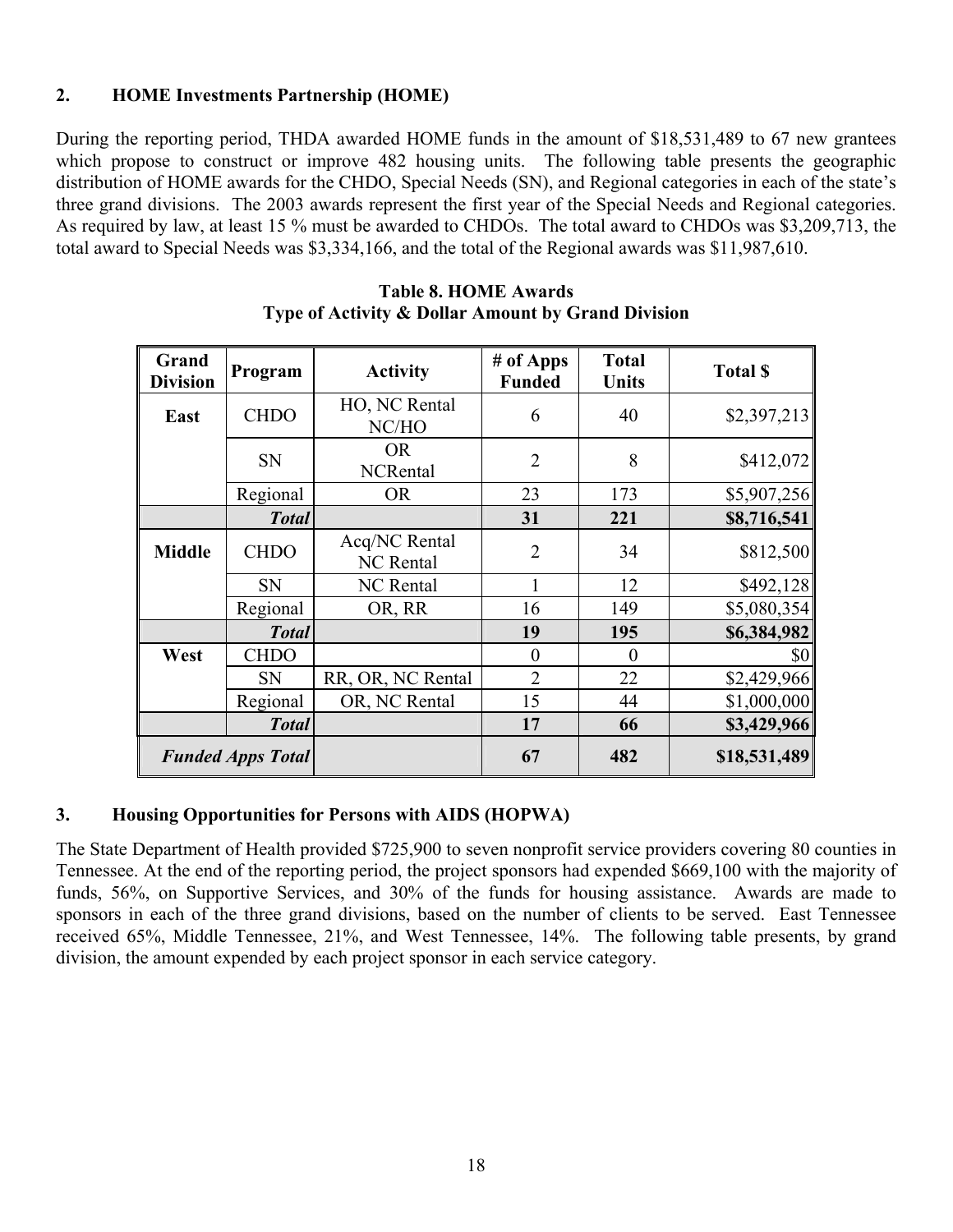| <b>Grand Division</b>  | <b>Housing</b><br>Info | <b>Housing</b><br><b>Assistance</b> | <b>Supportive</b><br><b>Services</b> | <b>Sponsor</b><br>Admin. | <b>Total</b> |
|------------------------|------------------------|-------------------------------------|--------------------------------------|--------------------------|--------------|
| <b>EAST</b>            |                        |                                     |                                      |                          |              |
| Chattanooga Cares      | \$47,035.00            | \$28,878.44                         | \$103,334.56                         | \$12,352.00              | \$191,600.00 |
| ETHRA / PL             | \$0.00                 | \$58,264.00                         | \$108,319.00                         | \$12,538.00              | \$179,121.00 |
| Project HOPE           | \$0.00                 | \$31,788.00                         | \$29,149.00                          | \$4,200.00               | \$65,137.00  |
| <b>Total East</b>      | \$47,035.00            | \$118,930.44                        | \$240,802.56                         | \$29,090.00              | \$435,858.00 |
| <b>MIDDLE</b>          |                        |                                     |                                      |                          |              |
| Columbia CARES         | \$0.00                 | \$16,674.34                         | \$29,539.50                          | \$3,450.00               | \$49,663.84  |
| Nashville CARES        | \$0.00                 | \$9,851.85                          | \$16,148.26                          | \$1,399.89               | \$27,400.00  |
| <b>UCHRA</b>           | \$0.00                 | \$25,365.40                         | \$30,531.82                          | 4,381.61                 | \$60,278.83  |
| <b>Total Middle</b>    | \$0.00                 | \$51,891.59                         | \$76,219.58                          | \$9,231.50               | \$137,342.67 |
| <b>WEST</b>            |                        |                                     |                                      |                          |              |
| West TN Legal Services | \$0.00                 | \$30,400.00                         | \$58,900.00                          | \$6,600.00               | \$95,900.00  |
| <b>Total West</b>      | \$0.00                 | \$30,400.00                         | \$58,900.00                          | \$6,600.00               | \$95,900.00  |
| <b>Grand Total</b>     | \$47,035.00            | \$201,222.03                        | \$375,922.14                         | \$44,921.50              | \$669,100.67 |

# **Table 9. HOPWA Program – FY 2003-2004 Types of Services by Grand Division**

# **4. Emergency Shelter Grants (ESG)**

There were 34 contracts completed for the ESG Program during the reporting period. Of these, 14 were in East Tennessee, 14 in Middle Tennessee and 6 in West Tennessee. . Prevention discretionary funds of \$100,000 were used for a statewide Homeless Prevention Project through the Department of Mental Health and Developmental Disabilities (MHDD) which assisted 7 agencies employing Regional Housing facilitators to assist in statewide homeless prevention activities. Of the total amount of ESG funds, 39.5% in East Tennessee, 45% in Middle Tennessee and 15.5% in West Tennessee. Table 10 shows amounts and locations of awards. Greater detail is provided in Exhibit D.

| <b>Location of Awards</b>                           |                       |                        |  |  |  |  |
|-----------------------------------------------------|-----------------------|------------------------|--|--|--|--|
| <b>Recipient</b>                                    | <b>Grand Division</b> | <b>Amount of Award</b> |  |  |  |  |
| Associated Catholic Charities of East Tennessee Inc | Ε                     | \$44,695               |  |  |  |  |
| Chattanooga Room In The Inn                         | E                     | \$17,285               |  |  |  |  |
| <b>CEASE</b>                                        | E                     | \$37,265               |  |  |  |  |
| Cleveland Emergency Shelter                         | E                     | \$56,119               |  |  |  |  |
| <b>Family Resource Agency</b>                       | E                     | \$14,210               |  |  |  |  |
| H.O.P.E. Center                                     | E                     | \$34,630               |  |  |  |  |
| Johnson County Safe Haven                           | E                     | \$37,170               |  |  |  |  |
| M.A.T.S., Inc                                       | E                     | \$78,097               |  |  |  |  |
| Partnership for Adults, Families & Children         | E                     | \$33,937               |  |  |  |  |
| <b>REACHES</b>                                      | E                     | \$17,850               |  |  |  |  |
| City of Bristol                                     | E                     | \$37,000               |  |  |  |  |
| City of Johnson City                                | E                     | \$48,000               |  |  |  |  |
| City of Kingsport                                   | E                     | \$43,000               |  |  |  |  |
| City of Oak Ridge                                   | E                     | \$24,000               |  |  |  |  |
| <b>Total For East Tennessee</b>                     | \$523,258             |                        |  |  |  |  |

# **Table 10. Emergency Shelter Grant Program**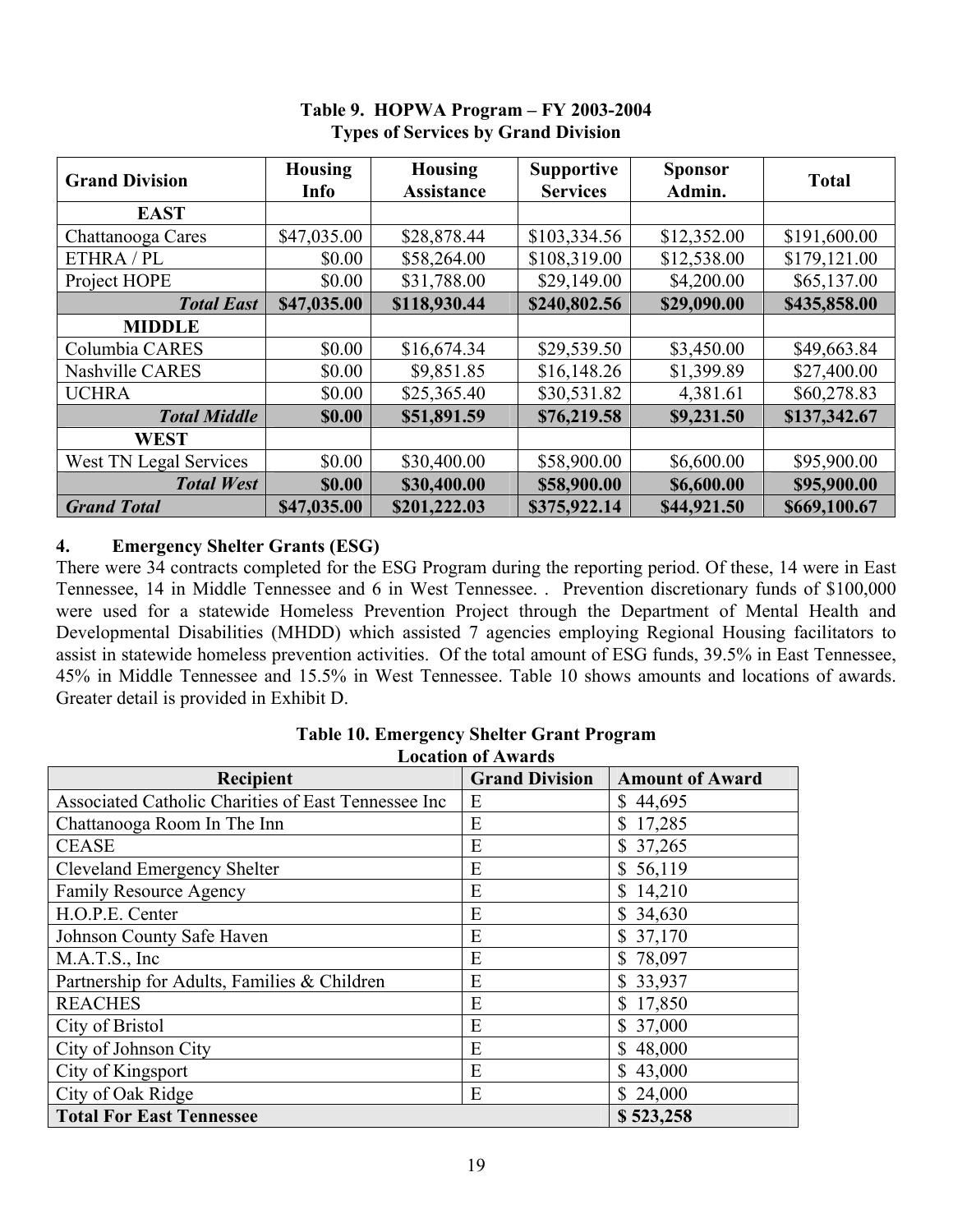| Recipient                                          | <b>Grand Division</b> | <b>Amount of Award</b> |
|----------------------------------------------------|-----------------------|------------------------|
| Avalon                                             | M                     | \$47,700               |
| <b>Bridges of Williamson County</b>                | M                     | $\mathbf S$<br>8,325   |
| <b>Buffalo Valley</b>                              | M                     | \$45,785               |
| Families In Crisis                                 | M                     | \$34,475               |
| Good Neighbor Mission                              | M                     | 14,925                 |
| Home Safe Inc                                      | M                     | \$52,360               |
| Hope House                                         | M                     | \$19,295               |
| Mental Health & Developmental Disabilities*        | M                     | \$100,000              |
| Metropolitan Development and Housing Agency        | M                     | 40,000                 |
| National Health Care for the Homeless Council Inc. | M                     | 33,233                 |
| <b>SECURE</b>                                      | M                     | 10,550                 |
| The Shelter                                        | M                     | 25,050                 |
| <b>Upper Cumberland Dismas House</b>               | M                     | 41,367<br>\$           |
| The City of Clarksville                            | M                     | \$78,000               |
| The City of Murfreesboro                           | M                     | \$46,000               |
| <b>Total For Middle Tennessee</b>                  |                       | \$597,065              |
| Recipient                                          | <b>Grand Division</b> | <b>Amount of Award</b> |
| Damascus Road Inc                                  | W                     | \$<br>34,230           |
| Matthew 25:40                                      | W                     | \$<br>21,525           |
| Northwest Safe line                                | W                     | \$<br>15,000           |
| West Tennessee Legal Services                      | W                     | \$<br>46,000           |
| <b>WRAP</b>                                        | W                     | \$<br>21,525           |
| City of Jackson                                    | W                     | \$<br>67,000           |
| <b>Total For West Tennessee</b>                    | \$<br>205,280         |                        |
| <b>TOTAL FOR ALL GRANTS</b>                        | \$1,325,603           |                        |

**Table 10. Emergency Shelter Grant Program - Location of Awards (continued)**

\* This award was the set-aside for Preventative Services. Beneficiary Data does not include this grant.

# **5. HUD Section 8 Tenant-Based Rental Assistance and Section 8 Contract Administration**

The Section 8 Tenant-Based program showed steady activity during the reporting period. There were 5,974 vouchers under the program at the beginning of the period and 5,754 households under the program at the end of the period. The majority of households (52%) were in Middle Tennessee, which also exhibited the greatest percentage of move-ins and move-outs. During the reporting period, \$29,629,713 was made available for the Section 8 Tenant Based program, with \$4,259,828 in East Tennessee, \$15,286,521 in Middle Tennessee, and \$10,083,364 in West Tennessee.

**Table 11. Section 8 Tenant-Based Assistance Activity by Grand Division** 

| <b>Grand Division</b> | <b>Beginning</b> |               | <b>Move-Ins</b> |               |       | <b>Move-Outs</b> | Ending |               |
|-----------------------|------------------|---------------|-----------------|---------------|-------|------------------|--------|---------------|
|                       | #                | $\frac{0}{0}$ | #               | $\frac{6}{9}$ | #     | $\frac{6}{9}$    | #      | $\frac{6}{6}$ |
| East                  | 898              | $5\%$         | 74 <sub>1</sub> | 8%            | 195   | 17%              | 777    | 14%           |
| Middle                | 3,072            | 52%           | 529             | 58%           | 600   | 54%              | 3,001  | 52%           |
| West                  | .977             | 33%           | 317             | 34%           | 318   | 29%              | 1,976  | 34%           |
| <b>Total</b>          | 5,947            | 100%          | 920             | 100%          | 1,113 | 100%             | 5,754  | 100%          |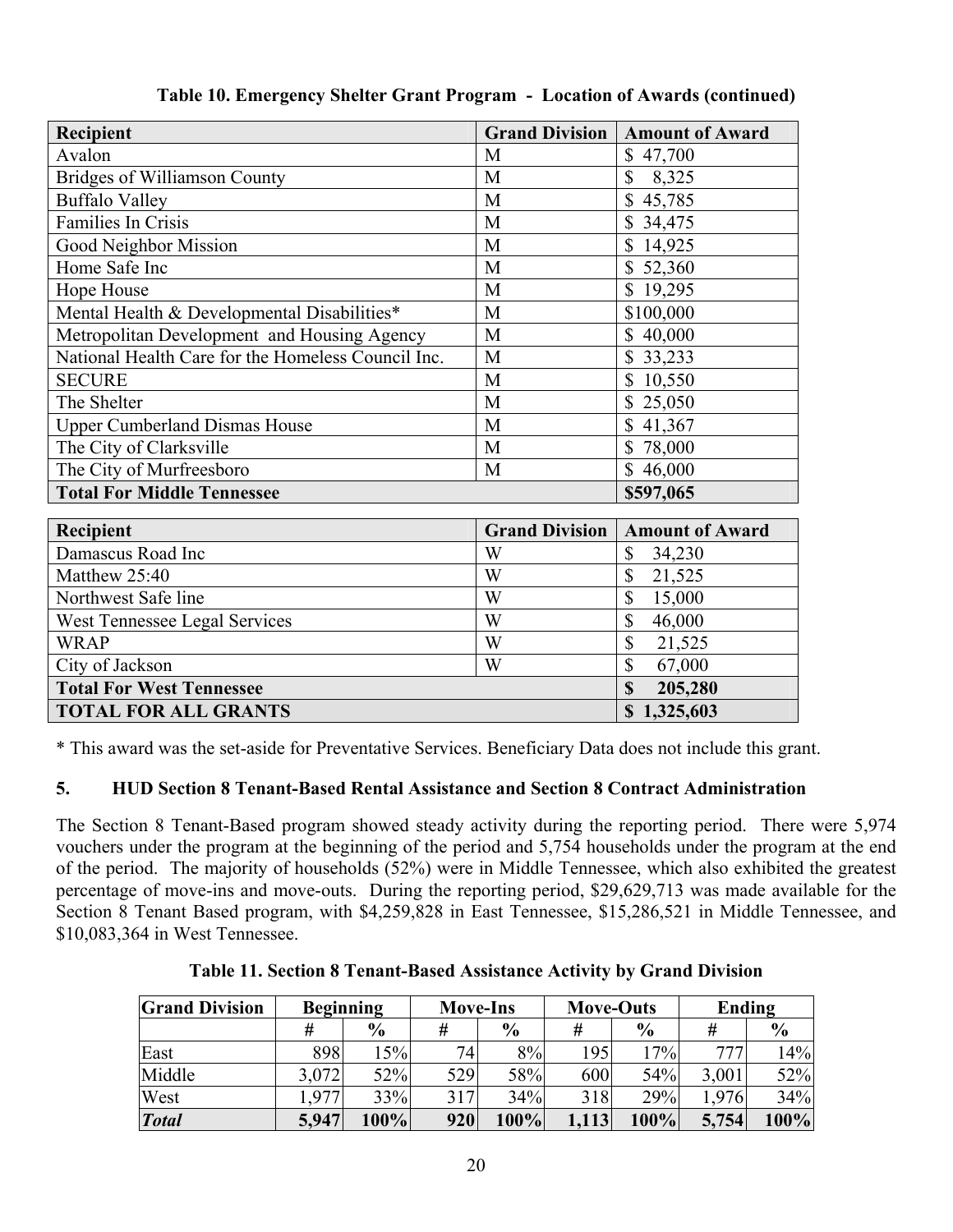THDA Contract Administration Division has the responsibilitly for the administration of Section 8 Project Based contracts throughout the state. At the end of the fiscal year, the Division reported 28,618 units under contract, 38.23% in East Tennessee, 33.82% in Middle Tennessee, and 27.95% in West Tennessee. Table 12 presents the location of these units. HAPs by grand division are not available.

| <b>East</b>    | TN | Contract         |
|----------------|----|------------------|
| County         |    | Units            |
| Anderson       |    | 425              |
| <b>Bledsoe</b> |    | 50               |
| <b>Blount</b>  |    | $\frac{286}{ }$  |
| <b>Bradley</b> |    | 471              |
| Campbell       |    | 286              |
| Carter         |    | 215              |
| Claiborne      |    | 53               |
| Cocke          |    | 144              |
| Cumberland     |    | 59               |
| Grainger       |    | $\overline{2}$ 4 |
| Greene         |    | 314              |
| Hamblen        |    | 193              |
| Hamilton       |    | 1,559            |
| Hawkins        |    | 145              |
| Jefferson      |    | 97               |
| Johnson        |    | 123              |
| Knox           |    | 3,207            |
| Loudon         |    | 250              |
| Marion         |    | 60               |
| McMinn         |    | 308              |
| Meigs          |    | 24               |
| Monroe         |    | 139              |
| Morgan         |    | 54               |
| Polk           |    | $\overline{24}$  |
| Roane          |    | 366              |
| Scott          |    | 39               |
| Sevier         |    | 97               |
| Sullivan       |    | 990              |
| Unicoi         |    | 89               |
| Washington     |    | 850              |
| <b>TOTAL</b>   |    | 10.941           |

| <b>Table 12. Section 8 Contract Administration Units</b> |  |
|----------------------------------------------------------|--|
| By Grand Division and County FY 2003-2004                |  |

| TN<br>East     | Contract     | Middle TN      | Contract        | West         | <b>TN</b> | Contract     |
|----------------|--------------|----------------|-----------------|--------------|-----------|--------------|
| County         | <b>Units</b> | County         | <b>Units</b>    | County       |           | <b>Units</b> |
| Anderson       | 425          | <b>Bedford</b> | 109             | Benton       |           | 60           |
| Bledsoe        | 50           | Coffee         | 414             | Carroll      |           | 56           |
| Blount         | 286          | Davidson       | 5,381           | Chester      |           | 195          |
| <b>Bradley</b> | 471          | DeKalb         | 72              | Crockett     |           | 24           |
| Campbell       | 286          | Dickson        | 149             | Dyer         |           | 303          |
| Carter         | 215          | Fentress       | 24              | Fayette      |           | 217          |
| Claiborne      | 53           | Franklin       | 152             | Gibson       |           | 233          |
| Cocke          | 144          | Giles          | 181             | Hardeman     |           | 79           |
| Cumberland     | 59           | Grundy         | 32              | Hardin       |           | 50           |
| Grainger       | 24           | Hickman        | $\overline{75}$ | Haywood      |           | 50           |
| Greene         | 314          | Humphreys      | 100             | Henderson    |           | 160          |
| Hamblen        | 193          | Jackson        | 24              | Henry        |           | 244          |
| Hamilton       | 1,559        | Lewis          | 36              | Lake         |           | 179          |
| Hawkins        | 145          | Lincoln        | 53              | Lauderdale   |           | 145          |
| Jefferson      | 97           | Marshall       | 203             | Madison      |           | 451          |
| Johnson        | 123          | Maury          | 251             | McNairy      |           | 105          |
| Knox           | 3,207        | Montgomery     | 334             | Obion        |           | 174          |
| Loudon         | 250          | Overton        | 60              | Shelby       |           | 4,985        |
| Marion         | 60           | Perry          | 24              | Tipton       |           | 237          |
| McMinn         | 308          | Pickett        | 24              | Weakley      |           | 52           |
| Meigs          | 24           | Putnam         | 107             | <b>TOTAL</b> |           | 7,999        |
| Monroe         | 139          | Robertson      | 109             |              |           |              |
| Morgan         | 54           | Rutherford     | 813             |              |           |              |
| Polk           | 24           | <b>Stewart</b> | 17              |              |           |              |
| Roane          | 366          | Sumner         | 417             |              |           |              |
| Scott          | 39           | Van Buren      | $\overline{25}$ |              |           |              |
| Sevier         | 97           | Warren         | 252             |              |           |              |
| Sullivan       | 990          | Wayne          | 6               |              |           |              |
| Unicoi         | 89           | White          | 58              |              |           |              |
| Washington     | 850          | Williamson     | 50              |              |           |              |
| <b>TOTAL</b>   | 10,941       | Wilson         | 126             |              |           |              |
|                |              | <b>TOTAL</b>   | 9,678           |              |           |              |
|                |              |                |                 |              |           |              |

| TN<br>West   | Contract |
|--------------|----------|
| County       | Units    |
| Benton       | 60       |
| Carroll      | 56       |
| Chester      | 195      |
| Crockett     | 24       |
| Dyer         | 303      |
| Fayette      | 217      |
| Gibson       | 233      |
| Hardeman     | 79       |
| Hardin       | 50       |
| Haywood      | 50       |
| Henderson    | 160      |
| Henry        | 244      |
| Lake         | 179      |
| Lauderdale   | 145      |
| Madison      | 451      |
| McNairy      | 105      |
| Obion        | 174      |
| Shelby       | 4,985    |
| Tipton       | 237      |
| Weakley      | 52       |
| <b>TOTAL</b> | 7,999    |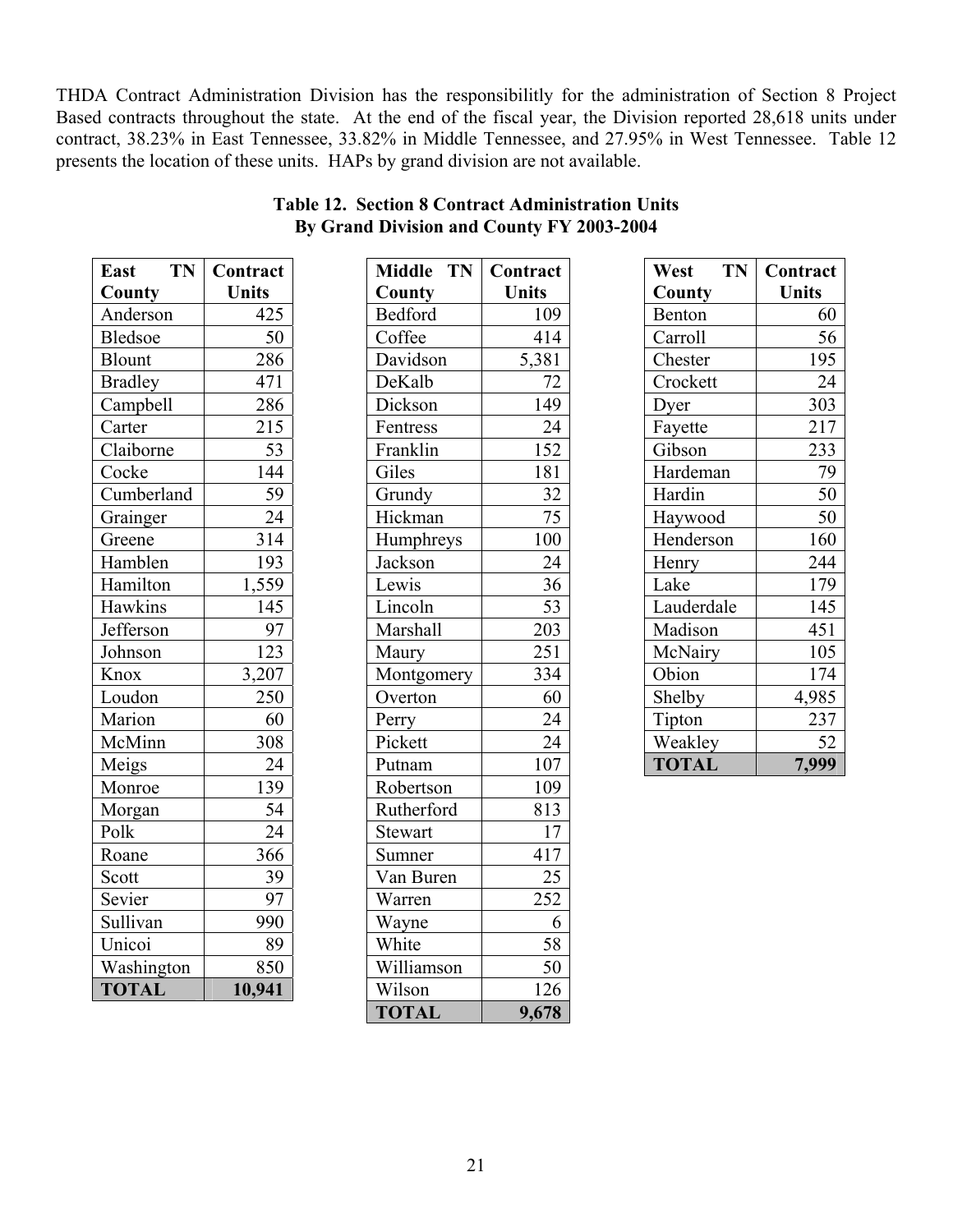#### **6. THDA Homeownership Programs**

Loans were made in 74 of the 95 counties in the State with the greatest number of loans, 46.5%, made in Middle Tennessee. The breakdown by Grand Division is shown in Table 13.

| <b>Grand Division</b> | % of Loans | # of Loans | <b>Amount of</b><br>Loans |
|-----------------------|------------|------------|---------------------------|
| <b>East Tennessee</b> | 27.7       | 841        | \$70,143,266              |
| Middle Tennessee      | 46.5       | 1,410      | \$139,520,072             |
| <b>West Tennessee</b> | 25.8       | 782        | \$70,613,314              |
| <b>Total</b>          | 100.0      | 3,033      | \$280,276,652             |

#### **Table 13. THDA Homeownership By Grand Division – FY 2003-2004**

#### **7. Disaster Recovery Grant Program**

The THDA Disaster Recovery Grant Program made assistance available to local governments and non-profit organizations in the five counties with the highest number of applications for federal disaster assistance: Bradley, Hamilton, Henderson, Madison, and McMinn Counties. The following table presents the geographic distribution of these funds as of the end of the reporting period.

#### **Table 14. Disaster Recovery Grant Program 2003-2004 By Grand Division**

| <b>Grand Division</b> | County              | <b>Total \$</b> |
|-----------------------|---------------------|-----------------|
| East                  | <b>Bradley</b>      | \$50,000        |
|                       | Hamilton            | \$115,000       |
|                       | <b>Total East</b>   | \$165,000       |
| <b>Middle</b>         | McMinn              | \$50,000        |
|                       | <b>Total Middle</b> | \$50,000        |
| West                  | Henderson           | \$50,000        |
|                       | Madison             | \$235,000       |
|                       | <b>Total West</b>   | \$285,000       |
| <b>Total Awarded</b>  |                     | \$500,000       |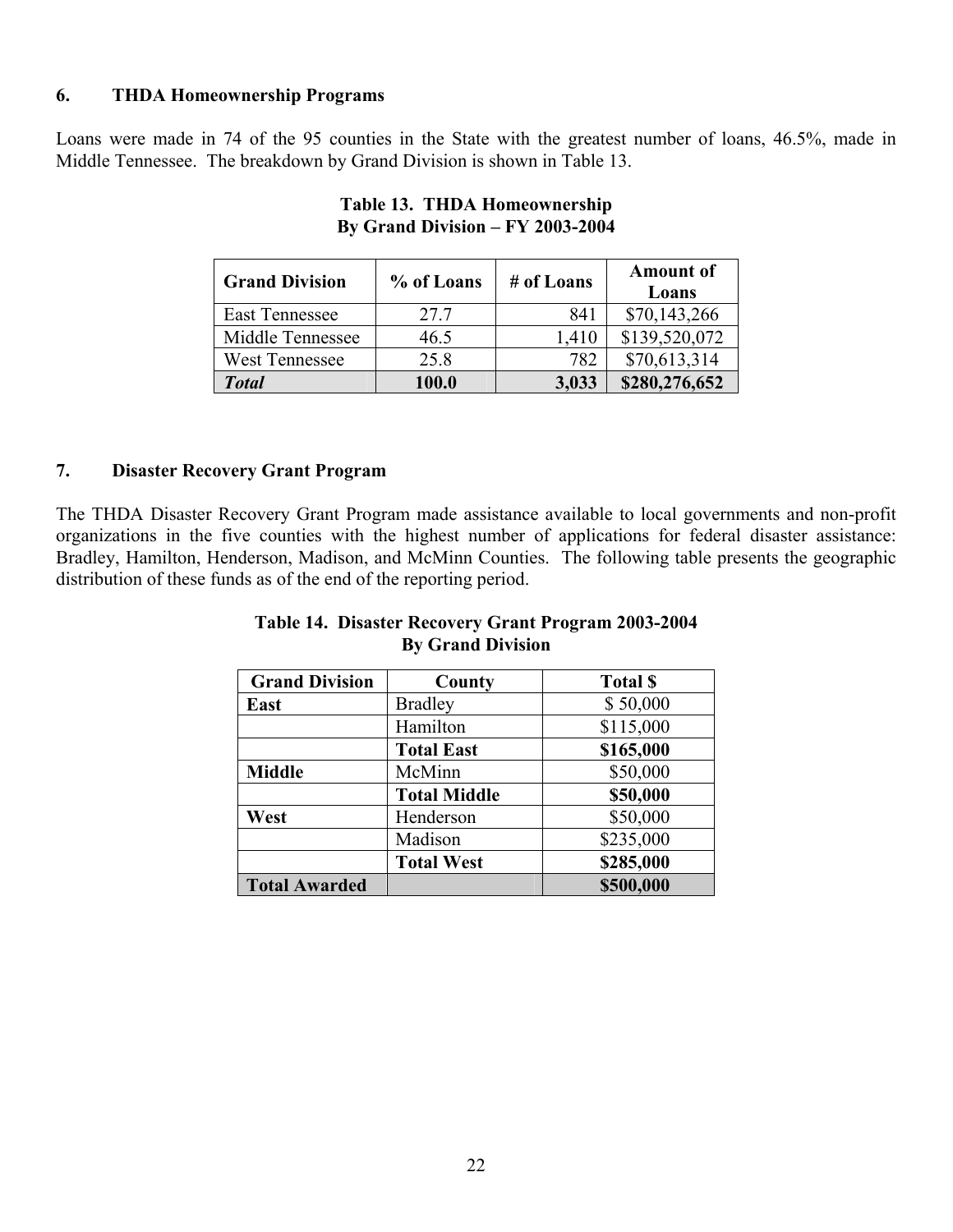### **8. THDA House Repair Program**

The THDA House Repair Program is a partnership with the Rural Housing Service (RHS) of the U. S. Department of Agriculture to provide forgiveable loans for the repair of the homes of low-income people. The following table presents program activity by grand division at the end of the reporting period.

| <b>EAST</b>       |        |                 |  |  |  |  |
|-------------------|--------|-----------------|--|--|--|--|
| County            | # Loan | <b>Total \$</b> |  |  |  |  |
| <b>Bledsoe</b>    |        | \$<br>1,324     |  |  |  |  |
| <b>Bradley</b>    |        | 1,816           |  |  |  |  |
| Carter            | 2      | 2,075           |  |  |  |  |
| Claiborne         |        | 3,750           |  |  |  |  |
| Cocke             |        | 3,750           |  |  |  |  |
| Hamblen           |        | 1,870           |  |  |  |  |
| Marion            |        | 2,497           |  |  |  |  |
| McMinn            |        | 705             |  |  |  |  |
| Monroe            |        | 2,730           |  |  |  |  |
| Morgan            |        | 3,870           |  |  |  |  |
| Sevier            |        | 2,900           |  |  |  |  |
| <b>Total East</b> | 12     | \$27,287        |  |  |  |  |

# **Table 15. FY 2003-2004 House Repair Program Activity by Grand Division**

|                   | <b>EAST</b> |                 |                     | <b>MIDDLE</b>  |                 |
|-------------------|-------------|-----------------|---------------------|----------------|-----------------|
| County            | # Loan      | <b>Total \$</b> | County              | # Loan         | <b>Total \$</b> |
| Bledsoe           |             | \$<br>1,324     | Clay                |                | \$<br>5,000     |
| <b>Bradley</b>    |             | 1,816           | Franklin            | $\overline{2}$ | 4,594           |
| Carter            | 2           | 2,075           | Giles               | 3              | 10,062          |
| Claiborne         |             | 3,750           | Lawrence            | 2              | 3,244           |
| Cocke             |             | 3,750           | Perry               | 3              | 8,512           |
| Hamblen           |             | 1,870           | Putnam              | $\overline{2}$ | 8,376           |
| Marion            |             | 2,497           | Robertson           | 3              | 9,284           |
| McMinn            |             | 705             | Rutherford          |                | 3,470           |
| Monroe            |             | 2,730           | Sequatchie          |                | 3,144           |
| Morgan            |             | 3,870           | Sumner              |                | 3,705           |
| Sevier            |             | 2,900           | Van Buren           |                | 1,250           |
| <b>Total East</b> | 12          | \$27,287        | Wayne               | 2              | 6,515           |
|                   |             |                 | <b>Total Middle</b> | 22             | \$67,156        |

| <b>WEST</b>        |                |                 |  |  |  |  |
|--------------------|----------------|-----------------|--|--|--|--|
| County             | # Loan         | <b>Total \$</b> |  |  |  |  |
| Benton             |                | \$<br>2,500     |  |  |  |  |
| Carroll            | $\overline{2}$ | 4,500           |  |  |  |  |
| Crockett           | 1              | 3,750           |  |  |  |  |
| Dyer               | 3              | 9,050           |  |  |  |  |
| Fayette            | 6              | 23,962          |  |  |  |  |
| Gibson             | 5              | 13,327          |  |  |  |  |
| Hardeman           | 1              | 3,750           |  |  |  |  |
| Haywood            | 1              | 3,750           |  |  |  |  |
| Henry              | 6              | 18,440          |  |  |  |  |
| Lake               | 1              | 3,750           |  |  |  |  |
| Obion              | 1              | 3,750           |  |  |  |  |
| Shelby             | 1              | 621             |  |  |  |  |
| Tipton             |                | 5,000           |  |  |  |  |
| Weakley            | $\overline{2}$ | 7,250           |  |  |  |  |
| <b>Total West</b>  | 32             | \$103,400       |  |  |  |  |
| <b>GRAND TOTAL</b> | 66             | \$197,843       |  |  |  |  |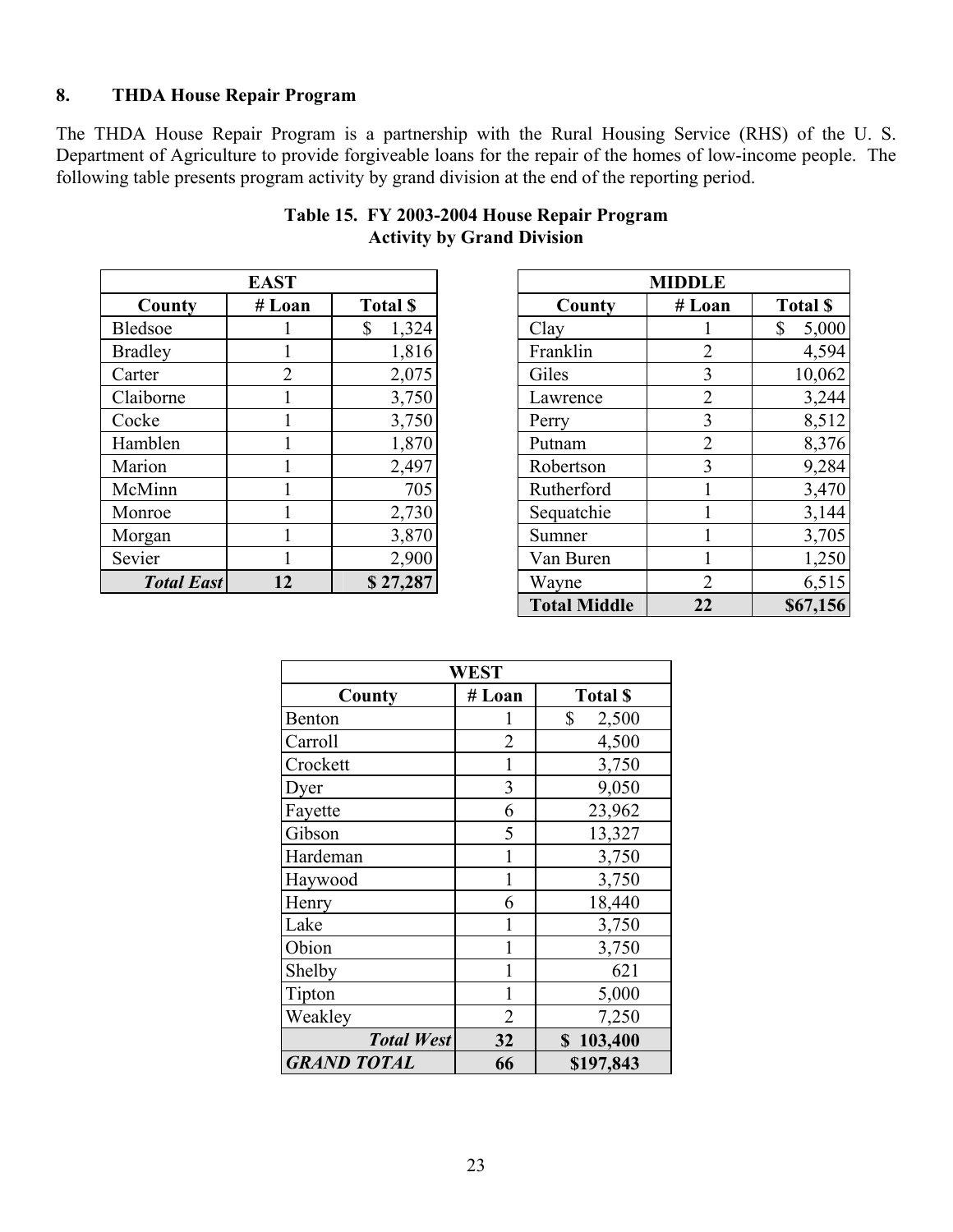#### **9. Low Income Housing Tax Credit Program (LIHTC)**

Low Income Housing Tax Credits are allocated on a calendar year basis. During CY 2003, projects in 14 Tennessee counties received allocations for LIHTC, creating 3,193 units of affordable housing. Geographically, allocations were made in five East Tennessee counties, utilizing 34% of the total dollar allocation. In Middle Tennessee, allocations were made in six counties, utilizing 32% of the total dollar allocation, and in West Tennessee, allocations were made in three counties, utilizing 34% of the total allocations. The following table presents additional information.

| <b>Grand Division</b> | County              | <b>Units</b> | <b>Allocation</b><br>\$ |
|-----------------------|---------------------|--------------|-------------------------|
| East                  | Carter              | 88           | $\mathbb{S}$<br>534,814 |
|                       | Cocke               | 33           | 201,557                 |
|                       | Hamilton            | 101          | 524,585                 |
|                       | Knox                | 898          | 3,057,858               |
|                       | Sullivan            | 32           | 224,000                 |
|                       | <b>Total East</b>   | 1,152        | \$4,542,814             |
| Middle                | Coffee              | 56           | \$<br>327,242           |
|                       | Davidson            | 276          | 1,093,971               |
|                       | Grundy              | 72           | 454,399                 |
|                       | Maury               | 72           | 459,635                 |
|                       | Smith               | 72           | 467,716                 |
|                       | Wilson              | 322          | 1,509,745               |
|                       | <b>Total Middle</b> | 870          | 4,312,708<br>S          |
| West                  | Chester             | 122          | \$<br>783,984           |
|                       | Shelby              | 901          | 3,020,879               |
|                       | Weakley             | 148          | 722,960                 |
|                       | <b>Total West</b>   | 1,171        | 4,527,823<br>\$         |
|                       | <b>GRAND TOTAL</b>  | 3,193        | \$13,383,345            |

#### **Table 16. Low Income Housing Tax Credit Allocations by Grand Division**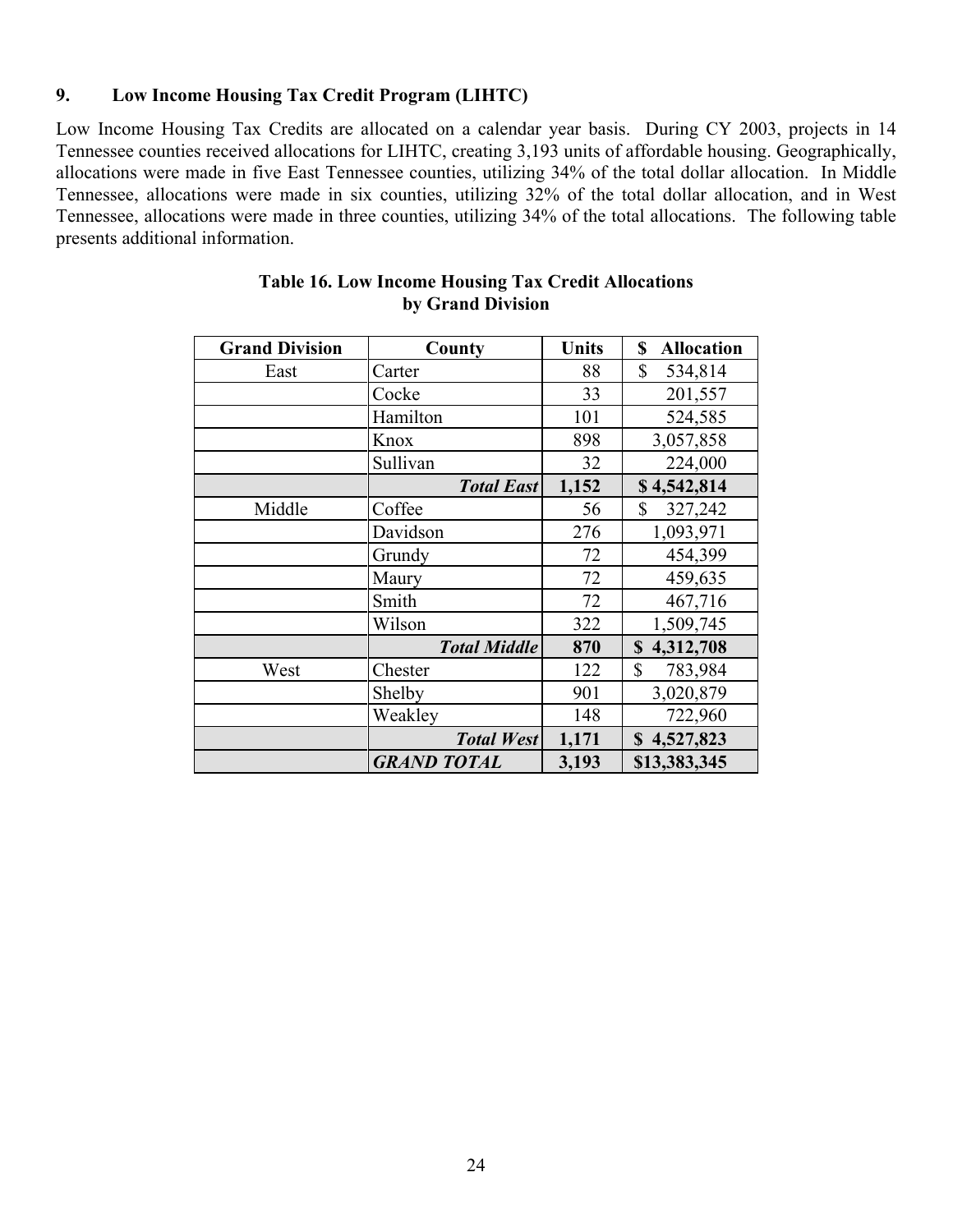# **10. THDA Tax-Exempt Multi-Family Bond Authority**

In calendar year 2003, tax-exempt bond authority was reallocated to provide permanent financing for developments in four counties, which will result in a total of 1,336 units. Allocations were made in one East Tennessee county, two Middle Tennessee counties, and one West Tennessee county. The following table presents additional data.

| <b>Grand Division</b> | County              | # of Units | <b>Amount Allocated</b> |
|-----------------------|---------------------|------------|-------------------------|
| East                  | Knox                | 546        | \$14,579,000            |
|                       | <b>Total East</b>   | 546        | 14,579,000              |
| Middle                | Davidson            | 156        | 9,400,000               |
|                       | Wilson              | 130        | 7,445,000               |
|                       | <b>Total Middle</b> | 286        | 16,845,000              |
| West                  | Shelby              | 504        | 14,950,000              |
|                       | <b>Total West</b>   | 504        | 14,950,000              |
| <b>Total Awarded</b>  |                     | 1,336      | \$46,374,000            |

# **Table 17. Tax-Exempt Multi-Family Bond Authority by Grand Division**

#### **Summary**

Overall, Middle Tennessee received the largest portion of funds largely because of THDA's homeownership program. Table 18 provides greater details of the amount of funds awarded in each program.

|  |  | Table 18. Recap of Geographic Distribution - All Programs |  |
|--|--|-----------------------------------------------------------|--|
|--|--|-----------------------------------------------------------|--|

| <b>PROGRAM</b>                                                               | <b>EAST TN</b> | <b>MIDDLE TN</b> | <b>WEST TN</b> | <b>TOTAL</b>  |
|------------------------------------------------------------------------------|----------------|------------------|----------------|---------------|
| GEOGRAPHIC DISTRIBUTION OF HUD INVESTMENTS REQUIRED IN THE CONSOLIDATED PLAN |                |                  |                |               |
| <b>CDBG</b>                                                                  | \$13,586,151   | \$11,184,288     | \$12,979,644   | \$37,750,083  |
| <b>HOME</b>                                                                  | 8,716,541      | 6,384,982        | 3,429,966      | 18,531,489    |
| <b>HOPWA</b>                                                                 | 435,858        | 137,342          | 95,900         | \$669,100     |
| <b>ESG</b>                                                                   | 531,108        | 603,265          | 208,630        | 1,343,003     |
| <b>Total</b>                                                                 | \$23,269,658   | \$18,309,877     | \$16,714,140   | \$58,293,675  |
| % of Total                                                                   | 39.9%          | 31.4%            | 28.7%          | 100.0%        |
| <b>GEOGRAPHIC DISTRIBUTION OF OTHER INVESTMENTS</b>                          |                |                  |                |               |
| Section 8                                                                    | \$4,259,828    | \$15,286,521     | \$10,083,364   | \$29,629,713  |
| Homeownership                                                                | 70,143,266     | 139,520,072      | 70,613,314     | 280,276,652   |
| Disaster Recovery Grant                                                      | 165,000        | 50,000           | 285,000        | 500,000       |
| House Repair Program                                                         | 27,287         | 67,156           | 103,400        | 197,843       |
| <b>LIHTC</b>                                                                 | 4,542,814      | 4,312,708        | 4,527,823      | 13,383,345    |
| Multi-Family Bond                                                            | 14,579,000     | 16,845,000       | 14,950,000     | 46,374,000    |
| <b>Total</b>                                                                 | \$93,717,195   | \$176,081,457    | \$100,562,901  | \$370,361,553 |
| % of Total                                                                   | 25.3%          | 47.5%            | 27.2%          | 100.0%        |
| <b>Grand Total</b>                                                           | \$116,986,853  | \$194,391,334    | \$117,277,041  | \$428,655,288 |
| % of Total                                                                   | 27.3%          | 45.3%            | 27.4%          | 100.0%        |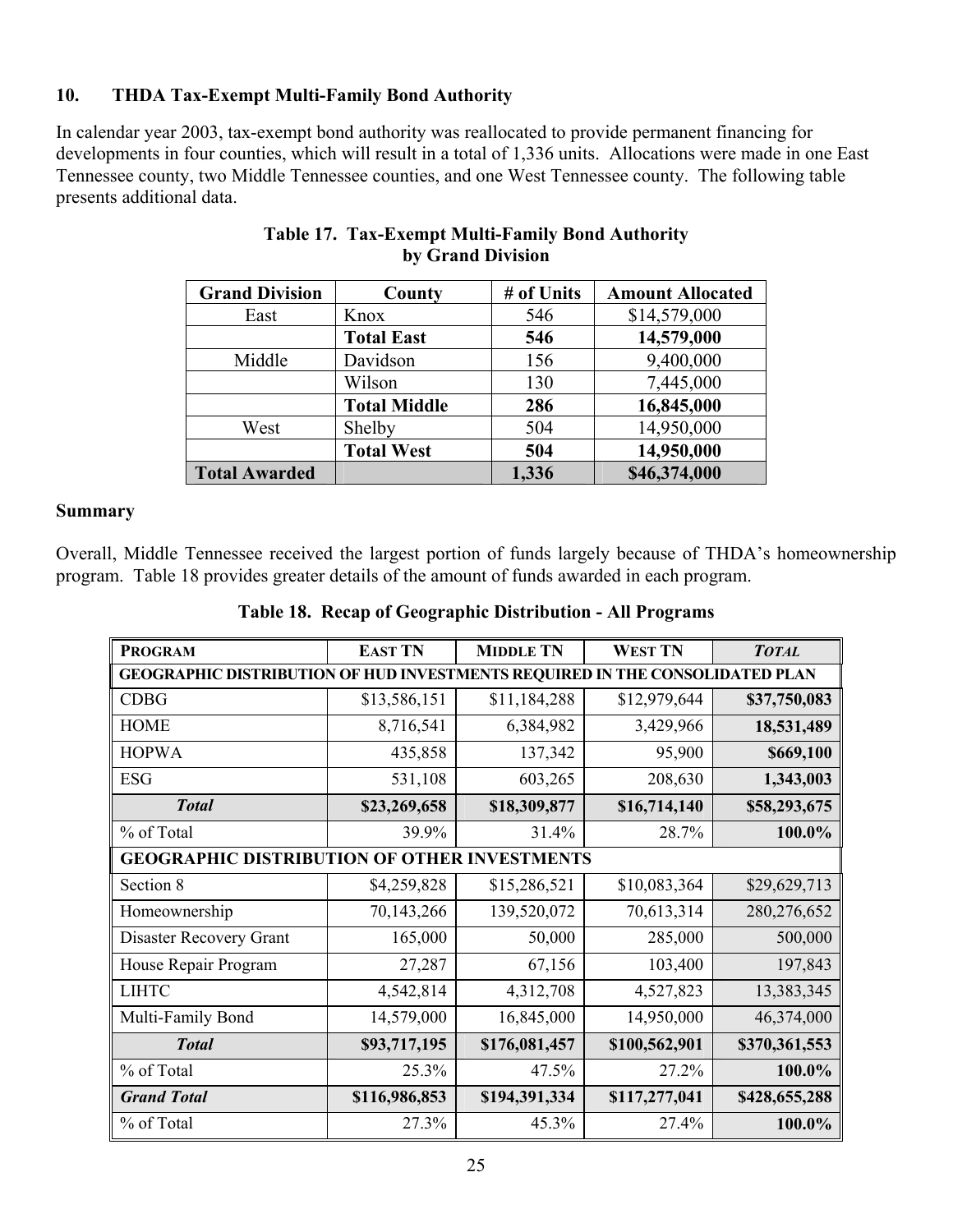#### **D) FAMILIES AND PERSONS ASSISTED INCLUDING RACIAL AND ETHNIC STATUS**

# **1. Community Development Block Grant (CDBG) Small Cities Program**

Demographic information is shown in two ways in the PER—Applicant and Beneficiary. In order to provide a clear understanding of persons and families assisted, a summary of applicants and beneficiaries for Grant Years 1994 through 2003 is shown on the following table. For the reporting period, the applicant and beneficiary total is 202,527 persons, with 20,583 minorities and 25,691 female heads of household.

|                    | Applicant                        |               |                                  |               |                 |                                        |                                                 |               |              |                  |               |
|--------------------|----------------------------------|---------------|----------------------------------|---------------|-----------------|----------------------------------------|-------------------------------------------------|---------------|--------------|------------------|---------------|
| <b>Grant Year</b>  | White,<br>not<br><b>Hispanic</b> | $\frac{0}{0}$ | Black,<br>not<br><b>Hispanic</b> | $\frac{0}{0}$ | <b>Hispanic</b> | Asian or<br>Pacific<br><b>Islander</b> | American<br>Indian/<br>Alaskan<br><b>Native</b> | $\frac{6}{6}$ | <b>TOTAL</b> | <b>Female HH</b> | $\frac{0}{0}$ |
| 1993               | 4,379                            | 89.29%        | 513                              | 10.46%        | 10              |                                        |                                                 | 0.24%         | 4,904        | 437              | 8.91%         |
| 1994               | 5,890                            | 89.09%        | 675                              | 10.21%        | 38              |                                        | 8                                               | 0.70%         | 6,611        | 580              | 8.77%         |
| 1995               | 5,796                            | 96.28%        | 186                              | 3.09%         | 14              |                                        | 19                                              | 0.63%         | 6,020        | 559              | 9.29%         |
| 1996               | 4,204                            | 86.15%        | 611                              | 12.52%        | 22              | 4                                      | 39                                              | 1.33%         | 4,880        | 635              | 13.01%        |
| 1997               | 5,571                            | 94.09%        | 249                              | 4.21%         | 61              | 2                                      | 38                                              | 1.71%         | 5,921        | 2,641            | 44.60%        |
| 1998               | 6,455                            | 94.48%        | 344                              | 5.04%         | 15              |                                        | 13                                              | 0.48%         | 6,832        | 622              | 9.10%         |
| 1999               | 4,762                            | 92.75%        | 249                              | 4.85%         | 100             | 11                                     | 12                                              | 2.40%         | 5,134        | 430              | 8.38%         |
| 2000               | 6,943                            | 94.50%        | 389                              | 5.29%         | 8               | $\overline{c}$                         |                                                 | 0.20%         | 7,347        | 254              | 3.66%         |
| 2001               | 3,669                            | 93.20%        | 192                              | 4.90%         | 34              | $\overline{2}$                         | 39                                              | 0.02%         | 3,936        | 266              | 6.70%         |
| 2002               | 14,080                           | 95.89%        | 430                              | 2.93%         | 129             | 15                                     | 29                                              | 1.18%         | 14,683       | 1,187            | 8.08%         |
| 2003               | 9,013                            | 67.98%        | 3,920                            | 29.57%        | 242             | 22                                     | 61                                              | 2.45%         | 13,258       | 1,690            | 12.75%        |
| <b>Grand Total</b> | 70,762                           | 88.98%        | 7,758                            | 9.76          | 673             | 69                                     | 264                                             |               | 1.26% 79,526 | 9,301            | 11.70%        |

### **Table 19. CDBG Program Demographics by Grant Year**

|                    | <b>Beneficiary</b>            |                |                               |               |                 |                                        |                                                 |               |                                      |                     |               |
|--------------------|-------------------------------|----------------|-------------------------------|---------------|-----------------|----------------------------------------|-------------------------------------------------|---------------|--------------------------------------|---------------------|---------------|
| <b>Grant Year</b>  | White, not<br><b>Hispanic</b> | $\frac{0}{0}$  | Black, not<br><b>Hispanic</b> | $\frac{0}{0}$ | <b>Hispanic</b> | Asian or<br>Pacific<br><b>Islander</b> | American<br>Indian/<br>Alaskan<br><b>Native</b> | $\frac{0}{0}$ | <b>TOTAL</b>                         | Female<br><b>HH</b> | $\frac{0}{0}$ |
| 1993               | 146,596                       | 93.60%         | 9,744                         | 6.22%         | 159             | 39                                     | 81                                              | 0.18%         | 156,619                              |                     | $0.00\%$      |
| 1994               | 188,321                       | 90.34%         | 19,580                        | 9.39%         | 185             | 188                                    | 189                                             | 0.27%         | 208,463                              | 26,062              | 12.50%        |
| 1995               | 143,807                       | 90.88%         | 13,727                        | 8.68%         | 320             | 87                                     | 292                                             | $0.44\%$      | 158,233                              | 18,671              | 11.80%        |
| 1996               |                               | 172,950 95.71% | 6,647                         | 3.68%         | 451             | 232                                    | 414                                             | 0.61%         | 180,694                              | 20,797              | 11.51%        |
| 1997               |                               | 256,814 96.26% | 8,833                         | 3.31%         | 633             | 158                                    | 345                                             | 0.43%         | 266,783                              | 22,144              | 8.30%         |
| 1998               |                               | 217,924 93.58% | 13,213                        | 5.67%         | 1,073           | 262                                    | 412                                             | 0.75%         | 232,884                              | 30,966              | 13.30%        |
| 1999               |                               | 132,890 87.75% | 13,921                        | 9.19%         | 4,271           | 269                                    | 95                                              | 3.06%         | 151,446                              | 21,901              | 14.46%        |
| 2000               |                               | 245,633 91.34% | 21,259                        | 7.91%         | 1,176           | 530                                    | 242                                             | 0.72%         | 268,840                              | 38,517              | 14.32%        |
| 2001               |                               | 185,834 94.00% | 9,020                         | 4.56%         | 1,560           | 398                                    | 883                                             | 1.44%         | 197,695                              | 25,085              | 12.69%        |
| 2002               |                               | 198,530 87.15% | 27,220                        | 11.95%        | 1,826           | 103                                    | 135                                             | 0.91%         | 227,814                              | 29,996              | 13.17%        |
| 2003               | 172,931                       | 91.37%         | 12,764                        | 6.74%         | 2,584           | 185                                    | 805                                             | 1.89%         | 189,269                              | 24,001              | 12.68%        |
| <b>Grand Total</b> | 2,062,230 92.12%              |                | 155,928                       | $6.96\%$      | 14,238          | 2,451                                  |                                                 |               | 3,893 0.92% 2,238,740 258,140 11.53% |                     |               |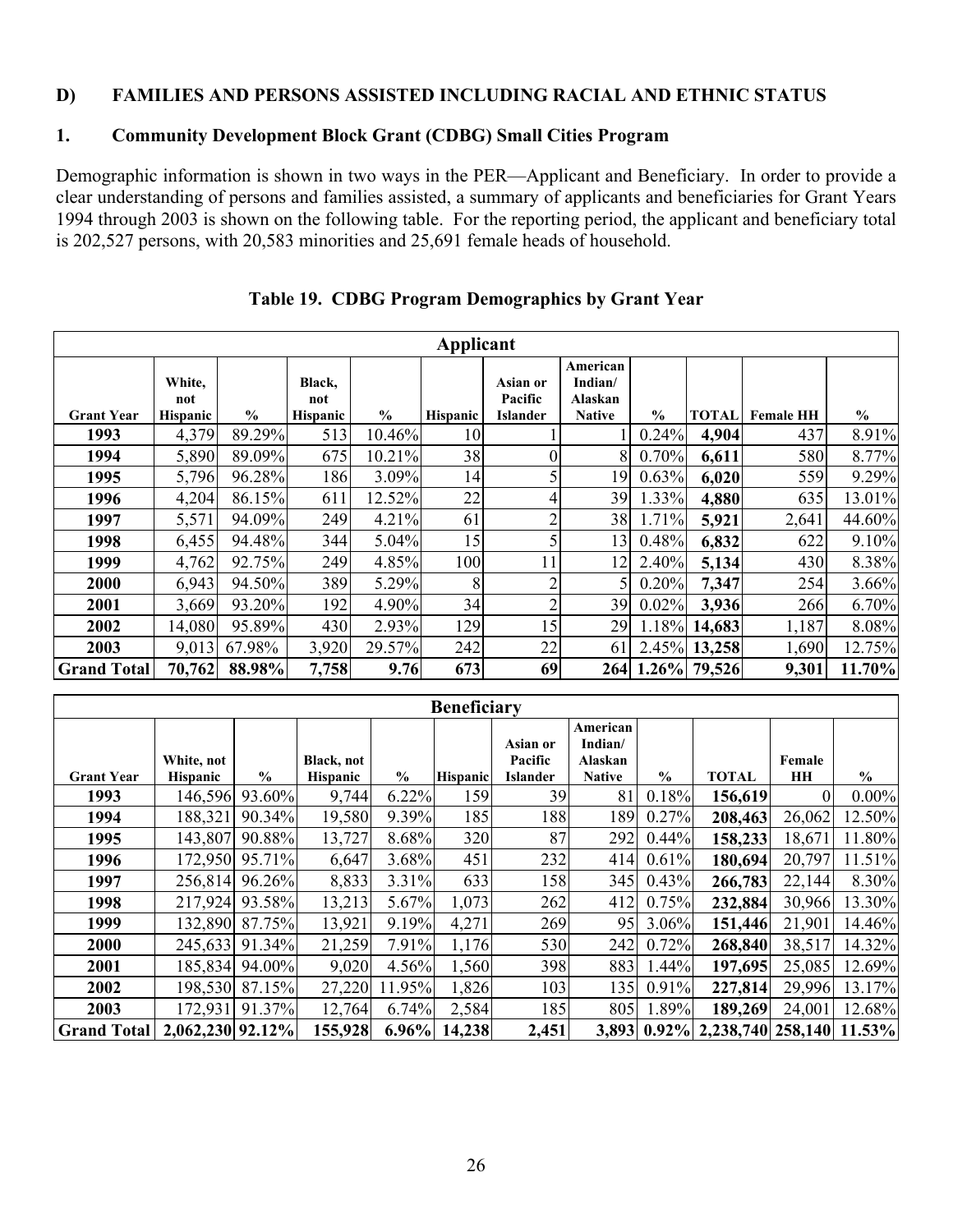As presented on the following Table, additional demographic information is provided in the PER on the number of low- and moderate-income persons that benefit from the activities funded by CDBG. This information is made available as contracts with local governments close out. Overall, 1,992,593 actual persons are reported as beneficiaries, and of this number, 1,466,672 or 74% are low- and moderate-income persons. The following table also presents the locality and type of project completed: Public Facility (PF), Housing (H), or Economic Development (ED).

**Table 20. CDBG Benefit to Low and Moderate Income Persons By Projects Pending Final Audit** 

*Reporting Period FY1988* 

|           |         | Total # of   | Total # of LM    |           |
|-----------|---------|--------------|------------------|-----------|
| ∟ocalitv  | Purpose | Persons/Jobs | Persons/L/M Jobs | $%$ of LM |
| Iron City | РF      | .034         | 766              | 74%       |

|                                        |                             | Toalt # of<br>Persons/Jobs | Total # of LM<br>Persons/L/M Jobs |                  |
|----------------------------------------|-----------------------------|----------------------------|-----------------------------------|------------------|
| Locality<br>Fayetteville (Enser Corp.) | <b>Purpose</b><br><b>ED</b> | 47                         | 25                                | $%$ of LM<br>53% |
| Humboldt                               | <b>ED</b>                   | 42                         | 40                                | 95%              |
| Lexington                              | <b>ED</b>                   | 75                         | 39                                | 52%              |
| Portland                               | <b>ED</b>                   | 114                        | 66                                | 58%              |
|                                        |                             | 278                        | 170                               | 61%              |
| <b>Total ED</b>                        | $\rm H$                     | 90                         | 90                                | 100%             |
| Beersheba Sprgs<br>Brownsville         | $\, {\rm H}$                | $\overline{19}$            | $\overline{19}$                   | 100%             |
| Calhoun                                | $\rm H$                     | 67                         | 67                                | 100%             |
|                                        | $\rm H$                     | 48                         |                                   | 100%             |
| Englewood*                             | $\rm H$                     | 34                         | 48<br>34                          | 100%             |
| <b>Hamilton County</b>                 | $\rm H$                     | 47                         | 47                                | 100%             |
| Puryear                                | $\rm H$                     | 58                         | 58                                |                  |
| Rives                                  |                             | 54                         | 54                                | 100%             |
| Sparta                                 | $\overline{\mathrm{H}}$     |                            |                                   | 100%             |
| Spring City                            | $\rm H$                     | 40                         | 40                                | 100%             |
| Winfield                               | $\rm H$                     | 48                         | 48                                | 100%             |
| <b>Total H</b>                         |                             | 505                        | 505                               | 100%             |
| Adamsville                             | PF                          | 1,117                      | 681                               | 61%              |
| Anderson Co.                           | PF                          | 338                        | 258                               | 76%              |
| Auburntown*                            | PF                          | 1,137                      | 673                               | 59%              |
| <b>Bell Buckle</b>                     | PF                          | 404                        | 262                               | 65%              |
| <b>Bledsoe County</b>                  | PF                          | 331                        | 247                               | 75%              |
| <b>Braden</b>                          | PF                          | 2,362                      | 1,894                             | 80%              |
| Byrdstown                              | PF                          | 4,000                      | 2,892                             | 72%              |
| Camden                                 | $\overline{\text{PF}}$      | $\overline{77}$            | $\overline{63}$                   | 82%              |
| Celina                                 | PF                          | 2,673                      | 1,868                             | 70%              |
| Charlotte                              | PF                          | 2,976                      | 2,098                             | 70%              |
| Clifton                                | PF                          | 541                        | 342                               | 63%              |
| Coalmont                               | PF                          | 271                        | 217                               | 80%              |
| Cocke County                           | $\overline{\text{PF}}$      | 413                        | 280                               | 68%              |
| Coffee County                          | $\overline{\text{PF}}$      | 6,718                      | 4,123                             | 61%              |
| Cornersville*                          | PF                          | 129                        | 79                                | 61%              |
| Crump                                  | PF                          | 1,217                      | 755                               | 62%              |
| Cumberland Co.                         | PF                          | 2,512                      | 2,050                             | 82%              |
| DeKalb County                          | PF                          | 88                         | 68                                | 77%              |
| <b>Dickson County</b>                  | $\overline{\text{PF}}$      | $\overline{559}$           | 439                               | 79%              |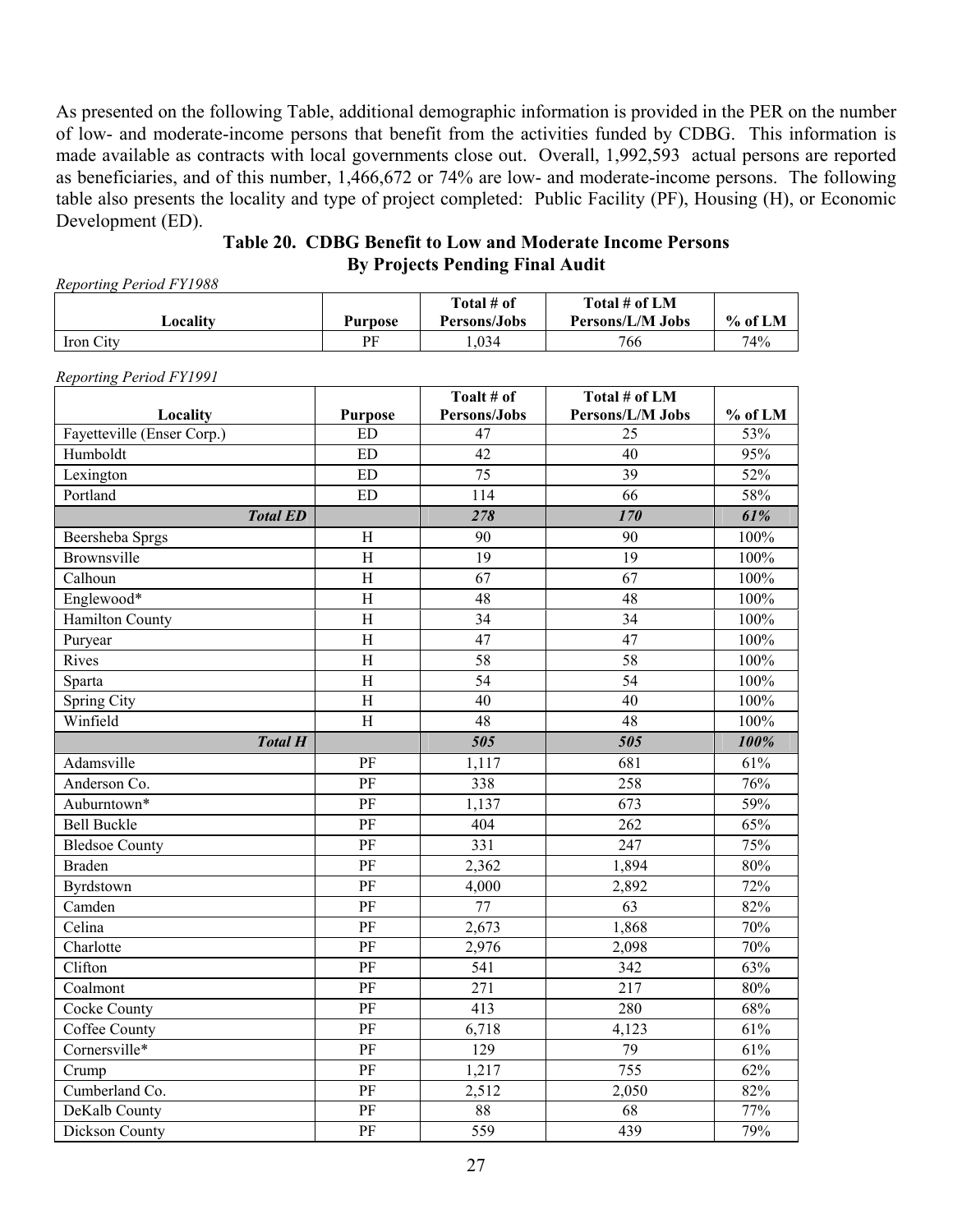| Reporting Period FY1991 (Cont.) |  |
|---------------------------------|--|
|---------------------------------|--|

| Dover                 | $\rm PF$               | 593    | 388    | 65%    |
|-----------------------|------------------------|--------|--------|--------|
| Dresden               | PF                     | 217    | 135    | 62%    |
| Dyer County           | $\rm PF$               | 5,619  | 4,383  | 78%    |
| Elkton                | PF                     | 2,508  | 1,908  | 76%    |
| Enville               | PF                     | 750    | 488    | 65%    |
| Ethridge              | $\overline{PF}$        | 2,652  | 2,214  | 83%    |
| Fayette County        | PF                     | 5,570  | 3,662  | 66%    |
| <b>Gibson County</b>  | $\rm PF$               | 13,114 | 12,799 | 98%    |
| <b>Giles County</b>   | $\overline{\text{PF}}$ | 2,421  | 1,520  | 63%    |
| Graysville            | PF                     | 1,460  | 1,007  | 69%    |
| Greene County         | PF                     | 250    | 199    | $80\%$ |
| Haywood Co.           | PF                     | 185    | 153    | 83%    |
| <b>Hickory Valley</b> | $\rm PF$               | 737    | 516    | 70%    |
| Hornbeak              | $\rm PF$               | 484    | 380    | 79%    |
| <b>Houston County</b> | PF                     | 238    | 172    | 72%    |
| Jacksboro*            | PF                     | 53     | 49     | 92%    |
| Jellico               | $\overline{PF}$        | 3,572  | 2,790  | 78%    |
| LaFollette            | PF                     | 898    | 599    | 67%    |
| Lauderdale Co.        | PF                     | 142    | 132    | 93%    |
| Lawrence County       | PF                     | 303    | 241    | 80%    |
| Lewis County          | PF                     | 198    | 135    | 68%    |
| <b>Lincoln County</b> | PF                     | 154    | 112    | 73%    |
| Linden*               | PF                     | 62     | 38     | 61%    |
| Maynardville*         | $\rm PF$               | 145    | 141    | 97%    |
| McEwen                | $\overline{PF}$        | 1,209  | 809    | 67%    |
| McLemoresville        | PF                     | 294    | 175    | 60%    |
| Michie                | PF                     | 1,905  | 1,057  | 55%    |
| Milledgeville         | $\rm PF$               | 360    | 316    | 88%    |
| Minor Hill            | PF                     | 1,338  | 1,005  | 75%    |
| Moore County          | PF                     | 146    | 107    | 73%    |
| Morrison*             | PF                     | 563    | 350    | 62%    |
| Mt. Pleasant*         | PF                     | 105    | 89     | 85%    |
| Mountain City         | PF                     | 2,363  | 1,510  | 64%    |
| New Johnsonville*     | PF                     | 1,367  | 761    | 56%    |
| Oakdale               | PF                     | 2,024  | 1,413  | 70%    |
| <b>Overton County</b> | $\rm PF$               | 288    | 196    | 68%    |
| Parsons               | PF                     | 2,636  | 1,924  | 73%    |
| <b>Pickett County</b> | $\rm PF$               | 4,400  | 3,243  | 74%    |
| Piperton              | $\rm PF$               | 1,067  | 622    | 58%    |
| Red Boiling Springs   | PF                     | 2,427  | 1,730  | 71%    |
| Rhea County           | $\rm PF$               | 155    | 108    | 70%    |
| Savannah              | PF                     | 795    | 668    | 84%    |
| <b>Scott County</b>   | PF                     | 245    | 233    | 95%    |
| Stanton               | $\rm PF$               | 650    | 504    | 78%    |
| Tazewell              | PF                     | 100    | 95     | 95%    |
| Tennessee Ridge       | $\rm PF$               | 2,130  | 1,500  | 70%    |
| Trimble               | $\rm PF$               | 873    | 685    | 78%    |
| <b>Union County</b>   | PF                     | 3,527  | 2,893  | 82%    |
| Van Buren County      | PF                     | 256    | 211    | 82%    |
| Viola                 | $\rm PF$               | 1,520  | 825    | 54%    |
|                       |                        |        |        |        |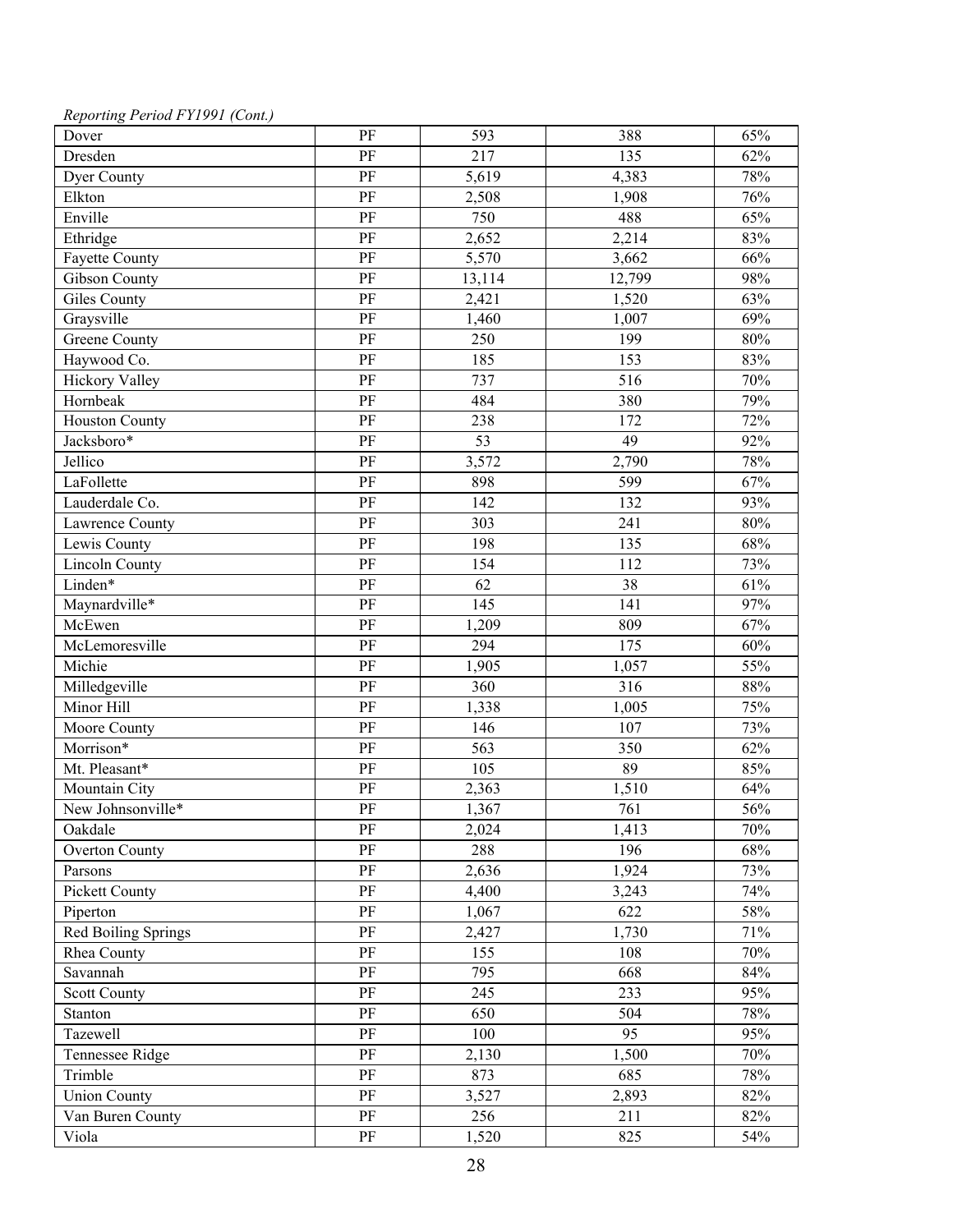#### *Reporting Period FY1991 (Cont.)*

| Waynesboro                 | PF | 986     | 638    | 65% |
|----------------------------|----|---------|--------|-----|
| Whiteville                 | PF | 1,280   | 1,050  | 82% |
| Williston                  | PF | 1,755   | 1,060  | 60% |
| Yorkville                  | PF | 778     | 481    | 62% |
| Total PF                   |    | 107,730 | 79.708 | 74% |
| <b>FY 1991 GRAND TOTAL</b> |    | 108,513 | 80,383 | 74% |

|                        |                | Total # of   | Total # of LM    |         |
|------------------------|----------------|--------------|------------------|---------|
| Locality               | <b>Purpose</b> | Persons/Jobs | Persons/L/M Jobs | % of LM |
| Alcoa                  | ED             | 91           | 64               | 70%     |
| Brownsville            | <b>ED</b>      | 63           | 57               | 90%     |
| Hawkins County         | <b>ED</b>      | 45           | 23               | 51%     |
| <b>Total ED</b>        |                | 199          | 144              | 72%     |
| Caryville              | $\rm H$        | 50           | 50               | 100%    |
| Dayton                 | $\rm H$        | 66           | 66               | 100%    |
| Fayetteville           | $\, {\rm H}$   | 42           | 42               | 100%    |
| Gainesboro             | $\rm H$        | 43           | 43               | 100%    |
| Lenoir City            | $\overline{H}$ | 40           | 40               | 100%    |
| Roane County           | $\rm H$        | 63           | 63               | 100%    |
| Tiptonville            | $\rm H$        | 63           | 41               | 65%     |
| <b>Total H</b>         |                | 367          | 345              | 94%     |
| Allardt                | PF             | 2,072        | 1,303            | 63%     |
| <b>Ashland City</b>    | PF             | 146          | 127              | 87%     |
| <b>Bedford County</b>  | PF             | 128          | 92               | 72%     |
| <b>Bradley County</b>  | PF             | 153          | 130              | 85%     |
| <b>Brighton</b>        | PF             | 4,234        | 2,540            | 60%     |
| Campbell County        | PF             | 158          | 146              | 92%     |
| Centerville            | PF             | 1,113        | 866              | 78%     |
| Chester Co.            | PF             | 108          | 93               | 86%     |
| Claiborne Co.          | PF             | 15,384       | 13,999           | 91%     |
| Coffee County          | PF             | 509          | 386              | 76%     |
| Columbia               | PF             | 756          | 694              | 92%     |
| Cowan                  | PF             | 52           | 52               | 100%    |
| Decatur County         | PF             | 6,539        | 3,858            | 59%     |
| Decherd                | PF             | 2,370        | 1,446            | 61%     |
| Dover                  | PF             | 1,222        | 882              | 72%     |
| Erin                   | PF             | 802          | 658              | 82%     |
| Fairview               | PF             | 4,979        | 2,823            | 57%     |
| <b>Fentress County</b> | PF             | 308          | 270              | 88%     |
| Franklin County        | PF             | 1,842        | 1,061            | 58%     |
| Gates                  | PF             | 652          | 565              | 87%     |
| Gruetli-Laager         | PF             | 1,667        | 1,252            | 75%     |
| Hamblen Co.            | PF             | 29,095       | 15,484           | 53%     |
| Harriman               | PF             | 9,666        | 6,302            | 65%     |
| Humphreys Co.          | $\rm PF$       | 6,641        | 4,662            | 70%     |
| Huntland               | $\rm PF$       | 342          | 248              | 73%     |
| Jackson County         | $\rm PF$       | 260          | 205              | 79%     |
| Kingston               | PF             | 144          | 140              | 97%     |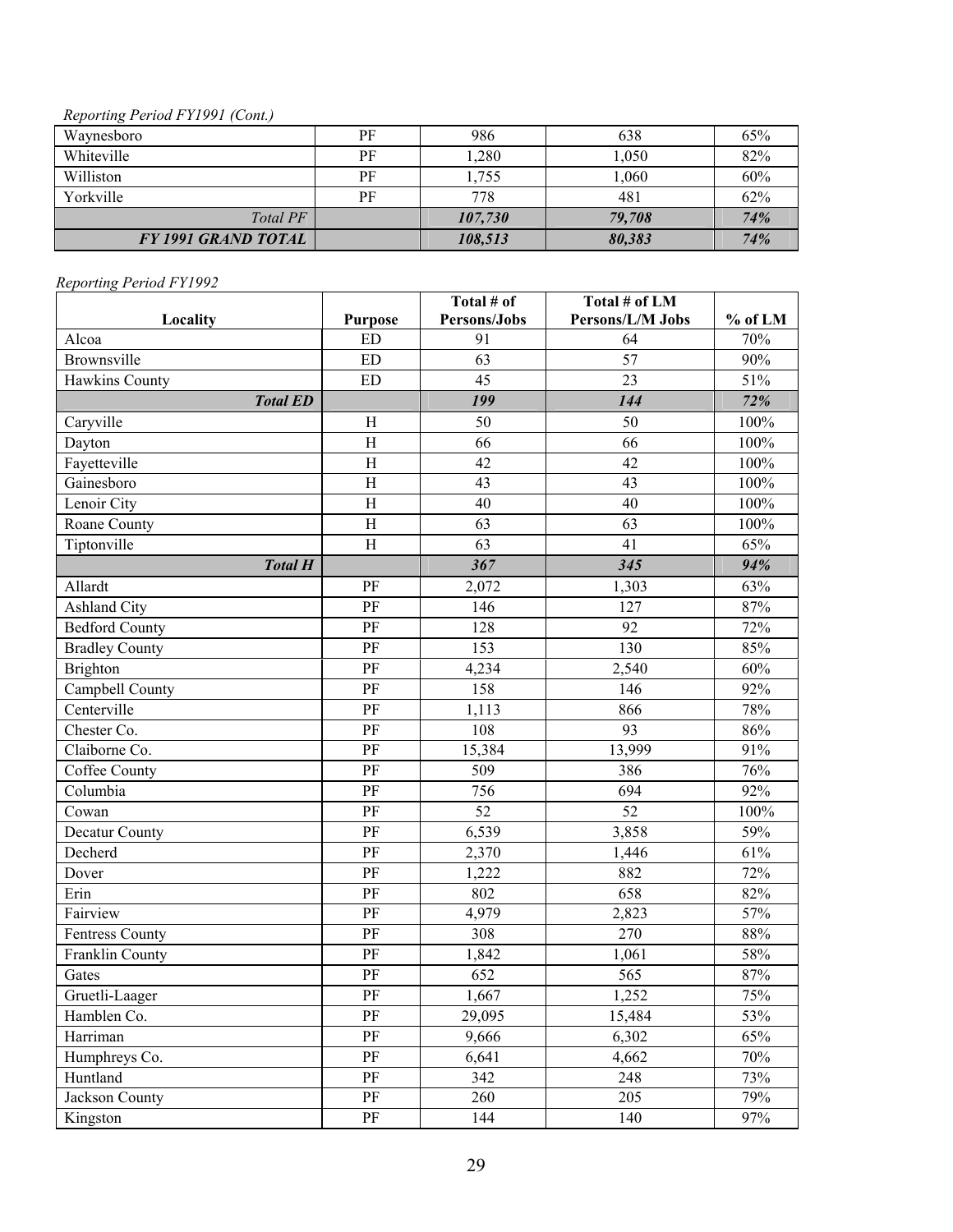| $-1$ | DЕ | $\sim$<br>- - - | ייטר.<br>$-1$ | . .<br>00% |
|------|----|-----------------|---------------|------------|
|      |    |                 |               |            |

*Reporting Period FY1992 (Cont.)* 

| Tullahoma<br>Vonore<br>Waverly<br><b>Weakley County</b><br>White Bluff<br>Williston<br><b>Total PF</b> | PF<br>PF<br>PF<br>PF<br>PF<br>PF<br>PF<br>PF<br>PF<br>PF<br>PF | 380<br>2,922<br>125<br>12,000<br>1,391<br>731<br>$\overline{73}$<br>2,491<br>29,766<br>1,296<br>788<br>183,573 | 254<br>1,731<br>$\overline{79}$<br>11,520<br>1,100<br>587<br>59<br>1,392<br>19,837<br>813<br>473<br>125,408 | 67%<br>59%<br>63%<br>96%<br>79%<br>80%<br>81%<br>56%<br>67%<br>63%<br>60%<br>68% |
|--------------------------------------------------------------------------------------------------------|----------------------------------------------------------------|----------------------------------------------------------------------------------------------------------------|-------------------------------------------------------------------------------------------------------------|----------------------------------------------------------------------------------|
|                                                                                                        |                                                                |                                                                                                                |                                                                                                             |                                                                                  |
|                                                                                                        |                                                                |                                                                                                                |                                                                                                             |                                                                                  |
|                                                                                                        |                                                                |                                                                                                                |                                                                                                             |                                                                                  |
|                                                                                                        |                                                                |                                                                                                                |                                                                                                             |                                                                                  |
|                                                                                                        |                                                                |                                                                                                                |                                                                                                             |                                                                                  |
|                                                                                                        |                                                                |                                                                                                                |                                                                                                             |                                                                                  |
| Troy                                                                                                   |                                                                |                                                                                                                |                                                                                                             |                                                                                  |
| <b>Tipton County</b>                                                                                   |                                                                |                                                                                                                |                                                                                                             |                                                                                  |
| Sweetwater                                                                                             |                                                                |                                                                                                                |                                                                                                             |                                                                                  |
| Spencer                                                                                                |                                                                |                                                                                                                |                                                                                                             |                                                                                  |
| South Pittsburg                                                                                        |                                                                |                                                                                                                |                                                                                                             |                                                                                  |
| Sequatchie Co.                                                                                         | PF                                                             | 7,656                                                                                                          | 4,976                                                                                                       | 65%                                                                              |
| Sequatchie Co.                                                                                         | PF                                                             | 314                                                                                                            | 264                                                                                                         | 84%                                                                              |
| <b>Scotts Hill</b>                                                                                     | PF                                                             | 2,594                                                                                                          | 1,678                                                                                                       | 65%                                                                              |
| Savannah                                                                                               | PF                                                             | 1,112                                                                                                          | 960                                                                                                         | 86%                                                                              |
| Rutledge                                                                                               | PF                                                             | 1,185                                                                                                          | 940                                                                                                         | 79%                                                                              |
| Rutherford                                                                                             | PF                                                             | 1,335                                                                                                          | 959                                                                                                         | 72%                                                                              |
| Rogersville                                                                                            | PF                                                             | 271                                                                                                            | 155                                                                                                         | 57%                                                                              |
| Rockwood                                                                                               | PF                                                             | 1,104                                                                                                          | 875                                                                                                         | 79%                                                                              |
| Pigeon Forge                                                                                           | PF                                                             | $\overline{70}$                                                                                                | 62                                                                                                          | 89%                                                                              |
| Perry County                                                                                           | PF                                                             | 173                                                                                                            | 118                                                                                                         | 68%                                                                              |
| <b>Oliver Springs</b>                                                                                  | PF                                                             | 3,106                                                                                                          | 2,223                                                                                                       | 72%                                                                              |
| Obion                                                                                                  | PF                                                             | 1,736                                                                                                          | 1,248                                                                                                       | 72%                                                                              |
| Newbern                                                                                                | PF                                                             | 2,997                                                                                                          | 1,678                                                                                                       | 56%                                                                              |
| Morgan County                                                                                          | PF                                                             | 258                                                                                                            | 172                                                                                                         | 67%                                                                              |
| Monterey                                                                                               | PF                                                             | 126                                                                                                            | 97                                                                                                          | 77%                                                                              |
| Monroe County                                                                                          | PF                                                             | 145                                                                                                            | 123                                                                                                         | 85%                                                                              |
| Meigs County                                                                                           | $\rm PF$                                                       | 340                                                                                                            | 284                                                                                                         | 84%                                                                              |
| Marshall County                                                                                        | PF                                                             | 186                                                                                                            | 111                                                                                                         | 60%                                                                              |
| Macon County                                                                                           | PF                                                             | 290                                                                                                            | 196                                                                                                         | 68%                                                                              |
| Luttrell                                                                                               | PF                                                             | 5,848                                                                                                          | 4,070                                                                                                       | 70%                                                                              |
| LaVergne                                                                                               | PF                                                             | 7,815                                                                                                          | 4,955                                                                                                       | 63%                                                                              |
| Lake County                                                                                            | PF                                                             | 1,272                                                                                                          | 915                                                                                                         | 72%                                                                              |

|                 |                | Total # of   | Total # of LM    |           |
|-----------------|----------------|--------------|------------------|-----------|
| Locality        | <b>Purpose</b> | Persons/Jobs | Persons/L/M Jobs | $%$ of LM |
| Brownsville     | ED             | 37           | 23               | 62%       |
| Meigs County    | ED             | 44           | 23               | 52%       |
| <b>Total ED</b> |                | 81           | 46               | 57%       |
| Celina          | Н              | 14           | 14               | $100\%$   |
| Copperhill      | Н              | 63           | 63               | 100%      |
| Dowelltown      | H              | 78           | 44               | 56%       |
| Gainesboro      | H              | 57           | 57               | 100%      |
| Humboldt        | H              | 50           | 50               | 100%      |
| Lawrenceburg    | H              | 106          | 90               | 85%       |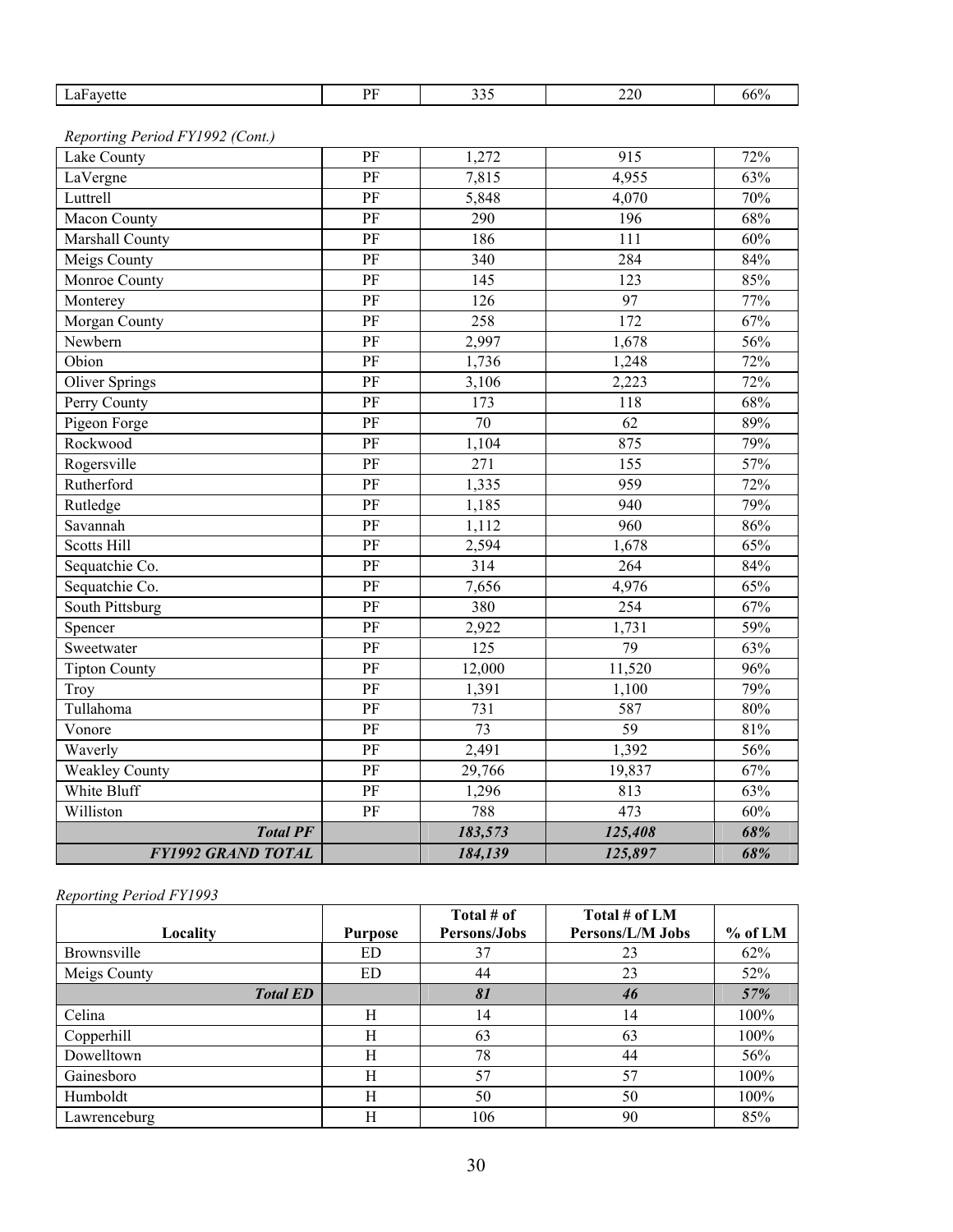| Lebanon                         | H                       | 35              | 35     | 100%   |
|---------------------------------|-------------------------|-----------------|--------|--------|
| Lewisburg                       | H                       | 6               | 6      | 100%   |
|                                 |                         |                 |        |        |
| Reporting Period FY1993 (Cont.) |                         |                 |        |        |
| McMinnville                     | H                       | 58              | 46     | 79%    |
| Oakdale                         | $\rm H$                 | 32              | 32     | 100%   |
| Polk County                     | H                       | 33              | 31     | 94%    |
| Ridgely                         | $\,$ H                  | 52              | 52     | 100%   |
| Saltillo                        | H                       | 38              | 26     | 68%    |
| Sparta                          | $\rm H$                 | $\overline{53}$ | 35     | 66%    |
| <b>Tracy City</b>               | $\overline{\mathrm{H}}$ | 57              | 57     | 100%   |
| Trousdale Co.                   | H                       | 42              | 42     | 100%   |
| <b>Total H</b>                  |                         | 774             | 680    | 88%    |
| Adams                           | PF                      | 2,765           | 1,611  | 58%    |
| Adamsville                      | PF                      | 2,195           | 1,339  | 61%    |
| Alexandria                      | PF                      | 1,468           | 897    | 61%    |
|                                 | PF                      | 742             | 601    | 81%    |
| Altamont                        |                         |                 |        |        |
| <b>Bell Buckle</b>              | $\rm PF$                | 404             | 298    | 74%    |
| <b>Bruceton</b>                 | PF                      | 1,512           | 1,253  | 83%    |
| Campbell County                 | PF                      | 24,048          | 22,288 | 93%    |
| <b>Cannon County</b>            | PF                      | 2,300           | 1,349  | 59%    |
| Clay County                     | PF                      | 2,069           | 1,241  | 60%    |
| <b>Crockett County</b>          | PF                      | 683             | 456    | 67%    |
| Cumberland Gap                  | PF                      | 231             | 138    | 60%    |
| Decatur                         | PF                      | 905             | 615    | 68%    |
| DeKalb County                   | PF                      | 298             | 168    | 56%    |
| Doyle                           | PF                      | 3,631           | 1,963  | 54%    |
| Ducktown                        | PF                      | 301             | 236    | 78%    |
| Friendship                      | PF                      | 592             | 382    | 65%    |
| Gates                           | PF                      | 954             | 778    | 82%    |
| Gleason                         | PF                      | 1,365           | 1,078  | 79%    |
| <b>Grainger County</b>          | PF                      | 13,406          | 10,865 | 81%    |
| Greenfield                      | PF                      | 57              | 46     | 81%    |
| <b>Grundy County</b>            | PF                      | 12,582          | 9,562  | 76%    |
| Hamblen County                  | PF                      | 22,728          | 21,394 | 94%    |
| Hartsville                      | PF                      | 1,936           | 1,733  | 90%    |
| Haywood County                  | $\rm PF$                | 131             | 125    | 95%    |
| Henning                         | PF                      | 45              | 40     | 89%    |
| Huntsville                      | PF                      | 548             | 473    | $86\%$ |
| Jasper                          | PF                      | 523             | 446    | 85%    |
| Jefferson County                | $\rm PF$                | 11,273          | 10,650 | 94%    |
| Jellico                         | $\rm PF$                | 90              | 87     | 97%    |
| Kenton                          | $\rm PF$                | 1,394           | 1,103  | 79%    |
| Lauderdale County               | $\rm PF$                | 331             | 239    | 72%    |
| Lawrence County                 | $\rm PF$                | 66              | 40     | 61%    |
| Lewis County                    | PF                      | 174             | 123    | 71%    |
| Lexington                       | PF                      | 13,109          | 8,075  | 62%    |
| Madisonville                    | $\rm PF$                | 105             | 100    | 95%    |
| Marion County                   | PF                      | 164             | 139    | 85%    |
| McEwen                          | $\rm PF$                | 1,209           | 843    | 70%    |
| McKenzie                        | PF                      | 5,007           | 3,144  | 63%    |
|                                 |                         |                 |        |        |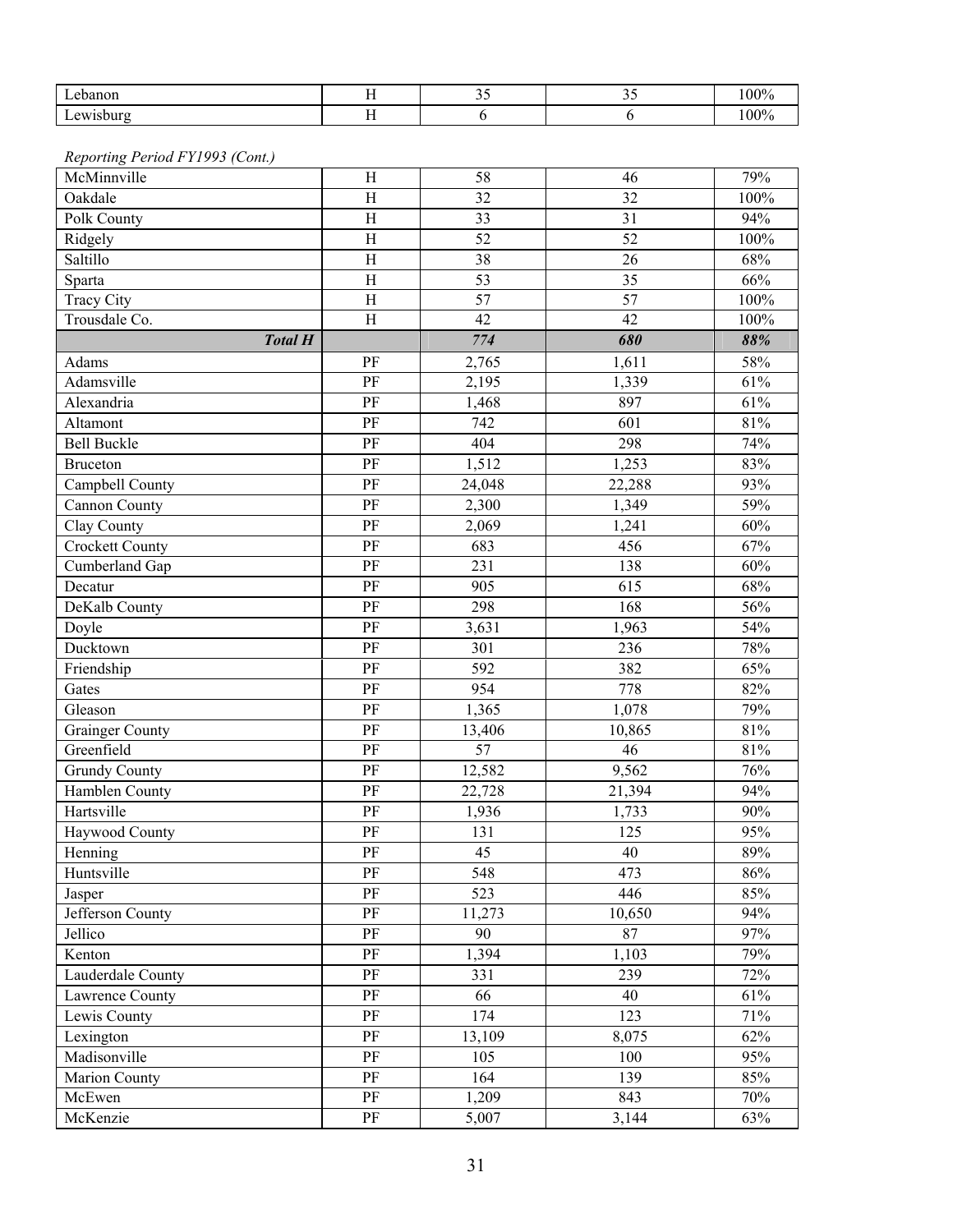| Mitchellville | ÞЕ        | 884      | 694   | 79% |
|---------------|-----------|----------|-------|-----|
| Mountain City | ÞЕ        | ,800     | 1,345 | 75% |
| Newport       | DЕ<br>. . | 761<br>. | 9,262 | 79% |

#### *Reporting Period FY1993 (Cont.)*

| Obion                     | PF       | 1,234   | 935     | 76%    |
|---------------------------|----------|---------|---------|--------|
| Parsons                   | PF       | 144     | 126     | 88%    |
| Plainview                 | PF       | 55      | 47      | 85%    |
| Pulaski                   | PF       | 7,349   | 5,203   | 71%    |
| Rutherford County         | PF       | 206     | 157     | 76%    |
| Samburg                   | PF       | 1,032   | 767     | 74%    |
| Saulsbury                 | PF       | 1,383   | 1,065   | 77%    |
| <b>Scott County</b>       | PF       | 271     | 238     | 88%    |
| Sharon                    | PF       | 725     | 494     | 68%    |
| Smithville                | PF       | 4,159   | 3,053   | 73%    |
| Spencer                   | PF       | 414     | 262     | 63%    |
| Spring City               | $\rm PF$ | 1,444   | 924     | 64%    |
| <b>Stewart County</b>     | PF       | 6,659   | 4,388   | 66%    |
| Sunbright                 | $\rm PF$ | 1,656   | 1,187   | 72%    |
| <b>Union County</b>       | PF       | 25,462  | 24,087  | 95%    |
| Vanleer                   | $\rm PF$ | 200     | 178     | 89%    |
| Vonore                    | PF       | 159     | 112     | 70%    |
| Wayne County              | PF       | 341     | 197     | 58%    |
| Waynesboro                | $\rm PF$ | 986     | 738     | 75%    |
| Whitwell                  | PF       | 463     | 449     | 97%    |
| Winfield                  | PF       | 24      | 21      | $88\%$ |
| Woodbury                  | PF       | 3,611   | 2,059   | 57%    |
| <b>Total PF</b>           |          | 203,763 | 163,906 | 80%    |
| <b>FY1993 GRAND TOTAL</b> |          | 204,618 | 164,632 | 80%    |
|                           |          |         |         |        |

|                       |                | Total # of   | Total # of LM    |         |
|-----------------------|----------------|--------------|------------------|---------|
| Locality              | <b>Purpose</b> | Persons/Jobs | Persons/L/M Jobs | % of LM |
| Savannah              | ED             | 27           | 17               | 63%     |
| <b>Total ED</b>       |                | 27           | 17               | 63%     |
| Cleveland             | H              | 38           | 38               | 100%    |
| Philadelphia          | H              | 30           | 30               | 100%    |
| <b>Total H</b>        |                | 68           | 68               | 100%    |
| Alamo                 | PF             | 2,045        | 1,231            | 60%     |
| Alexandria            | PF             | 60           | 74               | 123%    |
| Allardt               | PF             | 1,766        | 1,215            | 69%     |
| Anderson Co.          | PF             | 358          | 287              | 80%     |
| Auburntown            | PF             | 87           | 70               | 80%     |
| Baxter                | PF             | 996          | 735              | 74%     |
| Beersheba Springs     | PF             | 603          | 336              | 56%     |
| <b>Benton County</b>  | PF             | 175          | 93               | 53%     |
| <b>Bledsoe County</b> | PF             | 8,605        | 6,109            | 71%     |
| Calhoun               | PF             | 264          | 137              | 52%     |
| Camden                | PF             | 128          | 88               | 69%     |
| Carroll County        | PF             | 2,084        | 1,284            | 62%     |
| Carthage              | PF             | 2,554        | 1,484            | 58%     |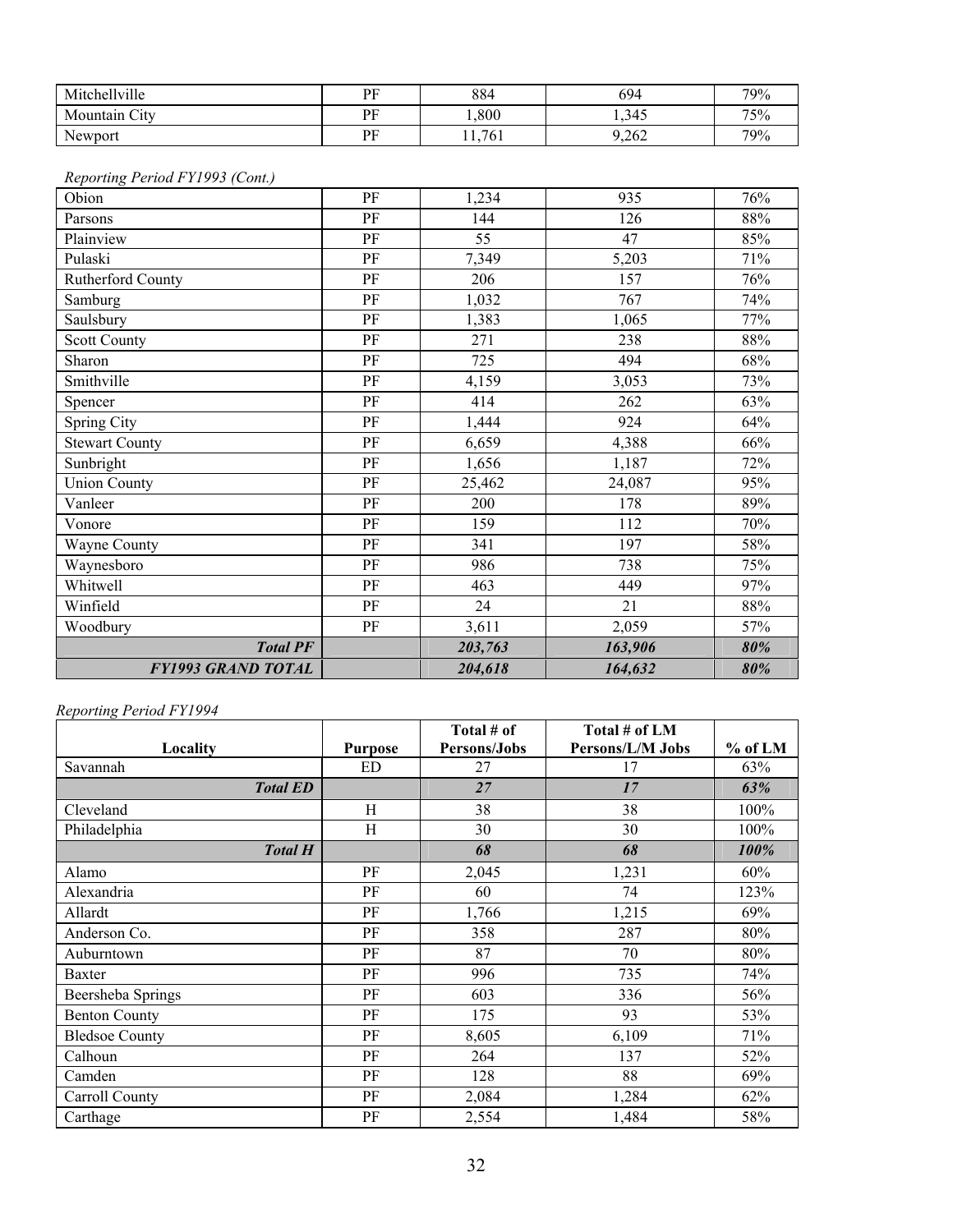| Charlotte              | PF | 598 | 431 | 72% |
|------------------------|----|-----|-----|-----|
| <b>Cheatham County</b> | PF | 274 | 237 | 86% |
| Clifton                | PF | 209 | 169 | 81% |
| Cocke County           | PF | 310 | 213 | 69% |

#### *Reporting Period FY1994 (Cont.)*

| Columbia              | PF       | 855    | 782    | 91%    |
|-----------------------|----------|--------|--------|--------|
| Cowan                 | PF       | 1,895  | 1,359  | 72%    |
| Crossville            | PF       | 6,930  | 3,745  | 54%    |
| Cumberland County     | PF       | 52     | 50     | 96%    |
| Dandridge             | $\rm PF$ | 2,524  | 1,386  | 55%    |
| Decaturville          | PF       | 1,571  | 1,131  | 72%    |
| Dover                 | PF       | 598    | 456    | 76%    |
| Dunlap                | PF       | 3,191  | 2,233  | 70%    |
| Eastview              | PF       | 528    | 348    | 66%    |
| Englewood             | PF       | 2,300  | 1,403  | 61%    |
| Etowah                | PF       | 9,565  | 5,440  | 57%    |
| Finger                | PF       | 2,580  | 1,679  | 65%    |
| Franklin County       | PF       | 293    | 235    | 80%    |
| Garland               | PF       | 1,263  | 796    | 63%    |
| <b>Gibson County</b>  | $\rm PF$ | 2,953  | 1,822  | 62%    |
| <b>Giles County</b>   | PF       | 7,161  | 6,495  | 91%    |
| Gordonsville          | PF       | 158    | 134    | 85%    |
| Grand Junction        | PF       | 462    | 383    | 83%    |
| Halls                 | PF       | 2,140  | 1,365  | 64%    |
| Hamilton County       | PF       | 428    | 287    | 67%    |
| Hardin County         | PF       | 161    | 113    | 70%    |
| Henderson Co.         | PF       | 138    | 87     | 63%    |
| Henry County          | PF       | 28,736 | 19,569 | 68%    |
| Hornbeak              | PF       | 955    | 641    | 67%    |
| <b>Houston County</b> | PF       | 167    | 151    | 90%    |
| Huntingdon            | $\rm PF$ | 104    | 81     | 78%    |
| Johnson County        | PF       | 11,755 | 6,112  | 52%    |
| LaFollette            | PF       | 70     | 66     | 94%    |
| <b>Lincoln County</b> | PF       | 133    | 108    | 81%    |
| Linden                | PF       | 1,103  | 687    | 62%    |
| Luttrell              | PF       | 90     | 78     | 87%    |
| Lynnville             | $\rm PF$ | 971    | 622    | 64%    |
| Medina                | PF       | 2,412  | 1,384  | 57%    |
| Meigs County          | PF       | 215    | 172    | $80\%$ |
| Michie                | PF       | 54     | 40     | 74%    |
| Milan                 | $\rm PF$ | 19,043 | 18,948 | 100%   |
| Millersville          | PF       | 380    | 304    | 80%    |
| Monterey              | PF       | 3,218  | 2,108  | 66%    |
| Montgomery Co.        | $\rm PF$ | 7,725  | 5,153  | 67%    |
| Moscow                | $\rm PF$ | 369    | 262    | 71%    |
| New Johnsonville      | PF       | 2,438  | 1,943  | $80\%$ |
| Niota                 | PF       | 187    | 139    | 74%    |
| Oakland               | PF       | 3,393  | 2,060  | 61%    |
| <b>Overton County</b> | PF       | 270    | 235    | 87%    |
| Paris                 | PF       | 147    | 121    | 82%    |
|                       |          |        |        |        |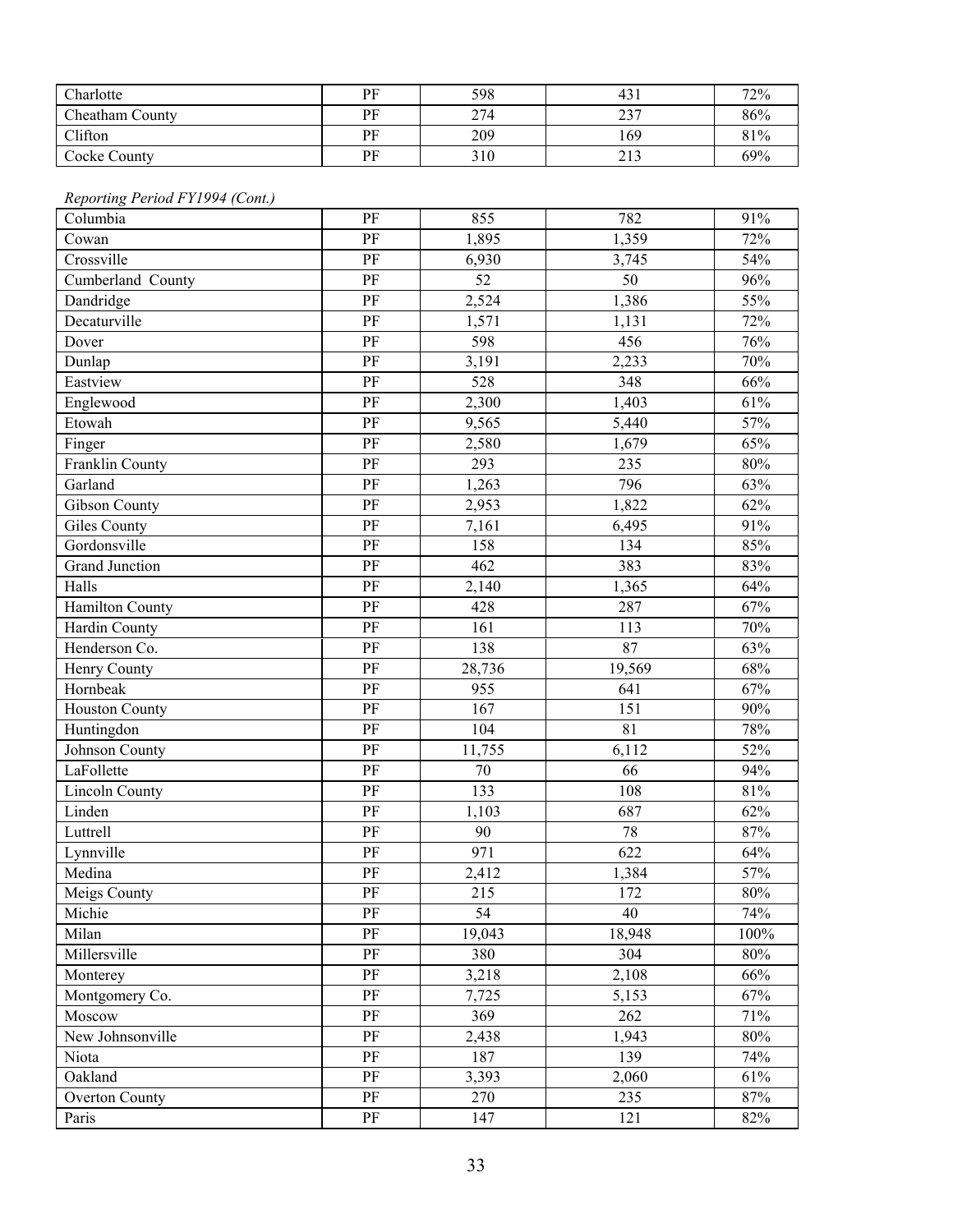| Pickett County      | PF | 4,633 | 2,433 | 53% |
|---------------------|----|-------|-------|-----|
| Pikeville           | PF | L.444 | 924   | 64% |
| Putnam County       | PF | 280   | 191   | 68% |
| Ramer               | PF | 811   | 487   | 60% |
| Red Boiling Springs | РF | 2,426 | .365  | 56% |

#### *Reporting Period FY1994 (Cont.)*

| Ripley                   | PF | 5,803   | 3,627   | 63%  |
|--------------------------|----|---------|---------|------|
| Rives                    | PF | 357     | 236     | 66%  |
| Sardis                   | PF | 728     | 642     | 88%  |
| Savannah                 | PF | 7,243   | 5,019   | 69%  |
| Scott Co.                | PF | 161     | 138     | 86%  |
| Shelbyville              | PF | 20      | 19      | 95%  |
| Somerville               | PF | 160     | 131     | 82%  |
| Stanton                  | PF | 490     | 339     | 69%  |
| <b>Sullivan County</b>   | PF | 142     | 135     | 95%  |
| Tennessee Ridge          | PF | 2,270   | 1,619   | 71%  |
| Van Buren County         | PF | 4,633   | 3,294   | 71%  |
| Wartburg                 | PF | 1,070   | 872     | 81%  |
| <b>Washington County</b> | PF | 81      | 81      | 100% |
| Waverly                  | PF | 1,678   | 940     | 56%  |
| <b>Weakley County</b>    | PF | 8,800   | 7,251   | 82%  |
| Winchester               | PF | 6,811   | 4,373   | 64%  |
| <b>Total PF</b>          |    | 202,838 | 141,022 | 70%  |
| FY 1994 GRAND TOTAL      |    | 202,933 | 141,107 | 70%  |

|                  |                | Total # of   | Total # of LM    |           |
|------------------|----------------|--------------|------------------|-----------|
| Locality         | <b>Purpose</b> | Persons/Jobs | Persons/L/M Jobs | $%$ of LM |
| Blount Co.       | <b>ED</b>      | 31           | 16               | 52%       |
| <b>Total ED</b>  |                | 31           | 16               | 52%       |
| Baileyton        | H              | 35           | 35               | 100%      |
| Benton           | H              | 37           | 37               | 100%      |
| Coalmont         | H              | 30           | 30               | 100%      |
| Doyle            | H              | 46           | 46               | 100%      |
| Greeneville      | H              | 21           | 21               | 100%      |
| Lake Co.         | H              | 40           | 40               | 100%      |
| Palmer           | H              | 33           | 33               | 100%      |
| South Pittsburg  | H              | 28           | 28               | 100%      |
| Trenton          | H              | 24           | 24               | 100%      |
| Tullahoma        | H              | 53           | 53               | 100%      |
| <b>Total H</b>   |                | 347          | 347              | 100%      |
| Adamsville       | PF             | 4,649        | 2,650            | 57%       |
| Algood           | PF             | 3,759        | 2,263            | 60%       |
| Bedford Co.      | PF             | 256          | 196              | 77%       |
| <b>Big Sandy</b> | PF             | 593          | 504              | 85%       |
| Bledsoe Co.      | PF             | 459          | 404              | 88%       |
| Bradley Co.      | PF             | 8,190        | 4,848            | 59%       |
| <b>Brighton</b>  | PF             | 1,330        | 1,005            | 76%       |
| Byrdstown        | PF             | 930          | 549              | 59%       |
| Cannon Co.       | PF             | 186          | 130              | 70%       |
| Carter Co.       | PF             | 118          | 82               | 69%       |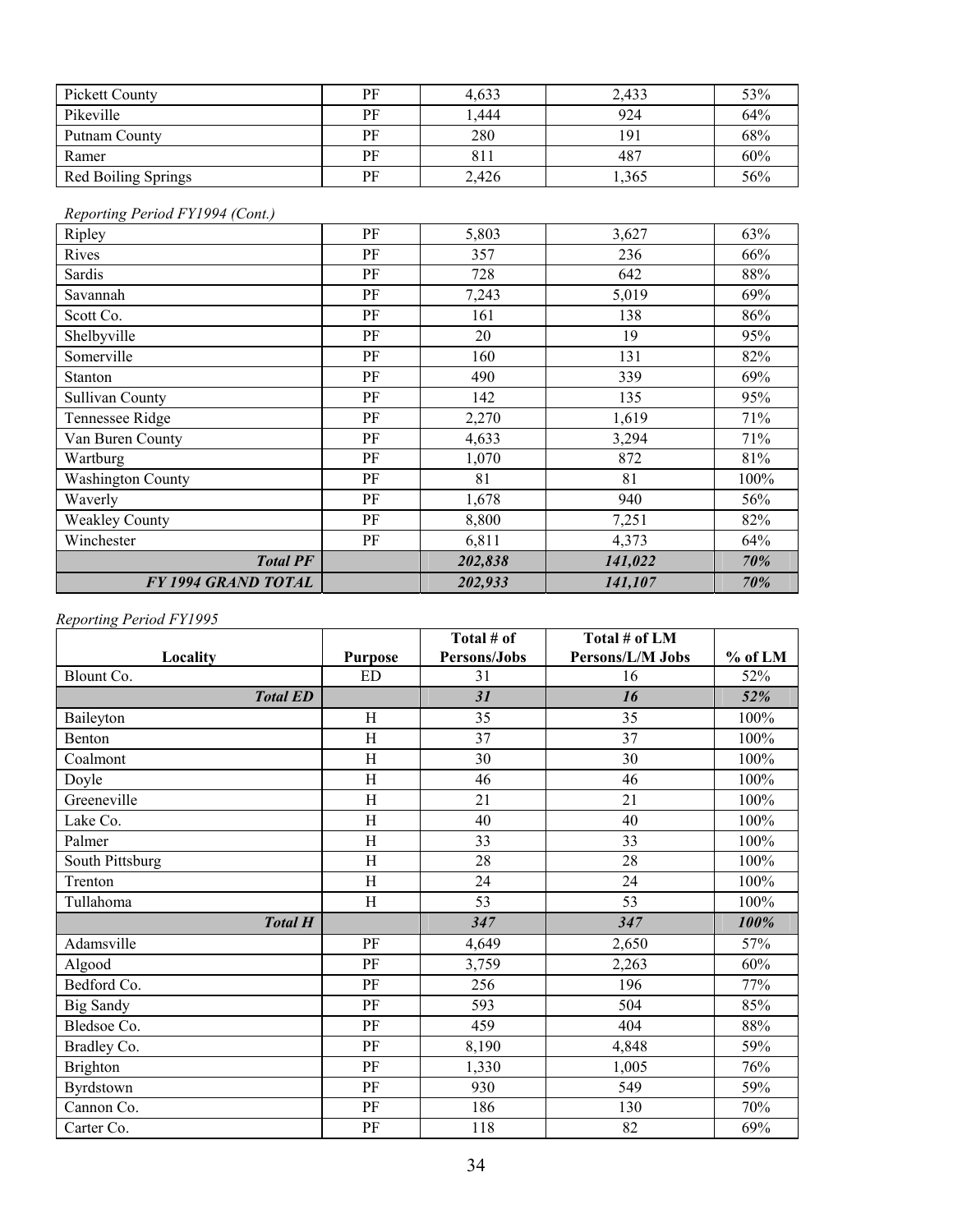| Caryville   | PF | 99     | 70     | 71% |
|-------------|----|--------|--------|-----|
| Centerville | РF | 1,331  | 800    | 60% |
| Church Hill | PF | 94     | 66     | 70% |
| Ducktown    | PF | 48     | 40     | 83% |
| Fayette Co. | PF | 17,763 | 16,928 | 95% |

#### *Reporting Period FY1995 (Cont.)*

| Gleason               | PF       | 788    | 603             | 77% |
|-----------------------|----------|--------|-----------------|-----|
| Grainger Co.          | PF       | 11,805 | 10,813          | 92% |
| Graysville            | PF       | 2,053  | 1,581           | 77% |
| Greene Co.            | PF       | 9,070  | 5,786           | 64% |
| Hancock Co.           | $\rm PF$ | 6,495  | 3,972           | 61% |
| Hawkins Co.           | PF       | 3,720  | 2,823           | 76% |
| Henning               | PF       | 231    | 176             | 76% |
| Hohenwald             | PF       | 3,232  | 2,063           | 64% |
| Humphreys Co.         | PF       | 19,254 | 15,422          | 80% |
| Iron City             | PF       | 528    | 383             | 73% |
| Jackson Co.           | PF       | 179    | 158             | 88% |
| Jefferson City        | PF       | 115    | 113             | 98% |
| Jonesborough          | PF       | 306    | 263             | 86% |
| Kingston              | PF       | 127    | 85              | 67% |
| Lafayette             | PF       | 2,616  | 1,604           | 61% |
| Lawrence Co.          | PF       | 348    | 270             | 78% |
| Lewis Co.             | PF       | 142    | 98              | 69% |
| Maury City            | PF       | 960    | 730             | 76% |
| McEwen                | PF       | 1,964  | 1,275           | 65% |
| McMinnville           | PF       | 359    | 260             | 72% |
| McMinn Co.            | PF       | 372    | N/A             | N/A |
| Minor Hill            | PF       | 1,362  | 922             | 68% |
| Monroe Co.            | PF       | 20,347 | 15,228          | 75% |
| Monteagle             | PF       | 56     | 37              | 66% |
| New Tazewell          | PF       | 123    | 112             | 91% |
| Newbern               | PF       | 7,263  | 4,220           | 58% |
| <b>Oliver Springs</b> | PF       | 3,011  | 2,201           | 73% |
| Oneida                | PF       | 2,239  | 1,679           | 75% |
| Perry Co.             | PF       | 2,709  | 1,753           | 65% |
| Portland              | PF       | 2,921  | 2,760           | 94% |
| Powell's Crossroads   | PF       | 7,775  | 5,598           | 72% |
| Rhea Co.              | PF       | 204    | 144             | 71% |
| Rockwood              | PF       | 1,723  | 1,547           | 90% |
| Saltillo              | PF       | 736    | 498             | 68% |
| Scotts Hill           | PF       | 2,704  | imminent threat | N/A |
| Sequatchie Co.        | $\rm PF$ | 193    | 135             | 70% |
| Sevier Co.            | $\rm PF$ | 118    | 102             | 86% |
| Sevierville           | $\rm PF$ | 122    | 98              | 80% |
| South Fulton          | PF       | 2,458  | 1,440           | 59% |
| Sparta                | $\rm PF$ | 3,733  | 2,412           | 65% |
| Tazewell              | PF       | 28     | 23              | 82% |
| Trezevant             | PF       | 1,005  | 550             | 55% |
| Troy                  | PF       | 4,000  | 2,632           | 66% |
| <b>Unicoi County</b>  | PF       | 91     | 73              | 80% |
| Vonore                | PF       | 72     | 51              | 71% |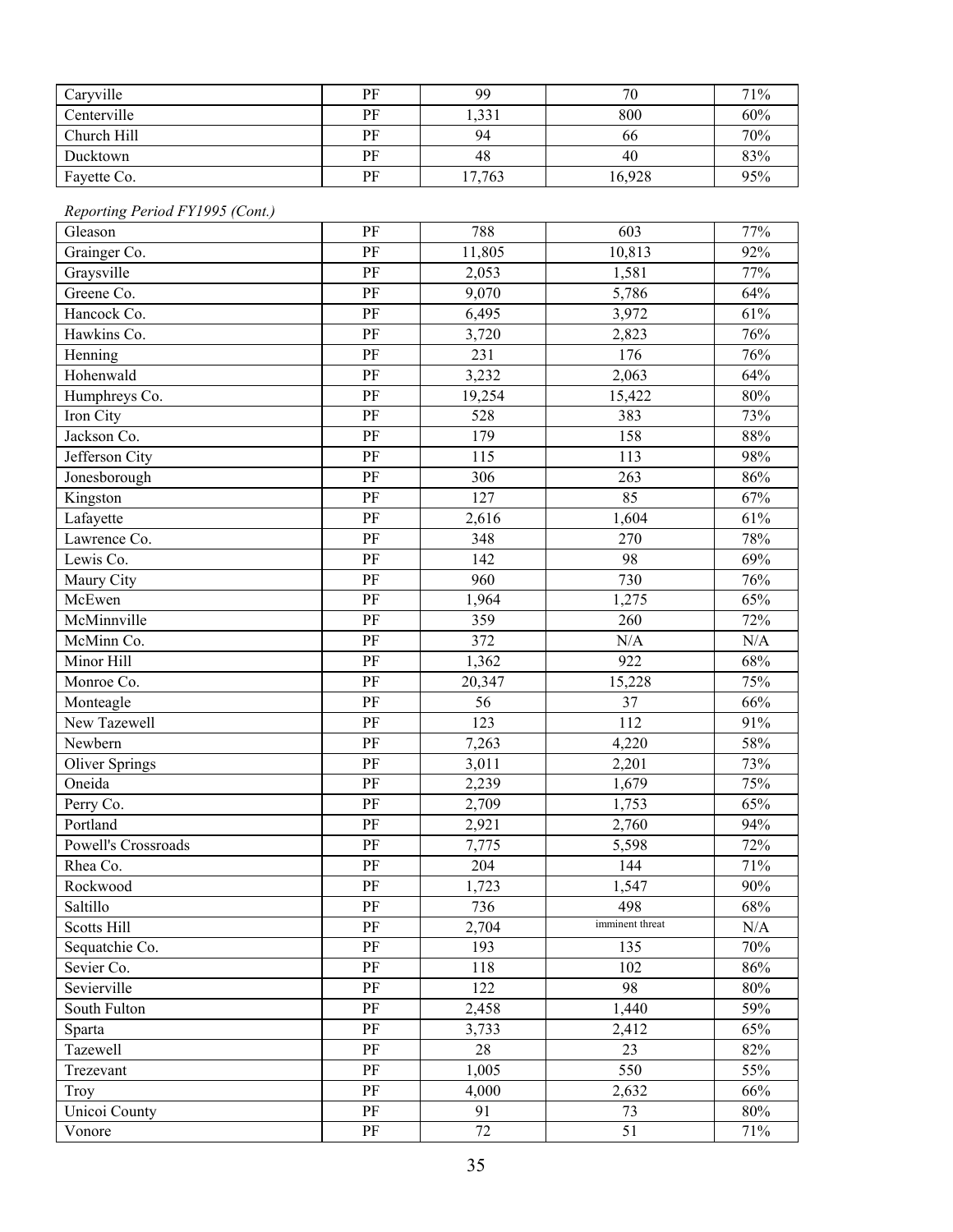| Wartburg                  | РF | 5,268   | 3,368   | 64% |
|---------------------------|----|---------|---------|-----|
| White Co.                 | PF | 2,117   | l,408   | 67% |
| Woodbury                  | PF | 322     | 200     | 62% |
| Claiborne Co.             | PF | 1,537   | 1,445   | 94% |
| <b>Total PF</b>           |    | 178,706 | 129,649 | 73% |
| <b>FY1995 GRAND TOTAL</b> |    | 179,084 | 130,012 | 73% |

|                          |                           | Total # of   | Total # of LM    |         |
|--------------------------|---------------------------|--------------|------------------|---------|
| Locality                 | <b>Purpose</b>            | Persons/Jobs | Persons/L/M Jobs | % of LM |
| Lafayette                | <b>ED</b>                 | 2,616        | 1,603            | 61%     |
| <b>Total ED</b>          |                           | 2,616        | 1,603            | 61%     |
| Altamont                 | $\boldsymbol{\mathrm{H}}$ | 28           | 28               | 100%    |
| Dowelltown               | H                         | 23           | 23               | 100%    |
| Franklin                 | $\rm H$                   | 35           | 35               | 100%    |
| Kenton                   | H                         | 29           | 29               | 100%    |
| Orme <sup>*</sup>        | $\rm H$                   | 36           | 36               | 100%    |
| Surgoinsville            | $\rm H$                   | 19           | 19               | 100%    |
| Whiteville               | $\rm H$                   | 10           | 10               | 100%    |
| <b>Total H</b>           |                           | 180          | 180              | 100%    |
| Anderson Co. *           | PF                        | 158          | 137              | 87%     |
| Benton Co.               | PF                        | 3,227        | 2,021            | 63%     |
| <b>Blaine</b>            | PF                        | 3,344        | 1,784            | 53%     |
| Brownsville <sup>*</sup> | PF                        | 59           | 54               | 92%     |
| <b>Bruceton</b>          | PF                        | 584          | 351              | 60%     |
| Byrdstown *              | PF                        | 3,538        | 2,346            | 66%     |
| Chapel Hill              | PF                        | 935          | 758              | 81%     |
| Charleston               | PF                        | 72           | 64               | 89%     |
| Cheatham County          | PF                        | 14,456       | 14,051           | 97%     |
| Coffee Co.               | PF                        | 655          | 524              | 80%     |
| Cowan                    | PF                        | 118          | 93               | 79%     |
| Crockett Co.             | $\rm PF$                  | 2,980        | 1,797            | 60%     |
| Cumberland Co.           | PF                        | 3,359        | 2,335            | 70%     |
| Decherd                  | PF                        | 2,202        | 1,599            | 73%     |
| Erin                     | PF                        | 3,534        | 2,340            | 66%     |
| Fairview                 | PF                        | 4,271        | 3,348            | 78%     |
| Giles Co. *              | PF                        | 3,764        | 2,179            | 58%     |
| Gleason                  | PF                        | 786          | 622              | 79%     |
| Greenfield               | PF                        | 2,135        | 1,435            | 67%     |
| Grundy Co.               | PF                        | 776          | 442              | 57%     |
| Hancock County           | PF                        | 6,495        | 3,968            | 61%     |
| Hardeman Co.             | PF                        | 95           | 80               | 84%     |
| Hardin County            | PF                        | 113          | 95               | 84%     |
| Harrogate                | PF                        | 7,258        | 4,566            | 63%     |
| Haywood County           | PF                        | 3,785        | 2,525            | 67%     |
| Hornsby                  | $\rm PF$                  | 966          | 763              | 79%     |
| Huntsville               | PF                        | 2,558        | 1,688            | 66%     |
| Jefferson Co.            | PF                        | 27,522       | 18,701           | 68%     |
| Johnson Co.              | $\rm PF$                  | 13,884       | 7,324            | 53%     |
| Lafayette                | $\rm PF$                  | 2,616        | 1,710            | 65%     |
| Lawrence County          | PF                        | 294          | 177              | 60%     |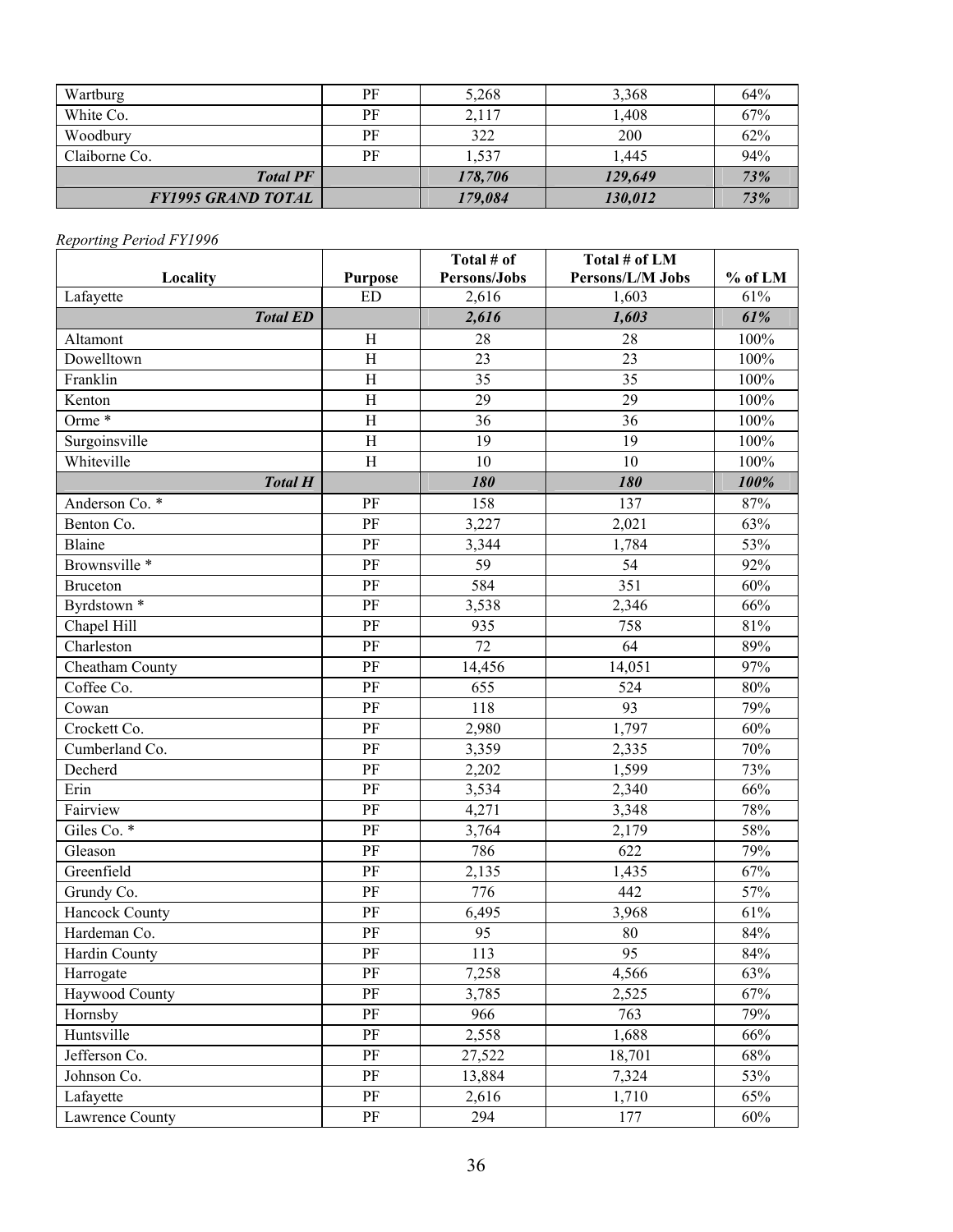| Lawrenceburg | PF | 141   | 107  | 76% |
|--------------|----|-------|------|-----|
| Linden       | PF | 1,047 | 680  | 65% |
| Macon Co.    | PF | 506   | 432  | 85% |
| Marshall Co. | PF | 168   | 137  | 82% |
| Martin       | PF |       | 38   | 72% |
| Maynardville | PF | 2,820 | ,805 | 64% |

# *Reporting Period FY1996 (Cont.)*

| McMinn Co.                | PF              | 1,861   | 1,210            | 65% |
|---------------------------|-----------------|---------|------------------|-----|
| Meigs Co. *               | $\rm PF$        | 350     | 319              | 91% |
| Michie                    | $\rm PF$        | 2,003   | 1,182            | 59% |
| Morgan Co.                | $\rm PF$        | 191     | 152              | 80% |
| Munford                   | PF              | 7,715   | 6,712            | 87% |
| Parrottsville             | $\rm PF$        | 4,016   | 2,486            | 62% |
| Parsons                   | $\rm PF$        | 2,690   | 2,066            | 77% |
| Perry County              | $\rm PF$        | 82      | $\overline{52}$  | 63% |
| Pleasant Hill             | $\rm PF$        | 730     | 516              | 71% |
| Polk Co.                  | PF              | 1,562   | 1,062            | 68% |
| Pulaski                   | PF              | 5,658   | 3,157            | 56% |
| Puryear                   | $\rm PF$        | 811     | 523              | 64% |
| Roane Co.                 | PF              | 21,567  | 15,557           | 72% |
| Sevierville               | PF              | 173     | 156              | 90% |
| Shelbyville               | $\rm PF$        | 95      | 80               | 84% |
| Smithville                | $\rm PF$        | 3,847   | 2,828            | 74% |
| Soddy-Daisy               | PF              | 61      | 59               | 97% |
| Spencer                   | $\rm PF$        | 3,286   | 2,294            | 70% |
| Stanton                   | PF              | 490     | 339              | 69% |
| <b>Sumner County</b>      | PF              | 99      | 80               | 81% |
| Toone                     | PF              | 433     | $\overline{342}$ | 79% |
| <b>Tracy City</b>         | PF              | 189     | 138              | 73% |
| Unicoi Co.                | PF              | 8,646   | 4,805            | 56% |
| Union Co. *               | PF              | 219     | 200              | 91% |
| Warren Co.                | $\rm PF$        | 216     | 150              | 69% |
| Washington Co.            | PF              | 257     | 221              | 86% |
| Waverly                   | $\rm PF$        | 2,414   | 1,982            | 82% |
| Waynesboro                | $\rm PF$        | 1,119   | 895              | 80% |
| Westmoreland *            | $\rm PF$        | 1,335   | 951              | 71% |
| White Pine                | $\overline{PF}$ | 1,398   | 962              | 69% |
| Winfield                  | PF              | 1,504   | 1,151            | 77% |
| <b>Total PF</b>           |                 | 196,291 | 135,703          | 69% |
| <b>FY1996 GRAND TOTAL</b> |                 | 199,087 | 137,486          | 69% |

#### *Reporting Period FY1997*

|                |         | Total # of   | Total # of LM    |           |
|----------------|---------|--------------|------------------|-----------|
| Locality       | Purpose | Persons/Jobs | Persons/L/M Jobs | $%$ of LM |
| Humboldt       | Н       | 23           | 23               | 100%      |
| Liberty        |         | 24           | 24               | 100%      |
| McMinnville    |         | 30           | 30               | 100%      |
| Samburg        |         | 18           | 18               | 100%      |
| Van Buren Co.  |         | 26           | 26               | 100%      |
| <b>Total H</b> |         | 121          | 121              | 100%      |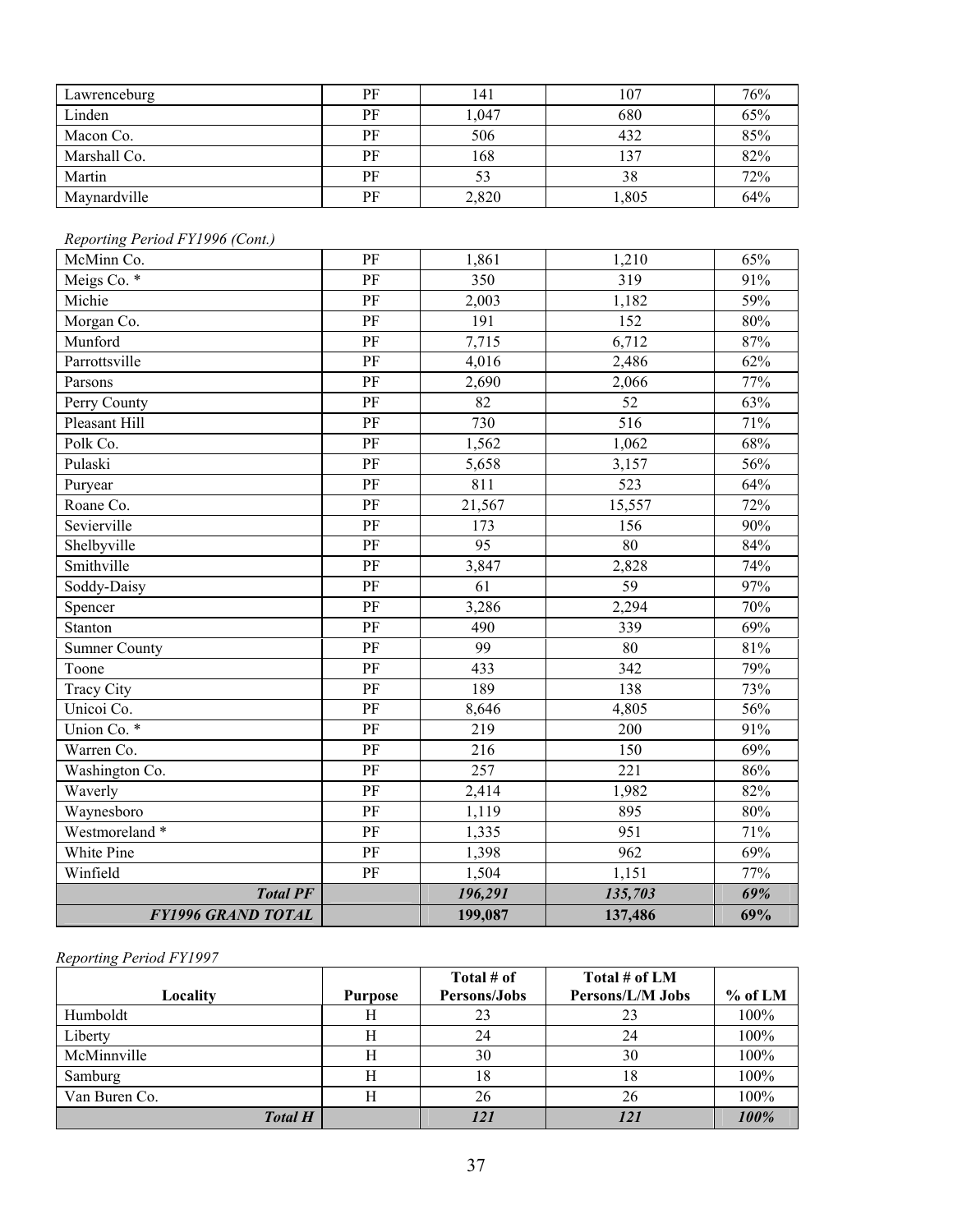| Adams         | PF | 622   | 502   | 81% |
|---------------|----|-------|-------|-----|
| Alexandria    | PF | 666   | 490   | 74% |
| Algood        | PF | 1,640 | 1,179 | 72% |
| Allardt       | PF | 182   | 166   | 91% |
| Atoka         | PF | 187   | 138   | 74% |
| <b>Baxter</b> | PF | 3,394 | 2,484 | 73% |
| Bedford Co.   | PF | 224   | 176   | 79% |

### *Reporting Period FY1997 (Cont.)*

| Reporting Period P1199/ (Cont.) |          |        |        |         |
|---------------------------------|----------|--------|--------|---------|
| <b>Big Sandy</b>                | $\rm PF$ | 551    | 462    | 84%     |
| Bradley Co.                     | $\rm PF$ | 138    | 128    | 93%     |
| Brighton                        | PF       | 1,256  | 997    | 79%     |
| Campbell Co.                    | PF       | 182    | 182    | $100\%$ |
| Carroll Co.                     | $\rm PF$ | 3,556  | 2,614  | 74%     |
| Chester Co.                     | $\rm PF$ | 188    | 163    | 87%     |
| Cocke Co.                       | $\rm PF$ | 182    | 146    | $80\%$  |
| Collinwood                      | $\rm PF$ | 1,451  | 876    | 60%     |
| Coopertown                      | $\rm PF$ | 3,060  | 2,491  | 81%     |
| Covington                       | $\rm PF$ | 40     | 40     | $100\%$ |
| Dayton                          | $\rm PF$ | 343    | 236    | 69%     |
| Decatur Co.                     | PF       | 1,717  | 1,236  | 72%     |
| Dunlap                          | $\rm PF$ | 42     | 35     | 83%     |
| Dyer Co.                        | PF       | 400    | 249    | 62%     |
| Englewood                       | $\rm PF$ | 251    | 162    | 65%     |
| Gainesboro                      | $\rm PF$ | 1,148  | 923    | $80\%$  |
| Gallaway                        | $\rm PF$ | 605    | 500    | 83%     |
| Halls                           | $\rm PF$ | 61     | 56     | 92%     |
| Hartsville                      | $\rm PF$ | 5,549  | 4,045  | 73%     |
| Hohenwald                       | PF       | 3,247  | 2,333  | 72%     |
| Houston Co.                     | $\rm PF$ | 285    | 250    | $88\%$  |
| Huntingdon                      | $\rm PF$ | 3,452  | 2,175  | 63%     |
| Jacksboro                       | $\rm PF$ | 2,043  | 1,446  | 71%     |
| Jackson Co.                     | PF       | 139    | 120    | 86%     |
| Jellico                         | $\rm PF$ | 2,317  | 2,016  | 87%     |
| Johnson County                  | $\rm PF$ | 2,921  | 2,588  | 89%     |
| Lauderdale Co.                  | $\rm PF$ | 496    | 407    | 82%     |
| Lenoir City                     | $\rm PF$ | 1,545  | 1,230  | $80\%$  |
| Lewis Co.                       | $\rm PF$ | 145    | 76     | 52%     |
| Lobelville                      | $\rm PF$ | 1,020  | 877    | 86%     |
| Marion Co.                      | $\rm PF$ | 480    | 375    | 78%     |
| McEwen                          | $\rm PF$ | 1,417  | 1,013  | 71%     |
| McNairy Co.                     | PF       | 935    | 593    | 63%     |
| Middleton                       | PF       | 4,644  | 2,804  | 60%     |
| Monteagle                       | $\rm PF$ | 1,709  | 1,077  | 63%     |
| Monroe County                   | PF       | 335    | 289    | 86%     |
| Moore Co.                       | $\rm PF$ | 311    | 226    | 73%     |
| Moscow                          | PF       | 338    | 278    | 82%     |
| Mountain City                   | PF       | 6,033  | 3,320  | 55%     |
| New Hope                        | $\rm PF$ | 402    | 290    | 72%     |
| New Johnsonville                | $\rm PF$ | 1,824  | 1,140  | 63%     |
| Newport                         | PF       | 14,858 | 12,315 | 83%     |
|                                 |          |        |        |         |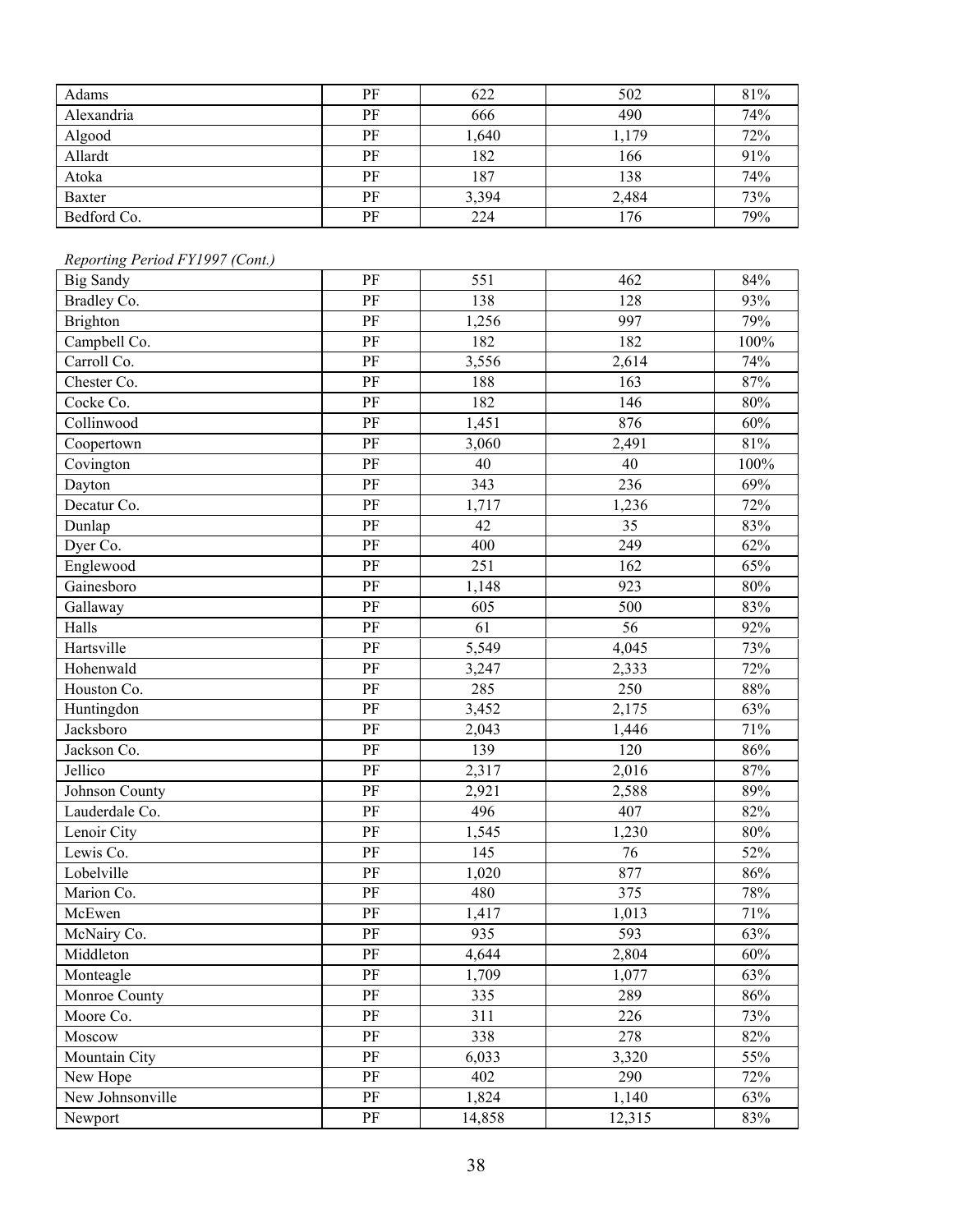| Oakland     | PF | 589   | 364   | 62% |
|-------------|----|-------|-------|-----|
| Petersburg  | PF | 939   | 775   | 83% |
| Pickett Co. | PF | 77    | 60    | 78% |
| Ramer       | PF | 498   | 348   | 70% |
| Ridgely     | PF | 2,411 | 1,519 | 63% |
| Savannah    | PF | 7,443 | 5,672 | 76% |
| Scott Co.   | PF | 210   | 180   | 86% |
| Sevier Co.  | PF | 164   | 159   | 97% |

### *Reporting Period FY1997 (Cont.)*

| Smith Co.                 | PF | 1,563   | 1,185   | 76% |
|---------------------------|----|---------|---------|-----|
| Spring City               | PF | 1,817   | 1,206   | 66% |
| Stewart Co.               | PF | 10,774  | 10,009  | 93% |
| <b>Tellico Plains</b>     | PF | 4,008   | 2,465   | 62% |
| Tennessee Ridge           | PF | 372     | 323     | 87% |
| Tipton Co.                | PF | 13,183  | 9,241   | 70% |
| Wilson Co.                | PF | 40,949  | 40,417  | 99% |
| <b>Total PF</b>           |    | 163,528 | 131,837 | 81% |
| <b>FY1997 GRAND TOTAL</b> |    | 163,649 | 131,958 | 81% |

### *Reporting Period FY1998*

|                        |                        | Total # of   | Total # of LM    |         |
|------------------------|------------------------|--------------|------------------|---------|
| Locality               | <b>Purpose</b>         | Persons/Jobs | Persons/L/M Jobs | % of LM |
| Beersheba Spgs         | H                      | 37           | 37               | 100%    |
| Benton                 | H                      | 41           | 41               | 100%    |
| Celina                 | H                      | 32           | 32               | 100%    |
| Gallatin               | H                      | 15           | 15               | 100%    |
| Loudon                 | H                      | 25           | 25               | 100%    |
| Morristown             | H                      | 29           | 29               | 100%    |
| Rutherford             | H                      | 34           | 34               | 100%    |
| <b>Total H</b>         |                        | 213          | 213              | 100%    |
| Adamsville             | PF                     | 1,389        | 907              | 65%     |
| Alamo                  | PF                     | 2,096        | 1,509            | 72%     |
| Athens                 | PF                     | 220          | 158              | 72%     |
| Blaine                 | PF                     | 259          | 203              | 78%     |
| <b>Bledsoe County</b>  | PF                     | 313          | 172              | 55%     |
| <b>Bluff City</b>      | PF                     | 941          | 678              | 72%     |
| <b>Bruceton</b>        | PF                     | 842          | 467              | 55%     |
| Calhoun                | PF                     | 593          | 400              | 67%     |
| Camden                 | PF                     | 109          | 84               | 77%     |
| <b>Cannon County</b>   | PF                     | 392          | 324              | 83%     |
| Clay County            | PF                     | 6,743        | 5,161            | 77%     |
| Columbia               | PF                     | 822          | 778              | 95%     |
| Cowan                  | $\overline{\text{PF}}$ | 2,198        | 1,622            | 74%     |
| Decatur                | PF                     | 258          | 198              | 77%     |
| DeKalb Co.             | PF                     | 7,485        | 4,546            | 61%     |
| Dickson Co.            | PF                     | 1,373        | 1,063            | 77%     |
| Ducktown               | PF                     | 1,164        | 902              | 77%     |
| Dyer                   | PF                     | 2,219        | 1,753            | 79%     |
| <b>Fayette County</b>  | PF                     | 7,454        | 5,248            | 70%     |
| <b>Fentress County</b> | PF                     | 230          | 207              | 90%     |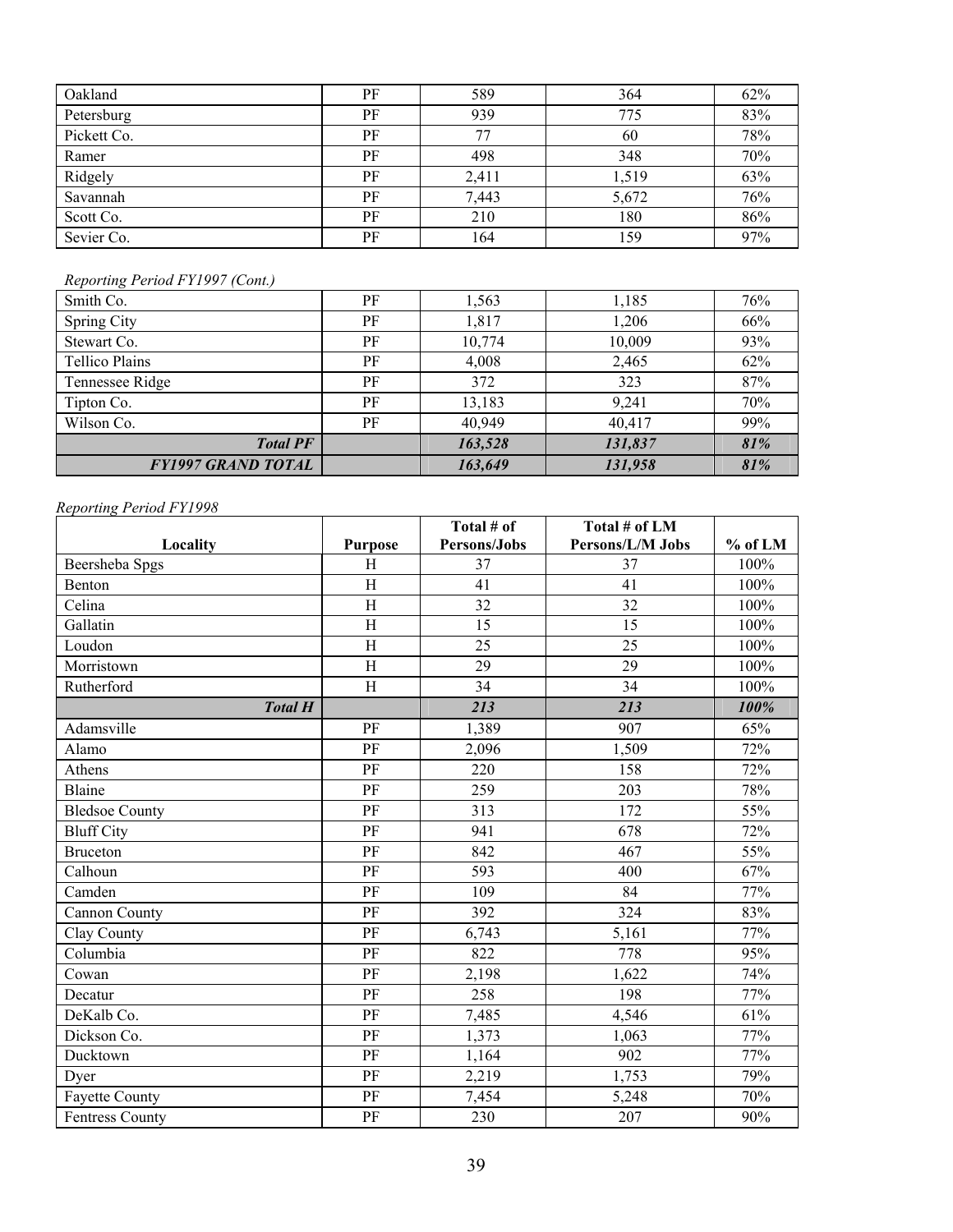| Gatlinburg   | PF | 47     | 32     | 68% |
|--------------|----|--------|--------|-----|
| Harriman     | PF | 2,200  | 1,533  | 70% |
| Henry County | PF | 4,809  | 2,975  | 62% |
| Jamestown    | PF | 206    | 160    | 78% |
| Jonesborough | PF | 17,081 | 10,983 | 64% |
| La Follette  | PF | 18,319 | 12,952 | 71% |
| Lake City    | PF | 1,801  | 1,542  | 86% |
| Lexington    | PF | 67     | 48     | 72% |
| Livingston   | PF | 1,886  | 1,319  | 70% |
| Madison Co.  | PF | 140    | 132    | 94% |

### *Reporting Period FY1998 (Cont.)*

| <b>Marion County</b>      | PF       | 638     | N/A    | N/A    |
|---------------------------|----------|---------|--------|--------|
| Monterey                  | PF       | 2,320   | 1,858  | 80%    |
| Morgan Co.                | PF       | 192     | 151    | 79%    |
| Mosheim                   | PF       | 1,329   | 934    | 70%    |
| Niota                     | PF       | 534     | 374    | 70%    |
| Oneida                    | PF       | 2,232   | 1,632  | 73%    |
| Parkers Crossroads        | $\rm PF$ | 1,745   | 1,225  | 70%    |
| Parsons                   | PF       | 2,395   | 1,930  | $81\%$ |
| Polk County               | PF       | 314     | 260    | 83%    |
| Red Bank                  | PF       | 2,085   | 1,281  | 61%    |
| Saltillo                  | PF       | 3,789   | 2,686  | 71%    |
| Sparta                    | PF       | 788     | 652    | 83%    |
| Spencer                   | PF       | 338     | 262    | 78%    |
| Sweetwater                | PF       | 5,105   | 4,057  | 79%    |
| Tazewell                  | $\rm PF$ | 85      | 85     | 100%   |
| Trenton                   | PF       | 3,663   | 2,315  | 63%    |
| Troy                      | PF       | 1,692   | 1,222  | 72%    |
| Unicoi                    | PF       | 329     | 223    | 68%    |
| <b>Unicoi County</b>      | PF       | 203     | 150    | 74%    |
| Wartrace                  | PF       | 1,490   | 920    | 62%    |
| Weakley Co.               | PF       | 2,871   | 1,578  | 55%    |
| White County              | PF       | 2,477   | 1,888  | 76%    |
| Whitwell                  | PF       | 3,616   | 2,712  | 75%    |
| Winfield                  | PF       | 188     | 183    | 97%    |
| <b>Total PF</b>           |          | 124,074 | 86,634 | 70%    |
| <b>FY1998 GRAND TOTAL</b> |          | 124,287 | 86,847 | 70%    |

#### *Reporting Period FY1999*

| $\sim$          |                | Total # of   | Total # of LM    |         |
|-----------------|----------------|--------------|------------------|---------|
| Locality        | <b>Purpose</b> | Persons/Jobs | Persons/L/M Jobs | % of LM |
| Campbell County | ED             |              |                  | 83%     |
| <b>Total ED</b> |                | $\mathbf b$  |                  | 83%     |
| Clay County     | H              | 33           | 33               | 100%    |
| Gadsden         | Н              | 25           | 25               | $100\%$ |
| Graysville      | H              | 37           | 37               | 100%    |
| Halls           | H              | 24           | 24               | 100%    |
| Kenton          | H              | 22           | 22               | 100%    |
| McKenzie        | H              | 25           | 25               | 100%    |
| Manchester      | H              | 30           | 30               | $100\%$ |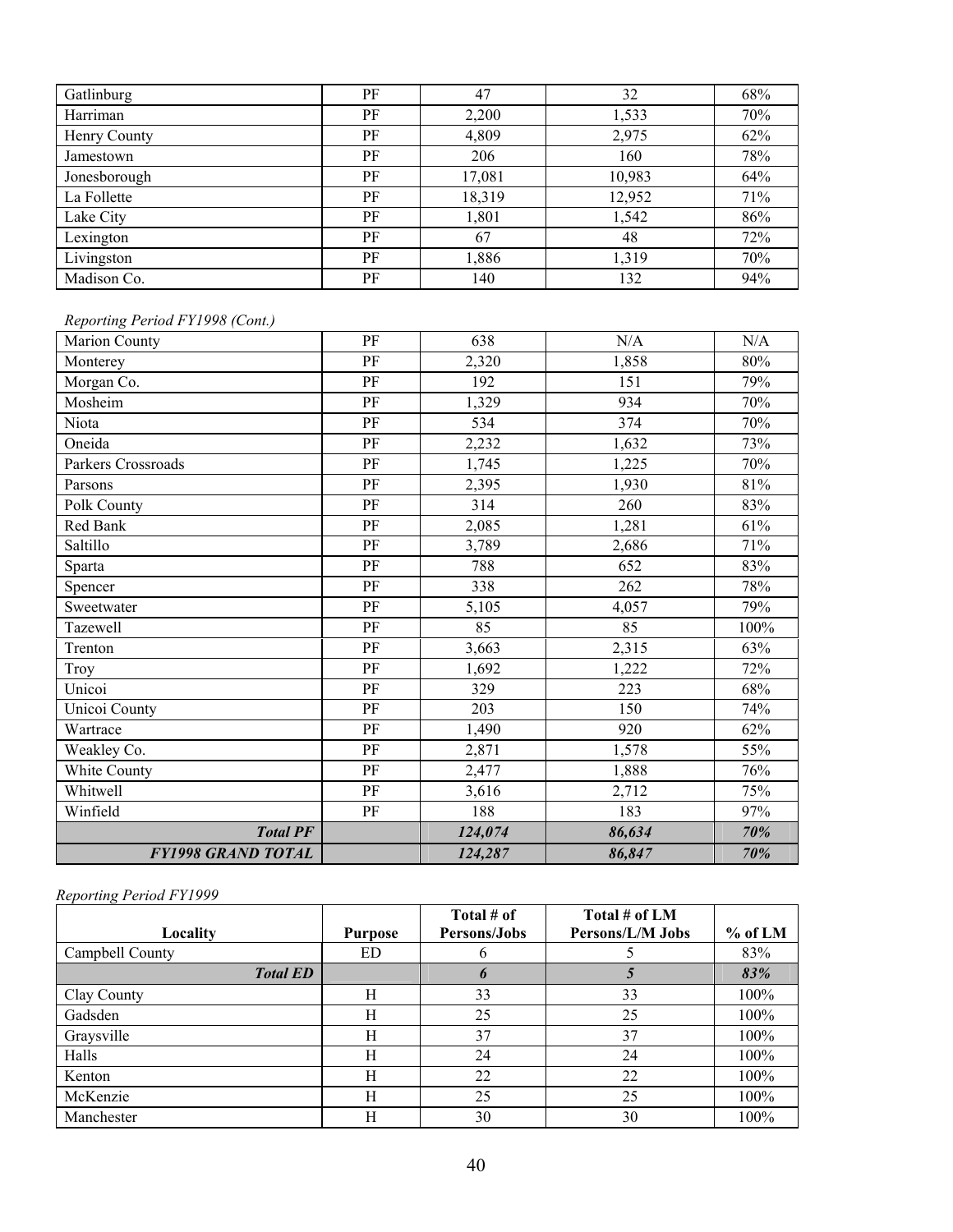| Paris                  | Н  | 31    | 31    | 100% |
|------------------------|----|-------|-------|------|
| <b>Sparta</b>          | Н  | 24    | 24    | 100% |
| <b>Total H</b>         |    | 251   | 251   | 100% |
| <b>Anderson County</b> | PF | 112   | 112   | 100% |
| Baxter                 | PF | 3,394 | 2,484 | 73%  |
| Brighton               | PF | 1,615 | 1,255 | 78%  |
| Brownsville            | PF | 5,164 | 3,315 | 64%  |
| Campbell County        | PF | 149   | 143   | 96%  |
| <b>Carter County</b>   | PF | 6,588 | 3,427 | 52%  |
| Centerville            | PF | 1,477 | 1,099 | 74%  |
| Chapel Hill            | PF | 959   | 732   | 76%  |

# *Reporting Period FY1999 (Cont.)*

| Reporting Period FY1999 (Cont.) |                        |                  |                  |      |
|---------------------------------|------------------------|------------------|------------------|------|
| Church Hill                     | PF                     | 845              | 485              | 57%  |
| Claiborne County                | PF                     | 14,184           | 11,344           | 80%  |
| Clifton                         | PF                     | 813              | 598              | 74%  |
| Cocke County                    | $\overline{\text{PF}}$ | 245              | 218              | 89%  |
| Coffee County                   | $\overline{PF}$        | 6,516            | 4,890            | 75%  |
| Cornersville                    | PF                     | 805              | 450              | 56%  |
| <b>Cumberland County</b>        | $\overline{\text{PF}}$ | 149              | $\overline{142}$ | 95%  |
| Decherd                         | PF                     | 2,065            | 1,580            | 77%  |
| Dresden                         | PF                     | 135              | 104              | 77%  |
| <b>Dyer County</b>              | PF                     | 3,713            | 3,197            | 86%  |
| <b>Estill Springs</b>           | PF                     | 1,815            | 1,002            | 55%  |
| Gleason                         | PF                     | 1,492            | 780              | 52%  |
| Guys                            | PF                     | 509              | 346              | 68%  |
| Jackson County                  | $\rm PF$               | 176              | 149              | 85%  |
| Lauderdale County               | $\rm PF$               | 7,970            | 6,791            | 85%  |
| <b>Lawrence County</b>          | $\rm PF$               | 245              | 177              | 72%  |
| Lawrenceburg                    | PF                     | 1,696            | 1,209            | 71%  |
| <b>Loudon County</b>            | $\overline{\text{PF}}$ | 225              | 189              | 84%  |
| Luttrell                        | $\overline{\text{PF}}$ | 2,274            | 1,872            | 82%  |
| Lynnville                       | $\overline{PF}$        | 1,383            | 907              | 66%  |
| McNairy County                  | PF                     | 1,711            | 1,251            | 73%  |
| Macon County                    | $\overline{\text{PF}}$ | 148              | $\overline{125}$ | 84%  |
| Mason                           | PF                     | 1,775            | 1,494            | 84%  |
| Maury City                      | PF                     | 1,029            | 799              | 78%  |
| Maynardville                    | PF                     | 1,265            | 1,187            | 94%  |
| Meigs County                    | $\overline{\text{PF}}$ | 338              | 278              | 82%  |
| Normandy                        | PF                     | $\overline{174}$ | 114              | 66%  |
| Oakland                         | PF                     | 2,677            | 1,614            | 60%  |
| <b>Oliver Springs</b>           | PF                     | 5,842            | 4,329            | 74%  |
| <b>Overton County</b>           | PF                     | 165              | 149              | 90%  |
| Palmer                          | PF                     | $\overline{42}$  | 42               | 100% |
| <b>Pickett County</b>           | PF                     | 9,219            | 8,149            | 88%  |
| Pigeon Forge                    | $\overline{\text{PF}}$ | $\overline{89}$  | 83               | 93%  |
| Pikeville                       | PF                     | 1,140            | 901              | 79%  |
| Portland                        | PF                     | 4,959            | 4,825            | 97%  |
| <b>Putnam County</b>            | PF                     | 223              | 183              | 82%  |
| <b>Red Boiling Springs</b>      | PF                     | 3,469            | 2,591            | 75%  |
| Rhea County                     | PF                     | 179              | 128              | 72%  |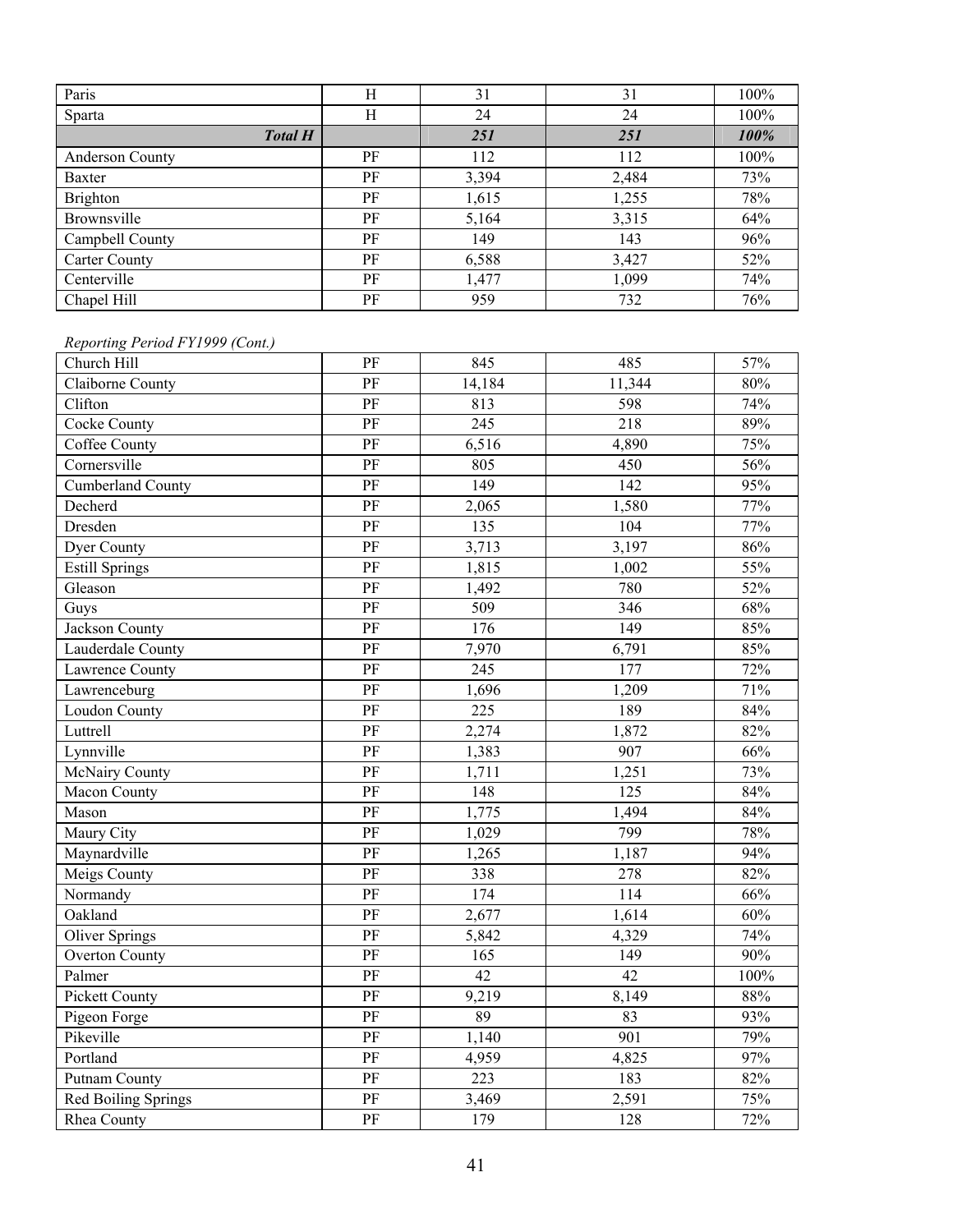| Rives                   | PF | 1,193  | 678    | 57%     |
|-------------------------|----|--------|--------|---------|
| Rockwood                | PF | 4,008  | 2,493  | 62%     |
| Sardis                  | PF | 653    | 430    | 66%     |
| Selmer                  | PF | 3,877  | 2,621  | 68%     |
| Smithville              | PF | 3,795  | 2,863  | 75%     |
| Sneedville              | PF | 1,212  | 1,023  | 84%     |
| South Carthage          | PF | 1,052  | 748    | 71%     |
| Spring City             | PF | 1,054  | 735    | 70%     |
| <b>Trousdale County</b> | PF | 10,822 | 10,259 | 95%     |
| Union City              | PF | 23     | 23     | $100\%$ |
| <b>Union County</b>     | PF | 103    | 96     | 93%     |
| Warren County           | PF | 5,505  | 3,715  | 67%     |

#### *Reporting Period FY1999 (Cont.)*

| Waverly                   | PF | 2,499   | 2,084   | 83% |
|---------------------------|----|---------|---------|-----|
| Whiteville                | PF | .229    | 1,035   | 84% |
| Woodbury                  | PF | 6.345   | 4.556   | 72% |
| <b>Total PF</b>           |    | 144.527 | 110,598 | 77% |
| <b>FY1999 GRAND TOTAL</b> |    | 144,784 | 110,854 | 77% |

#### *Reporting Period FY2000*

|                        |                | Total # of   | Total # of LM    |           |
|------------------------|----------------|--------------|------------------|-----------|
| Locality               | <b>Purpose</b> | Persons/Jobs | Persons/L/M Jobs | $%$ of LM |
| Loudon                 | <b>ED</b>      | 15           | 15               | 100%      |
| <b>Total ED</b>        |                | 15           | 15               | 100%      |
| Atwood                 | PF             | 1,071        | 850              | 79%       |
| Baileyton              | PF             | 421          | 331              | 79%       |
| <b>Bedford County</b>  | PF             | 193          | 136              | 70%       |
| <b>Blount County</b>   | PF             | 2,844        | 1,752            | 62%       |
| <b>Braden</b>          | PF             | 1,596        | 1,371            | 86%       |
| <b>Bradford</b>        | PF             | 1,146        | 722              | 63%       |
| Byrdstown              | PF             | 686          | 611              | 89%       |
| <b>Carroll County</b>  | PF             | 3,469        | 1,902            | 55%       |
| Collegedale            | PF             | 122          | 73               | 60%       |
| Cumberland City        | PF             | 38           | 26               | 68%       |
| Dandridge              | PF             | 86           | 70               | 81%       |
| Dayton                 | PF             | 5,033        | 4,625            | 92%       |
| Decatur County         | PF             | 2,181        | 1,544            | 71%       |
| Dover                  | PF             | 1,253        | 1,027            | 82%       |
| Eastview               | PF             | 1,104        | 946              | 86%       |
| Erwin                  | PF             | 147          | 105              | 71%       |
| Franklin County        | PF             | 21,917       | 20,251           | 92%       |
| <b>Gibson County</b>   | PF             | 14,419       | 9,531            | 66%       |
| <b>Giles County</b>    | PF             | 183          | 129              | 70%       |
| Gilt Edge              | PF             | 2,889        | 1,763            | 61%       |
| <b>Grainger County</b> | PF             | 16,585       | 8,906            | 54%       |
| <b>Greene County</b>   | PF             | 225          | 189              | 84%       |
| Greeneville            | PF             | 22,169       | 11,794           | 53%       |
| Greenfield             | PF             | 2,599        | 1,978            | 76%       |
| Hamilton County        | PF             | 202          | 169              | 84%       |
| <b>Hardin County</b>   | PF             | 397          | 364              | 92%       |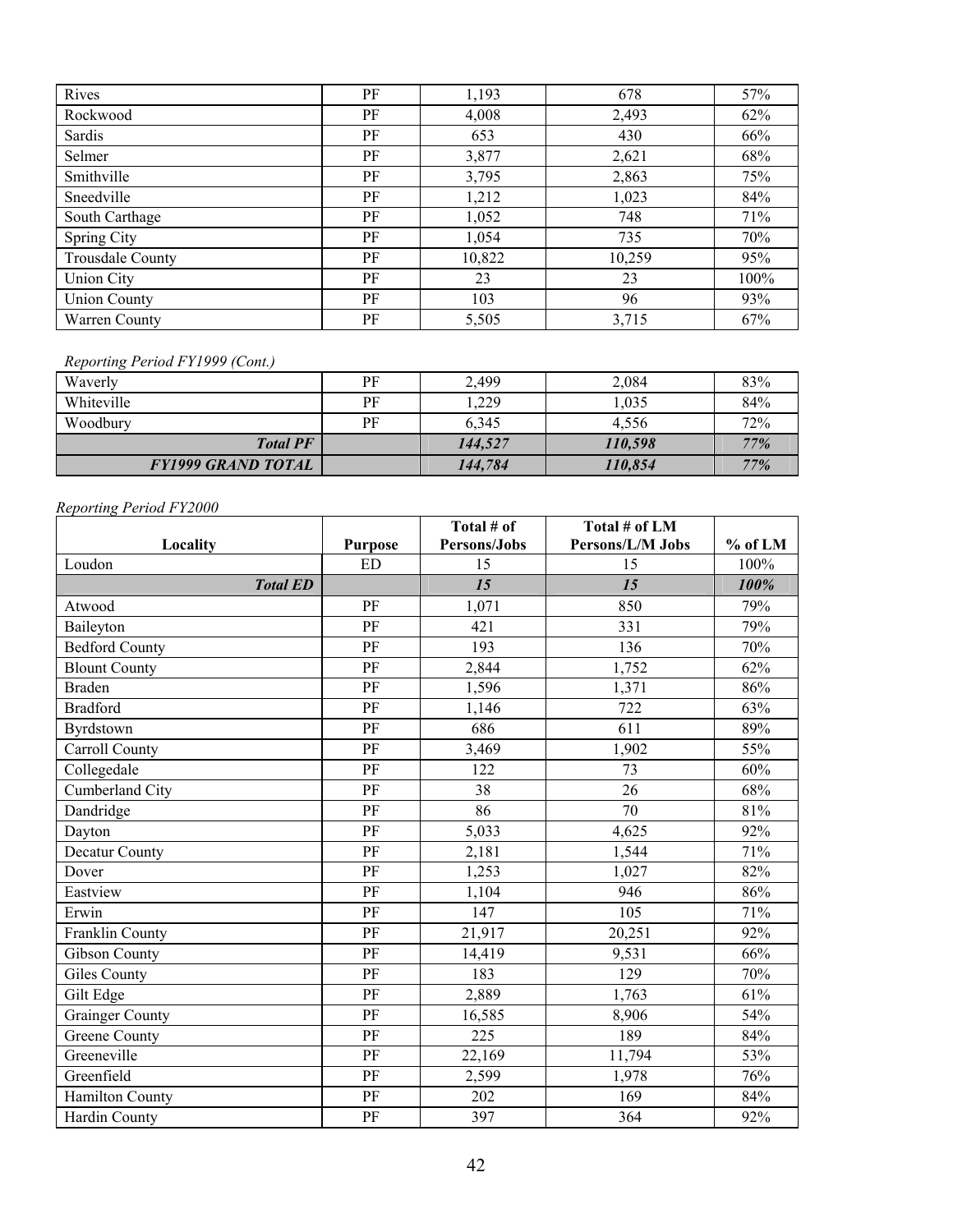| Hartsville            | PF | 2,778 | 2,011 | 72%  |
|-----------------------|----|-------|-------|------|
| Haywood County        | PF | 124   | 121   | 98%  |
| Henderson County      | PF | 2,746 | 1,845 | 67%  |
| Jefferson City        | PF | 5,061 | 4,201 | 83%  |
| Jefferson County      | PF | 506   | 390   | 77%  |
| Kimball               | PF | 885   | 625   | 71%  |
| LaFollette            | PF | 18    | 18    | 100% |
| Lexington             | PF | 5,139 | 3,644 | 71%  |
| <b>Lincoln County</b> | PF | 182   | 159   | 87%  |
| Linden                | PF | 150   | 136   | 91%  |
| Loretto               | PF | 294   | 238   | 81%  |
| Marion County         | PF | 2,686 | 1,888 | 70%  |
| Marshall County       | PF | 193   | 149   | 77%  |

#### *Reporting Period FY2000 (Cont.)*

| 1.1                    |                        |                 |        |      |
|------------------------|------------------------|-----------------|--------|------|
| McLemoresville         | PF                     | 353             | 240    | 68%  |
| McMinn County          | PF                     | 231             | 211    | 91%  |
| Michie                 | $\overline{\text{PF}}$ | 1,980           | 1,273  | 64%  |
| Monteagle              | PF                     | 375             | 279    | 74%  |
| Montgomery County      | PF                     | 3,315           | 2,191  | 66%  |
| Moore County           | PF                     | 212             | 181    | 85%  |
| Moscow                 | PF                     | 2,618           | 1,911  | 73%  |
| New Tazewell           | $\rm PF$               | 5,549           | 4,430  | 80%  |
| Obion                  | PF                     | 1,743           | 1,105  | 63%  |
| Oneida                 | PF                     | 2,232           | 1,734  | 78%  |
| Perry County           | PF                     | 138             | 138    | 100% |
| Petersburg             | PF                     | 72              | 50     | 69%  |
| Red Bank               | $\rm PF$               | 2,664           | 2,155  | 81%  |
| Roane County           | PF                     | 489             | 377    | 77%  |
| Rossville              | PF                     | 1,647           | 1,250  | 76%  |
| Saulsbury              | PF                     | 663             | 514    | 78%  |
| Savannah               | PF                     | 7,496           | 5,404  | 72%  |
| Sequatchie County      | PF                     | 292             | 187    | 64%  |
| <b>Scott County</b>    | PF                     | 184             | 178    | 97%  |
| Sharon                 | PF                     | 1,118           | 938    | 84%  |
| Silerton               | PF                     | 411             | 286    | 70%  |
| Smith County           | $\rm PF$               | 95              | 76     | 80%  |
| Soddy Daisy            | PF                     | $\overline{44}$ | 33     | 75%  |
| Somerville             | $\rm PF$               | 2,912           | 2,417  | 83%  |
| South Fulton           | $\rm PF$               | 1,685           | 1,225  | 73%  |
| South Pittsburg        | $\rm PF$               | 2,007           | 1,295  | 65%  |
| Stanton                | $\rm PF$               | 517             | 358    | 69%  |
| <b>Stewart County</b>  | $\rm PF$               | 6,130           | 4,916  | 80%  |
| <b>Sumner County</b>   | $\rm PF$               | 41,467          | 40,679 | 98%  |
| <b>Tipton County</b>   | PF                     | 7,615           | 4,912  | 65%  |
| Toone                  | PF                     | 1,920           | 1,317  | 69%  |
| Townsend               | PF                     | 4,025           | 2,967  | 74%  |
| <b>Tracy City</b>      | $\rm PF$               | 170             | 130    | 76%  |
| Trezevant              | $\rm PF$               | 849             | 575    | 68%  |
| Vonore                 | PF                     | 3,286           | 2,238  | 68%  |
| Washington County (IT) | PF                     | 103             | N/A    | N/A  |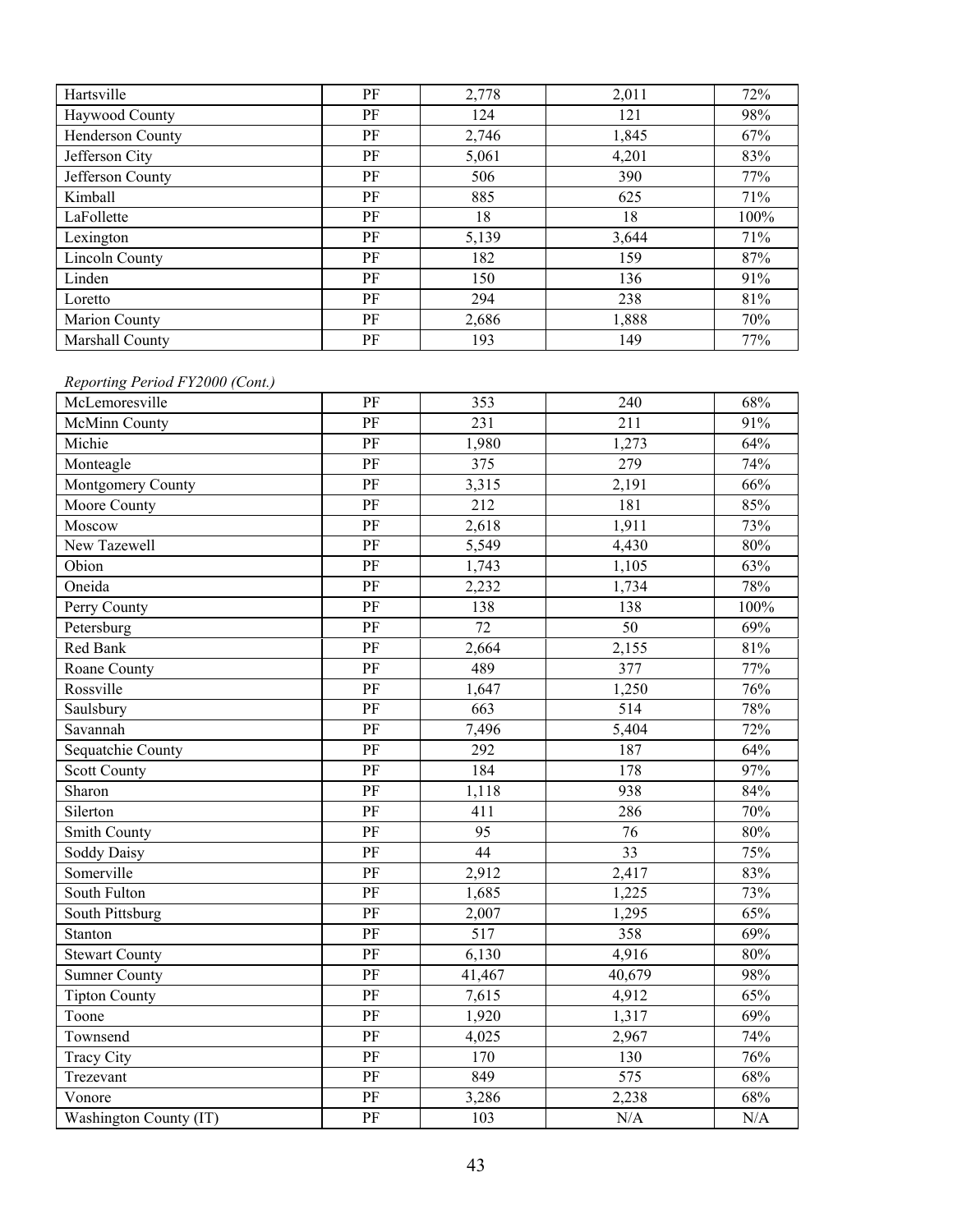| <b>Washington County</b>  | РF | 108     |         | 75% |
|---------------------------|----|---------|---------|-----|
| White County              | PF | 4.857   | 3,900   | 80% |
| Winchester                | PF | 872     | 827     | 95% |
| <b>Total PF</b>           |    | 236,181 | 179,568 | 76% |
| <b>FY2000 GRAND TOTAL</b> |    | 236,196 | 179,583 | 76% |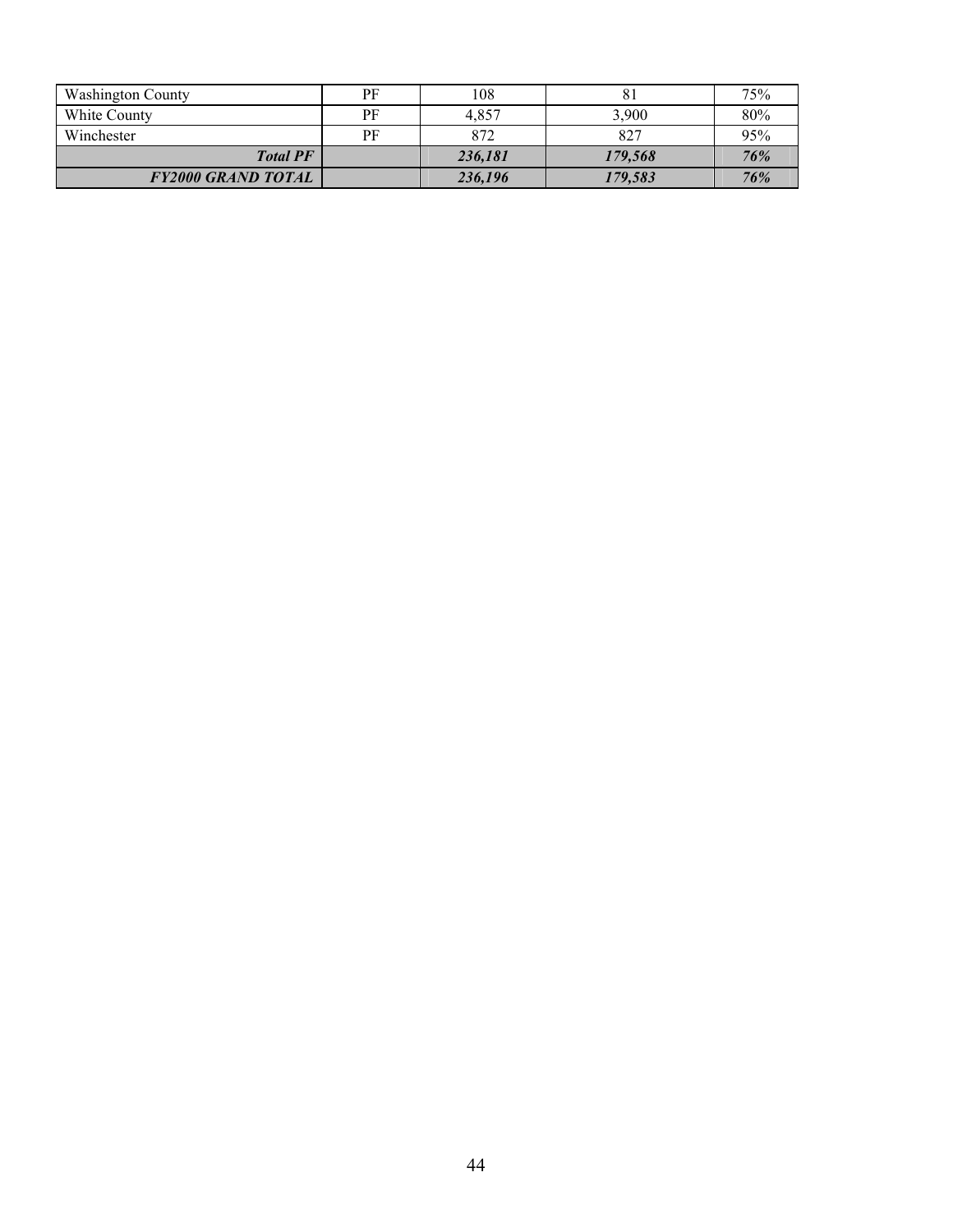|                          |                 | Total # of   | Total # of LM    |         |
|--------------------------|-----------------|--------------|------------------|---------|
| Locality                 | <b>Purpose</b>  | Persons/Jobs | Persons/L/M Jobs | % of LM |
| Crab Orchard             | H               | 28           | 28               | 100%    |
| Gates                    | H               | 15           | 15               | 100%    |
| Loudon                   | $\mathbf H$     | 15           | 15               | $100\%$ |
| Pegram                   | $\, {\rm H}$    | 26           | 26               | 100%    |
| Samburg                  | $\rm H$         | 21           | 21               | 100%    |
| <b>Union City</b>        | H               | 17           | 17               | 100%    |
| <b>Total H</b>           |                 | 122          | 122              | 100%    |
| Alamo                    | PF              | 3,285        | 2,470            | 75%     |
| Allardt                  | PF              | 2,421        | 2,089            | 86%     |
| Athens                   | PF              | 321          | 263              | 82%     |
| Atoka                    | PF              | 2,525        | 1,394            | 55%     |
| <b>Bell Buckle</b>       | $\rm PF$        | 482          | 357              | 74%     |
| <b>Cocke County</b>      | PF              | 243          | 222              | 91%     |
| Cookeville               | PF              | 358          | 333              | 93%     |
| <b>Cumberland County</b> | PF              | 145          | 115              | 79%     |
| Decaturville             | PF              | 533          | 420              | 79%     |
| Dyer                     | PF              | 2,321        | 1,636            | 70%     |
| East Ridge               | PF              | 1,322        | 796              | 60%     |
| Englewood                | PF              | 6,308        | 5,097            | 81%     |
| Erin                     | PF              | 5,219        | 4,598            | $88\%$  |
| <b>Fentress County</b>   | PF              | 129          | 127              | 98%     |
| Hamilton County (IT)     | PF              | 6,237        | N/A              | N/A     |
| Harriman                 | PF              | 4,933        | 3,058            | 62%     |
| Hawkins County           | PF              | 221          | 115              | 52%     |
| Hickman County           | PF              | 9,809        | 7,523            | 77%     |
| Hohenwald                | $\overline{PF}$ | 6,355        | 4,067            | 64%     |
| <b>Houston County</b>    | PF              | 244          | 223              | 91%     |
| Huntingdon               | PF              | 3,392        | 2,473            | 73%     |
| Jackson County           | PF              | 12,004       | 10,253           | 85%     |
| Lewis County             | PF              | 5,901        | 5,777            | 98%     |
| Lewisburg                | PF              | 844          | 650              | 77%     |
| Livingston               | PF              | 7,920        | 4,594            | 58%     |
| <b>Macon County</b>      | PF              | 225          | 194              | 86%     |
| Milan                    | PF              | 94           | 88               | 94%     |
| Minor Hill               | $\rm PF$        | 61           | 46               | 75%     |
| Monroe County            | $\rm PF$        | 225          | 194              | 86%     |
| Monterey                 | $\rm PF$        | 4,272        | 3,289            | 77%     |
| New Market               | PF              | 3,422        | 2,601            | 76%     |
| <b>Oliver Springs</b>    | $\rm PF$        | 5,842        | 4,510            | 77%     |
| <b>Overton County</b>    | PF              | 10,798       | 8,142            | 75%     |
| Parrottsville            | PF              | 209          | 150              | 72%     |
| Pulaski                  | $\rm PF$        | 3,835        | 3,298            | 86%     |
| Red Boiling Springs      | PF              | 3,860        | 3,161            | 82%     |
| Rutherford               | PF              | 1,234        | 887              | 72%     |
| <b>Sevier County</b>     | $\rm PF$        | 83           | 83               | 100%    |
| Shelbyville              | $\rm PF$        | 76           | $\overline{55}$  | 72%     |
| Tennessee Ridge          | $\rm PF$        | 2,713        | 2,233            | 82%     |
| Van Buren County         | $\rm PF$        | 4,575        | 3,802            | 83%     |

### *Reporting Period FY2001*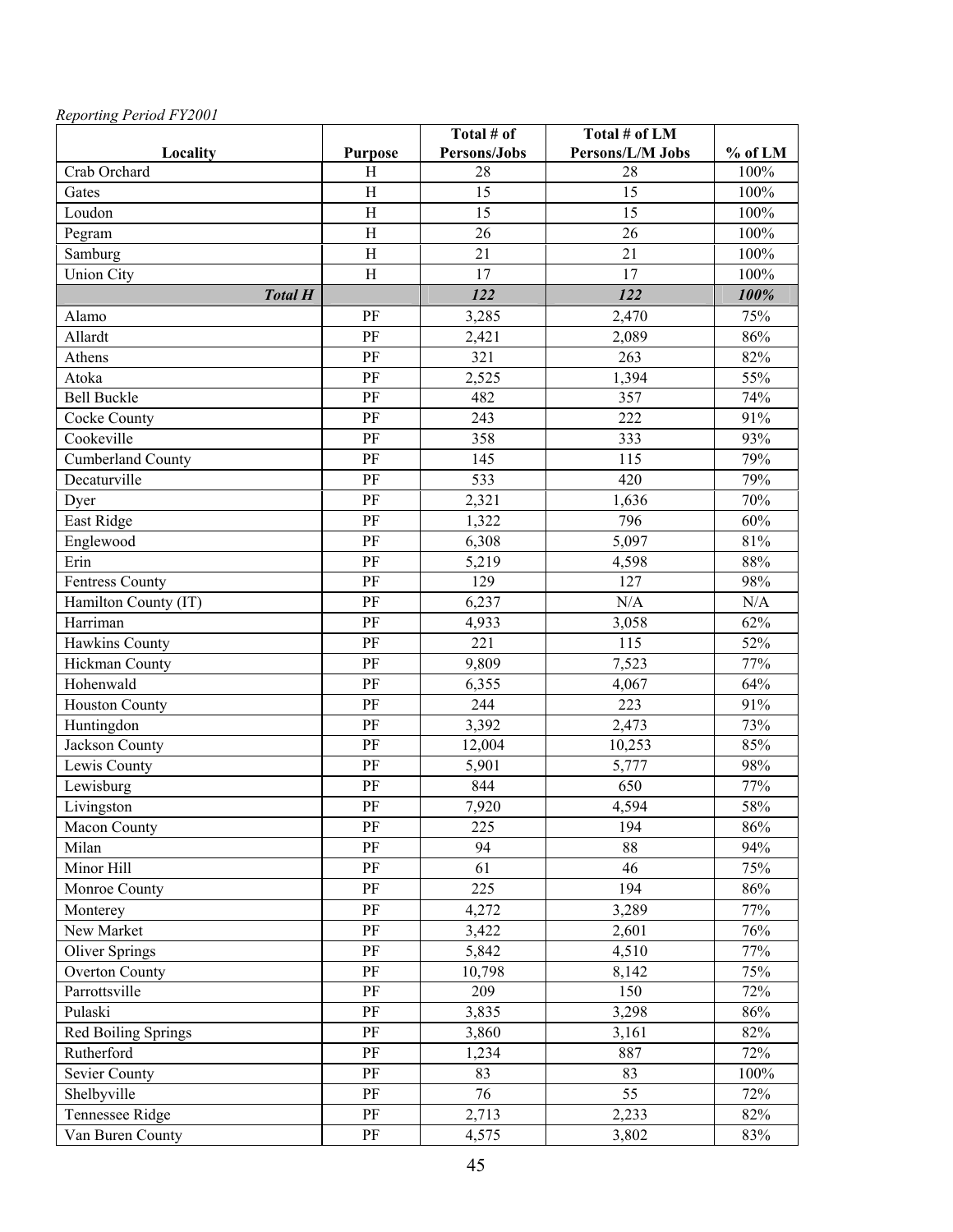#### *Reporting Period FY2001 (Cont.)*

| $\sim$<br>Warren County   | PF | 157     | 124    | 79% |
|---------------------------|----|---------|--------|-----|
| Watauga                   | PF | 6,849   | 5,123  | 75% |
| White Pine                | PF | 3,442   | 2,306  | 67% |
| <b>Total PF</b>           |    | 135,444 | 98.936 | 73% |
| <b>FY2001 GRAND TOTAL</b> |    | 135,566 | 99,058 | 73% |

# *Reporting Period FY2002*

| Locality                  | <b>Purpose</b>            | Total # of<br>Persons/Jobs | Total # of LM<br>Persons/L/M Jobs | $%$ of LM |
|---------------------------|---------------------------|----------------------------|-----------------------------------|-----------|
| McKenzie                  | H                         | 21                         | 21                                | 100%      |
| Savannah                  | $\boldsymbol{\mathrm{H}}$ | 18                         | 18                                | 100%      |
| <b>Total H</b>            |                           | 39                         | 39                                | 100%      |
| Cheatham County           | PF                        | 5,497                      | 3,804                             | 69%       |
| Church Hill               | PF                        | 6,166                      | 3,681                             | 60%       |
| <b>Crockett County</b>    | PF                        | 10,486                     | 7,844                             | 75%       |
| Franklin County           | PF                        | 1,153                      | 973                               | 84%       |
| <b>Grainger County</b>    | PF                        | 16,585                     | 8,906                             | 54%       |
| Haywood County            | PF                        | 133                        | 113                               | 85%       |
| Jackson County            | PF                        | 104                        | 88                                | 85%       |
| LaFollette                | PF                        | 8,035                      | 6,074                             | 76%       |
| Luttrell                  | PF                        | 2,365                      | 1,937                             | 82%       |
| Lynnville                 | PF                        | 1,372                      | 1,040                             | 76%       |
| Mason                     | PF                        | 1,856                      | 1,540                             | 83%       |
| Michie                    | PF                        | 2,034                      | 1,432                             | 70%       |
| Midtown                   | PF                        | 4,672                      | 3,878                             | 83%       |
| Morgan County             | PF                        | 179                        | 157                               | 88%       |
| <b>Overton County</b>     | PF                        | 115                        | 98                                | 85%       |
| <b>Pickett County</b>     | PF                        | 5,594                      | 4,039                             | 72%       |
| Plainview                 | PF                        | 3,047                      | 2,188                             | 72%       |
| <b>Smith County</b>       | PF                        | 1,995                      | 1,714                             | 86%       |
| Smithville                | PF                        | 4,189                      | 3,175                             | 76%       |
| Sunbright                 | PF                        | 1,617                      | 1,358                             | 84%       |
| Trenton                   | PF                        | 3,672                      | 2,299                             | 63%       |
| <b>Union County</b>       | PF                        | 18,021                     | 13,804                            | 77%       |
| <b>Weakley County</b>     | PF                        | 5,266                      | 4,529                             | 86%       |
| White County              | PF                        | 3,349                      | 2,525                             | 75%       |
| Whiteville                | PF                        | 1,162                      | 854                               | 73%       |
| <b>Total PF</b>           |                           | 108,664                    | 78,050                            | 72%       |
| <b>FY2002 GRAND TOTAL</b> |                           | 108,703                    | 78,089                            | 72%       |

*Subtotals by Purpose: 1988, 1991-2002* 

|                    |                | Total # of     | Total # of LMI |          |
|--------------------|----------------|----------------|----------------|----------|
| Localitv           | <b>Purpose</b> | <b>Persons</b> | <b>Persons</b> | $\%$ LMI |
| <b>Total ED</b>    | ED             | 3,253          | 2,016          | 62%      |
| <b>Total H</b>     | Н              | 2,987          | 2,871          | 96%      |
| <b>Total PF</b>    | PF             | 1,986,353      | 1,461,785      | 74%      |
| <b>GRAND TOTAL</b> |                | 1,992,593      | 1,466,672      | 74%      |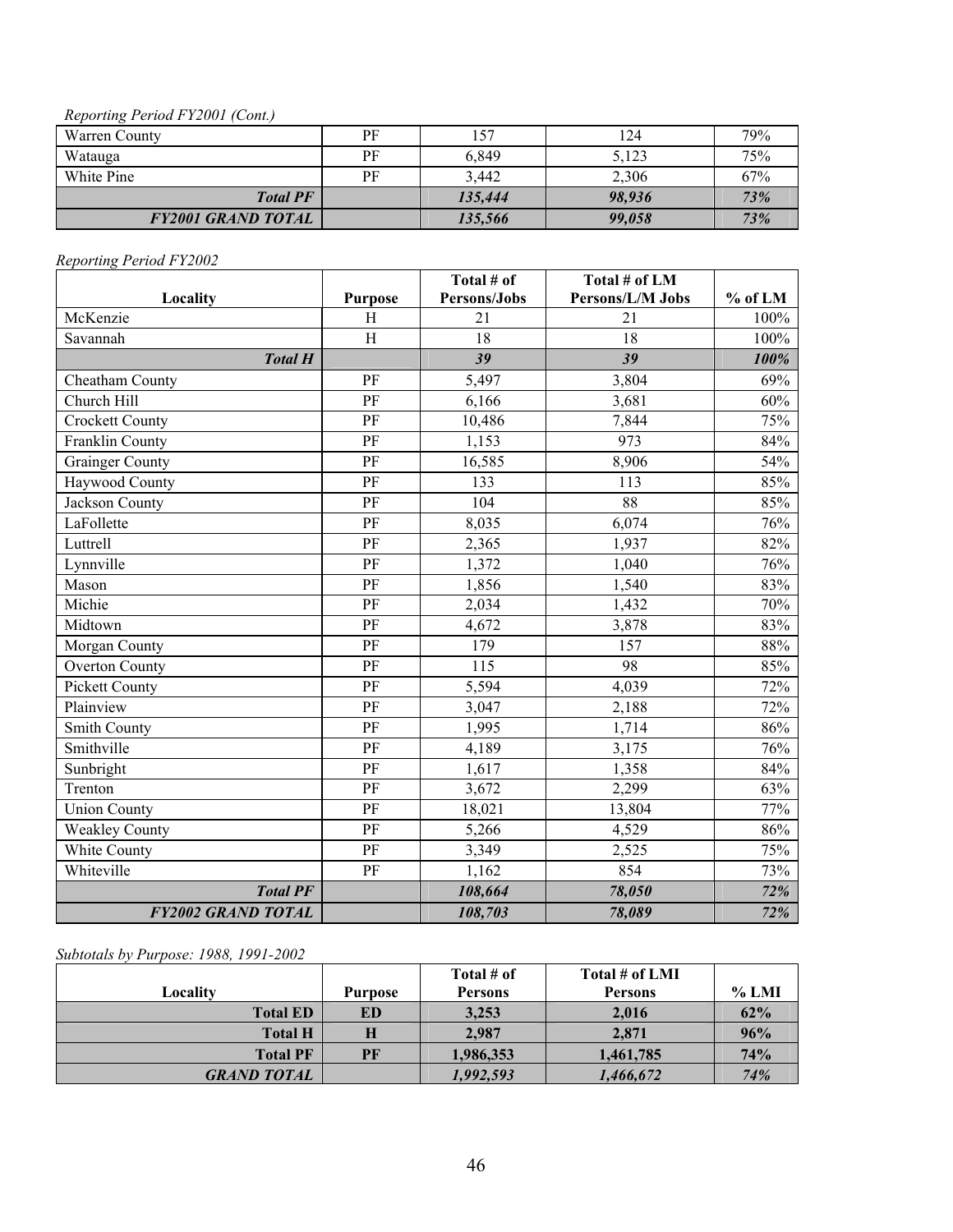#### **2. HOME Investments Partnership (HOME)**

For the HOME program, beneficiary information is obtained when the project completion report is entered into IDIS. During the reporting period, 338 units were assisted and information in the following tables is calculated based those units. Of the units assisted, the majority are in East Tennessee and slightly fewer in Middle Tennessee; 75% are very low income. Vacant represents rental units vacant at the time of close out. Unknown represents an unknown characteristic at the time of close out. The following two tables provide further information, by income category, of households served.

| % of Median   | <b>East TN</b> | <b>Mid TN</b> | <b>West TN</b> | <b>Total</b> | $\frac{0}{0}$ |
|---------------|----------------|---------------|----------------|--------------|---------------|
| $0\% - 30\%$  | 64             | 73            | 12             | 149          | 44%           |
| $31\% - 50\%$ | 57             | 38            | 10             | 105          | 31%           |
| $51\% - 60\%$ | 18             | 12            |                | 33           | 10%           |
| $61\% - 80\%$ | 15             | 27            | 2              | 44           | 13%           |
| Vacant        |                |               |                |              | 1.4%          |
| Unknown       |                |               |                | 2            | 0.6           |
| <b>Total</b>  | 154            | 152           | 32             | 338          | 100%          |

**Table 21. Income Characteristics of HOME Beneficiaries** 

**Table 22. Household Income of HOME Beneficiaries** 

| Income                         | <b>East TN</b> | <b>Mid TN</b> | <b>West TN</b> | Total | $\frac{0}{0}$ |
|--------------------------------|----------------|---------------|----------------|-------|---------------|
| Very Low $\leq 50\%$ of median | 121            | 111           | 22             | 254   | 75%           |
| Low $51\%$ - 80% of median     | 33             | 39            |                | 77    | 23%           |
| <b>Vacant</b>                  |                |               |                |       | 1.4%          |
| Unknown                        |                |               |                |       | 0.6           |
| <b>Total</b>                   | 154            | 152           | 32             | 338   | 100%          |

Of the households served, 21% were minority based on race or ethnicity. Table 23 reflects this information.

**Table 23. Race/Ethnicity Characteristics of HOME Beneficiaries** 

|                  | <b>East TN</b> | <b>Mid TN</b> | West TN | <b>Total</b>                | $\frac{0}{0}$ |
|------------------|----------------|---------------|---------|-----------------------------|---------------|
| White            | 129            | 115           | 15      | 259                         | 76.6%         |
| <b>Black</b>     | 22             | 34            | 12      | 68                          | 20.2%         |
| Native American  |                |               |         |                             | 0.6%          |
| Asian / Islander |                |               |         |                             | 0.3%          |
| Hispanic         |                |               |         |                             | 0.3%          |
| Vacant           |                |               |         |                             | 1.4%          |
| Unknown          |                |               |         | $\mathcal{D}_{\mathcal{L}}$ | 0.6%          |
| <b>Total</b>     | 154            | 152           | 32      | 338                         | 100%          |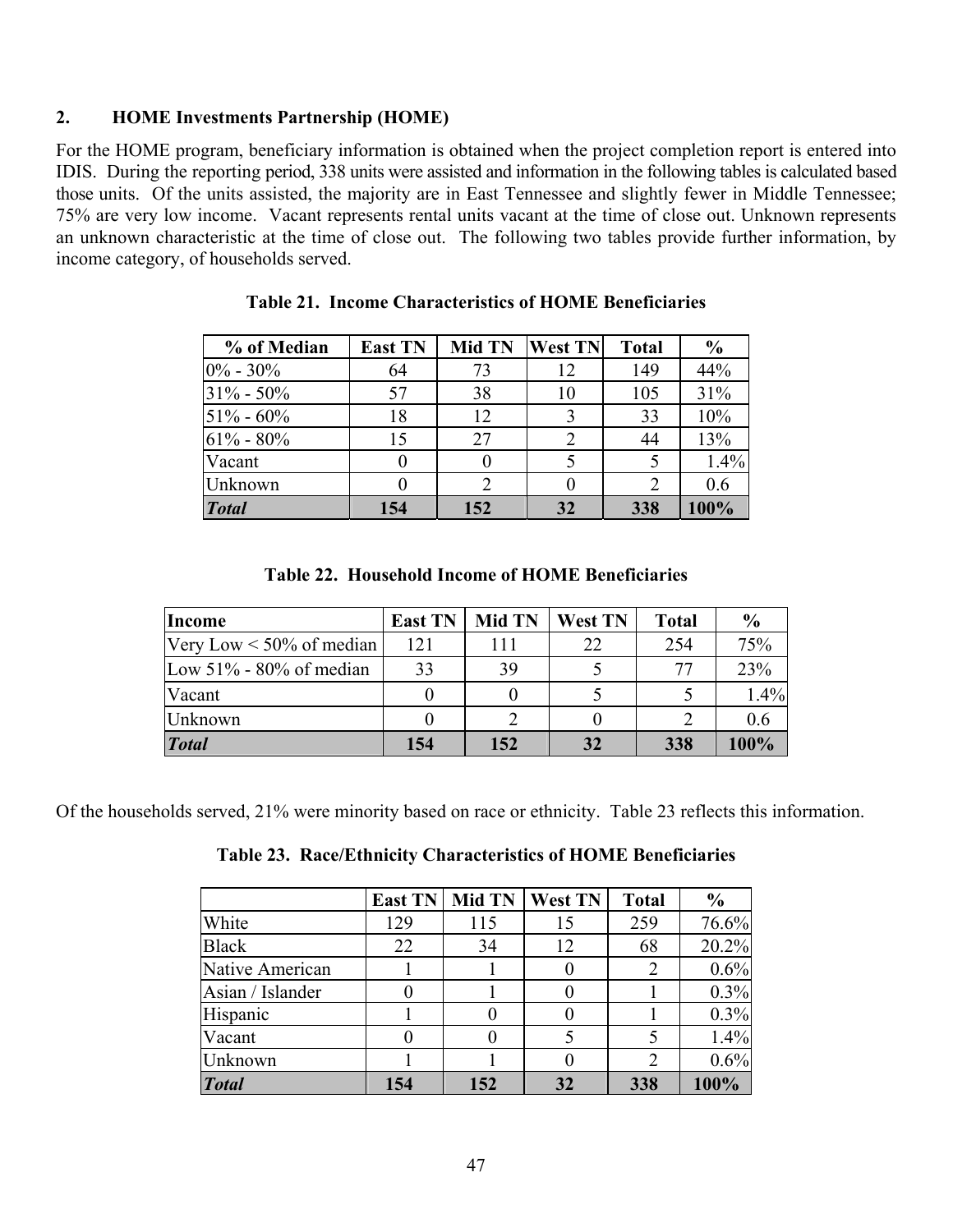Fifty-two percent of households assisted with HOME funds were one-person households, and elderly households were the most frequent household type as shown in Tables 24 and 25.

| <b>HH</b> Size | <b>East TN</b> | <b>Mid TN</b> | West TN | <b>Total</b>   | $\frac{0}{0}$ |
|----------------|----------------|---------------|---------|----------------|---------------|
|                | 68             | 97            | 12      | 177            | 52%           |
| $\overline{2}$ | 47             | 32            | 8       | 87             | 26%           |
| 3              | 18             | 10            | 4       | 32             | 9.5%          |
| 4              | 12             | 8             |         | 21             | 6.2%          |
| 5              | 5              | 3             |         | 9              | 2.7%          |
| 6              |                |               |         | 3              | 0.9%          |
| 7              |                | 0             |         |                | 0.3%          |
| 8              |                | $\mathbf{0}$  |         |                | 0.3%          |
| Vacant         | 0              | $\mathbf{0}$  | 5       | 5              | 1.4%          |
| Unknown        |                |               | ∩       | $\overline{2}$ | 0.6%          |
| <b>Total</b>   | 154            | 152           | 32      | 338            | 100%          |

**Table 24. Household Size of HOME Beneficiaries** 

**Table 25. Type of HOME Beneficiary Households** 

| <b>HH</b> Type        | <b>East TN</b> | <b>Mid TN</b> | <b>West TN</b> | <b>Total</b> | $\frac{6}{6}$ |
|-----------------------|----------------|---------------|----------------|--------------|---------------|
| Single / Non-elderly  | 22             | 17            |                | 43           | 13%           |
| Elderly               | 73             | 98            | 14             | 185          | 55%           |
| Related/Single Parent | 27             | 22            | 6              | 55           | 16%           |
| Related/Two Parent    | 21             | 10            | 3              | 34           | 10%           |
| Other                 | 10             |               |                | 14           | 4%            |
| Vacant                |                |               |                |              | 1.4%          |
| Unknown               |                |               |                | 2            | 0.6%          |
| <b>Total</b>          | 154            | 152           | 32             | 338          | 100%          |

#### **3. Housing Opportunities for Persons with AIDS (HOPWA)**

During this grant year, the HOPWA program reported 871 individual beneficiaries and 170 family beneficiaries. Most of the demographic information reported is based on the individual beneficiaries.

The race/ethnicity of individual beneficiaries is as follows:

| White:                           | 74.7%   |
|----------------------------------|---------|
| Black:                           | 24.2%   |
| Native American/Alaskan Native:  | $1.0\%$ |
| Asian/Pacific Islander:          | $0.0\%$ |
| Of the above, 3.6% are Hispanic. |         |

Of the 871 persons who received housing assistance, 67% were male, 33% were female, and 65% were between the ages of 31 and 50.

The HOPWA Annual Performance Report (Exhibit C) provides greater detail.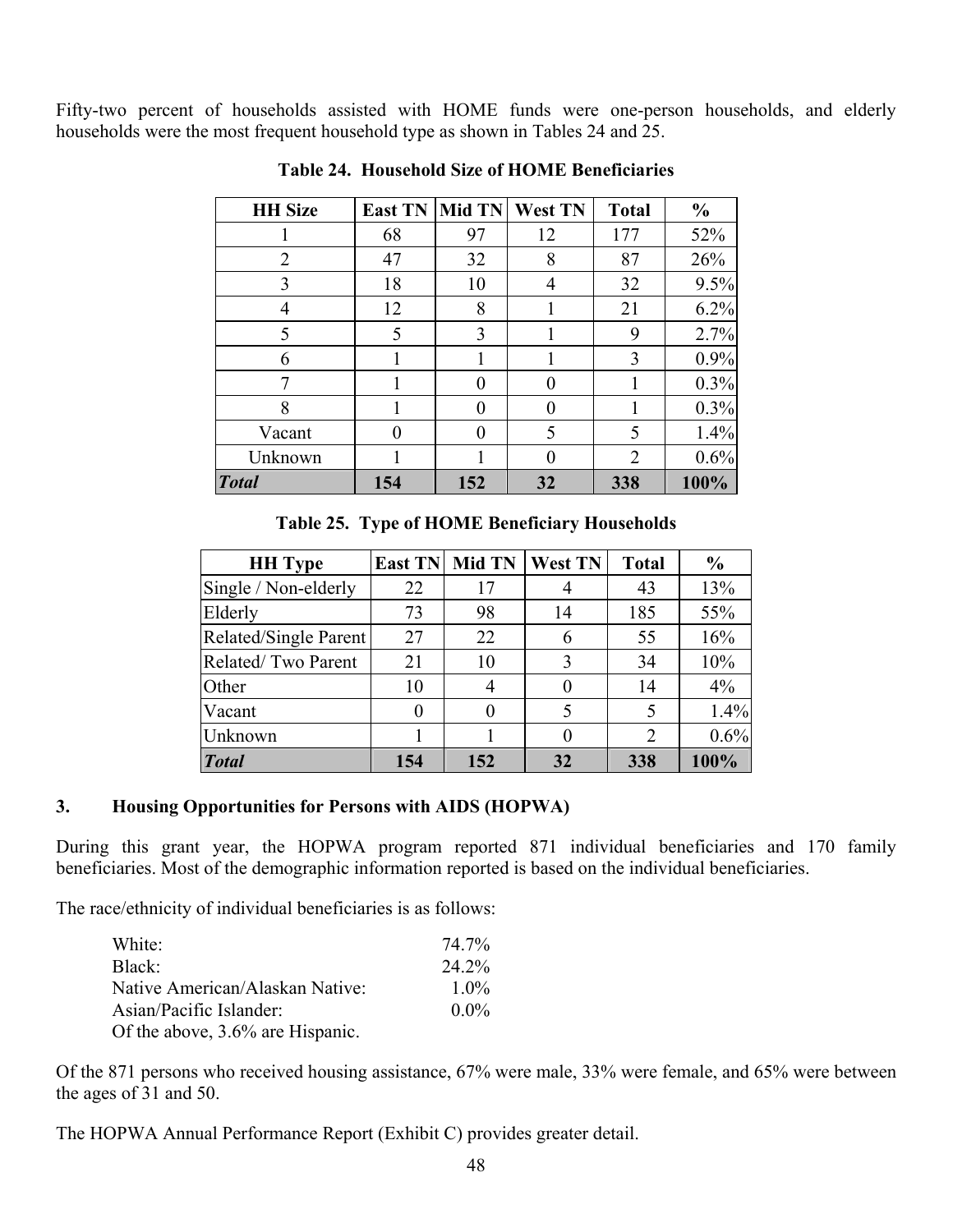### **4. Emergency Shelter Grants (ESG)**

Information contained in Exhibit D was summarized into the following tables to show demographic information on Emergency Shelter Grant activity. Overall numbers indicate that more females than males received assistance across the state as a whole. This is probably reflective of the number of domestic violence programs receiving funding through this grant. Clients receiving services through the ESG program are becoming more diverse with LEP clients needing services, especially in or near the Metro areas and in the rural areas with larger populations of migrant farm workers. Emergency Shelters and agencies in counties with increasing unemployment rates are receiving requests for services beyond the capability of the agencies to handle them. Agencies also report an increasing trend in the homeless population toward families with young children. The vast majority of shelters in Tennessee cannot accommodate family units and thus, the families encounter further disruption in their lives when fathers/husbands must be sheltered apart from their wives and children. Agencies also report increasing numbers of homeless persons with mental illness and drug/alcohol problems for which placement options are limited.

| <b>EAST</b>                          |       |        | <b>MIDDLE</b>                        |             |          |  |  |
|--------------------------------------|-------|--------|--------------------------------------|-------------|----------|--|--|
| Agency                               | Male  | Female | Agency                               | <b>Male</b> | Female   |  |  |
| <b>Associated Catholic Charities</b> | 58    | 89     | Avalon                               | 35          | 147      |  |  |
| Chattanooga Room In The Inn*         |       |        | <b>Bridges of Williamson County</b>  | 211         | 696      |  |  |
| <b>CEASE</b>                         | 354   | 1,164  | Buffalo Valley, Inc.                 | 205         | $\theta$ |  |  |
| Cleveland Emergency Shelter          | 728   | 564    | Families In Crisis                   | 524         | 1,115    |  |  |
| Family Resource Agency               | 14    | 70     | Good Neighbor Mission                | 27          | 36       |  |  |
| H.O.P.E. Center**                    |       |        | HomeSafe, Inc.**                     |             |          |  |  |
| Johnson County Safe Haven            | 116   | 234    | Hope House*                          |             |          |  |  |
| $M.A.T.S., Inc.**$                   |       |        | Metropolitan Develop and Housing     | 296         | 74       |  |  |
| Partnership for Adults, Fam, Child   | 56    | 266    | National Health Care Council         | 30          | 51       |  |  |
| <b>REACHS</b> House of Hope          | 36    | 370    | SECURE*                              |             |          |  |  |
| City of Bristol                      | 3,221 | 2,992  | The Shelter*                         |             |          |  |  |
| City of Johnson City                 | 821   | 369    | <b>Upper Cumberland Dismas House</b> | 32          | 15       |  |  |
| City of Kingsport*                   |       |        | City of Clarksville                  | 325         | 1,096    |  |  |
| City of Oak Ridge*                   |       |        | City of Murfreesboro                 | 845         | 569      |  |  |
| <b>Total for East Tennessee</b>      | 5,404 | 6,118  | <b>Total for Middle Tennessee</b>    | 2,530       | 3,799    |  |  |

|  |  |  | Table 26. Emergency Shelter Grant Program Participants by Gender - FY 2003-2004 |
|--|--|--|---------------------------------------------------------------------------------|
|  |  |  |                                                                                 |

| WEST                            |             |        |  |  |  |  |  |  |  |
|---------------------------------|-------------|--------|--|--|--|--|--|--|--|
| Agency                          | <b>Male</b> | Female |  |  |  |  |  |  |  |
| Damascus Road, Inc.             | 104         | 75     |  |  |  |  |  |  |  |
| Matthew 25:40, Inc.             | 234         | 435    |  |  |  |  |  |  |  |
| Northwest Safeline              | 368         | 862    |  |  |  |  |  |  |  |
| West Tennessee Legal Services   | 15          | 70     |  |  |  |  |  |  |  |
| <b>WRAP</b>                     | 79          | 179    |  |  |  |  |  |  |  |
| City of Jackson                 | 489         | 409    |  |  |  |  |  |  |  |
| <b>Total for West Tennessee</b> | 1,289       | 2,030  |  |  |  |  |  |  |  |
| <b>Grand Total</b>              | 9,223       | 11,947 |  |  |  |  |  |  |  |

\*This agency does not provide direct client services.

\*\*Data not available.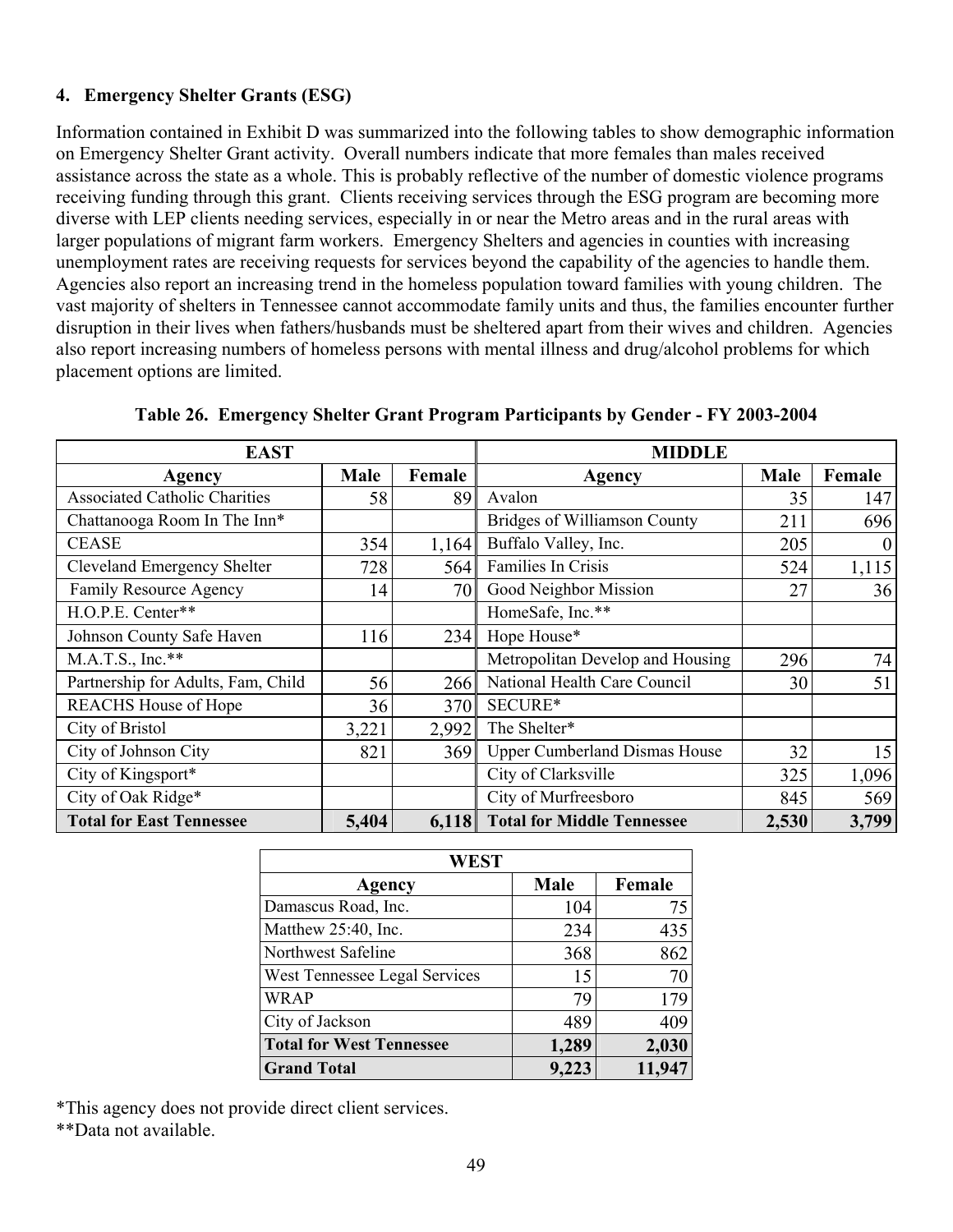# **Table 27. Emergency Shelter Grant Program Participants by Race/Ethnicity, FY 2003-2004**

| Agency                                  | White    | <b>Black</b><br>African<br>America<br>n | <b>Black</b><br>African<br>America<br>n/White | <b>Native</b><br>Hawaiian<br>Pacific<br><b>Islander</b> | Asian            | Asian<br>&<br>White | America<br>n Indian<br>Alaskan<br><b>Native</b> | America<br>n Indian<br>Alaskan<br><b>Native</b><br>White | American<br>Indian/<br>Alaskan<br>Native/Black/<br>African<br>American | <b>Balance</b><br>/ Other    | <b>Total</b> |
|-----------------------------------------|----------|-----------------------------------------|-----------------------------------------------|---------------------------------------------------------|------------------|---------------------|-------------------------------------------------|----------------------------------------------------------|------------------------------------------------------------------------|------------------------------|--------------|
| <b>Grand Division: East</b>             |          |                                         |                                               |                                                         |                  |                     |                                                 |                                                          |                                                                        |                              |              |
| <b>Associated Catholic Charities</b>    | 120      | 13                                      | 11                                            | $\overline{0}$                                          | $\theta$         | $\boldsymbol{0}$    | $\overline{0}$                                  | $\boldsymbol{0}$                                         | $\theta$                                                               | 3                            | 147          |
| Chattanooga Room In The<br>$Inn*$       |          |                                         |                                               |                                                         |                  |                     |                                                 |                                                          |                                                                        |                              |              |
| <b>CEASE</b> 1,372                      |          | 68                                      | $\boldsymbol{0}$                              |                                                         | $\boldsymbol{0}$ | $\boldsymbol{0}$    | $\boldsymbol{0}$                                | 15                                                       | $\mathbf{0}$                                                           | 62                           | 1,518        |
| <b>Cleveland Emergency Shelter</b>      | 957      | 141                                     | 29                                            | $\overline{3}$                                          | $\boldsymbol{0}$ | $\overline{0}$      | $\overline{c}$                                  | 33                                                       | 16                                                                     | 111                          | 1,292        |
| Family Resource Agency                  | 81       | 3                                       | $\theta$                                      | $\theta$                                                | $\Omega$         | $\mathbf{0}$        | $\theta$                                        | $\boldsymbol{0}$                                         | $\boldsymbol{0}$                                                       | $\theta$                     | 84           |
| H.O.P.E. Center                         | $\theta$ | $\boldsymbol{0}$                        | $\boldsymbol{0}$                              | $\theta$                                                | $\theta$         | $\boldsymbol{0}$    | $\overline{0}$                                  | $\overline{c}$                                           | $\boldsymbol{0}$                                                       | 6                            | 8            |
| Johnson County Safe Haven               | 342      | $\theta$                                | $\boldsymbol{0}$                              | $\theta$                                                | $\Omega$         | $\mathbf{0}$        | $\theta$                                        | $\mathbf{0}$                                             | $\overline{0}$                                                         | $\mathbf{0}$                 | 342          |
| $M.A.T.S.**$                            |          |                                         |                                               |                                                         |                  |                     |                                                 |                                                          |                                                                        |                              |              |
| Partners for Adults, Fam, Child         | 153      | 162                                     | $\theta$                                      |                                                         | $\overline{0}$   | 0                   | $\overline{0}$                                  | $\boldsymbol{0}$                                         | $\boldsymbol{0}$                                                       | 6                            | 322          |
| <b>REACHS</b> House of Hope             | 328      | $\theta$                                | $\theta$                                      | $\theta$                                                | $\Omega$         | $\boldsymbol{0}$    | $\boldsymbol{0}$                                | $\boldsymbol{0}$                                         | $\mathbf{0}$                                                           | 78                           | 406          |
| City of Bristol 5,661                   |          | 382                                     | 52                                            | $\theta$                                                | 7                | $\boldsymbol{0}$    | 3                                               | $\boldsymbol{0}$                                         | $\boldsymbol{0}$                                                       | 108                          | 6,213        |
| City of Johnson City                    | 916      | 238                                     | $\theta$                                      | $\theta$                                                | $\Omega$         | $\theta$            | $\theta$                                        | $\theta$                                                 | $\theta$                                                               | 36                           | 1,190        |
| City of Kingsport*                      |          |                                         |                                               |                                                         |                  |                     |                                                 |                                                          |                                                                        |                              |              |
| City of Oak Ridge*                      |          |                                         |                                               |                                                         |                  |                     |                                                 |                                                          |                                                                        |                              |              |
| <b>Total for East Tennessee 9,930</b>   |          | 1,007                                   | 92                                            | 5                                                       | $\overline{7}$   | $\bf{0}$            | 5                                               | 50                                                       | 16                                                                     | 410                          | 11,522       |
| <b>Grand Division: Middle</b>           |          |                                         |                                               |                                                         |                  |                     |                                                 |                                                          |                                                                        |                              |              |
| Avalon                                  | 173      | $\boldsymbol{0}$                        |                                               | $\vert 0 \vert$                                         | $\boldsymbol{0}$ | $\boldsymbol{0}$    | $\overline{0}$                                  | $\boldsymbol{0}$                                         | $\boldsymbol{0}$<br>$\mathbf{0}$                                       | $\boldsymbol{0}$             | 173          |
| <b>Bridges of Williamson County</b>     | 748      | 105                                     |                                               | 4                                                       | $\overline{3}$   | 9                   | $\overline{0}$                                  | $\overline{c}$                                           | $\overline{c}$                                                         | 36<br>$\Omega$               | 909          |
| Buffalo Valley, Inc.                    | 122      | 80                                      |                                               | $\vert 0 \vert$                                         | $\boldsymbol{0}$ | $\boldsymbol{0}$    | $\boldsymbol{0}$                                | $\boldsymbol{0}$                                         | $\boldsymbol{0}$                                                       | 3<br>$\theta$                | 205          |
| Families In Crisis, Inc.                | 1,594    | 32                                      |                                               | 6                                                       | $\boldsymbol{0}$ | 4                   | $\mathbf{2}$                                    |                                                          | $\boldsymbol{0}$                                                       | $\boldsymbol{0}$<br>0        | 1,639        |
| Good Neighbor Mission                   | 51       | 12                                      |                                               | $\overline{0}$                                          | $\overline{0}$   | $\mathbf{0}$        | $\boldsymbol{0}$                                | $\overline{0}$                                           | $\mathbf{0}$                                                           | $\overline{0}$<br>$\theta$   | 63           |
| HomeSafe, Inc.**                        |          |                                         |                                               |                                                         |                  |                     |                                                 |                                                          |                                                                        |                              |              |
| Hope House*                             |          |                                         |                                               |                                                         |                  |                     |                                                 |                                                          |                                                                        |                              |              |
| Metropolitan Develop Housing            | 215      | 153                                     |                                               | $\overline{0}$                                          | $\overline{2}$   | $\boldsymbol{0}$    | $\boldsymbol{0}$                                | $\boldsymbol{0}$                                         | $\boldsymbol{0}$                                                       | $\boldsymbol{0}$<br>$\theta$ | 370          |
| National Health Care Council            | 15       | 61                                      |                                               | $\overline{0}$                                          | $\boldsymbol{0}$ | $\boldsymbol{0}$    | $\mathbf{0}$                                    | $\boldsymbol{0}$                                         | $\boldsymbol{0}$                                                       | 5<br>$\theta$                | 81           |
| SECURE*                                 |          |                                         |                                               |                                                         |                  |                     |                                                 |                                                          |                                                                        |                              |              |
| The Shelter, Inc.*                      |          |                                         |                                               |                                                         |                  |                     |                                                 |                                                          |                                                                        |                              |              |
| <b>Upper Cumberland Dismas</b><br>House | 41       |                                         | 5                                             | $\overline{0}$                                          | $\mathbf{0}$     | $\boldsymbol{0}$    | $\overline{0}$                                  | $\boldsymbol{0}$                                         | $\mathbf{0}$<br>$\theta$                                               | 1                            | 47           |
| City of Clarksville                     | 794      | 561                                     |                                               | $\overline{0}$                                          | $\mathbf{1}$     | 1                   | $\boldsymbol{0}$                                | $\boldsymbol{0}$                                         | $\boldsymbol{0}$                                                       | 64<br>$\theta$               | 1,421        |
| City of Murfreesboro                    | 1,004    | 303                                     | 12                                            |                                                         | $\mathbf{0}$     | $\boldsymbol{7}$    | $\boldsymbol{0}$<br>13                          |                                                          | $\overline{7}$                                                         | 68<br>$\mathbf{0}$           | 1,414        |
| <b>Total for Middle Tennessee</b>       | 4,757    | 1,312                                   | 22                                            |                                                         | 6<br>21          |                     | $\mathbf{2}$<br>16                              |                                                          | $\boldsymbol{9}$                                                       | 177<br>$\bf{0}$              | 6,322        |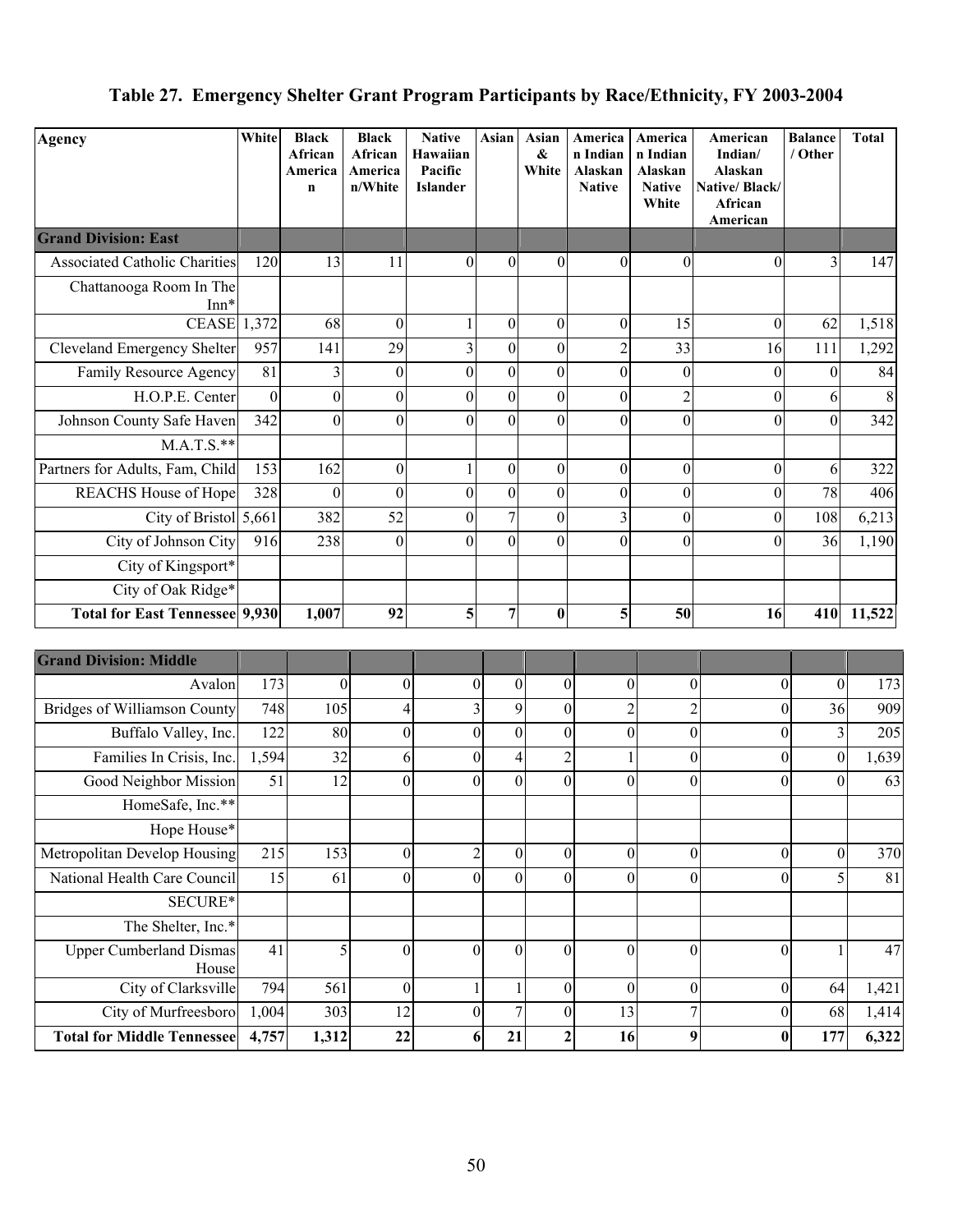#### **Table 27. Emergency Shelter Grant Program Participants by Race/Ethnicity FY 2003-2004 (Continued)**

| Agency                                        | White | <b>Black</b><br>African<br>America<br>n | <b>Black</b><br>African<br>America<br>n/White | <b>Native</b><br>Hawaiian<br>Pacific<br><b>Islander</b> | Asian    | Asian<br>&<br>White     | America<br>n Indian<br>Alaskan<br><b>Native</b> | America<br>n Indian<br>Alaskan<br><b>Native</b><br>White | American<br>Indian/<br>Alaskan<br>Native/Black/<br>African<br>American | <b>Balance</b><br>/ Other | <b>Total</b> |
|-----------------------------------------------|-------|-----------------------------------------|-----------------------------------------------|---------------------------------------------------------|----------|-------------------------|-------------------------------------------------|----------------------------------------------------------|------------------------------------------------------------------------|---------------------------|--------------|
| <b>Grand Division: West</b>                   |       |                                         |                                               |                                                         |          |                         |                                                 |                                                          |                                                                        |                           |              |
| Damascus Road, Inc.                           | 143   | 25                                      | 5                                             | 0                                                       |          |                         |                                                 | $\bigcap$                                                | $\theta$                                                               |                           | 179          |
| Matthew 25:40, Inc.                           | 401   | 262                                     | $\Omega$                                      | $\Omega$                                                | 0        | $\Omega$                | $\Omega$                                        | $\Omega$                                                 | $\theta$                                                               | 6                         | 669          |
| Northwest Safeline                            | 970   | 249                                     | 0                                             | 0                                                       | 0        | $\Omega$                |                                                 | $\Omega$                                                 | $\theta$                                                               | 11                        | 1,230        |
| West Tennessee Legal Services                 | 27    | 50                                      | $\Omega$                                      | 8                                                       | $\Omega$ | $\Omega$                | $\Omega$                                        | $\Omega$                                                 | $\theta$                                                               | $\Omega$                  | 85           |
| Women's Resource & Rape<br>Assistance Program | 162   | 94                                      | 0                                             | ◠                                                       |          | $\Omega$                |                                                 | $\Omega$                                                 | $\theta$                                                               |                           | 258          |
| City of Jackson                               | 149   | 708                                     | $\overline{2}$                                | 13                                                      | $\Omega$ | $\Omega$                | ◠                                               | $\Omega$                                                 | $\theta$                                                               | 23                        | 898          |
| <b>Total for West Tennessee</b>               | 1,852 | 1,388                                   | 7                                             | 23                                                      |          |                         | 3                                               | $\mathbf{0}$                                             | $\mathbf{0}$                                                           | 44                        | 3,319        |
| Grand Total 16,539                            |       | 3,707                                   | 121                                           | 34                                                      | 29       | $\overline{\mathbf{3}}$ | 24                                              | 59                                                       | 16                                                                     | 631                       | 21,163       |

\*This agency does not provide direct client services.

\*\*Data not available.

Because clients may indicate more than one race/ethnicity category, the totals do not agree with gender totals and are not representative of totals of individuals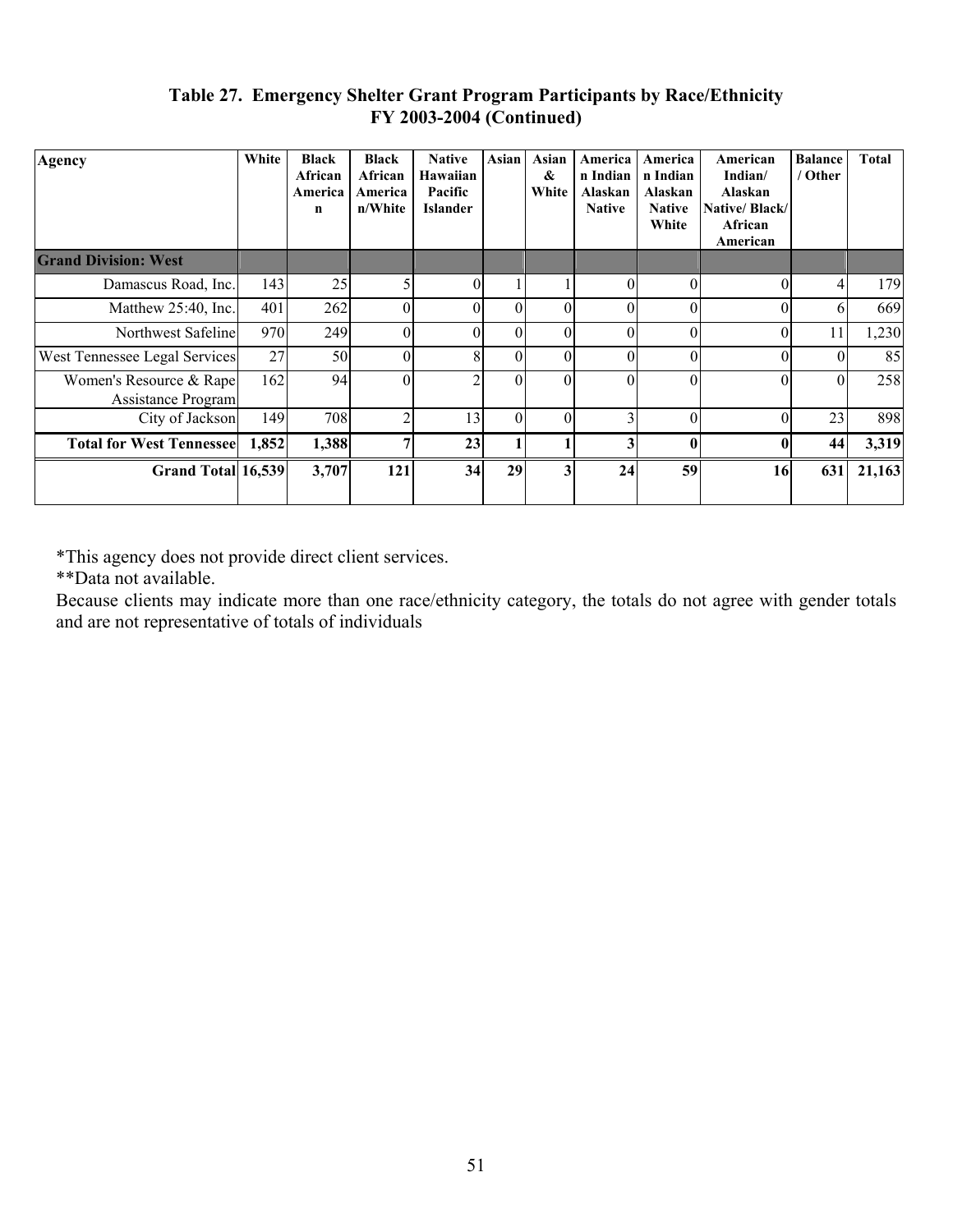# **5. HUD Section 8 Tenant-Based and Project-Based Rental Assistance Program**

In the fiscal year, THDA managed both Tenant-Based and Project-Based Section 8 programs through the Divisions of Rental Assistance and Contract Administration, respectively. The following two tables present various demographic information about the tenants assisted in the programs.

| <b>Total Participants for Fiscal Year</b> | 6,796               |
|-------------------------------------------|---------------------|
| Household Income*                         |                     |
| With any wages                            | 33.45%              |
| With any TANF                             | 23.84%              |
| With any SS/SSI                           | 46.60%              |
| With any Child Support                    | 22.72%              |
| With any Other Income                     | 38.32%              |
| <b>Section 8 Rental Assistance</b>        |                     |
| <b>Annual Income*</b>                     |                     |
| \$0                                       | 1.46%               |
| \$1 to \$5,000                            | 16.64%              |
| \$5,001 to \$10,000                       | 42.75%              |
| \$10,001 to \$15000                       | 20.89%              |
| \$15,001 to \$20,000                      | 10.77%              |
| \$20,001 to \$25,000                      | 4.58%               |
| $>$ \$25,000                              | 2.91%               |
| <b>Family Type**</b>                      |                     |
| Age $62+$                                 | 10.39%              |
| Age<62, with Disability                   | 31.17%              |
| Families with Dependants                  | 67.22%              |
| <b>Race/Ethnicity</b>                     |                     |
| Minority                                  | 54.27%              |
| Non-Minority                              | 45.73%              |
| <b>Household Size</b>                     |                     |
| 1 Bedroom                                 | 17.77%              |
| 2 Bedrooms                                | 40.58%              |
| 3 Bedrooms                                | 37.51%              |
| 4 Bedrooms                                | 3.93%               |
| > 4 Bedrooms                              | $\overline{0.2}1\%$ |

### **Table 28. Section 8 Tenant Based Rental Assistance Program Selected Demographic Information FY 2003-2004**

\* Household income includes the income for all household members.

\*\*The family type categories of age 62 and over and less than age 62 with a disability include only those families where the head of household or spouse is either age 62 or over or has a disability.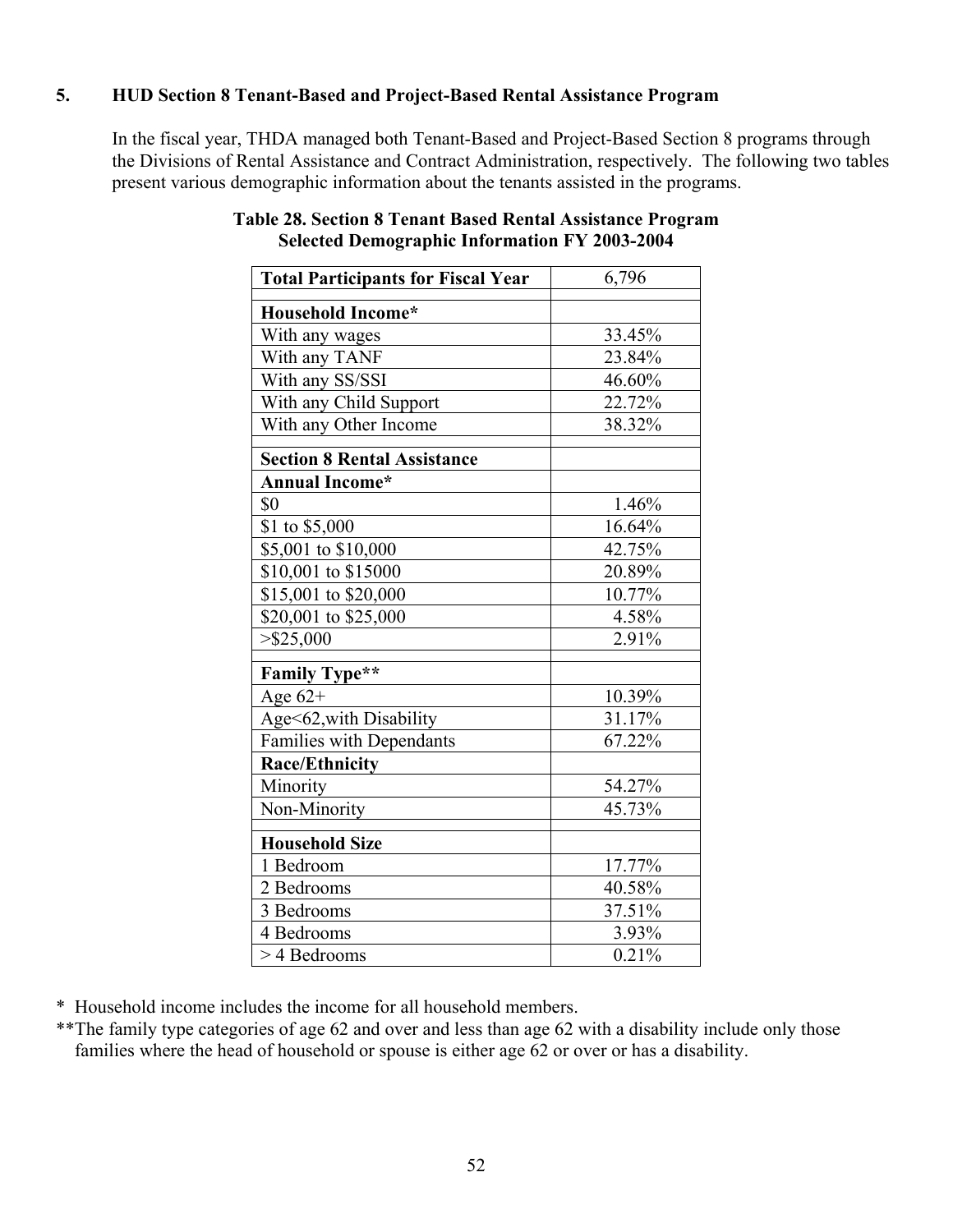The following table presents Section 8 Project-Based tenant information at the end of the fiscal year. Note that the total may vary from the previous section which presented the location of units by county, whereas the following table is based upon actual occupants.

|                                                   | East    | <b>Middle</b> | West    | <b>TOTAL</b> |
|---------------------------------------------------|---------|---------------|---------|--------------|
| <b>Total Project-based Section 8 Participants</b> | 10,381  | 9,396         | 7,754   | 27,531       |
|                                                   |         |               |         |              |
| <b>Income Category</b>                            |         |               |         |              |
| $<$ 30.1% of median                               | 97.8%   | 97.4%         | 98.4%   | 97.8%        |
| 30.1% - 50% of median                             | 2.1%    | 2.6%          | 1.6%    | 2.1%         |
| 50.1% - 60% of median                             | $0.0\%$ | $0.0\%$       | $0.0\%$ | $0.0\%$      |
| $60.1\%$ - 80% of median                          | $0.0\%$ | $0.0\%$       | $0.0\%$ | $0.0\%$      |
| $> 80\%$ of median                                | $0.0\%$ | $0.0\%$       | $0.0\%$ | $0.0\%$      |
|                                                   |         |               |         |              |
| <b>Disabled</b>                                   | 17.4%   | 9.8%          | 11.9%   | 13.3%        |
| <b>Elderly</b>                                    | 40.6%   | 44.5%         | 40.6%   | 41.9%        |
|                                                   |         |               |         |              |
| Race / Ethnicity                                  |         |               |         |              |
| White Non-Hispanic                                | 78.6%   | 66.5%         | 36.8%   | 62.7%        |
| <b>Black Non-Hispanic</b>                         | 20.3%   | 31.6%         | 62.4%   | 36.0%        |
| Hispanic                                          | 0.8%    | 0.9%          | 0.6%    | 0.8%         |
| Other                                             | 0.4%    | 1.0%          | 0.2%    | 0.5%         |
|                                                   |         |               |         |              |
| <b>Metro / Non-Metro Areas</b>                    |         |               |         |              |
| Metro                                             | 74.6%   | 76.4%         | 76.4%   | 75.7%        |
| Non-Metro                                         | 25.4%   | 23.6%         | 23.6%   | 24.3%        |
|                                                   |         |               |         |              |

#### **Table 29. Section 8 Project-Based Tenant Characteristics FYE 2003-2004 by Grand Division**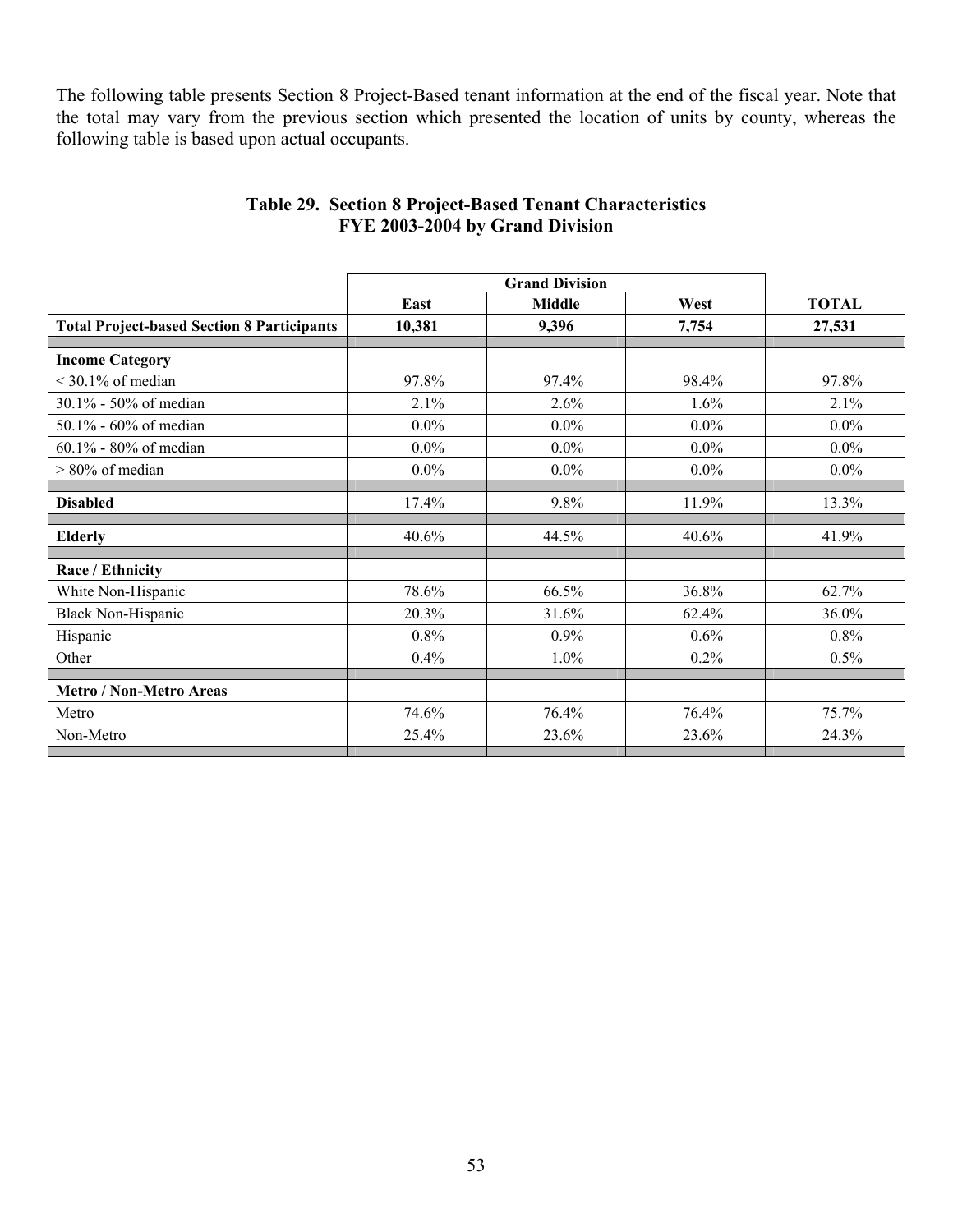#### **6. THDA Homeownership Programs**

Demographics for the Homeownership programs are as follows: The largest number of Great Start loans was made to single female households, followed by married with child households. The largest number of Great Rate loans was made to single female households, followed by single male and married with child households. The majority of New Start loans was made to female with child households. In Tiers 1 and 2 of the Disaster Relief program, the largest number of loans was made to single female household types, as was the case in Tier 3 Economic Recovery. In Tier 2, the second largest number of loans was made to married with child households, and in Tier 3 the second largest number of loans was made to married couple households. Additional household information is presented in the following table.

|                       |     |          | <b>Great Start</b> |             |       | <b>Great Rate</b> |                |     |      | <b>New Start</b> |                |                |          |      |                         |
|-----------------------|-----|----------|--------------------|-------------|-------|-------------------|----------------|-----|------|------------------|----------------|----------------|----------|------|-------------------------|
| <b>Household Size</b> |     | 2        | 3                  | $4+$        | All   |                   |                | 3   | $4+$ | All              |                | ን              | 3        | $4+$ | All                     |
| <b>Type</b>           |     |          |                    |             |       |                   |                |     |      |                  |                |                |          |      |                         |
| <b>Married Couple</b> | 7   | 157      | 0                  | 0           | 164   | 7                 | 201            |     |      | 208              | $\overline{0}$ |                | 0        | 0    |                         |
| Single Male           | 187 | $\theta$ |                    | $\theta$    | 187   | 322               |                |     |      | 322              |                |                |          |      |                         |
| Single Female         | 238 | $\theta$ |                    |             | 238   | 346               |                |     |      | 346              | 6              | $\overline{0}$ |          |      | 6                       |
| Other                 |     | 79       | 5                  | $\mathbf Q$ | 104   | $\overline{0}$    | 103            | 30  | 11   | 144              | $\overline{0}$ | 3              | 0        |      | $\overline{\mathbf{4}}$ |
| Male w/Child          | 3   | 6        |                    |             | 21    |                   |                | 15  | 8    | 35               | $\theta$       | 0              | $\Omega$ |      | $\bf{0}$                |
| Female w/Child        | 3   | 66       | 56                 | 15          | 140   | $\overline{2}$    | 104            | 46  | 16   | 168              |                | 8              | 6        |      | 18                      |
| Married w/Child       | 0   |          | 95                 | 99          | 194   | $\theta$          | $\overline{0}$ | 125 | 118  | 243              | $\overline{0}$ | $\theta$       |          | U    |                         |
| All                   | 439 | 308      | 173                | 128         | 1,048 | 682               | 415            | 216 | 153  | 1,466            | 8              | 12             |          |      | 31                      |

#### **Table 30. THDA Mortgage Programs by Household Type FY 2003-2004**

|                       |    |          |    | <b>Disaster Relief-Tier 1</b> |     |                | <b>Disaster Relief-Tier 2</b><br><b>Economic Recovery-Tier 3</b> |              |    |     |    |          |    |      |     |
|-----------------------|----|----------|----|-------------------------------|-----|----------------|------------------------------------------------------------------|--------------|----|-----|----|----------|----|------|-----|
| <b>Household Size</b> |    | 2        | 3  | 4+                            | All |                |                                                                  | 3            | 4+ | All |    | 2        | 3  | $4+$ | All |
| <b>Type</b>           |    |          |    |                               |     |                |                                                                  |              |    |     |    |          |    |      |     |
| <b>Married Couple</b> |    | 8        |    | 0                             | 8   | 4              | 13                                                               |              |    |     |    | 54       |    |      | 54  |
| Single Male           | 20 | $\Omega$ |    | 0                             | 20  | 19             |                                                                  |              |    | 19  | 45 | 0        |    |      | 45  |
| Single Female         | 40 | $\theta$ |    |                               | 40  | 34             | 0                                                                |              |    | 34  | 66 | $\theta$ |    |      | 66  |
| Other                 |    | h        |    |                               | ៗ   |                | 4                                                                | $\mathbf{r}$ |    | 12  |    |          |    |      | 12  |
| Male w/Child          | ◠  |          |    |                               | 5   | 0              |                                                                  |              |    |     |    |          |    |      | 8   |
| Female w/Child        |    |          |    | 3                             | 15  | $\overline{0}$ | 8                                                                | 4            |    | 13  |    | 14       | 6. |      | 21  |
| Married w/Child       |    |          |    | 10                            | 15  | $\overline{0}$ | 0                                                                | 16           | 14 | 30  |    |          | 21 | 26   | 47  |
| All                   | 63 | 24       | 10 | 13                            | 110 | 58             | 25                                                               | 27           | 15 | 125 |    | 81       | 32 | 28   | 253 |

Income levels averaged \$38,876 for the Great Start program, and \$37,690 for the Great Rate program, slightly higher than last year. The highest average income in the Great Start, the Great Rate, and the New Start programs belongs to the married with child household category.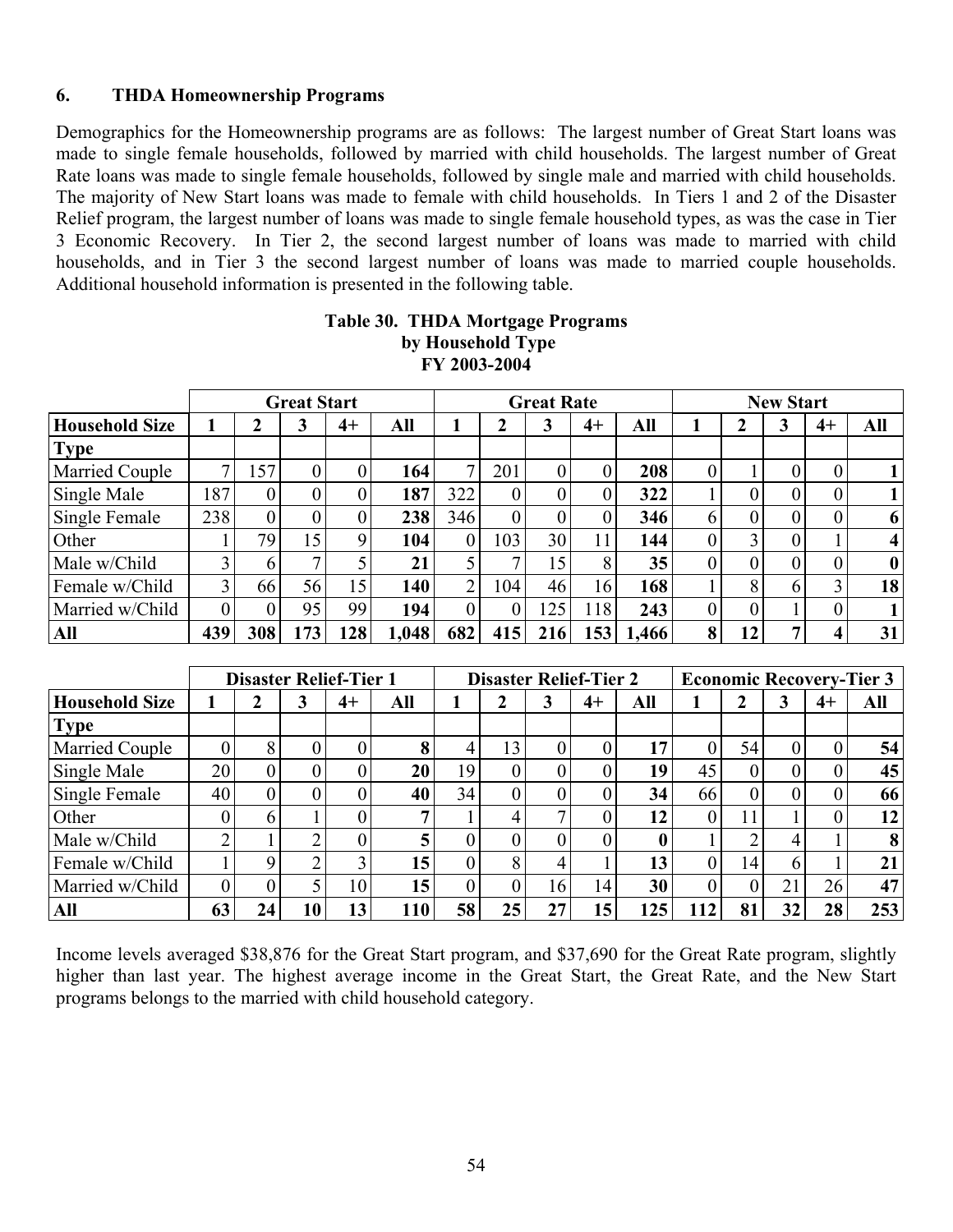In Tier 1 the average income was \$25,914, with the highest average income in the married with child household type. The Tier 2 average income was \$35,196 and the married couple category had the highest average income. In Tier 3, the average income was \$45,387, and the male with child category had the highest average income.

|                       | <b>Great Start</b> |               | <b>Great Rate</b> |               | <b>New Start</b>  |               |
|-----------------------|--------------------|---------------|-------------------|---------------|-------------------|---------------|
|                       | Total #            | Average       | Total #           | Average       | Total #           | Average       |
| <b>Household Type</b> | <b>Households</b>  | <b>Income</b> | <b>Households</b> | <b>Income</b> | <b>Households</b> | <b>Income</b> |
| Married Couple        | 164                | \$42,514      | 208               | \$43,645      |                   | \$19,807      |
| Single Male           | 187                | \$35,474      | 322               | \$34,340      |                   | \$21,659      |
| Single Female         | 238                | \$35,500      | 346               | \$33,629      | 6                 | \$15,095      |
| Other                 | 104                | \$41,144      | 144               | \$39,712      | 4                 | \$19,273      |
| Male w/Child          | 21                 | \$42,361      | 35                | \$38,147      | $\theta$          | \$0           |
| Female w/Child        | 140                | \$35,732      | 168               | \$34,633      | 18                | \$21,186      |
| Married w/Child       | 194                | \$43,880      | 243               | \$43,663      |                   | \$25,284      |
| <b>Total/Average</b>  | 1048               | \$38,876      | 1466              | \$37,690      | 31                | \$19,863      |

#### **Table 31. THDA Mortgage Programs Average Income by Household Type - FY 2003-2004**

|                       | <b>Disaster Relief-Tier 1</b> |               | <b>Disaster Relief-Tier 2</b> |                | <b>Econ. Recovery Tier 3</b> |               |  |
|-----------------------|-------------------------------|---------------|-------------------------------|----------------|------------------------------|---------------|--|
|                       | Total #                       | Average       | Total #                       | Average        | Total #                      | Average       |  |
| <b>Household Type</b> | Household                     | <b>Income</b> | Household                     | <b>Income</b>  | <b>Households</b>            | <b>Income</b> |  |
| Married Couple        | 8                             | \$23,883      | 17                            | \$37,817       | 54                           | \$51,229      |  |
| Single Male           | 20                            | \$26,820      | 19                            | \$36,493       | 45                           | \$40,865      |  |
| Single Female         | 40                            | \$24,795      | 34                            | \$32,704       | 66                           | \$40,797      |  |
| Other                 | 7                             | \$27,286      | 12                            | \$33,456       | 12                           | \$48,431      |  |
| Male w/Child          | 5                             | \$27,128      | $\Omega$                      | S <sub>0</sub> | 8                            | \$53,656      |  |
| Female w/Child        | 15                            | \$25,471      | 13                            | \$36,090       | 21                           | \$39,357      |  |
| Married w/Child       | 15                            | \$28,168      | 30                            | \$37,154       | 47                           | \$49,958      |  |
| <b>Total/Average</b>  | 110                           | \$25,914      | 125                           | \$35,196       | 253                          | \$45,387      |  |

The following two tables present mortgage program data by race/ethnicity and age. During the reporting period, 80.84% of all mortgages were made to non-minorities and 19.16% were made to minorities. Households age 29 and younger accounted for 52.32% of all mortgages.

| Table 32. THDA Mortgage Programs by |                             |                     |  |  |  |  |  |  |  |  |
|-------------------------------------|-----------------------------|---------------------|--|--|--|--|--|--|--|--|
|                                     | Race/Ethnicity FY 2003-2004 |                     |  |  |  |  |  |  |  |  |
| <b>Race/Ethnicity</b>               |                             | # Served   % Served |  |  |  |  |  |  |  |  |
| White                               | 2,452                       | 80.84%              |  |  |  |  |  |  |  |  |
| <b>Black</b>                        | 467                         | 15.40%              |  |  |  |  |  |  |  |  |
| Hispanic                            | 73                          | 2.41%               |  |  |  |  |  |  |  |  |
| Asian / Pacific Islander            | 23                          | 0.76%               |  |  |  |  |  |  |  |  |
| Native American                     |                             | 0.03%               |  |  |  |  |  |  |  |  |
| Other                               | 14                          | 0.46%               |  |  |  |  |  |  |  |  |
| Unknown                             | 3                           | 0.10%               |  |  |  |  |  |  |  |  |
| All                                 | 3,033                       | 100.00%             |  |  |  |  |  |  |  |  |

| Table 32. THDA Mortgage Programs by |          |          | Table 33. THDA Mortgage Programs by Age |                      |         |  |  |  |
|-------------------------------------|----------|----------|-----------------------------------------|----------------------|---------|--|--|--|
| Race/Ethnicity FY 2003-2004         |          |          | FY 2003-2004                            |                      |         |  |  |  |
| <b>Race/Ethnicity</b>               | # Served | % Served | <b>Age Group</b>                        | % Served<br># Served |         |  |  |  |
| White                               | 2,452    | 80.84%   | < 25                                    | 811                  | 26.71%  |  |  |  |
| Black                               | 467      | 15.40%   | 25-29                                   | 777                  | 25.61%  |  |  |  |
| Hispanic                            | 73       | 2.41%    | $30 - 34$                               | 507                  | 16.71%  |  |  |  |
| Asian / Pacific Islander            | 23       | 0.76%    | $35 - 39$                               | 303                  | 9.99%   |  |  |  |
| Native American                     |          | 0.03%    | 40-44                                   | 202                  | 6.67%   |  |  |  |
| Other                               | 141      | 0.46%    | $45 +$                                  | 433                  | 14.31%  |  |  |  |
| Unknown                             |          | 0.10%    | <b>All</b>                              | 3,033                | 100.00% |  |  |  |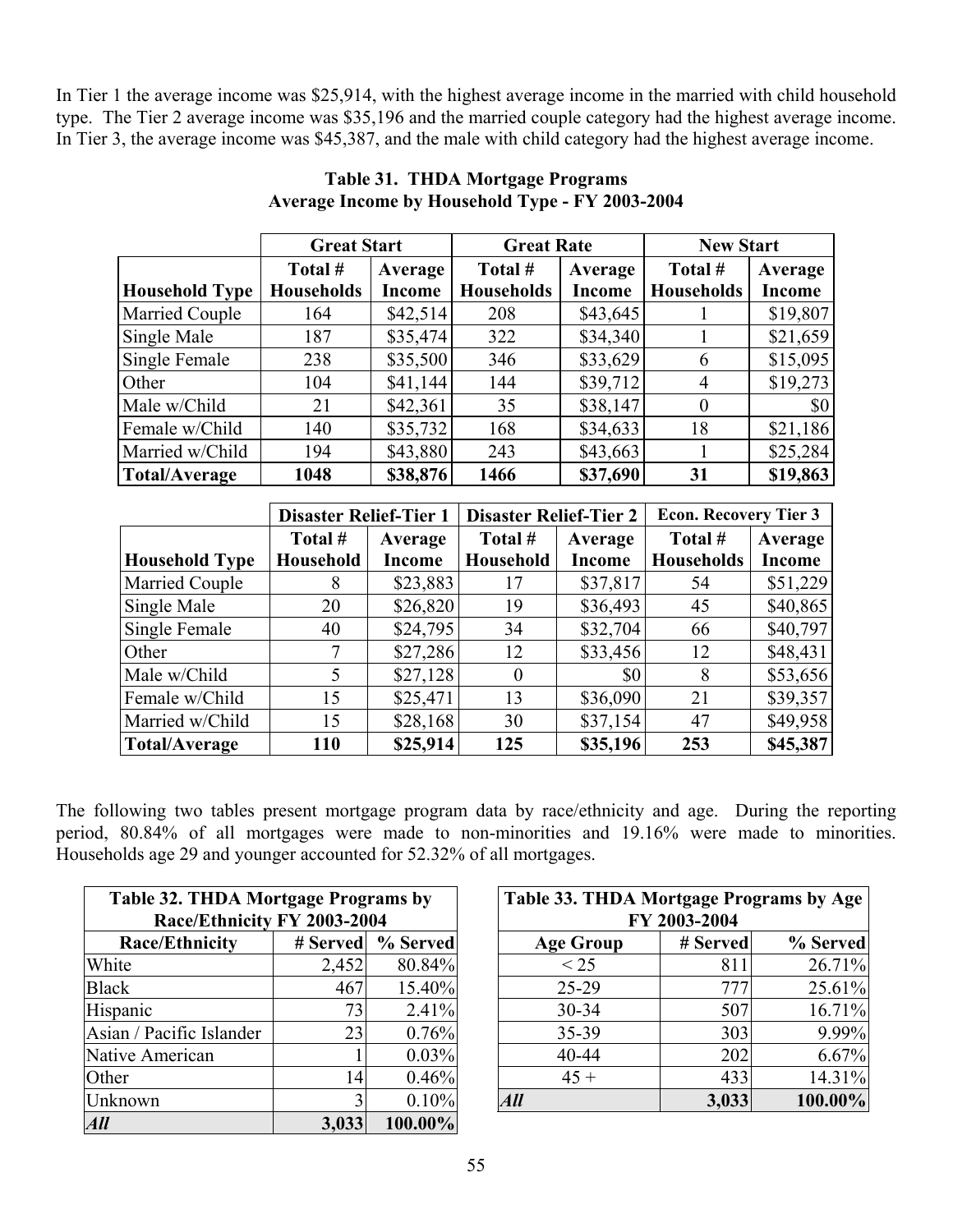#### **7. Housing Opportunities Using State Encouragement (HOUSE)**

HOUSE was a state funded program administered by THDA. While no new HOUSE money is available, projects funded in previous years continue to close out and beneficiaries are reported. The following presents summary information of HOUSE beneficiaries.

|                       | <b>EAST</b>      | <b>MIDDLE</b>         | <b>WEST</b>           | <b>TOTAL</b>     | $\frac{0}{0}$ |
|-----------------------|------------------|-----------------------|-----------------------|------------------|---------------|
| <b>INCOME</b>         |                  |                       |                       |                  |               |
| LOW                   | $\overline{3}$   | $\boldsymbol{0}$      | $\overline{0}$        | $\overline{3}$   | 18%           |
| <b>VERY LOW</b>       | 14               | $\boldsymbol{0}$      | $\overline{0}$        | 14               | 82%           |
| <b>TOTALS</b>         | 17               | $\boldsymbol{\theta}$ | $\boldsymbol{\theta}$ | 17               | 100%          |
| <b>RACE/ETHNICITY</b> |                  |                       |                       |                  |               |
| <b>WHITE</b>          | 16               | $\boldsymbol{0}$      | $\boldsymbol{0}$      | 16               | 94%           |
| <b>BLACK</b>          | $\boldsymbol{0}$ | $\boldsymbol{0}$      | $\boldsymbol{0}$      | $\boldsymbol{0}$ | $0\%$         |
| <b>NATIVE</b>         | $\boldsymbol{0}$ | $\boldsymbol{0}$      | $\overline{0}$        | $\boldsymbol{0}$ | $0\%$         |
| <b>AMERICAN</b>       |                  |                       |                       |                  |               |
| <b>ASIAN</b>          | $\mathbf{0}$     | $\boldsymbol{0}$      | $\boldsymbol{0}$      | $\boldsymbol{0}$ | $0\%$         |
| <b>HISPANIC</b>       |                  | $\boldsymbol{0}$      | $\boldsymbol{0}$      |                  | 6%            |
| <b>TOTALS</b>         | 17               | $\boldsymbol{\theta}$ | $\boldsymbol{\theta}$ | 17               | 100%          |
| <b>HH SIZE</b>        |                  |                       |                       |                  |               |
|                       | $\overline{2}$   | $\boldsymbol{0}$      | $\boldsymbol{0}$      | $\sqrt{2}$       | 12%           |
| $\overline{2}$        | 5                | $\boldsymbol{0}$      | $\overline{0}$        | 5                | 29%           |
| $\overline{3}$        | 5                | $\overline{0}$        | 0                     | 5                | 29%           |
| 4                     | $\overline{2}$   | $\boldsymbol{0}$      | $\overline{0}$        | $\overline{2}$   | 12%           |
| 5                     | $\overline{2}$   | $\boldsymbol{0}$      | $\overline{0}$        | $\overline{2}$   | 12%           |
| 6                     |                  | $\boldsymbol{0}$      | $\overline{0}$        |                  | 6%            |
| >6                    | $\overline{0}$   | $\overline{0}$        | $\overline{0}$        | $\boldsymbol{0}$ | $0\%$         |
| <b>TOTALS</b>         | 17               | $\boldsymbol{\theta}$ | 0                     | 17               | 100%          |

#### **Table 34. HOUSE Beneficiary Data FY 2003-2004 Income, Race/Ethnicity, Household Size by Grand Division**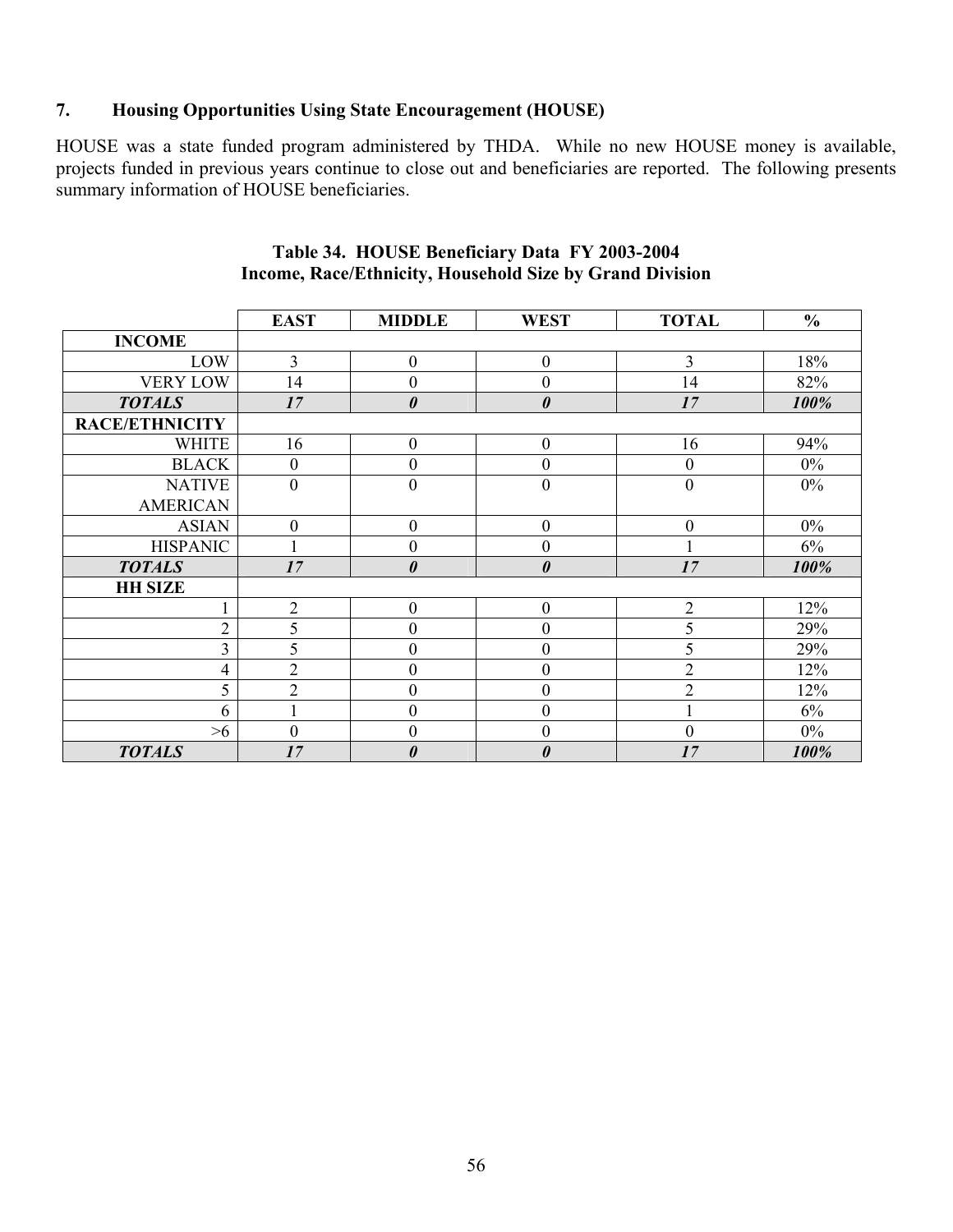The THDA grant program, funded only in fiscal year 2001, provided a \$2.0 million set-aside for the Special Needs Program, Creating Homes Initiative (CHI), a partnership with the State Department of Mental Health and Developmental Disabilities (MHDD). The partnership resulted in 97 units of housing persons with mental illness. No specific beneficiary data is available.

For the balance of projects funded by this one-year program, beneficiary data is available as projects are completed. The following table presents summary beneficiary data for the reporting period.

|                        | <b>EAST</b>    | <b>MIDDLE</b>    | <b>WEST</b>      | <b>TOTAL</b>   | $\frac{0}{0}$ |
|------------------------|----------------|------------------|------------------|----------------|---------------|
| <b>INCOME</b>          |                |                  |                  |                |               |
| LOW                    |                | $\mathbf{0}$     | 3                | $\overline{4}$ | 19%           |
| <b>VERY LOW</b>        | 15             |                  |                  | 17             | 81%           |
| <b>TOTALS</b>          | 16             | $\mathbf{r}$     | 4                | 21             | 100%          |
| <b>RACE/ETHNICITY</b>  |                |                  |                  |                |               |
| <b>WHITE</b>           | 13             | $\boldsymbol{0}$ |                  | 14             | 66%           |
| <b>BLACK</b>           | $\overline{2}$ |                  | 3                | 6              | 29%           |
| <b>NATIVE AMERICAN</b> | $\overline{0}$ | $\mathbf{0}$     | $\overline{0}$   | $\mathbf{0}$   | $0\%$         |
| <b>ASIAN</b>           |                | $\mathbf{0}$     | $\boldsymbol{0}$ |                | 5%            |
| <b>HISPANIC</b>        | $\theta$       | $\mathbf{0}$     | $\boldsymbol{0}$ | $\mathbf{0}$   | $0\%$         |
| <b>TOTALS</b>          | 16             |                  | 4                | 21             | 100%          |
| <b>HH SIZE</b>         |                |                  |                  |                |               |
|                        | 14             | $\mathbf{0}$     |                  | 15             | 71%           |
| $\overline{2}$         | $\overline{0}$ | $\overline{0}$   |                  |                | $5\%$         |
| 3                      |                |                  | $\boldsymbol{0}$ | $\overline{2}$ | 9%            |
| 4                      |                | $\overline{0}$   | $\boldsymbol{0}$ |                | 5%            |
| 5                      | $\theta$       | $\Omega$         |                  |                | 5%            |
| 6                      | $\theta$       | $\overline{0}$   | $\overline{0}$   | $\theta$       | $0\%$         |
| $>6$                   | $\overline{0}$ | $\theta$         |                  |                | $5\%$         |
| <b>TOTALS</b>          | 16             |                  | 4                | 21             | 100%          |

#### **Table 35. THDA Grant Program Beneficiary Data Income, Race/Ethnicity, Household Size by Grand Division FY 2003-2004**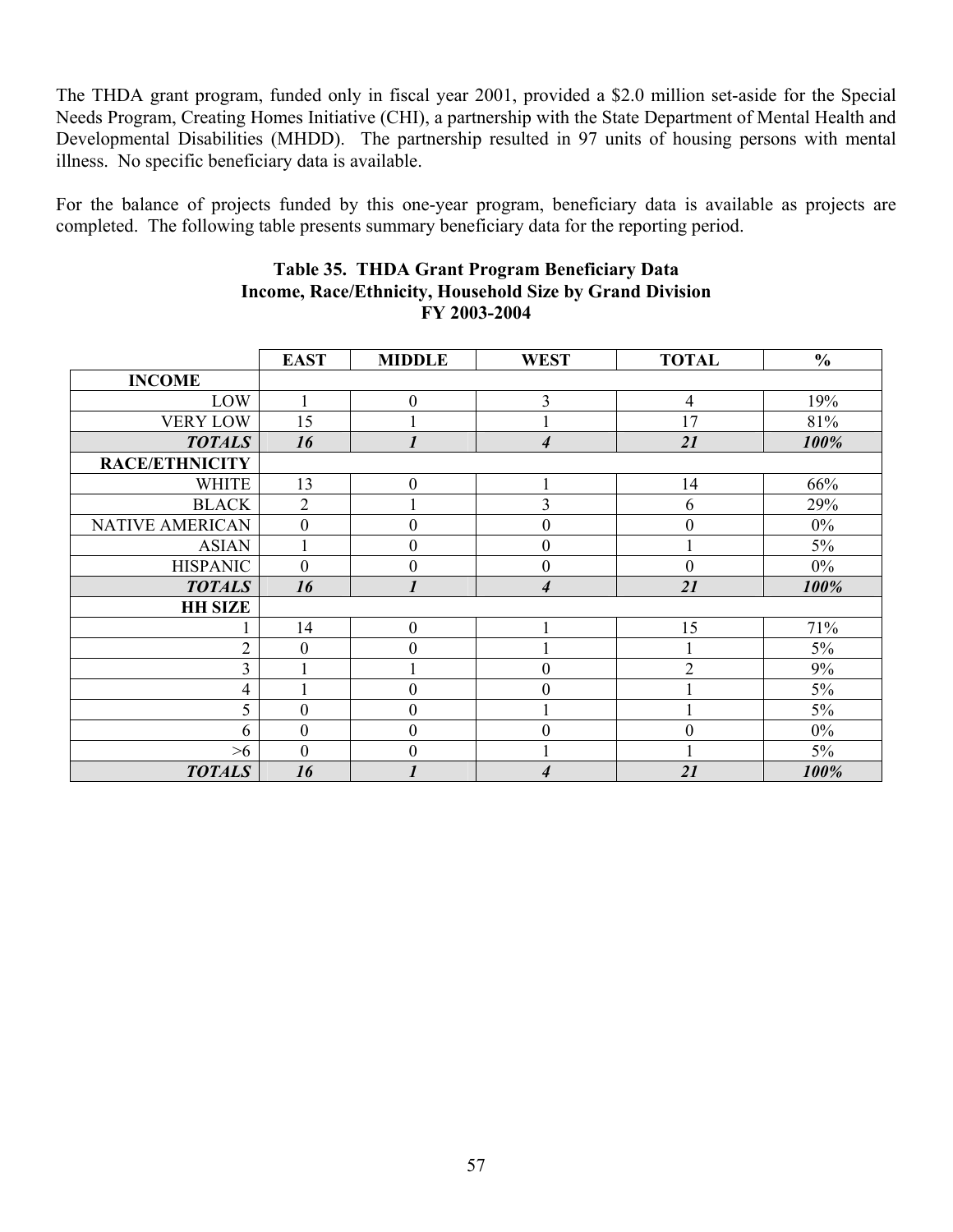At the end of the reporting period, projects funded in the Disaster Recovery Grant Program were beginning to close out and beneficiary data was submitted. The table below presents summary data by grand division, as of the end of the fiscal year.

|                        | <b>EAST</b>      | <b>MIDDLE</b>         | <b>WEST</b>      | <b>TOTAL</b>     | $\frac{0}{0}$ |
|------------------------|------------------|-----------------------|------------------|------------------|---------------|
| <b>INCOME</b>          |                  |                       |                  |                  |               |
| LOW                    | $\mathbf{1}$     | $\boldsymbol{0}$      | $\overline{2}$   | 3                | 37.5%         |
| <b>VERY LOW</b>        |                  | $\mathbf{0}$          | 3                | 4                | 50.0%         |
| <b>UNKNOWN</b>         | $\boldsymbol{0}$ | $\boldsymbol{0}$      |                  |                  | 12.5%         |
| <b>TOTALS</b>          | $\overline{2}$   | $\boldsymbol{\theta}$ | 6                | 8                | 100.0%        |
| <b>RACE/ETHNICITY</b>  |                  |                       |                  |                  |               |
| <b>WHITE</b>           | $\overline{2}$   | $\boldsymbol{0}$      | $\boldsymbol{0}$ | $\overline{2}$   | 25.0%         |
| <b>BLACK</b>           | $\mathbf{0}$     | $\boldsymbol{0}$      | 5                | 5                | 62.0%         |
| <b>NATIVE AMERICAN</b> | $\boldsymbol{0}$ | $\boldsymbol{0}$      | $\boldsymbol{0}$ | $\theta$         | $00.0\%$      |
| <b>ASIAN</b>           | $\boldsymbol{0}$ | $\boldsymbol{0}$      | $\overline{0}$   | $\theta$         | $00.0\%$      |
| <b>HISPANIC</b>        | $\boldsymbol{0}$ | $\overline{0}$        | $\boldsymbol{0}$ | $\theta$         | $00.0\%$      |
| OTHER/UNKNOWN          | $\boldsymbol{0}$ | $\boldsymbol{0}$      |                  |                  | 13.0%         |
| <b>TOTALS</b>          | $\overline{2}$   | $\boldsymbol{\theta}$ | 6                | 8                | 100.0%        |
| <b>HH SIZE</b>         |                  |                       |                  |                  |               |
|                        | 1                | $\boldsymbol{0}$      | $\overline{2}$   | 3                | 37.5%         |
| $\overline{2}$         |                  | $\boldsymbol{0}$      |                  | $\overline{2}$   | 25.0%         |
| 3                      | $\mathbf{0}$     | $\boldsymbol{0}$      | $\overline{2}$   | $\overline{2}$   | 25.0%         |
| $\overline{4}$         | $\mathbf{0}$     | $\boldsymbol{0}$      | $\boldsymbol{0}$ | $\boldsymbol{0}$ | $00.0\%$      |
| 5                      | $\mathbf{0}$     | $\overline{0}$        | $\boldsymbol{0}$ | $\mathbf{0}$     | $00.0\%$      |
| 6                      | $\boldsymbol{0}$ | $\boldsymbol{0}$      | $\boldsymbol{0}$ | $\boldsymbol{0}$ | $00.0\%$      |
| >6                     | $\overline{0}$   | $\boldsymbol{0}$      | $\boldsymbol{0}$ | $\theta$         | $00.0\%$      |
| <b>UNKNOWN</b>         | $\boldsymbol{0}$ | $\boldsymbol{0}$      |                  |                  | 12.5%         |
| <b>TOTALS</b>          | $\overline{2}$   | $\pmb{\theta}$        | 6                | 8                | 100.0%        |

### **Table 36. Disaster Recovery Grant Program Beneficiary Data Income, Race/Ethnicity, Household Size by Grand Division FY 2003-2004**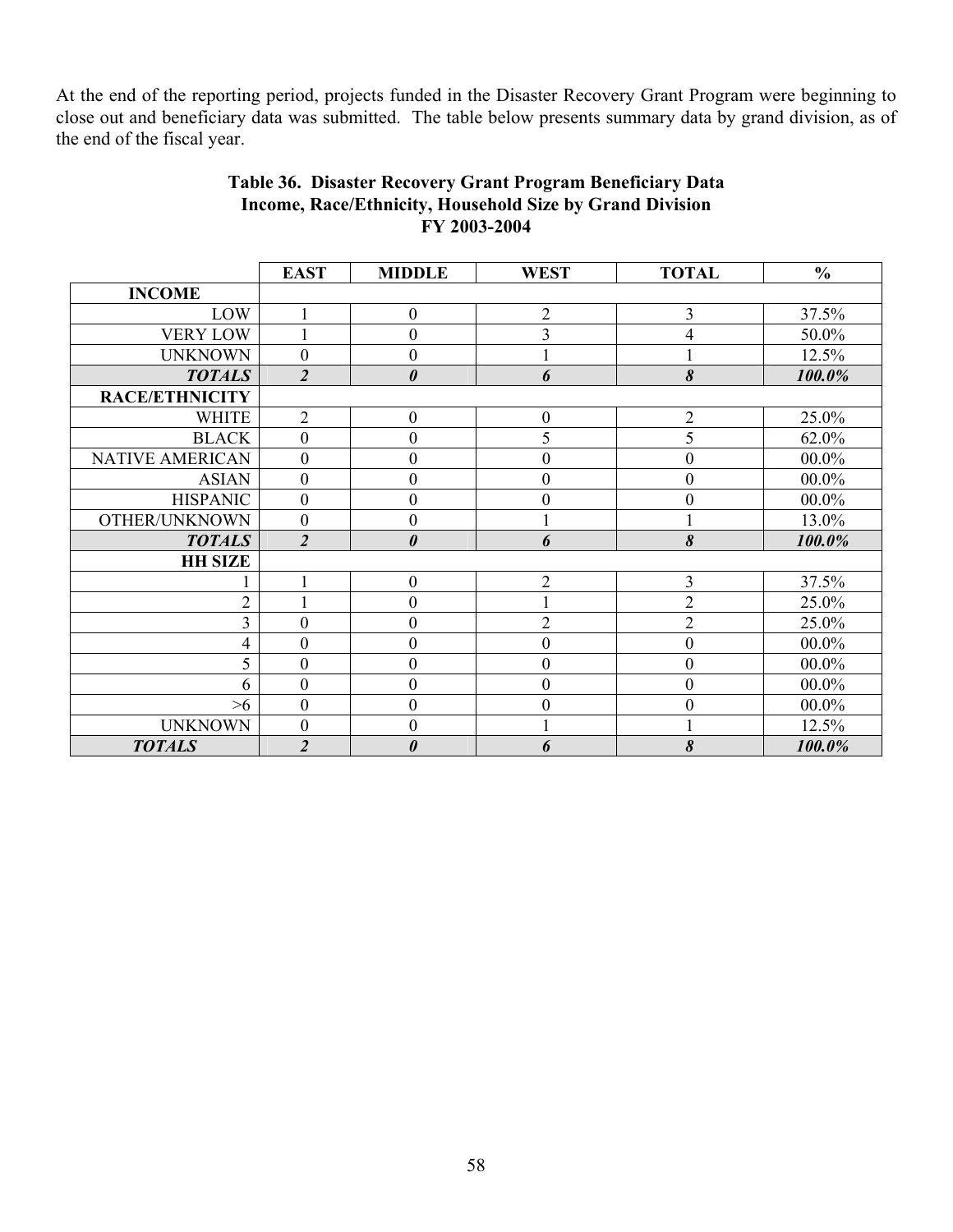The THDA House Repair Grant program, a partnership with Rural Housing Services of the USDA, also began to provide beneficiary data at the end of the fiscal year. Presented below is summary beneficiary data by grand division.

|                        | <b>EAST</b>      | <b>MIDDLE</b>    | <b>WEST</b>      | <b>TOTAL</b>     | $\frac{0}{0}$ |
|------------------------|------------------|------------------|------------------|------------------|---------------|
| <b>INCOME</b>          |                  |                  |                  |                  |               |
| LOW                    | $\boldsymbol{0}$ | $\mathbf{0}$     | $\boldsymbol{0}$ | $\mathbf{0}$     | $0\%$         |
| <b>VERY LOW</b>        | 13               | 22               | 31               | 66               | 100%          |
| <b>TOTALS</b>          | 13               | 22               | 31               | 66               | 100%          |
| <b>RACE/ETHNICITY</b>  |                  |                  |                  |                  |               |
| <b>WHITE</b>           | 12               | 17               | 10               | 39               | 59%           |
| <b>BLACK</b>           |                  | 5                | 20               | 26               | 39%           |
| <b>NATIVE AMERICAN</b> | $\boldsymbol{0}$ | $\boldsymbol{0}$ |                  |                  | 2%            |
| <b>ASIAN</b>           | $\boldsymbol{0}$ | $\boldsymbol{0}$ | $\boldsymbol{0}$ | $\boldsymbol{0}$ | $0\%$         |
| <b>HISPANIC</b>        | $\boldsymbol{0}$ | $\boldsymbol{0}$ | $\mathbf{0}$     | $\mathbf{0}$     | $0\%$         |
| <b>TOTALS</b>          | 13               | 22               | 31               | 66               | 100%          |
| <b>HH SIZE</b>         |                  |                  |                  |                  |               |
|                        | 7                | 13               | 22               | 42               | 64%           |
| $\overline{2}$         | 5                | 6                | 7                | 18               | 27%           |
| 3                      | $\mathbf{0}$     | $\overline{2}$   | $\overline{2}$   | $\overline{4}$   | 6%            |
| $\overline{4}$         |                  | $\boldsymbol{0}$ | $\boldsymbol{0}$ |                  | 2%            |
| 5                      | $\boldsymbol{0}$ | $\mathbf{1}$     | $\boldsymbol{0}$ | 1                | 2%            |
| 6                      | $\boldsymbol{0}$ | $\boldsymbol{0}$ | $\boldsymbol{0}$ | $\boldsymbol{0}$ | $0\%$         |
| >6                     | $\mathbf{0}$     | $\boldsymbol{0}$ | $\mathbf{0}$     | $\boldsymbol{0}$ | $0\%$         |
| <b>TOTALS</b>          | 13               | 22               | 31               | 66               | 100%          |

#### **Table 37. THDA House Repair Grant Program Beneficiary Data Income, Race/Ethnicity, Household Size by Grand Division FY 2003-2004**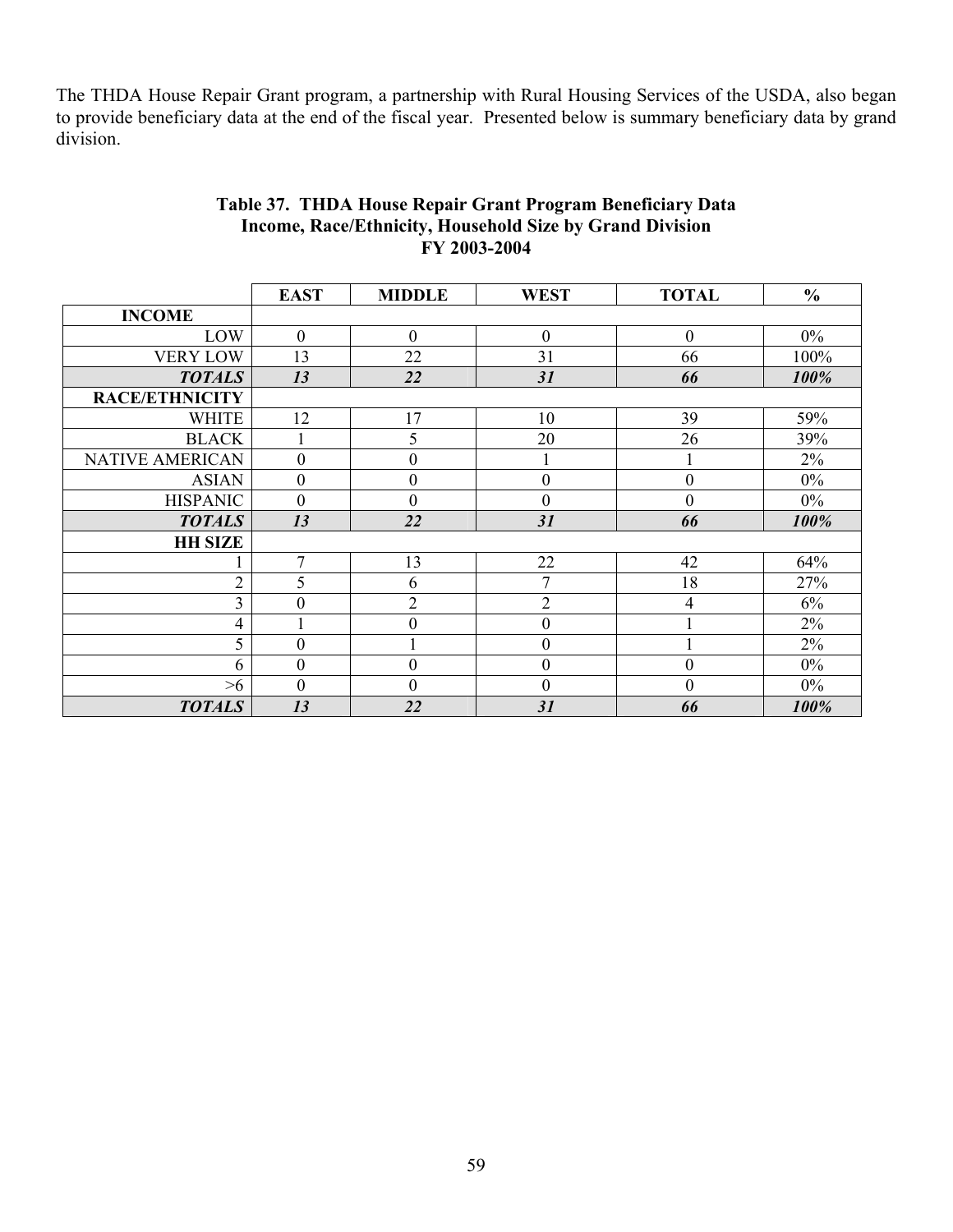# **8. Low Income Housing Tax Credit Program (LIHTC)**

Demographic information on actual tenants is not collected under this program. However, certain information is available from applications concerning size of units to be built/rehabilitated and percentage of units to be reserved for certain population groups. The following table is based on that information.

| <b>Total Units</b>                      | 3,193                   |
|-----------------------------------------|-------------------------|
|                                         |                         |
| <b>Household Size</b>                   | <b>Percent of Total</b> |
| 1 Bedroom                               | 6%                      |
| 2 Bedrooms                              | 44%                     |
| $3+$ Bedrooms                           | 50%                     |
|                                         |                         |
| <b>Units Reserved for Income Groups</b> |                         |
| $\leq 60\%$ Area Median Income (AMI)    | 100%                    |
|                                         |                         |
| <b>Units Reserved for Special Needs</b> |                         |
| Elderly                                 | 34%                     |
| <b>Physically Disabled</b>              | $1\%$                   |

# **Table 38. LIHTC Units Authorized, CY 2003 Selected Information**

#### **9. Tax-Exempt Multi-Family Bond Authority**

No demographic information is compiled for this program.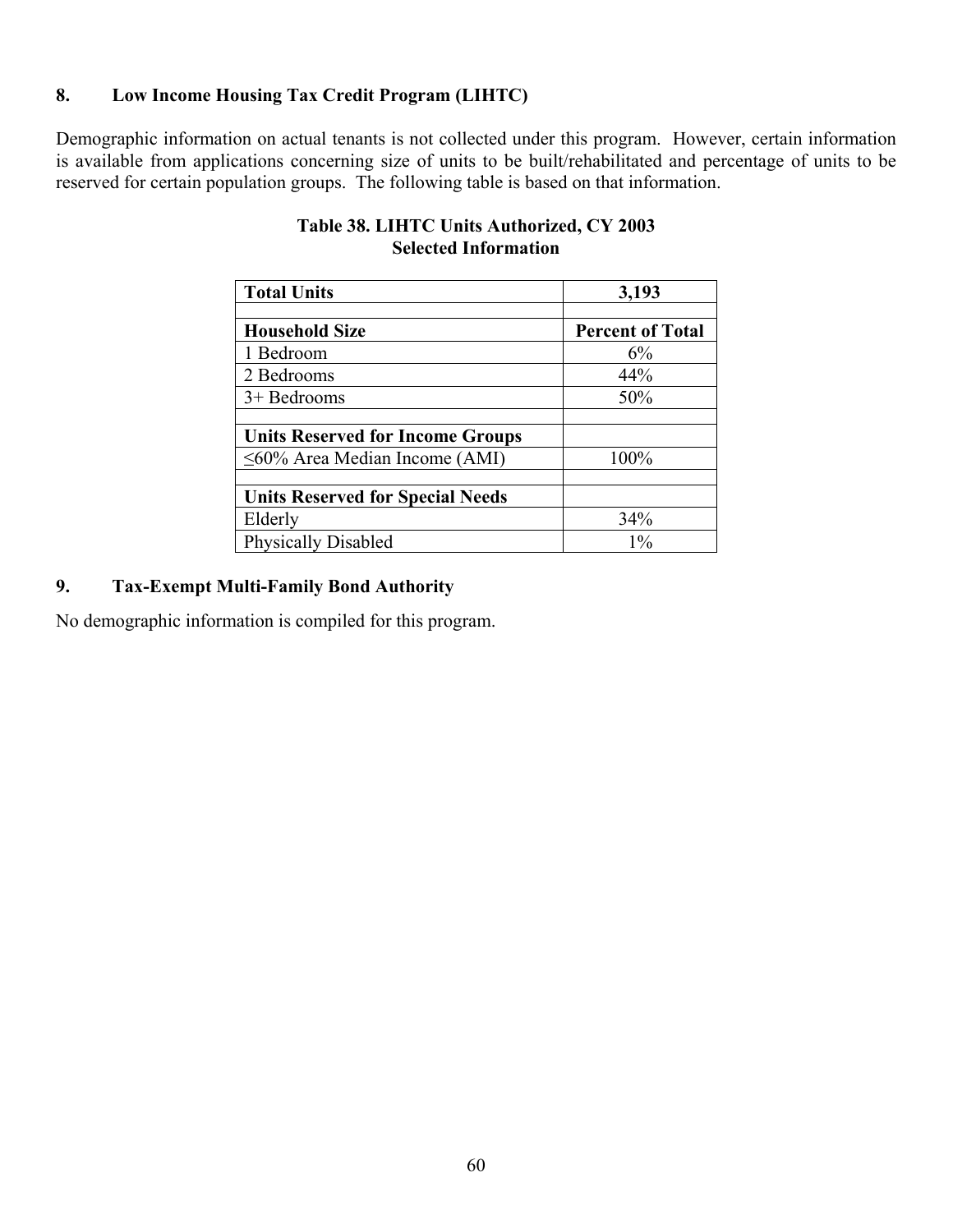#### **Summary**

Information on the numbers of families and persons assisted is maintained in different forms. Information for CDBG, and ESG is in the form of persons. HOPWA provided information both on individual beneficiaries and on family beneficiaries. Information on the remaining programs was in the form of households. Table 39 reflects these separately.

| <b>PROGRAM</b>                         | NON-<br><b>MIN</b> | <b>MIN</b> | <b>HH<sub>s</sub></b> | <b>PERSONS</b> | <b>FEMALE HH</b> |  |  |
|----------------------------------------|--------------------|------------|-----------------------|----------------|------------------|--|--|
| PROGRAMS REQUIRED BY CONSOLIDATED PLAN |                    |            |                       |                |                  |  |  |
| <b>CDBG</b>                            | 181,944            | 20,583     |                       | 202,527        | 25,691           |  |  |
| HOME(1)                                | 259                | 72         | 331                   |                |                  |  |  |
| HOPWA(2)                               | 651                | 220        | 170                   | 871            |                  |  |  |
| <b>ESG</b>                             | 16,539             | 4,624      |                       | 21,163         |                  |  |  |
| <b>Total</b>                           |                    |            | 501                   | 224,561        |                  |  |  |
| <b>OTHER PROGRAMS</b>                  |                    |            |                       |                |                  |  |  |
| Section 8 RA                           | 3,108              | 3,688      | 6,796                 |                |                  |  |  |
| Section 8 CA                           | 17,262             | 10,269     | 27,531                |                |                  |  |  |
| Homeownership                          | 2,452              | 578        | 3,030                 |                |                  |  |  |
| <b>HOUSE</b>                           | 16                 | 1          | 17                    |                |                  |  |  |
| <b>THDA</b>                            | 14                 | 7          | 21                    |                |                  |  |  |
| Disaster Recovery Grant                | $\overline{2}$     | 5          | 7                     |                |                  |  |  |
| House Repair Program                   | 39                 | 27         | 66                    |                |                  |  |  |
| <b>LIHTC</b>                           | n/a                | n/a        | 3,193                 |                |                  |  |  |
| Multifamily Bond Authority             | n/a                | n/a        | 1,336                 |                |                  |  |  |
| <b>Total</b>                           |                    |            | 41,997                |                |                  |  |  |
| <b>Grand Total</b> $(2)$               |                    |            | 42,498                | 224,561        |                  |  |  |

# **Table 39. Recap of Families and Persons Assisted All Programs**

- (1) Totals do not include missing data for race: 7 in HOME, 3 in Homeownership, and 1 in Disaster Recovery
- (2) HOPWA includes 170 beneficiary families and 871 individuals. Racial data is available for individuals only.

Because the Non-minority and Minority columns may represent either households or persons, depending on the program, totals are not given.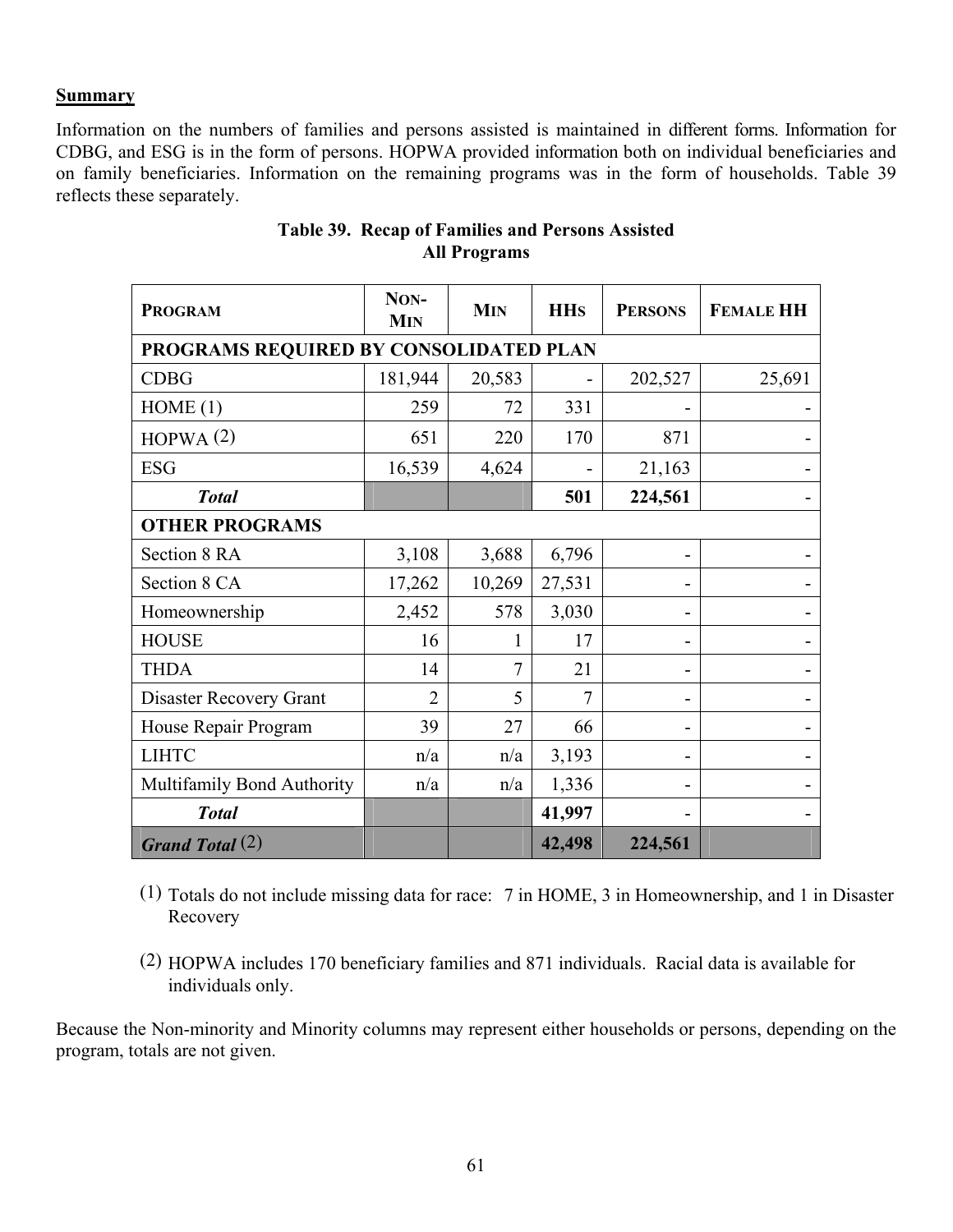#### **E) ACTIONS TAKEN TO AFFIRMATIVELY FURTHER FAIR HOUSING**

The State of Tennessee carried out a variety of activities to affirmatively further fair housing as described below.

The "Tennessee Fair Housing Matters" conference, held in April, was the result of a partnership involving Tennessee Housing Development Agency, Tennessee Human Rights Commission, The City of Murfreesboro, Community Development Department, and two Metropolitan Nashville-Davidson County agencies: Metropolitan Development and Housing Agency (MDHA) and Metropolitan Human Relations Commission. Housing practitioners, advocates, and consumers from across the state gathered to hear presentations on a variety of issues which affect accessibility to housing, limited English proficiency and housing issues in the international community, predatory lending, homeownership programs, and housing accessibility for the disabled. Through a partnering process, the results of state and local agency activities to affirmatively further fair housing are amplified, and duplicative efforts are avoided.

Also in April, THDA partnered with other organizations to provide the two-day capacity building conference: "Reaching New Heights." Non-profit agencies, including CHDOs, from across Tennessee attended this event designed to address capacity building and strategic planning issues faced by all non-profits. West Tennessee Legal Services provided a Fair Housing and Title VI element to the curriculum, as well as a Fair Housing manual designed specifically for the conference participants. In addition to THDA, conference sponsors were AmSouth Bank, Federal Reserve Bank of Atlanta, Neighborhood Reinvestment Corporation , Fannie Mae, HUD, and Douglas Cherokee. Because of these sponsors, the conference was provided without charge to attendees. Because of these sponsors, the conference was provided without charge to attendees.

The THDA Tennessee Homebuyer Education Initiative continued in this reporting period, which includes fair housing training. West Tennessee Legal Services conducted the initial fair housing component of this effort and developed training materials for the trainers to use in their homebuyer education sessions. Homebuyer Education participants receive a manual which includes fair housing information, and a Spanish language manual is available.

The HOME program continues to distribute a guide to the Fair Housing Act to every grantee and every beneficiary of the program. In addition, HOME grantees were given fair housing information, written in Spanish, for beneficiaries. Both HOME and CDBG programs provide all grantees with the State list of minority and female contractors.

The Section 8 Rental Assistance Division works on a continuing basis with West Tennessee Legal Services to provide Fair Housing Training for staff and landlords.

ECD worked with the Office of the Governor to have April declared Fair Housing Month.

Through the Homeownership program, the State continued to target first time homebuyers, including minorities and women, in order to make homeownership available and to encourage non-concentration of minorities in certain census tracts. During the reporting period, 19% of loan recipients were minorities.

As a part of its ESG program, the State continues to give funding priority to those shelter grantees that make their facilities accessible to persons with physical disabilities. The program also required its grantees to do a self-study of Section 504 compliance to assure accessibility for persons with disabilities.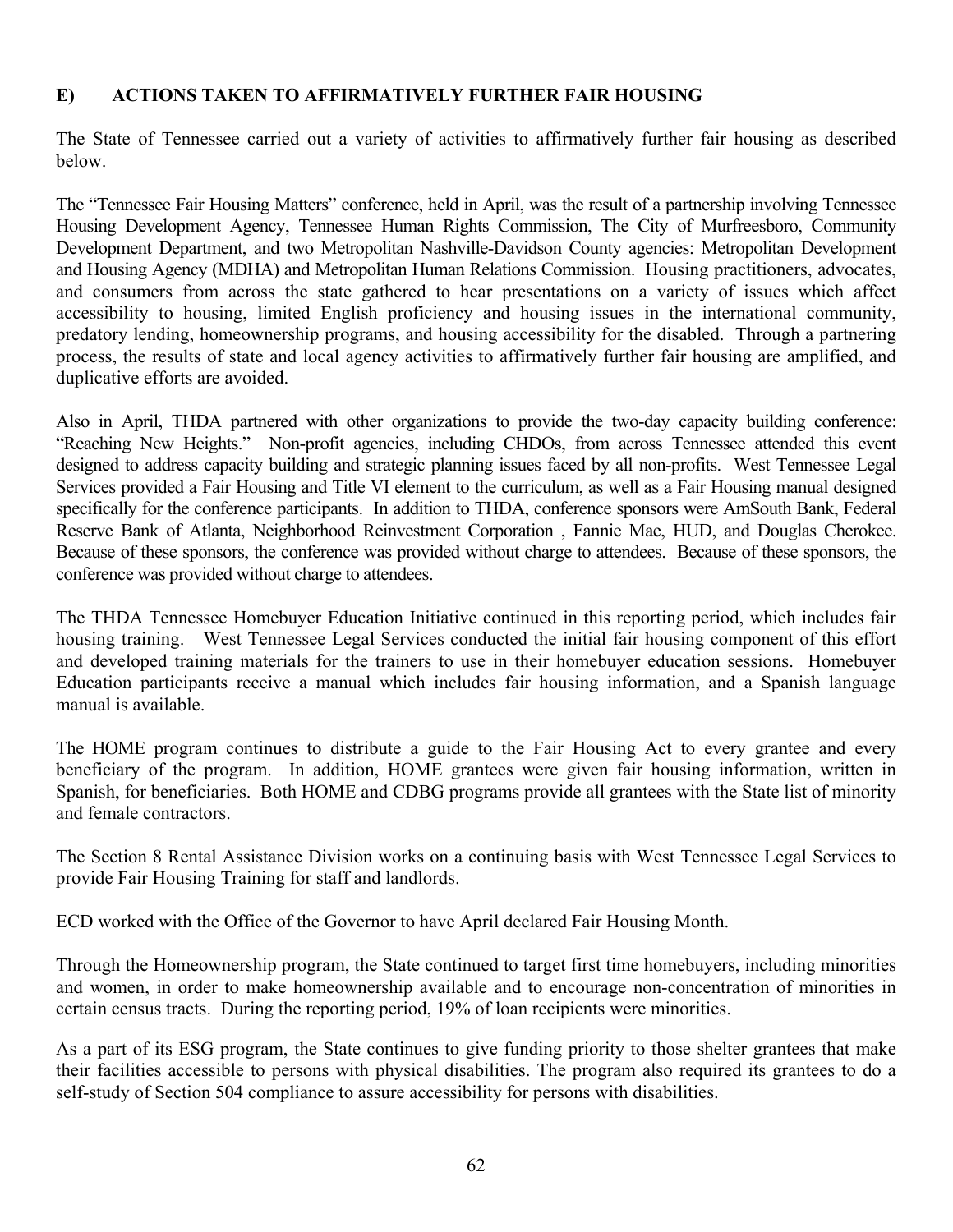### **F) OTHER ACTIONS INDICATED IN THE STRATEGIC PLAN AND ACTION PLAN**

#### **Section 8 Family Self Sufficiency Program**

Family Self Sufficiency (FSS) is a requirement of the HUD Section 8 Housing Choice Voucher Program which began in 1990 as an effort to enable Section 8 participants to become self sufficient or independent of welfare assistance. The program is administered by the Rental Assistance Division of THDA with additional federal funds to support FSS staff.

Participants sign a five-year contract in which they agree to find employment and identify goals which they must reach for achieving financial independence. Staff assists participants in identifying goals and provides referrals for resources in the community. Participants are eligible for the establishment of an escrow account which is based on increased income as a result of employment. The funds in the escrow account may be accessed by the participant once the contract is fulfilled or the family is paying all their rent.

There are currently 227 families participating in the program across the state. Already 91 families have completed the program. Of the 91 who completed the program, 75 received escrow funds. At least 20 families used the escrow fund toward the purchase of a home.

#### **Section 8 to Homeownership Program**

The THDA Section 8 to Homeownership Program offers a mortgage subsidy to low income families that are not able to afford a mortgage payment for a home in the area where they reside without some financial assistance. In the Housing Choice Voucher program, families typically pay 30% of their monthly-adjusted income (or the family's Total Tenant Payment) toward homeownership expenses, and THDA pays the difference between the family's Total Tenant Payment and the actual monthly mortgage payment. The mortgage assistance payment must be paid directly to the lender or loan servicing company, and not to the family. At the end of the reporting period, June 30, 2004, 22 home closings had occurred using this program.

#### **State of Tennessee Rental Assistance Program (STRAP)**

The STRAP program is a partnership between THDA and the State Department of Mental Health and Developmental Disabilities (MHDD), Division of Developmental Disabilities. STRAP is designed to provide housing and supportive services for persons discharged from the developmental centers operated by MHDD. These persons are usually well below 30% of the median income. MHDD provides funds for rental assistance while THDA provides Housing Quality Standards (HQS) inspections. As of June 30, 2004, the STRAP Program is assisting 930 persons across the state with their rent in 655 housing units.

#### **Lead-Based Paint**

Title X of the Federal Lead-Based Paint regulation became effective on September 15, 2000, and, on September 26, 2000, the Tennessee Department of Environment and Conservation (TDEC) developed a certification program and compiled a registry of certified lead inspectors, testing laboratories, contractors and training facilitators.

In April 2001, HUD and EPA issued a joint memorandum to clarify Title X requirements for rehabilitation of housing to clarify the definition of abatement under regulations issued by EPA and HUD and to assert that HUD and EPA regulations are complementary. On May 2, 2001, THDA and TDEC issued a joint memorandum that allows for the use of HUD regulations in rehabilitation projects. TDEC certified lead-based paint professionals must be used. These joint efforts have enabled rehabilitation efforts to resume.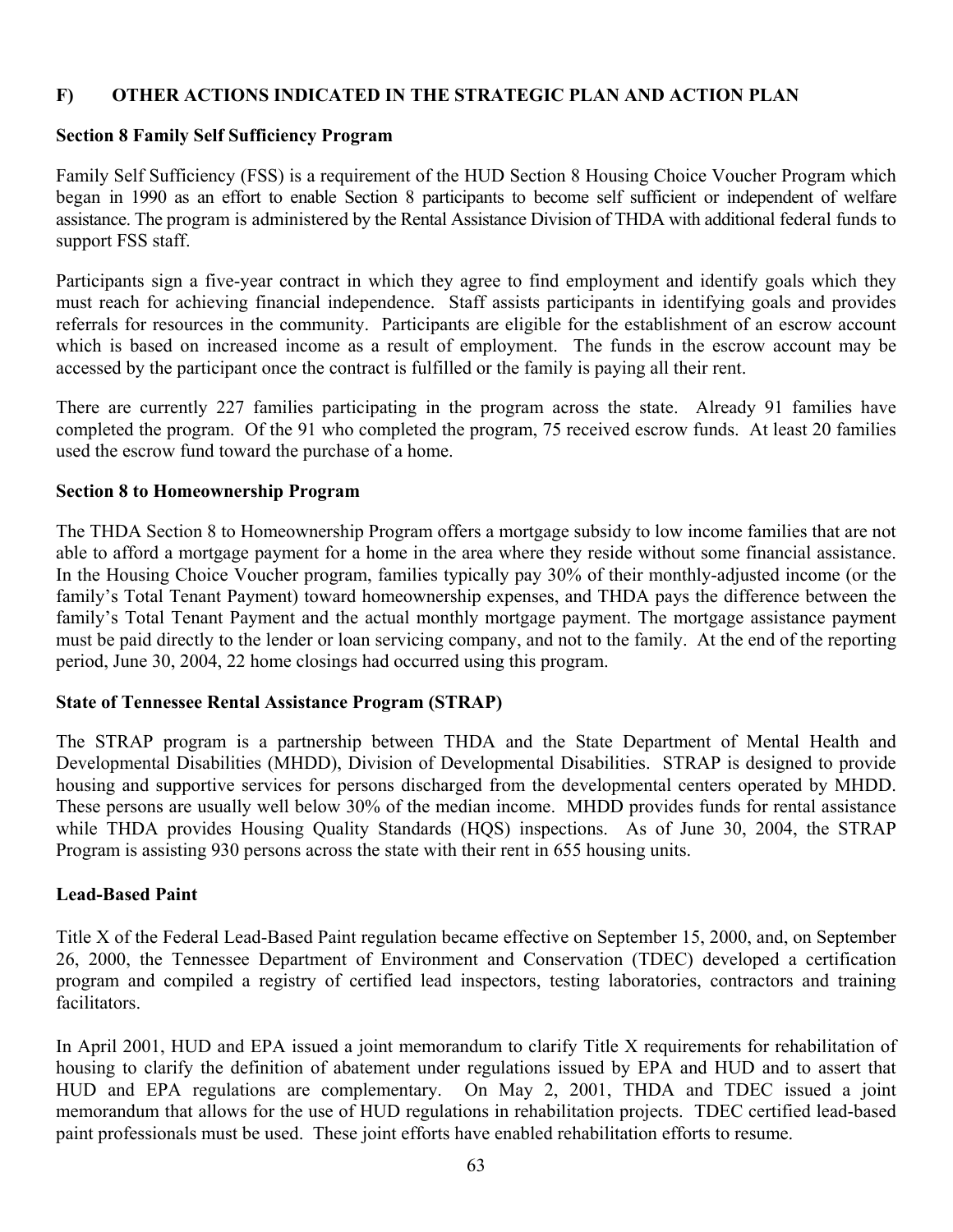THDA distributes to all grantees the Lead Chapter of the HOME operations manual, providing further guidance for compliance with HUD regulations.

# **Part II Assessment of Annual Performance**

The Consolidated Plan established two priorities:

1. Housing Priority: Low-and Moderate-Income Households

Tennessee will encourage that funding priority be given for housing that serves low- and moderateincome households. These are households whose income is 80 percent or less of the median family income for the particular area.

2. Community Development Priority: Serious and Resolvable Community Development Problems

Tennessee will encourage that funding priority be given to programs and projects that address serious and resolvable community development problems.

To address these priorities, the Consolidated Plan established four foundational goals and eleven policy initiatives, all of which are broad in scope and not easily measured. For purposes of discussion and assessment of annual performance, the focus will be on the four foundational goals. The foundation goals and policy initiatives are as follows:

#### **Foundation Goals:**

- 1) Provide Decent Housing
- 2) Provide a Suitable Living Environment
- 3) Provide Expanded Economic Opportunities
- 4) Improve the Effectiveness of Programs

#### **Policy Initiatives:**

- 1) Increase the availability of affordable housing and preserve the affordable housing stock.
- 2) Help homeless persons and persons at risk of becoming homeless to obtain appropriate housing.
- 3) Increase the supply of supportive housing for persons with special needs.

4) Revitalize deteriorating or deteriorated neighborhoods and improve the safety and livability of neighborhoods and communities.

5) Reduce the isolation of persons by income or race within a community or area and increase the fair access to quality public and private facilities and services.

6) Restore and preserve properties of an historic, aesthetic, or architectural value and conserve energy resources.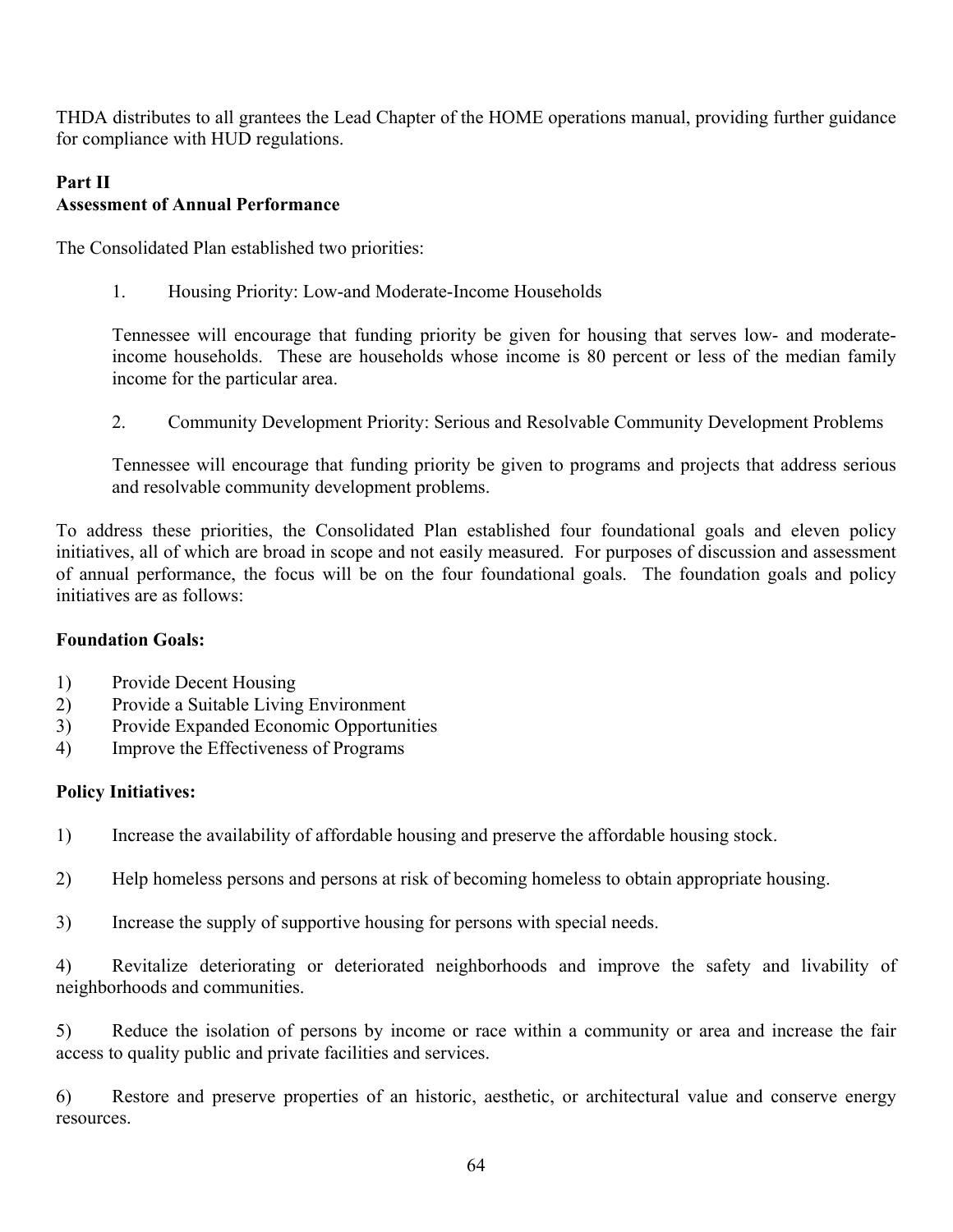7) Make mortgage financing available to low and moderate income persons at reasonable rates using nondiscriminatory lending practices.

8) Increase the access to capital and credit for community, economic, small business, and entrepreneurial development.

9) Increase the accessibility of jobs in relation to housing that is affordable to low-income persons.

10) Increase job training, skill development, education, empowerment, and self-sufficiency opportunities for low-income persons to reduce generational poverty.

11) Strengthen and extend the effectiveness of programs and public/private partnerships.

#### **Assessment of Annual Performance**

1. Provide Decent Housing

The State of Tennessee showed significant performance in this area. The State increased the availability of affordable housing by making below market rate mortgage loans to 2,545 low- to moderate-income first-time homebuyers. This was accomplished through the THDA homeownership programs. In addition, Tiers 1 and 2 of the Disaster Relief Economic Recovery Mortgage Program assisted 235 low and moderate income homebuyers directly affected by a natural disaster. An increase in the availability of affordable rental housing was accomplished through the rehabilitation or new construction of rental housing utilizing the HOME and LIHTC funded programs. Grant awards and tax credit allocations were made in these programs that are expected to create 3,283 new or improved rental units. Additional affordable rental units, 1,336, will be created through the multi-family bond authority program. No data was available on the number of new units actually completed during the reporting period. The HOME Special Needs set aside funded 42 units of housing. Part of the one-year THDA Grant Progam is the Special Needs Program in which THDA set aside \$2.0 million used in partnership with the State Department of Mental Health and Developmental Disabilities (MHDD) to fund housing for the mentally ill. This partnership, Creating Homes Initiative (CHI), resulted in 97 units. No specific data is available for the beneficiaries of these units.

The State preserved the affordable housing stock by utilizing the CDBG and HOME programs for owneroccupied rehabilitation projects. Information was available for HOME on the number of units funded, of which there were 360. Through the CDBG housing rehabilitation program, 54 low and moderate income home owners now live in safe, decent housing.

This foundational goal also encompasses assisting homeless persons and persons at risk of becoming homeless. Through the State-administered ESG and HOPWA programs, 22,034 persons and 170 families were assisted. This number includes all persons reported as being served under the ESG program and those persons receiving assistance under HOPWA.

As a result of the state's participation in the U. S. Interagency Council on Homelessness Policy Academy, a state homeless task force is in the initial stages of organization. THDA is participating in the organizational meetings along with ten other state agencies.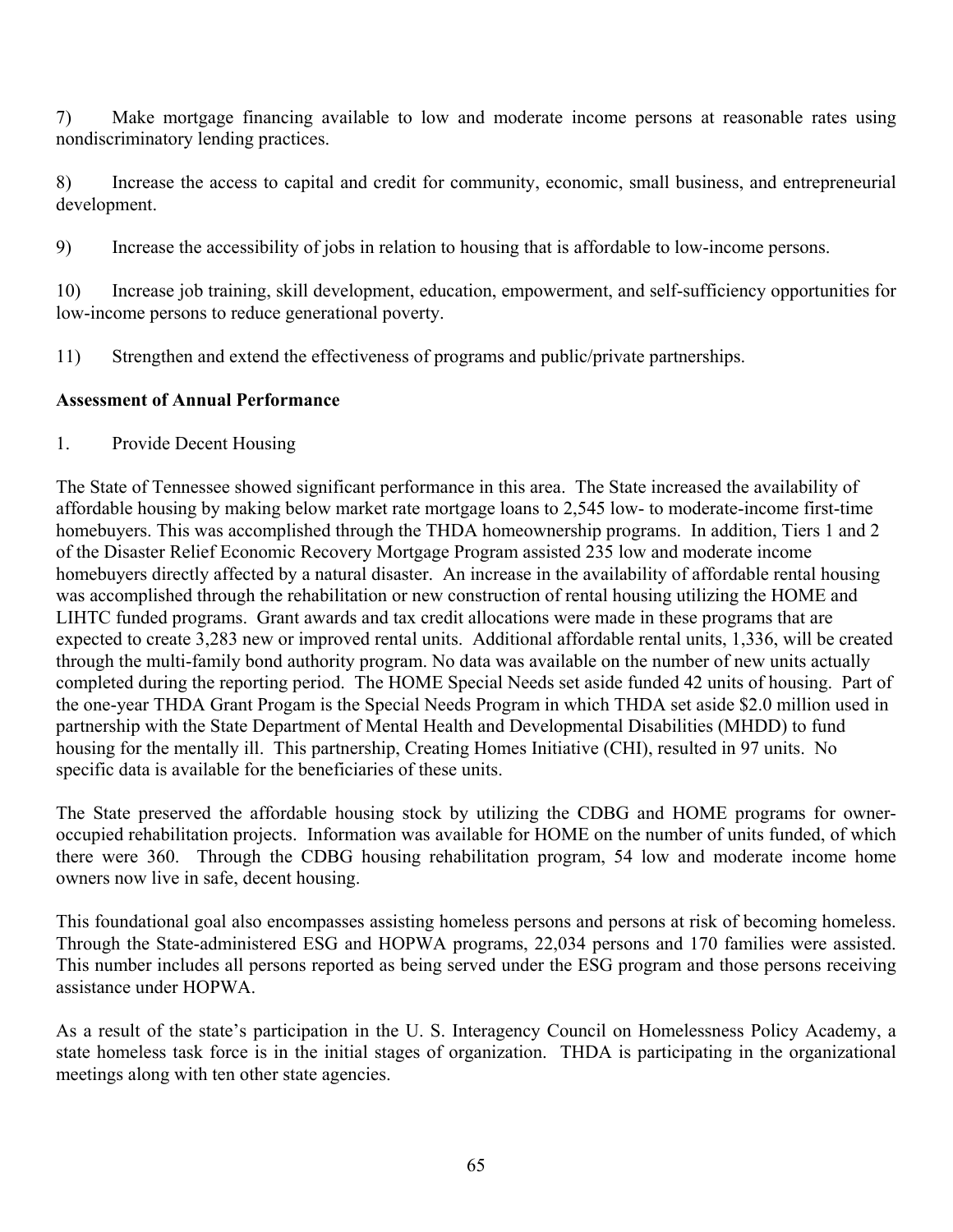As described above in Part F. the THDA STRAP Program, in cooperation with the State Division of Developmental Disabilities, addressed this goal by providing rental assistance to this special population. At the end of the reporting period, 930 persons have been given assistance through this program.

2. Provide a Suitable Living Environment

The HOME program provides funds for single family construction and rehabilitation which, when coupled with local neighborhood community programs, contribute to sustaining and building quality neighborhoods and communities. Home Buyer Education, Rental Assistance Section 8 to Homeownership, and Family Self Sufficiency (FSS) help families and individuals invest in their personal futures and their communities.

The THDA Disaster Relief and Recovery programs initiatied this year assisted individuals to recover from the devastation of floods and tornadoes and, in conjunction with other federal programs as well as local inititatives, helped to restore a suitable living environment in affected neighborhood.

THDA's Bicentennial Neighborhoods Initiative (BNI) was begun through pilot sites in Chattanooga (through Chattanooga Neighborhood Enterprises) and in Nashville (through Metropolitan Development and Housing Agency). BNI was designed to spur an overall community-wide vision for neighborhood improvement including mortgage financing, housing rehabilitation and infrastructure improvement within a concentrated area of the city. Funding for these Initiatives comes from a variety of sources, including both public and private funds. This initiative was expanded to include sites in Brownsville in West Tennessee and Rockwood, Dandridge and Johnson City in East Tennessee.

3. Provide Expanded Economic Opportunities

Under this foundational goal in the Consolidated Plan, it was mentioned that mortgages should be offered at below market rates in every area of the State. THDA's homeownership programs continue to do this.

Another aspect of this foundational goal was to increase capital and credit for small business and entrepreneurial development. No data were collected for this report pursuant to this objective.

Relative to increased accessibility to jobs, job training, etc., the THDA Rental Assistance Division continues to administer the Family Self Sufficiency Program.

Through ECD, the CDBG economic development category resulted in new jobs for 2,016 low and moderate income persons.

4. Improve the Effectiveness of Programs

This year the Consolidated Plan programs continue discussions and meetings in which the common vision and goals are established the effectiveness of all programs should be improved.

# **Future Actions**

The State of Tennessee will continue its efforts to implement the Consolidated Plan. We will continue working on implementing our new five-year plan; continue to work with public housing authorities as they adopt their long-term plans, and work to improve reporting in uniform ways. As we become more familiar with IDIS, we can better evaluate our ability to do this. We will continue to work toward a truly consolidated program by exploring ways to make it easier for eligible entities to access federal and state funds to meet the housing needs of low- and moderate-income citizens throughout Tennessee.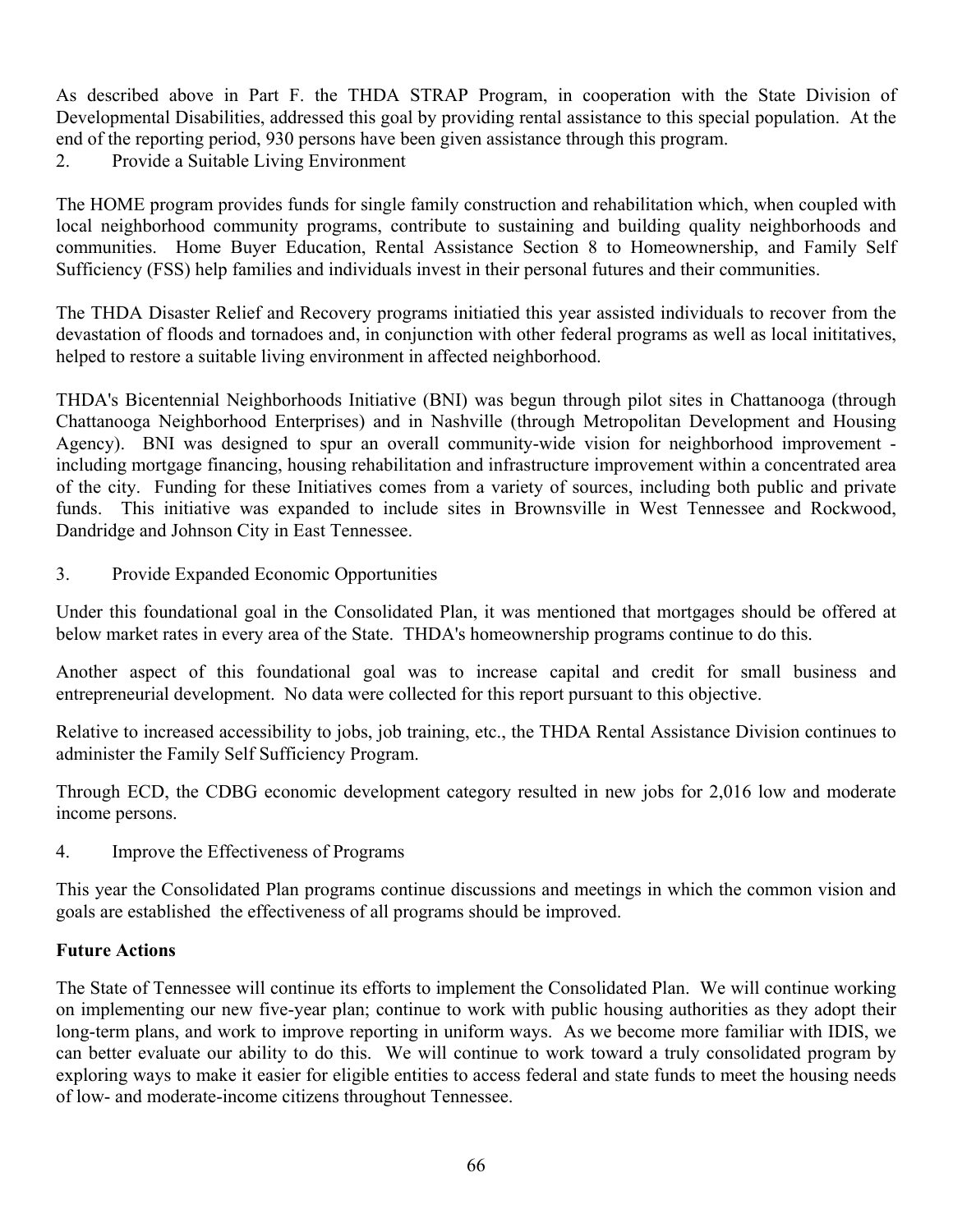During the fiscal year and as we proceed into the new year, we are engaged in preparation of the Consolidated Plan for 2005-2010, including the development of a performance measurement system. For the time being, we continue to report on the amount of dollars awarded, and activities funded in the CDBG, HOME, ESG and HOPWA programs. We also report on the ways in which the programs provide decent housing, a suitable living environment, and expanded economic opportunity.

The state does not carry out these programs nor provide direct services, rather we make funds available to local governments as well as non-profit agencies who deliver services to local communities and individuals in need. Therefore we will examine the potential for the development of a performance measurement system for local grantees that will allow these recipients to evaluate program performance.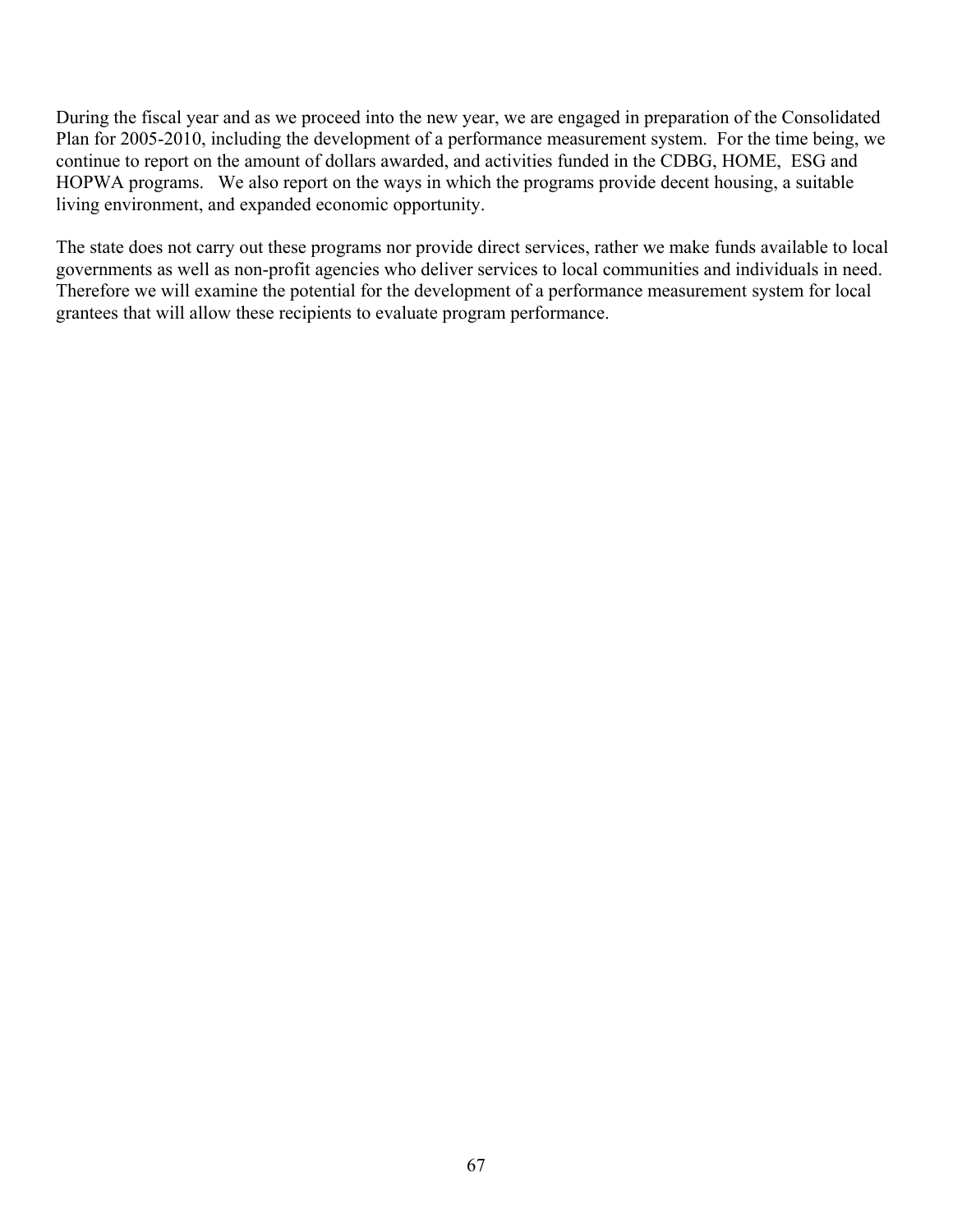# **A) EVALUATION OF THE JURISDICTION'S PROGRESS IN MEETING ITS SPECIFIC OBJECTIVE OF PROVIDING AFFORDABLE HOUSING**

#### **Affordable Housing**

The State of Tennessee made considerable progress in providing affordable housing during this reporting period. Several policy initiatives stated in the Consolidated Plan were addressed through the housing activities discussed in this document. A brief evaluation of each program and the particular objective addressed appears below. A full evaluation of the State's progress in providing affordable housing is in Exhibit E, the CHAS Annual Performance Report.

### **1. Community Development Block Grant (CDBG) Small Cities Program**

Information provided in the PER showed the CDBG program assisting 54 low- and moderate-income homeowners with housing rehabilitation. This activity specifically addressed Policy Initiatives 1 and 4.

# **2. HOME Investments Partnership (HOME)**

The HOME program addressed affordable housing units through homeowner rehabilitation, rental rehabilitation, and new construction, assisting 338 low-income households. The percentage of benefit to lowand moderate-income households is 100%. This activity specifically addressed Policy Initiatives 1, 3, and 4.

### **3. Housing Opportunities for Persons with AIDS (HOPWA)**

The HOPWA program provided housing assistance to 871 individuals plus 170 additional families. This activity specifically addressed Policy Initiatives 2 and 3.

#### **4. Emergency Shelter Grants (ESG)**

The ESG program provided 675 beds statewide to specifically address Policy Initiatives 2, 3, and 5.

# **5. HUD Section 8 Tenant-Based and Project-Based Rental Assistance Program**

At the end of the reporting period, the Section 8 Tenant Based program provided rental assistance to 6,796 households and the Section 8 Project-Based program provided 28,618 rental units. In addition, the Family Self-Sufficiency Program and STRAP were continued. These activities specifically addressed Policy Initiatives 1, 2, 3, 9, and 10.

#### **6. THDA Homeownership Programs**

THDA Homeownership programs assisted 2,780 low- and moderate-income households in the purchase of their first home. This activity specifically addressed Policy Initiatives 1 and 7.

# **7. THDA Grant Program and HOUSE**

The THDA Grant Program, the HOUSE program along with the Disaster Recovery Program and the House Repair programs provided a total of 112 units of affordable housing; of these, 36% will assist minority households. These activities specifically addressed Policy Initiatives 1, 3, and 4.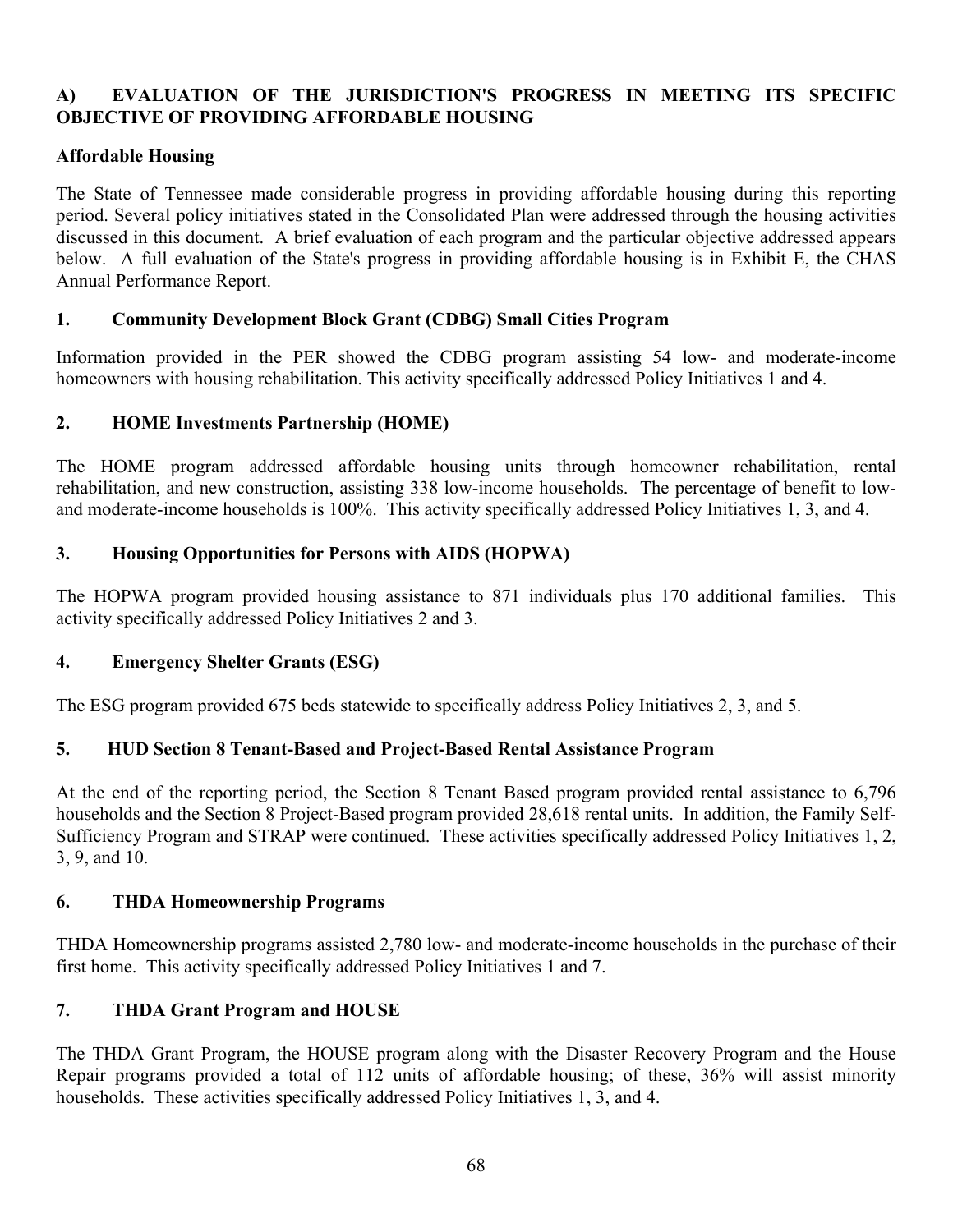### **8. Low Income Housing Tax Credit Program (LIHTC)**

During the calendar year, 2003, LIHTC were allocated in 14 counties to be used to develop 3,193 units of affordable housing. This activity specifically addressed Policy Initiatives 1, 4, 9, and 11.

#### **9. Multi-Family Bond Authority Program**

In 2003, \$46.3 million of bond authority was allocated to local issuers to be used in the development of 1,336 units of multi-family rental housing for low- and moderate-income persons. This activity specifically addressed Policy Initiatives 1, 4, and 9.

#### **Summary - All Programs**

The numbers, demographics, and types of families assisted can be seen in various tables contained in Section D. Families and Persons Assisted Including Racial and Ethnic Status.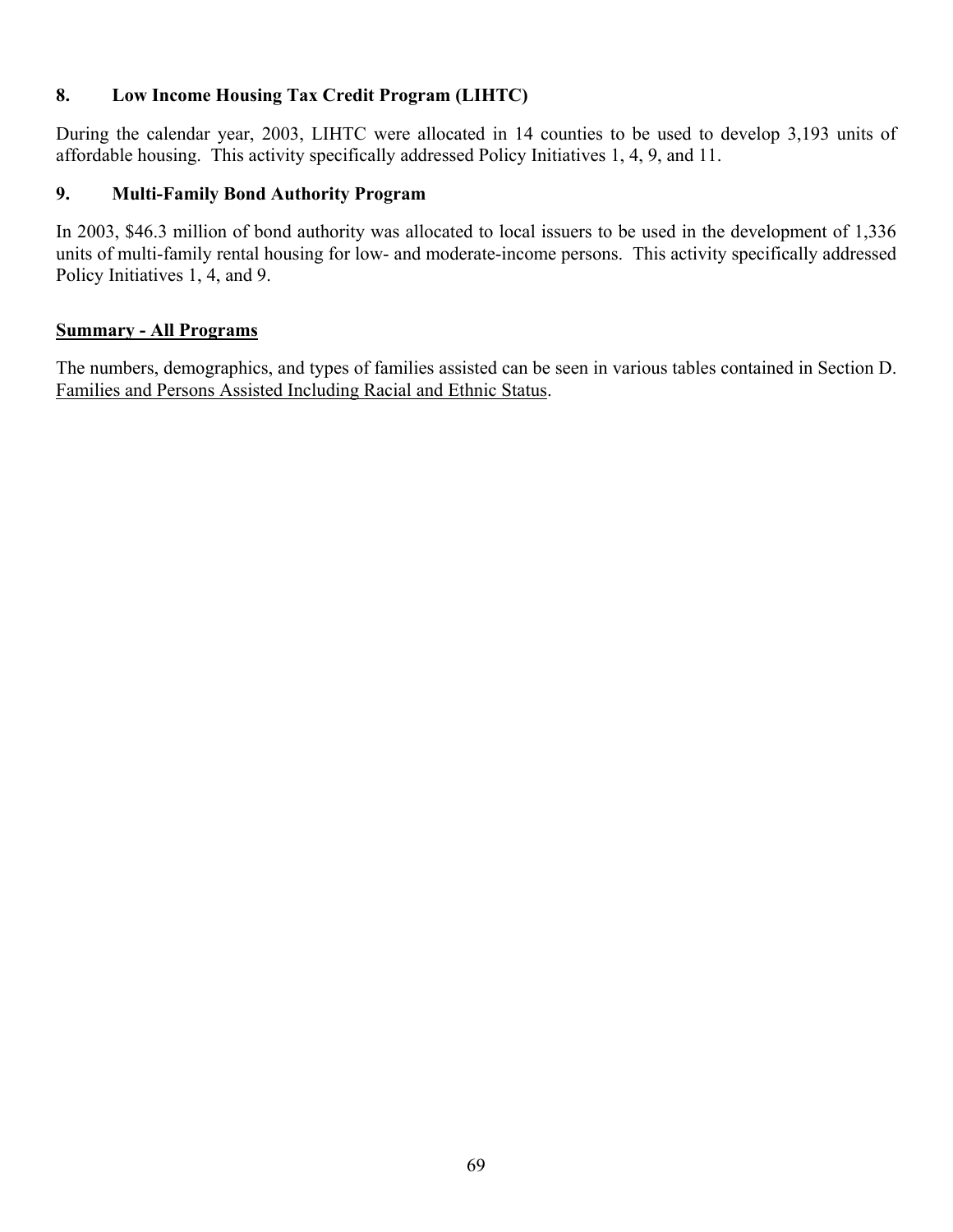# **B) ADDITIONAL INFORMATION**

#### **1. Community Development Block Grant (CDBG) Small Cities Program**

Table 2 shows that under the CDBG program, the majority of funds, or 63%, were awarded for public facility activities. Installation and/or replacement of water systems were the primary use of funds in the public facilities category, with installation or replacement of sewer systems being the second highest use. Other activities included economic development, residential rehabilitation, acquisition/disposition, and clearance/code enforcement. These activities specifically addressed Policy Initiatives 1, 4, 5, 8, and 9.

#### **2. HOME Investments Partnership (HOME)**

The HOME program awarded 47 grants assisting 482 housing units for low-income households. Results from on-site inspections and an assessment of jurisdiction's affirmative marketing actions and outreach to minorityowned and women-owned businesses are explained in Exhibit B. Owner and tenant characteristics are provided in Tables 19 through 23

#### **Public Comments**

The State of Tennessee published a notice in six newspapers in the State inviting public comments on the Summary Annual Performance Report summary. The notice was published on September 9, 2004, allowing a 15-day comment period and instructing interested citizens on locations where they could review the Annual Performance Report as well as make comments. The notice appeared in the following publications:

Memphis Commercial Appeal Knoxville News-Sentinel Chattanooga Free Press Nashville Tennessean Jackson Sun Clarksville Leaf-Chronicle

Copies of the Summary Annual Performance Report were distributed to the nine Development District offices throughout the State. The Summary was posted to the THDA website. As of September 24, 2004, no public comments were received.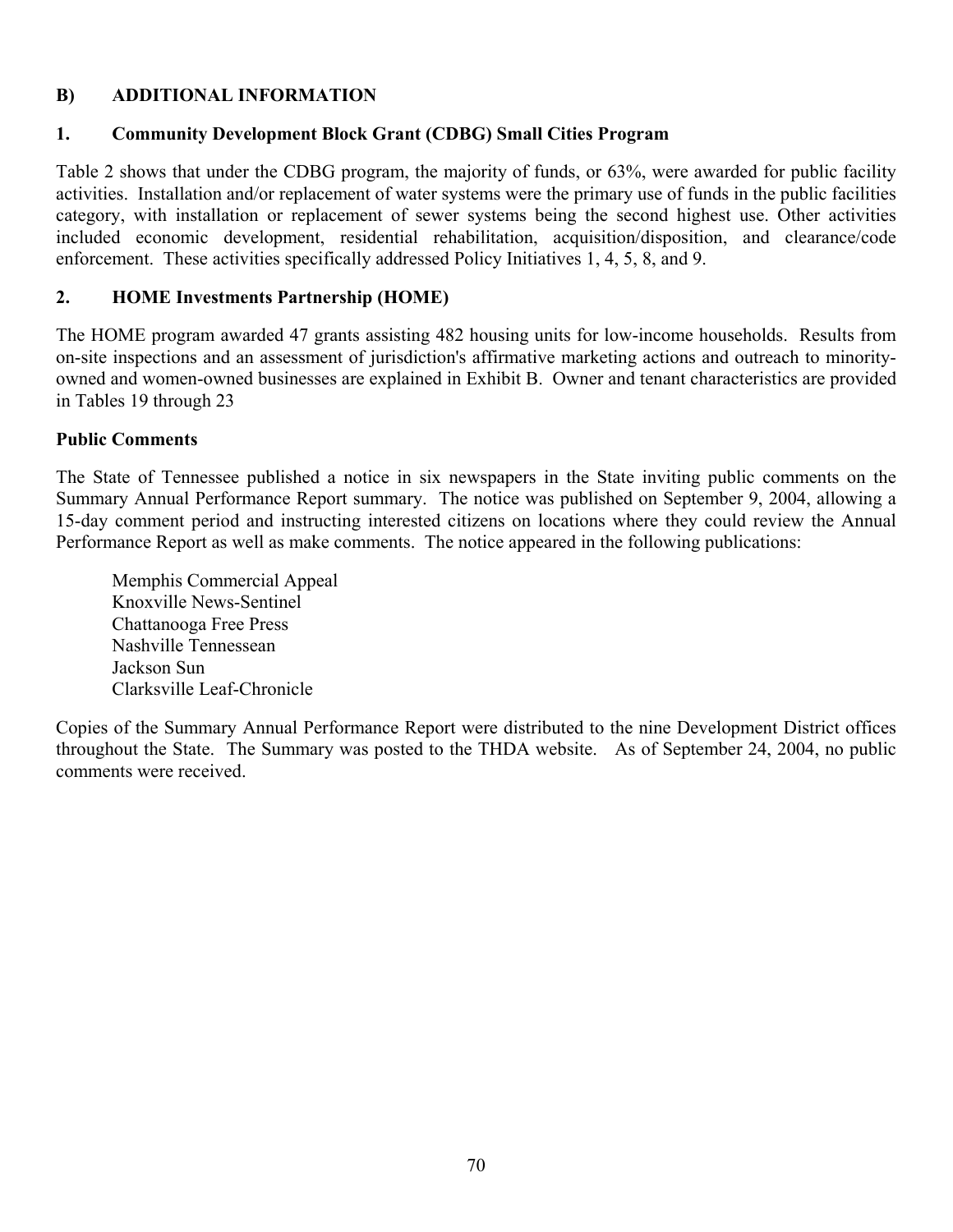# LIST OF TABLES

#### **Table** Page

| Table 1.  |                                                                      |  |
|-----------|----------------------------------------------------------------------|--|
| Table 2.  |                                                                      |  |
| Table 3.  |                                                                      |  |
| Table 4.  |                                                                      |  |
| Table 5.  |                                                                      |  |
| Table 6.  |                                                                      |  |
| Table 7.  |                                                                      |  |
| Table 8.  | HOME Awards by Grand Division, Type of Activity, & Dollar Amount  18 |  |
| Table 9.  |                                                                      |  |
| Table 10. | Emergency Shelter Grant Program Awards by Grand Division  19         |  |
| Table 11. |                                                                      |  |
| Table 12. |                                                                      |  |
| Table 13. |                                                                      |  |
| Table 14. |                                                                      |  |
| Table 15  |                                                                      |  |
| Table 16. | Low Income Housing Tax Credit Allocations by Grand Division  24      |  |
| Table 17. |                                                                      |  |
| Table 18  |                                                                      |  |
| Table 19. |                                                                      |  |
| Table 20. |                                                                      |  |
| Table 21. |                                                                      |  |
| Table 22. |                                                                      |  |
| Table 23. |                                                                      |  |
| Table 24. |                                                                      |  |
| Table 25. |                                                                      |  |
| Table 26  |                                                                      |  |
| Table 27  |                                                                      |  |
| Table 28. | Section 8 Tenant-Based Rental Assistance Selected Demographics 51    |  |
| Table 29. |                                                                      |  |
| Table 30. |                                                                      |  |
| Table 31. |                                                                      |  |
| Table 32. |                                                                      |  |
| Table 33. |                                                                      |  |
| Table 34. |                                                                      |  |
| Table 35. | THDA Grant Program Data Income Race/Ethnicity, Household Size 56     |  |
| Table 36. |                                                                      |  |
| Table 37. |                                                                      |  |
| Table 38. |                                                                      |  |
| Table 39. |                                                                      |  |